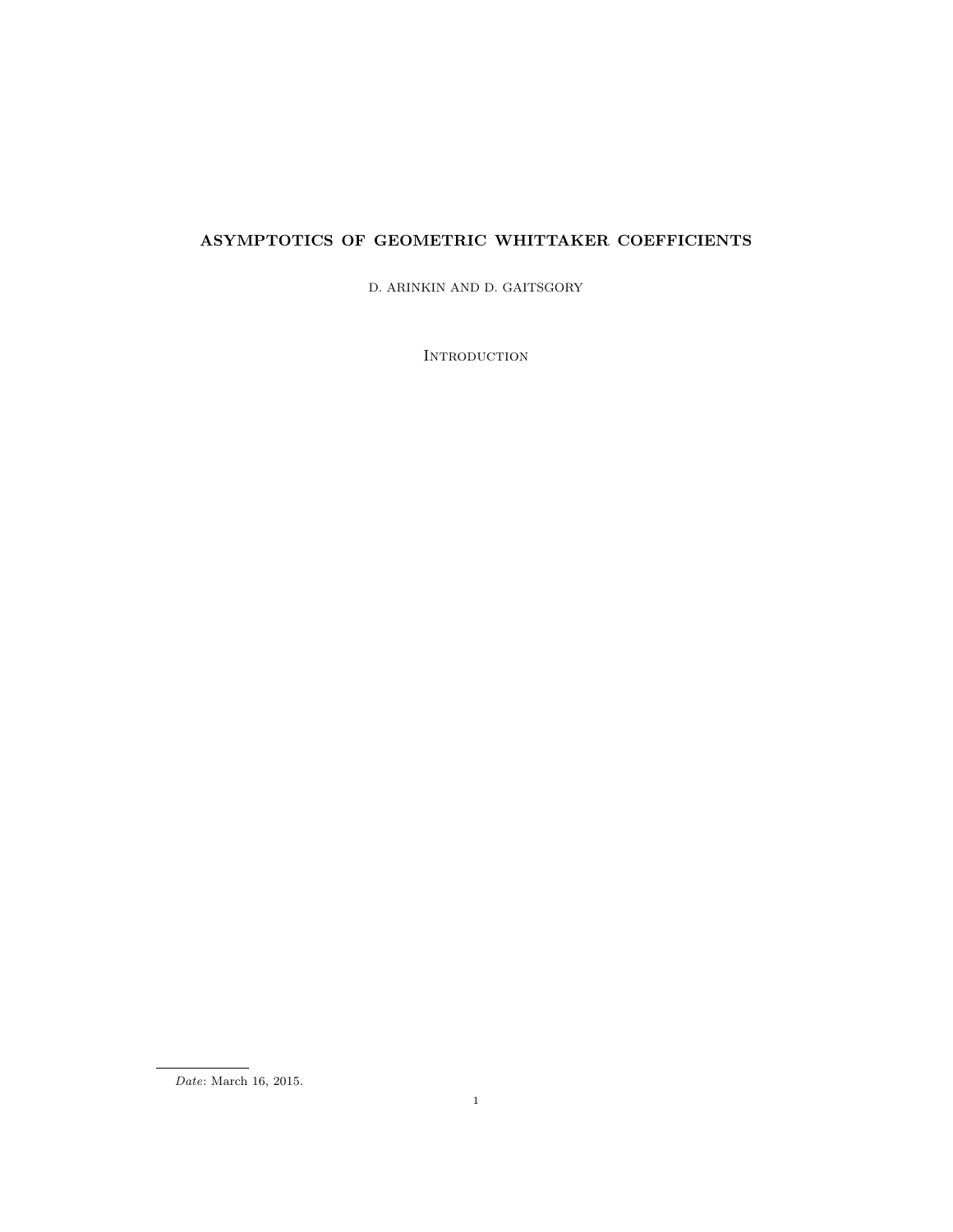# Part I: The Key Calculation

# 1. STATEMENT OF THE PROBLEM

#### 1.1. The geometric objects.

1.1.1. Recall the stack  $\overline{\text{Bun}}_B$  defined as in [BG1]. Recall that  $\overline{\text{Bun}}_B$  admits a decomposition into locally closed substacks, parameterized by elements  $\lambda \in \Lambda^{pos}$ ,

$$
\overline{\mathrm{Bun}}_B = \bigcup_{\lambda \in \Lambda^{\mathrm{pos}}} \overline{\mathrm{Bun}}_B^{\lambda}.
$$

For each  $\lambda \in \Lambda^{\text{pos}}$  we let

$$
\jmath^\lambda:\overline{{\operatorname{Bun}}}_B^{=\lambda}\hookrightarrow\overline{{\operatorname{Bun}}}_B
$$

denote the corresponding locally closed embedding.

We have a canonical identification

$$
\overline{\mathrm{Bun}}_{B}^{\mathrm{=}\lambda} \simeq X^{\lambda} \times \mathrm{Bun}_{B} .
$$

We let  $\overline{\text{Bun}}_{B}^{\leq \lambda}$  denote the open substack of  $\overline{\text{Bun}}_{B}$  equal to

$$
\bigcup_{0\leq\mu\leq\lambda}\overline{\operatorname{Bun}}_{B}^{=\mu}.
$$

1.1.2. We let

 $\overline{\mathsf{p}} : \overline{\mathrm{Bun}}_B \to \mathrm{Bun}_G$  and  $\overline{\mathsf{q}} : \overline{\mathrm{Bun}}_B \to \mathrm{Bun}_T$ 

denote the canonical projections, and by

 $p : Bun_B \to Bun_G$  and  $q : Bun_B \to Bun_T$ 

their restrictions to Bun<sub>B</sub> ⊂  $\overline{\text{Bun}}_B$ , respectively.

Note that we have a commutative diagram

$$
X^{\lambda} \times \text{Bun}_B \xrightarrow{\sim} \overline{\text{Bun}}^{\equiv \lambda}
$$
  

$$
\text{id} \times \mathsf{q} \downarrow \qquad \qquad \downarrow \overline{\mathsf{q}} \circ \jmath^{\lambda}
$$
  

$$
X^{\lambda} \times \text{Bun}_T \xrightarrow{\sim} \text{Bun}_T,
$$

where the bottom horizontal arrow is the map

$$
D, \mathcal{P}_T \mapsto \mathcal{P}_T(-D),
$$

where  $D \in X^{\lambda}$  is a  $\Lambda^{pos}$ -colored divisor.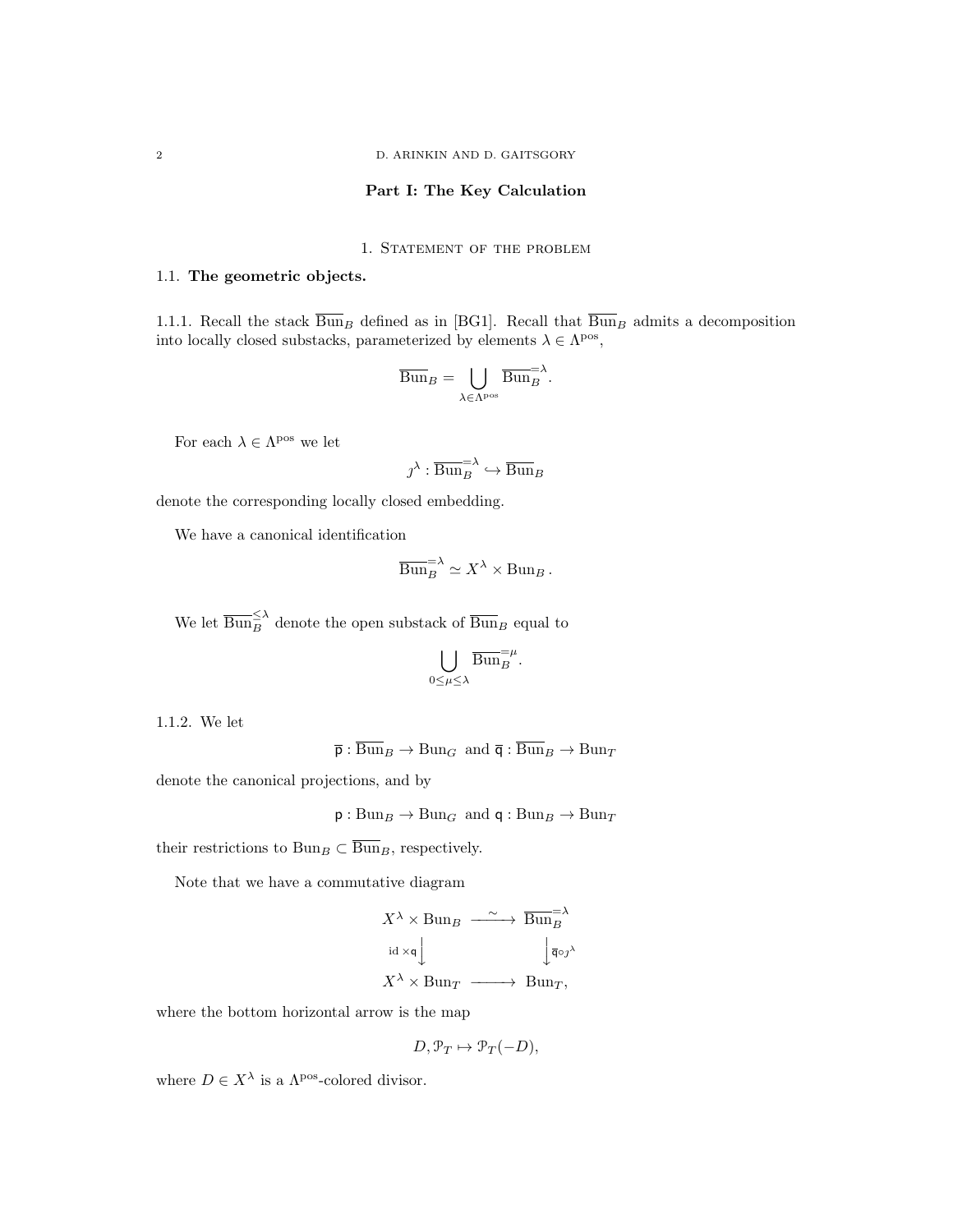1.1.3. Let  $\mathcal{P}_T$  be a T-bundle. We let  $\overline{\mathrm{Bun}}_{N,\mathcal{P}_T}$  denote the fiber product

$$
\overline{\mathrm{Bun}}_{B} \underset{\mathrm{Bun}_T}{\times} \mathrm{pt},
$$

where the map  $\overline{Bun}_B \to Bun_T$  is  $\overline{q}$  and  $pt \to Bun_T$  is given by  $\mathcal{P}_T$ .

The group T acts by automorphisms of  $\mathcal{P}_T$ ; by functoriality, we obtain a T-action on  $\text{Bun}_{N, \mathcal{P}_T}$ . The quotient stack  $\text{Bun}_{N, \mathcal{P}_T}/T$  identifies with

$$
\overline{\mathrm{Bun}}_{B} \underset{\mathrm{Bun}_T}{\times} \mathrm{pt}/T;
$$

in particular, the resulting map

$$
\overline{\mathrm{Bun}}_{N,\mathcal{P}_T}/T \to \overline{\mathrm{Bun}}_B
$$

is a closed embedding.

We let **r** denote the tautological projection  $\overline{\text{Bun}}_{N, \mathcal{P}_T} \to \overline{\text{Bun}}_{N, \mathcal{P}_T}/T$ .

The stack  $\text{Bun}_{N,\mathcal{P}_T}$  inherits a decomposition into locally closed substacks with

$$
\overline{\mathrm{Bun}}_{N,\mathcal{P}_T}^{-\lambda} \simeq X^{\lambda} \underset{\mathrm{Bun}_T}{\times} \mathrm{Bun}_B,
$$

where the map  $X^{\lambda} \to \text{Bun}_T$  is

$$
D \mapsto \mathcal{P}_T(D).
$$

By a slight abuse of notation, we shall use the same symbol  $j^{\lambda}$  to denote also the maps

$$
\overline{\text{Bun}}_{N,\mathcal{P}_T}^{\text{max}} \to \overline{\text{Bun}}_{N,\mathcal{P}_T} \text{ and } \overline{\text{Bun}}_{N,\mathcal{P}_T}^{\text{max}}/T \to \overline{\text{Bun}}_{N,\mathcal{P}_T}/T,
$$

respectively.

Similarly, by a slight abuse of notation we will denote by  $id \times q$  also the maps

$$
\overline{\mathrm{Bun}}_{N,\mathcal{P}_T}^{-\lambda} \simeq X^\lambda \underset{\mathrm{Bun}_T}{\times} \mathrm{Bun}_B \xrightarrow{\mathrm{id} \times \mathfrak{q}} X^\lambda \underset{\mathrm{Bun}_T}{\times} \mathrm{Bun}_T = X^\lambda
$$

and

(1.1) 
$$
\overline{\text{Bun}}_{N,\mathcal{P}_T}^{-\lambda}/T \simeq (X^{\lambda} \underset{\text{Bun}_T}{\times} \text{Bun}_B)/T \xrightarrow{\text{id} \times \text{q}} (X^{\lambda} \underset{\text{Bun}_T}{\times} \text{Bun}_T)/T = X^{\lambda} \times \text{pt}/T,
$$

respectively.

#### 1.2. The basic character sheaf.

1.2.1. In what follows we fix one and for all a line bundle  $\omega_X^{\frac{1}{2}}$  equipped with an isomorphsim

$$
(\omega_X^{\frac{1}{2}})^{\otimes 2} \simeq \omega_X.
$$

We let  $\rho(\omega_X)$  denote the T-bundle on X induced from the line bundle  $\omega_X^{\frac{1}{2}}$  by means of the cocharacter  $2\rho : \mathbb{G}_m \to T$ .

Consider the stack

$$
Bun_{N,\rho(\omega_X)}.
$$

As in [FGV], there exists a canonical map

 $ev: Bun_{N,\rho(\omega_X)}\to \mathbb{A}^1.$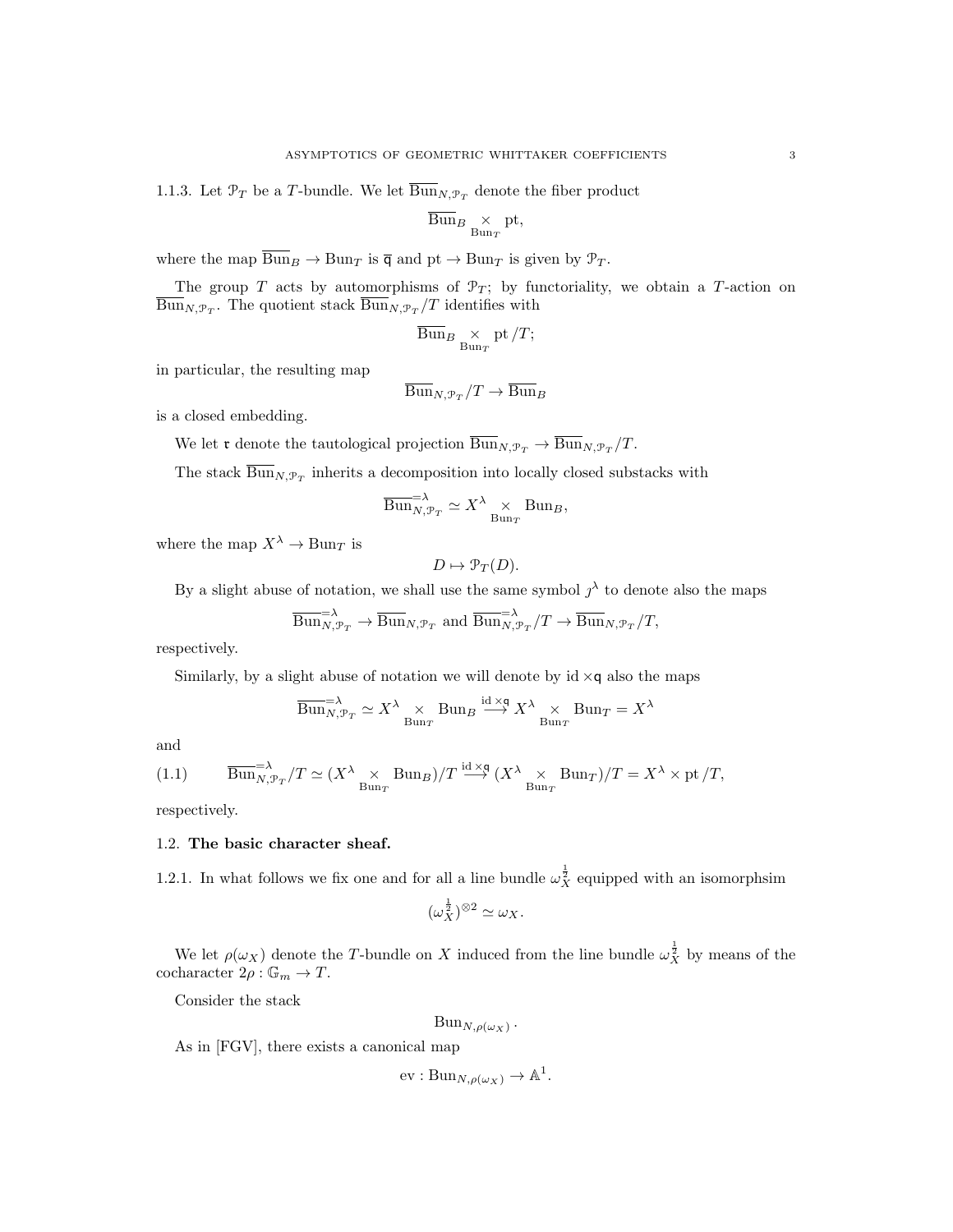1.2.2. The map ev is constructed as follows. Consider the map

$$
B \to B/[N,N]Z_G \simeq \prod_i (\mathbb{G}_m \ltimes \mathbb{G}_a),
$$

where  $i$  runs through the set of vertices of the Dynkin diagram of  $G$ . From here we obtain a map of stacks

$$
\text{Bun}_{N,\rho(\omega_X)} \to \prod_i \left( \text{Bun}_{\mathbb{G}_m \ltimes \mathbb{G}_a} \underset{\text{Bun}_{\mathbb{G}_m}}{\times} \text{pt} \right),
$$

where  $pt \to Bun_{\mathbb{G}_m}$  is given by the line bundle  $\omega_X$ .

Now, the stack  $\mathrm{Bun}_{\mathbb{G}_m \ltimes \mathbb{G}_a} \underset{\mathrm{Bun}_{\mathbb{G}_m}}{\times}$ pt classfies short exact sequences

$$
0 \to \omega_X \to \mathcal{E} \to \mathcal{O}_X \to 0,
$$

and hence is equipped with a canonocal map to  $\mathbb{A}^1$ .

Finally, we let ev be the composition

(1.2) 
$$
\text{Bun}_{N,\rho(\omega_X)} \to \prod_i \left( \text{Bun}_{\mathbb{G}_m \ltimes \mathbb{G}_a} \times \text{Bun}_{\mathbb{G}_m} \text{pt} \right) \to \prod_i \mathbb{A}^1 \xrightarrow{\text{sum}} \mathbb{A}^1.
$$

1.2.3. Set

$$
\psi := \mathrm{ev}^*(A\text{-Sch}),
$$

where A-Sch  $\in$  D-mod( $\mathbb{A}^1$ ) is the algebraic-Schreier sheaf (i.e., the exponential D-module, shifted cohomologically by  $[-1]$ ).

Set

$$
\overline{\psi} := (\jmath^0)_! (\psi) \in \mathcal{D}\text{-mod}(\overline{\operatorname{Bun}}_{N,\rho(\omega_X)}).
$$

Remark 1.2.4. As was observed in [FGV], the extension  $\psi \rightsquigarrow \overline{\psi}$  is clean, i.e., the canonical map

(1.3) 
$$
(j^{0})_{!}(\psi) \to (j^{0})_{*}(\psi)
$$

is an isomorphism.

1.2.5. Consider the object

 $\mathfrak{r}_! (\overline{\psi}) \in D\text{-mod}(\overline{\text{Bun}}_{N,\rho(\omega_X)}/T).$ 

For each  $\lambda \in \Lambda$ <sup>pos</sup> consider

$$
(\jmath^{\lambda})^! \circ \mathfrak{r}_!(\overline{\psi}) \in \mathbf{D}\text{-mod}(\overline{\mathrm{Bun}}_{N,\rho(\omega_X)}^{-1}/T).
$$

Consider now the object

(1.4) 
$$
\mathcal{M}^{\lambda} := (\mathrm{id} \times \mathsf{q})_{*} \circ (\jmath^{\lambda})^! \circ \mathfrak{r}_{!}(\overline{\psi}) \in \mathrm{D}\text{-}\mathrm{mod}(X^{\lambda} \times \mathrm{pt}/T),
$$

where id  $\times \mathsf{q}: \overline{\mathrm{Bun}}_{N,\rho(\omega_X)}^{-\lambda}/T \to X^\lambda \times \mathrm{pt}/T$  is as in (1.1).

1.2.6. The goal of Part I of this paper is concerned with the object  $\mathcal{M}^{\lambda}$  of (1.4). On the one hand, in Theorem 1.3.6, we will calculate  $\mathcal{M}^{\lambda}$  more or less explicitly.

On the other hand, and which is more important, in Theorem 1.4.6, we will relate  $\mathcal{M}^{\lambda}$  to the calculation of a certain Constant Term functor.

The proofs of Theorems 1.3.6 and 1.4.6 will share a common core, given by Theorem 2.2.3. The latter theorem (like most of the assertions of this kind) is a corollary of Braden's theorem about hyperbolic restrictions; the deduction will be the subject of Part II of the paper.

In Part III of the paper we will explain how Theorem 1.4.6 fits into the geometric Langlands program.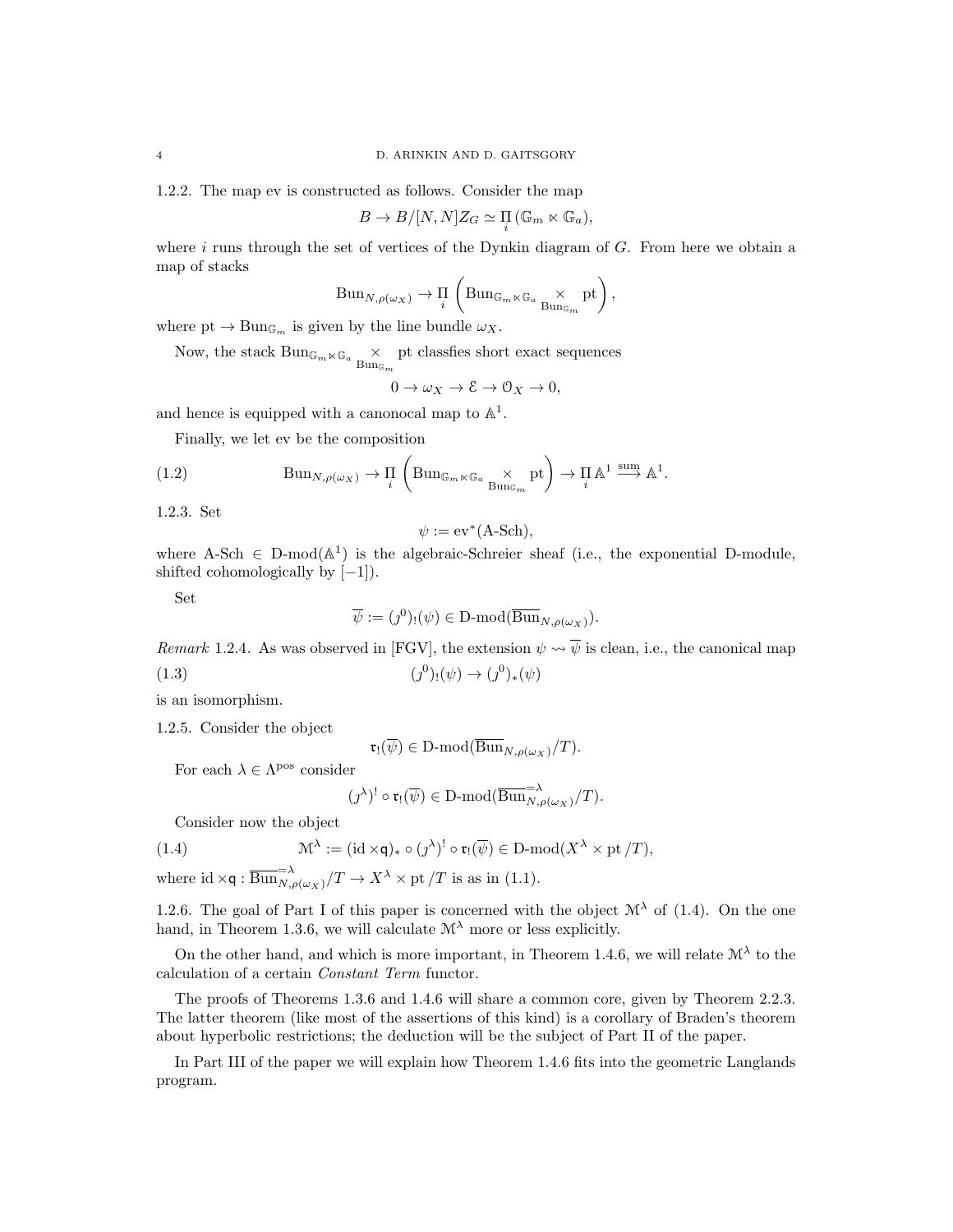1.2.7. Example. Let us describe explicitly the object  $\mathcal{M}^0$ , i.e.,  $\mathcal{M}^{\lambda}$  for  $\lambda = 0$ . This is easy to do "by hand". Namely, we claim that  $\mathcal{M}^0 \in \text{D-mod}(\text{pt}/T)$  identifies with  $H_c(T)$ , where the latter is the direct image with compact supports of  $k \in$  Vect = D-mod(pt) under the map

triv : pt 
$$
\rightarrow
$$
 pt  $/T$ .

Indeed, note that in the composition (1.2), the first map is a smooth unipoten gerbe (see [DrGa1] for what this means), so the functors of \*-pullback and \*-pushforward define mutually inverse equivalences of categories.

Hence,  $\mathcal{M}^0$  identifies with the direct image under  $\mathbb{A}^r/T \to \mathrm{pt}/T$  of the direct image with compact supports under  $\mathbb{A}^r \to \mathbb{A}^r/T$  of

$$
\mathbf{A}\text{-Sch}^{\boxtimes r} \in \mathbf{D}\text{-mod}(\mathbb{A}^r),
$$

where  $r$  denotes the semi-simple rank of  $G$ .

Hence,  $\mathcal{M}^0$  identifies with the direct image under  $\mathbb{A}^r/T \to \mathrm{pt}/T$  of the direct image with compact supports under  $\mathbb{A}^r \to \mathbb{A}^r/T$  of

$$
\mathrm{A}\text{-}\mathrm{Sch}^{\boxtimes r} \in \mathrm{D}\text{-}\mathrm{mod}(\mathbb{A}^r).
$$

By the contraction principle (see [DrGa2]), the operation of direct image under  $\mathbb{A}^r/T \to \mathrm{pt}/T$ can be replaced by that of \*-pullback under pt  $/T \to \mathbb{A}^r/T$ .

The stated answer for  $\mathcal{M}^0$  follows now by base change from the Cartesian square

$$
\begin{array}{ccc}\n\text{pt} & \longrightarrow & \mathbb{A}^r \\
\text{triv} & & \downarrow \\
\text{pt}/T & \longrightarrow & \mathbb{A}^r/T.\n\end{array}
$$

# 1.3. The sheaves  $\Omega^{\lambda}$ .

1.3.1. In this subsection we recall the objects

$$
\Omega^{\lambda} \in \mathcal{D}\text{-mod}(X^{\lambda})^{\heartsuit}, \quad \lambda \in \Lambda^{\text{pos}},
$$

introduced in [BG2].

The object  $\Omega^{\lambda}$  is characterised by the requirement that its !-fiber at

$$
D = \sum_{i} \lambda_i \cdot x_i \in X^{\lambda}, \quad x_i \neq x_j,
$$

identifies with

$$
\bigotimes_i \, (\mathrm{C}^{\cdot}(\check{\mathfrak{n}}))^{-\lambda_i},
$$

where C<sup> $\cdot$ </sup>( $\check{\mathfrak{n}}$ ) is the cohomological Chevalley complex of the Lie algebra  $\check{\mathfrak{n}}$ , and superscript  $-\lambda_i$ means the  $(-\lambda_i)$ -graded component with respect to the adjoint action of  $\tilde{T}$ . The sheaf structure on  $\Omega^{\lambda}$  is given by the structure on C ( $\check{\mathfrak{n}}$ ) of commutative DG algebra.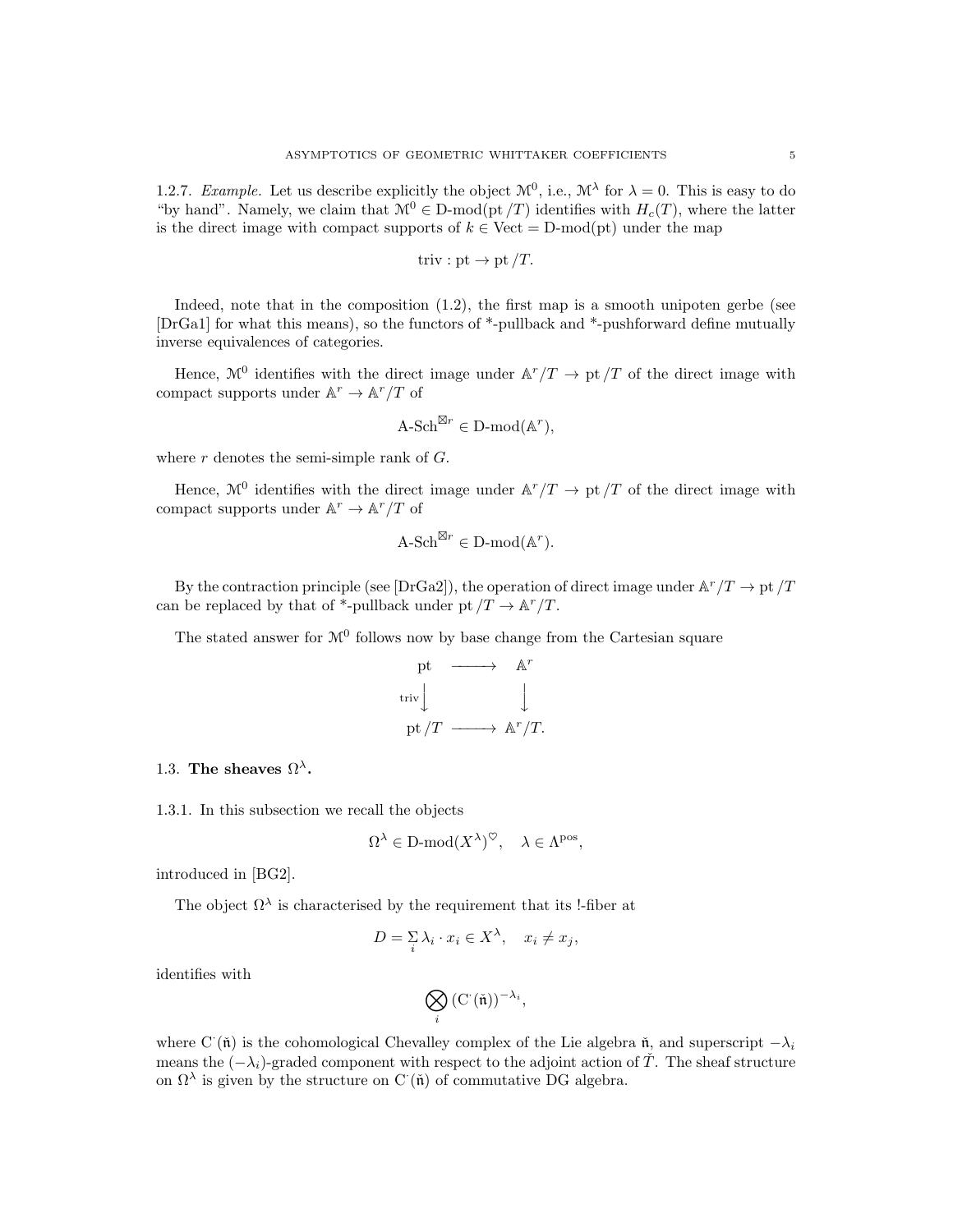1.3.2. Examples. For  $G = SL_2$  and  $\lambda = n \in \mathbb{Z}^{\geq 0}$  (so that  $X^{\lambda}$  is the *n*-th symmetric power  $X^{(n)}$ ), the sheaf  $\Omega^{\lambda}$  is the (clean) extension of the sign local system on  $\mathring{X}^{(n)}$ .

The same happens for any G for  $\lambda = n \cdot \alpha_i$ , where  $\alpha_i$  is a simple coroot.

Consider now  $G = SL_3$  with its two simple roots  $\alpha_1$  and  $\alpha_2$ . For  $\lambda = \alpha_1 + \alpha_2$  we have  $X^{\lambda} = X \times X$ , and we have

$$
\Omega^{\alpha_1+\alpha_2} = j_*(k_X \boxtimes k_X)[2],
$$

where  $j: X \times X - \Delta(X) \hookrightarrow X \times X$ .

1.3.3. Although this will not be necessary for the sequel, let us add a few more pieces of information regarding the sheaves  $\Omega^{\lambda}$ .

First, the assigment

$$
\lambda \mapsto \Omega^{\lambda}
$$

has a factorization property:

(1.5) 
$$
\Omega^{\lambda_1 + \lambda_2}|_{(X^{\lambda_1} \times X^{\lambda_2})_{\text{disj}}} \simeq \Omega^{\lambda_1} \boxtimes \Omega^{\lambda_2}|_{(X^{\lambda_1} \times X^{\lambda_2})_{\text{disj}}},
$$

where

$$
(X^{\lambda_1} \times X^{\lambda_2})_{\text{disj}} \subset X^{\lambda_1} \times X^{\lambda_2}
$$

is the open subset corresponding to pairs

$$
(D_1, D_2), \quad \text{supp}(D_1) \cap \text{supp}(D_2) = \emptyset.
$$

Note that the addition map

$$
X^{\lambda_1} \times X^{\lambda_2} \to X^{\lambda_1 + \lambda_2}
$$

is étale when retsricted to  $(X^{\lambda_1} \times X^{\lambda_2})$ disj, so in the left-hand side of (1.5) we can take either the ! or the \*-retsriction.

1.3.4. The isomorphism (1.5) allows to describe the sheaves  $\Omega^{\lambda}$  inductively. Indeed, suppose we know  $\Omega^{\lambda}$  for  $\lambda' < \lambda$ . Then (1.5) implies that we know the restriction of  $\Omega^{\lambda}$  to  $X^{\lambda} - \Delta(X) \stackrel{j}{\hookrightarrow} X^{\lambda}$ .

According to [BG2, Proposition 3.2], we have:

$$
\Omega^{\lambda} = \begin{cases} & k_X[1] \text{ if } \lambda \text{ is a simple coroot,} \\ & j_{!*}(\Omega^{\lambda}|_{X^{\lambda} - \Delta(X)}) \text{ if } \exists w \in W, \ \lambda = \rho - w(\rho) \text{ with } \ell(w) = 2, \\ & j_{!*}(\Omega^{\lambda}|_{X^{\lambda} - \Delta(X)}) \simeq H^0(j_*(\Omega^{\lambda}|_{X^{\lambda} - \Delta(X)})), \text{ if } \exists w \in W, \ \lambda = \rho - w(\rho) \text{ with } \ell(w) \ge 3, \\ & H^0(j_*(\Omega^{\lambda}|_{X^{\lambda} - \Delta(X)})) \simeq j_*(\Omega^{\lambda}|_{X^{\lambda} - \Delta(X)}) \text{ if } \ \exists w \in W, \ \lambda = \rho - w(\rho), \end{cases}
$$

where  $H^0$  referes to taking cohomology with respect to the D-module (i.e., perverse) t-structure.

1.3.5. The first main result of Part I of this paper reads:

**Theorem 1.3.6.** There exists a canonical isomorphism in D-mod $(X^{\lambda} \times pt/T)$ 

$$
\mathcal{M}^{\lambda} \simeq \Omega^{\lambda}[-2|\lambda|] \boxtimes H_c(T),
$$

where  $|\lambda|$  is the length of  $\lambda$ .

1.4. Relation to the Constant Term functor(s).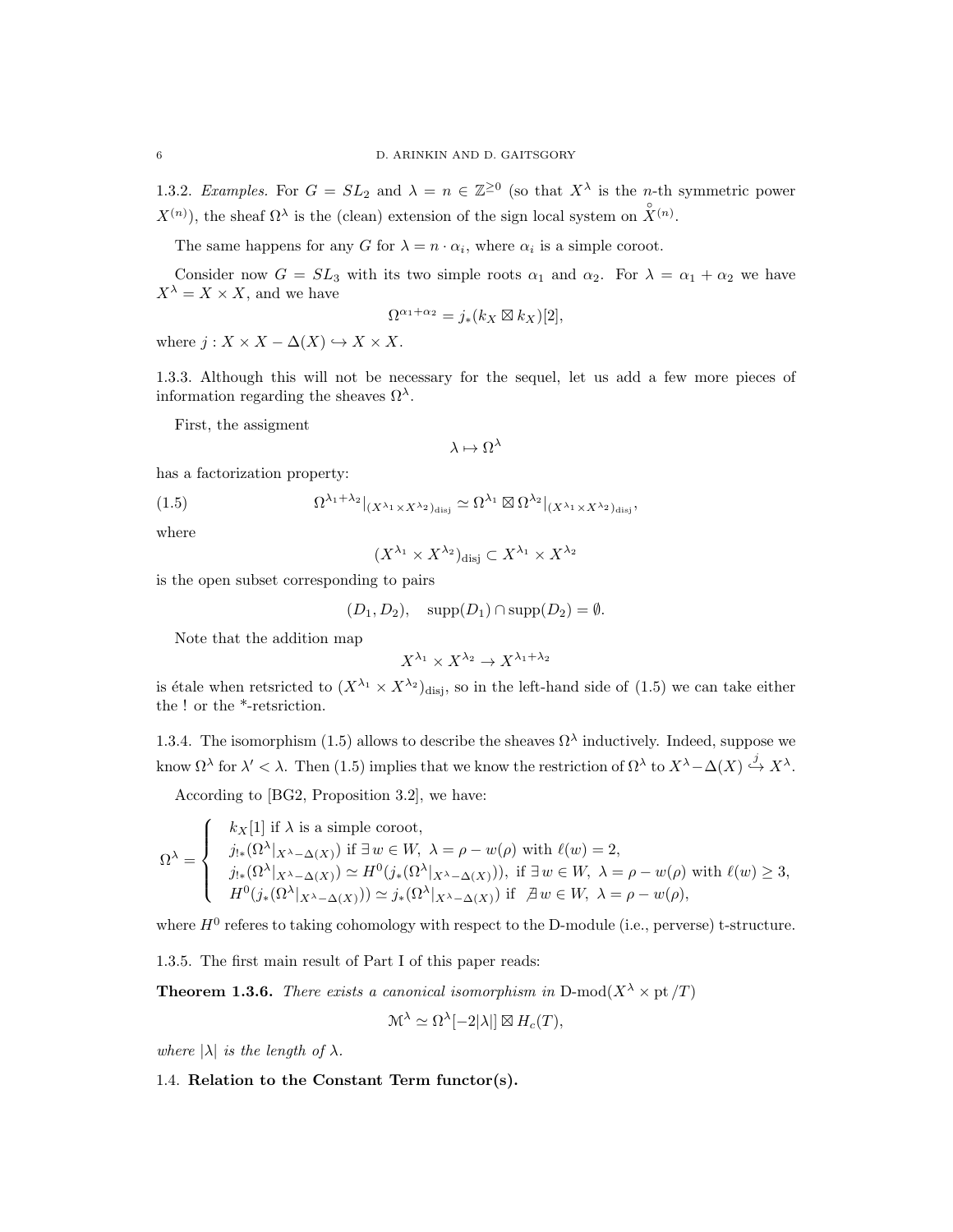1.4.1. Recall that the map

$$
\overline{\mathrm{Bun}}_{N,\rho(\omega_X)}/T \to \overline{\mathrm{Bun}}_B
$$

is a closed embedding.

By a slight abuse of notation we shall identify objects of D-mod( $\overline{\text{Bun}}_{N,\rho(\omega_X)}/T$ ) with the corresponding objects of D-mod $(\overline{\text{Bun}}_B)$ .

Note that we have a commutative diagram

$$
\overline{\text{Bun}}_{N,\rho(\omega_X)}^{-\lambda}/T \longrightarrow \overline{\text{Bun}}_{B}^{\pm \lambda} \xrightarrow{\text{id} \times \mathbf{q}} X^{\lambda} \times \text{Bun}_T
$$
\n
$$
\sim \downarrow \qquad \qquad \downarrow p_{X^{\lambda}} \times \text{id}
$$
\n
$$
(X^{\lambda} \times \text{Bun}_T) / T \longrightarrow X^{\lambda} \times \text{pt} / T \xrightarrow{\text{AJ}} \text{Bun}_T,
$$

where AJ is a version of the Abel-Jacobi map,

$$
D \mapsto \rho(\omega_X)(D),
$$

and where  $p_{X^{\lambda}} : X^{\lambda} \to \text{pt.}$ 

1.4.2. Let  $W \in D\text{-mod}(Bun_G)$  denote the direct image of  $\psi \in D\text{-mod}(Bun_{N,\rho(\omega_X)})$  with compact supports under the forgetful map

$$
Bun_{N,\rho(\omega_X)} \to Bun_G.
$$

Tautologically,

$$
\mathcal{W}\simeq \overline{p}_!\circ \mathfrak{r}_!(\overline{\psi}).
$$

Sometimes, the object  $W \in D\text{-mod}(Bun_G)$  goes under the same the first Whittaker coefficient.

1.4.3. Recall the Constant Term functor

$$
CT_* := \mathsf{q}_* \circ \mathsf{p}^!: D\text{-}\mathrm{mod}(Bun_G) \to D\text{-}\mathrm{mod}(Bun_T),
$$

see [DrGa4].

Recall the object  $\mathcal{M}^{\lambda} \in D\text{-mod}(X^{\lambda} \times pt/T)$ , see Sect. 1.4. We claim that there exists a canonically defined map

(1.6) 
$$
AJ_!(\mathcal{M}^{\lambda}) \to CT_*(\mathcal{W}).
$$

Indeed, let us write

$$
\mathrm{AJ}_{!}(\mathcal{M}^{\lambda}) = (p_{X^{\lambda}} \times \mathrm{id})_{!} \circ (\mathrm{id} \times \mathsf{q})_{*} \circ (\jmath^{\lambda})^{!} \circ \mathfrak{r}_{!}(\overline{\psi}) \text{ and } \mathcal{W} = \overline{\mathsf{p}}_{!} \circ \mathfrak{r}_{!}(\overline{\psi}),
$$

and we claim that there is a natural transformation

(1.7) 
$$
(p_{X^{\lambda}} \times \mathrm{id})_! \circ (\mathrm{id} \times \mathsf{q})_* \circ (j^{\lambda})! \to \mathrm{CT}_* \circ \overline{\mathsf{p}}_!.
$$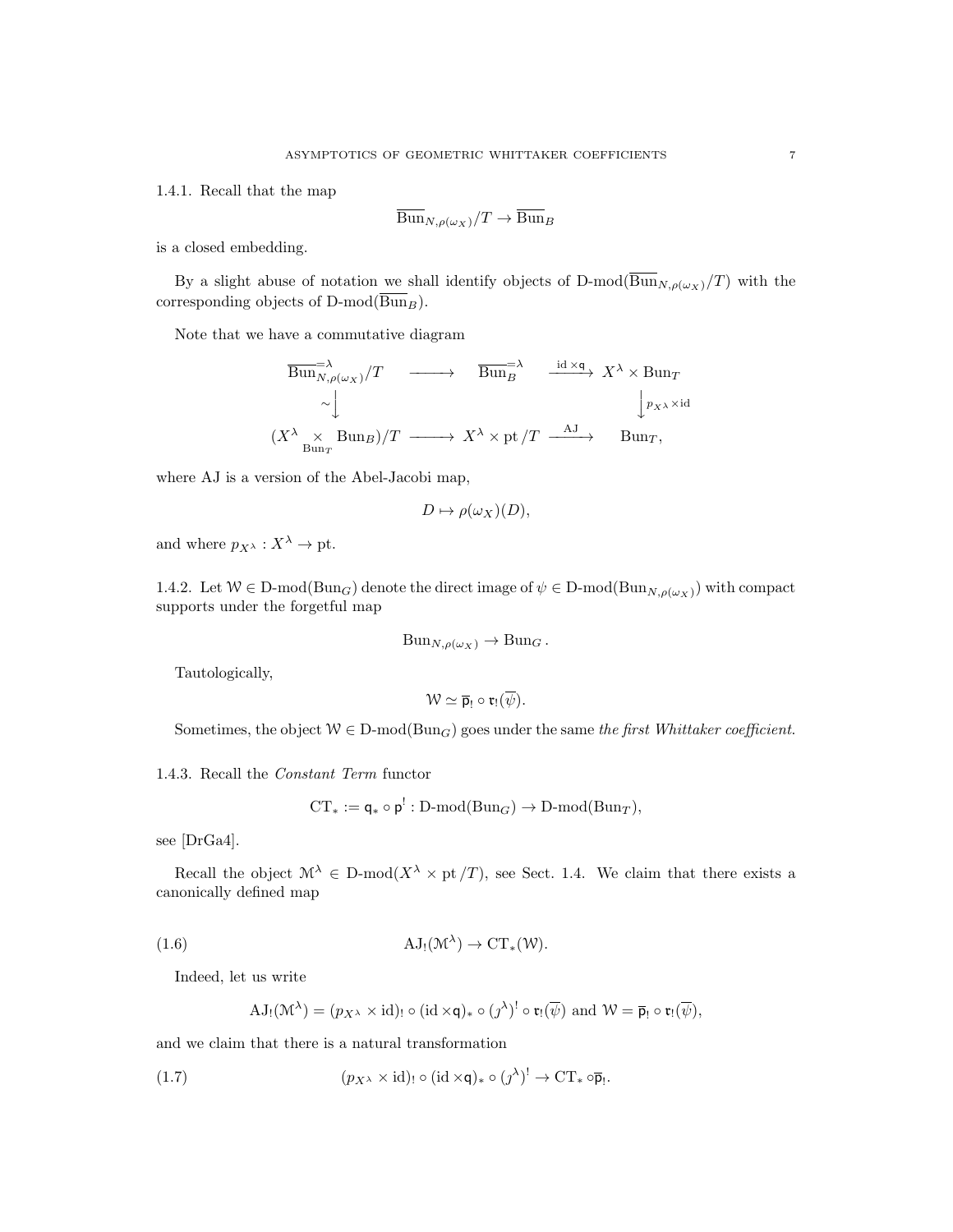1.4.4. Namely, consider the unit of the adjunction

$$
\mathrm{Id}\to\overline{p}^!\circ\overline{p}_!,
$$

and apply to both sides the functor

$$
(p_{X^{\lambda}} \times id)_{!} \circ (id \times \mathsf{q})_{*} \circ (j^{\lambda})^{!}: D\text{-mod}(\overline{\text{Bun}}_{B}) \to D\text{-mod}(\text{Bun}_{T}).
$$

We obtain a map

$$
(1.8) \quad (p_{X^{\lambda}} \times \mathrm{id})_! \circ (\mathrm{id} \times \mathsf{q})_* \circ (j^{\lambda})! \to (p_{X^{\lambda}} \times \mathrm{id})_! \circ (\mathrm{id} \times \mathsf{q})_* \circ (j^{\lambda})! \circ \overline{\mathsf{p}}^! \circ \overline{\mathsf{p}}_! \simeq
$$

$$
\simeq (p_{X^{\lambda}} \times \mathrm{id})_! \circ (\mathrm{id} \times \mathsf{q})_* \circ (\overline{\mathsf{p}} \circ j^{\lambda})! \circ \overline{\mathsf{p}}_!.
$$

So, it is enough to construct a natural transformation

(1.9) 
$$
(p_{X^{\lambda}} \times \mathrm{id})_! \circ (\mathrm{id} \times \mathsf{q})_* \circ (\overline{\mathsf{p}} \circ \jmath^{\lambda})^! \to \mathrm{CT}_*.
$$

However,

$$
\overline{\mathsf{p}} \circ \jmath^{\lambda} = \mathsf{p} \circ (p_{X^{\lambda}} \times \mathrm{id}) : X^{\lambda} \times \mathrm{Bun}_{B} \to \mathrm{Bun}_{G},
$$

so the expression in (1.9) is isomorphic to

(1.10) 
$$
(p_{X^{\lambda}} \times \mathrm{id})_! \circ (\mathrm{id} \times \mathsf{q})_* \circ (p_{X^{\lambda}} \times \mathrm{id})^! \circ \mathsf{p}^!.
$$

Further, from the Cartesian diagram

$$
X^{\lambda} \times \text{Bun}_B \xrightarrow{p_{X^{\lambda}} \times \text{id}} \text{Bun}_B
$$
  

$$
\text{id} \times \text{q} \downarrow \qquad \qquad \downarrow \text{q}
$$
  

$$
X^{\lambda} \times \text{Bun}_T \xrightarrow{p_{X^{\lambda}} \times \text{id}} \text{Bun}_T
$$

we obtain a natural transformation (in fact, an isomorphism, since the horizontal maps are proper)

$$
(p_{X^{\lambda}} \times id)_{!} \circ (id \times \mathsf{q})_{*} \to \mathsf{q}_{*} \circ (p_{X^{\lambda}} \times id)_{!}.
$$

Hence, the expression in (1.10) maps (in fact, isomorphically) to

(1.11) 
$$
\mathsf{q}_{*} \circ (p_{X^{\lambda}} \times \mathrm{id})_{!} \circ (p_{X^{\lambda}} \times \mathrm{id})^{!} \circ \mathsf{p}^{!}.
$$

Finally, applying the co-unit of the adjunction  $(p_{X^{\lambda}} \times id)$   $\circ$   $(p_{X^{\lambda}} \times id)$ <sup>!</sup>  $\rightarrow$  Id, we obtain that the expression in (1.11) maps to

 $\overline{\phantom{a}}$ 

$$
q_*\circ p^!=\mathrm{CT}_*,
$$

as desired.

1.4.5. The main result of Part I of this paper is:

**Theorem 1.4.6.** The map  $(1.6)$  is an isomorphism.

### 2. Calculation via the Zastava spaces

#### 2.1. Zastava spaces: recollections.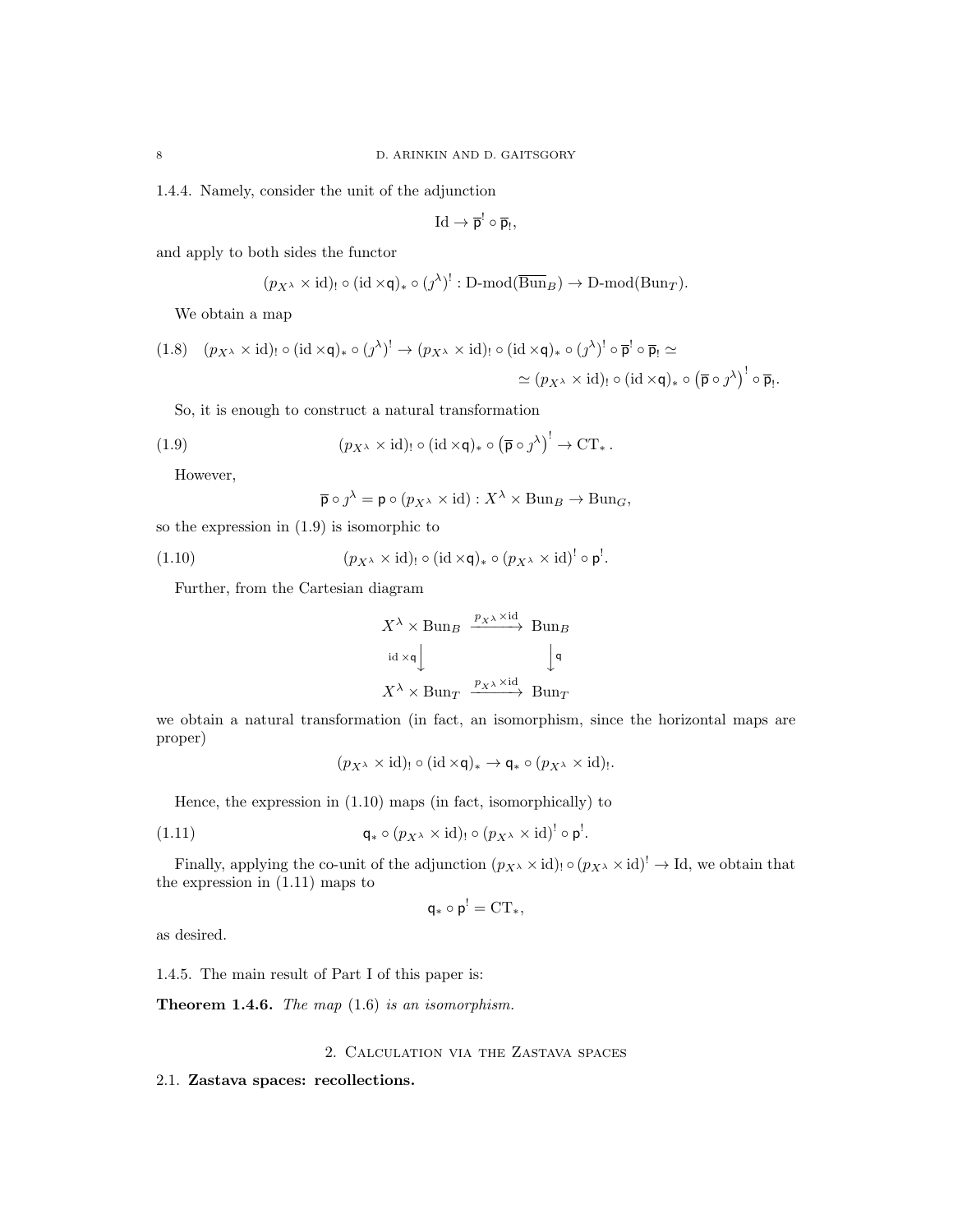2.1.1. Let  $Z_{\mathcal{P}_T}^{\lambda}$  denote the Zastava space corresponding to  $\mathcal{P}_T \in \text{Bun}_T$ .

I.e.,  $Z_{\mathcal{P}_T}^{\lambda}$  is the open substack

$$
\left(\overline{{\operatorname{Bun}}}_{N, \mathcal{P}_T} \underset{{\operatorname{Bun}}_\mathcal{G}}{\times} {\operatorname{Bun}}_{B^-, \lambda + \deg(\mathcal{P}_T)}\right)^{\operatorname{gen. trans}} \subset \overline{{\operatorname{Bun}}}_{N, \mathcal{P}_T} \underset{{\operatorname{Bun}}_\mathcal{G}}{\times} {\operatorname{Bun}}_{B^-, \lambda + \deg(\mathcal{P}_T)},
$$

corresponding to B- and B−-reductions that are transversal at the generic point of the curve.

In the above formula  $\text{Bun}_{B^-,\lambda+\text{deg}(\mathcal{P}_T)}$  is the connected component of  $\text{Bun}_{B^-}$  corresponding to B-bundles, for which the induced T-bundle has degree  $\lambda + \deg(\mathcal{P}_T)$ .

Remark 2.1.2. A basic feature of  $Z_{\mathcal{P}_T}^{\lambda}$  is that it is actually a (quasi-projective) scheme.

2.1.3. We let

$$
\mathrm{`p}^-: Z^\lambda_{\mathcal{P}_T} \to \overline{\mathrm{Bun}}_{N, \mathcal{P}_T}
$$

denote the tautological projection.

For  $0 \leq \mu \leq \lambda$ , we let ' $\jmath^{\mu}$  denote the locally closed embedding

$$
Z^{\lambda,=\mu}_{\mathcal{P}_T}:=Z^{\lambda}_{\mathcal{P}_T}\underset{\overline{{\operatorname{Bun}}}_{N,\mathcal{P}_T}}{\times}\overline{{\operatorname{Bun}}}^{=\mu}_{N,\mathcal{P}_T}\hookrightarrow Z^{\lambda}_{\mathcal{P}_T}.
$$

In particular, for  $\mu = 0$  we let

$$
\overset{\circ}{Z}{}^{\lambda}_{\mathcal{P}_T} \subset Z^{\lambda}_{\mathcal{P}_T}
$$

denote the corresponding open subscheme.

2.1.4. According to [BFGM], there exists a canonical projection

$$
\pi^\lambda:Z^\lambda_{{\mathcal P}_T}\to X^\lambda
$$

that makes the diagram

$$
Z_{\mathcal{P}_T}^{\lambda} \longrightarrow \text{Bun}_{B^-, \lambda + \text{deg}(\mathcal{P}_T)} \longrightarrow \downarrow
$$

$$
X^{\lambda} \longrightarrow \text{Bun}_T
$$

commute, where the bottom horizontal arrow is the map  $D \mapsto \mathcal{P}_T(D)$ .

It is known that the map  $\pi^{\lambda}$  induces an isomorphism between  $Z_{\mathcal{P}_T}^{\lambda,-\lambda}$  and  $X^{\lambda}$ . Hence, the map  $'\gamma^{\lambda}$  provides a section of the projection  $\pi^{\lambda}$ . We shall also use the notation

$$
\mathfrak{s}^{\lambda} := 'j^{\lambda}.
$$

The composed map

$$
X^{\lambda} \stackrel{\mathfrak{s}^{\lambda}}{\simeq} Z^{\lambda,=\lambda}_{\mathcal{P}_T} \stackrel{\mathfrak{b}^-}{\longrightarrow} \overline{\mathrm{Bun}}_{N,\mathcal{P}_T}^{-\lambda} = X^{\lambda} \underset{\mathrm{Bun}_T}{\times} \mathrm{Bun}_B
$$

equals the map  $\iota^{\lambda}$ .

#### 2.2. An adaptation of Braden's theorem.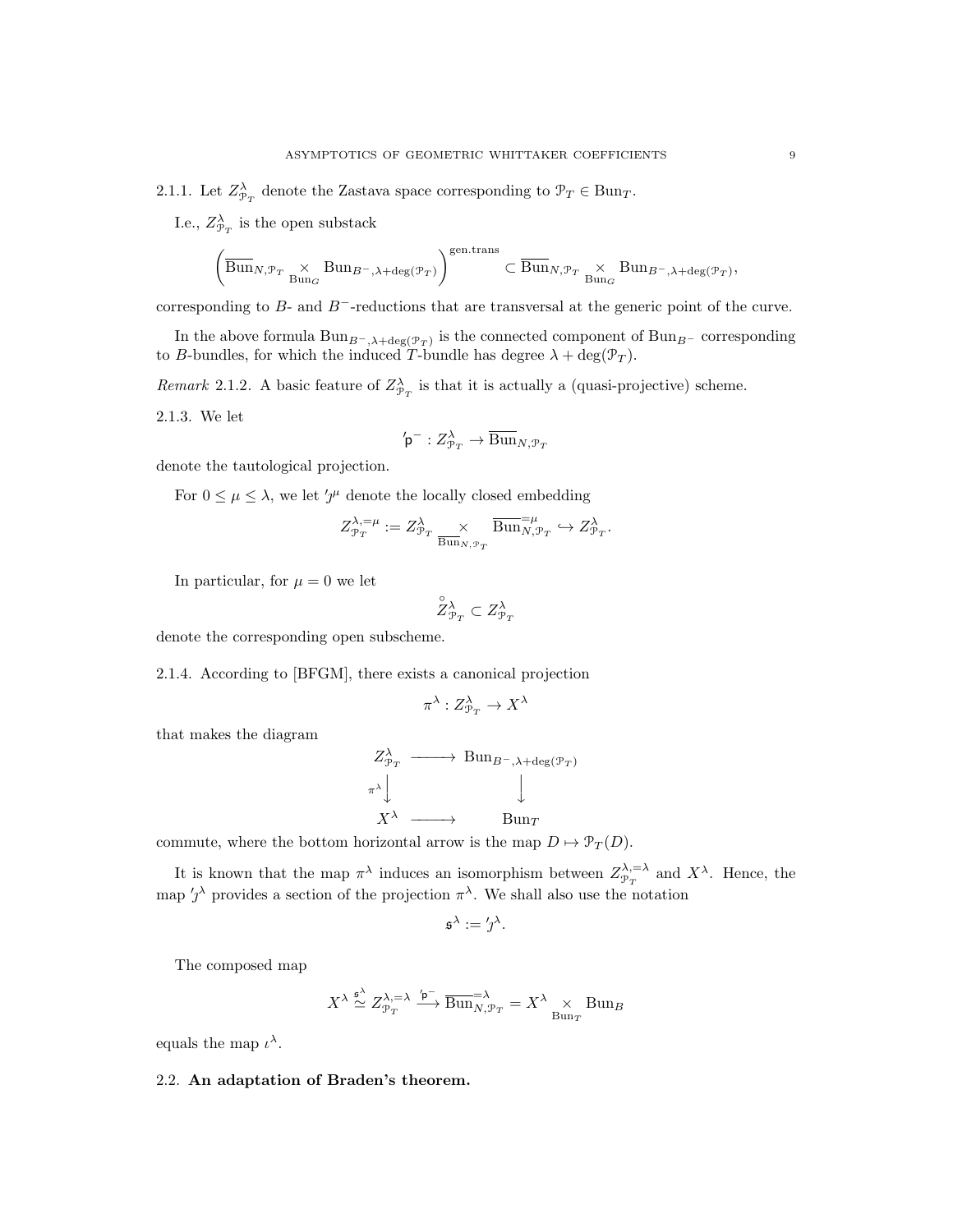2.2.1. For any  $\mathcal{P}_T$  consider the diagram

$$
X^{\lambda} \times \text{pt}/T \xrightarrow{\qquad \text{s}^{\lambda}} Z_{\mathcal{P}_T}^{\lambda}/T \xrightarrow{\qquad \text{\textcircled{A}}} X^{\lambda} \times \text{pt}/T
$$
\n
$$
\downarrow^{\lambda} \qquad \qquad \downarrow^{\prime} \text{p}
$$
\n
$$
(2.1) \qquad (X^{\lambda} \times \text{Bun}_{\mathcal{P}}) / T \xrightarrow{\qquad \text{s}^{\lambda}} \text{Bun}_{N, \mathcal{P}_T} / T
$$
\n
$$
\downarrow^{\text{id} \times \text{q}} \qquad \qquad \downarrow^{\text{id} \times \text{q}} \qquad \qquad \downarrow^{\text{id} \times \text{p}} \qquad \qquad \downarrow^{\text{id} \times \text{p}} \qquad \qquad \downarrow^{\text{id} \times \text{p}} \qquad \qquad \downarrow^{\text{id} \times \text{p}} \qquad \qquad \downarrow^{\text{id} \times \text{p}} \qquad \qquad \downarrow^{\text{id} \times \text{p}} \qquad \qquad \downarrow^{\text{id} \times \text{p}} \qquad \qquad \downarrow^{\text{id} \times \text{p}} \qquad \qquad \downarrow^{\text{id} \times \text{p}} \qquad \qquad \downarrow^{\text{id} \times \text{p}} \qquad \qquad \downarrow^{\text{id} \times \text{p}} \qquad \qquad \downarrow^{\text{id} \times \text{p}} \qquad \qquad \downarrow^{\text{id} \times \text{p}} \qquad \qquad \downarrow^{\text{id} \times \text{p}} \qquad \qquad \downarrow^{\text{id} \times \text{p}} \qquad \qquad \downarrow^{\text{id} \times \text{p}} \qquad \qquad \downarrow^{\text{id} \times \text{p}} \qquad \qquad \downarrow^{\text{id} \times \text{p}} \qquad \qquad \downarrow^{\text{id} \times \text{p}} \qquad \qquad \downarrow^{\text{id} \times \text{p}} \qquad \qquad \downarrow^{\text{id} \times \text{p}} \qquad \qquad \downarrow^{\text{id} \times \text{p}} \qquad \qquad \downarrow^{\text{id} \times \text{p}} \qquad \qquad \downarrow^{\text{id} \times \text{p}} \qquad \qquad \downarrow^{\text{id} \times \text{p}} \qquad \qquad \downarrow^{\text{id}
$$

in which the inner square is Cartesian and the composite maps are both equal to  $\mathrm{id}_{X^{\lambda}\times\mathrm{pt}}/T$ .

By base change, we have an isomorphism of functors

(2.2) 
$$
(\mathrm{id} \times \mathsf{q})_* \circ (\jmath^{\lambda})! \circ (\mathsf{p}^-)_* \circ (\pi^{\lambda})! \simeq \mathrm{Id}_{\mathrm{D-mod}(X^{\lambda} \times \mathrm{pt}/T)},
$$

from which we obtain a natural transformation of functors

(2.3) 
$$
(\mathrm{id} \times \mathsf{q})_* \circ (\jmath^{\lambda})^! \to (\pi^{\lambda})_! \circ (\mathsf{p}^-)^*, \quad \mathrm{D}\text{-mod}(\overline{\mathrm{Bun}}_{N, \mathcal{P}_T}/T) \to \mathrm{D}\text{-mod}(X^{\lambda} \times \mathrm{pt}/T).
$$

2.2.2. We will apply Braden's theorem (see [DrGa3]) to prove:

Theorem 2.2.3. The natural transformation  $(2.3)$  is an isomorphism.

Theorem 2.2.3 will be proved in Sect. 5.1.

2.3. Proof of Theorem 1.3.6. In this subsection we will show how Theorem 2.2.3 implies Theorem 1.3.6.

2.3.1. Take  $\mathcal{P}_T = \rho(\omega_X)$ , and consider the corresponding Zastava space  $Z_{\rho(\omega_X)}^{\lambda}$ . Recall the map

$$
\text{$\flat$}^-: Z_{\rho(\omega_X)}^{\lambda} \to \overline{\operatorname{Bun}}_{N,\rho(\omega_X)}.
$$

The key ingredient that connects  $\mathcal{M}^{\lambda}$  with  $\Omega^{\lambda}$  is provided by the followiing theorem (see [Ras]):

Theorem 2.3.2. There exists a canonical isomorphism

$$
\pi_!^{\lambda} \circ ({\bf p}^-)^* (\overline{\psi}) \simeq \Omega^{\lambda}[-2|\lambda|].
$$

2.3.3. Thus, in order to prove Theorem 1.3.6, we need to construct a canonical isomorphism

(2.4) 
$$
(\mathrm{id} \times \mathsf{q})_* \circ (\jmath^{\lambda})^! \circ \mathfrak{r}_! (\overline{\psi}) \simeq \pi_!^{\lambda} \circ (\mathsf{p}^-)^* (\overline{\psi}) \boxtimes H_c(T)
$$

of objects of D-mod $(X^{\lambda} \times pt/T)$ .

Let us apply the natural isomorphism (2.3) to

$$
\mathfrak{r}_!(\overline{\psi}) \in \mathop{\mathrm{D-mod}}\nolimits(\overline{\mathrm{Bun}}_{N,\rho(\omega_X)}/T).
$$

We obtain that the left-hand side identifies with

$$
(\pi^{\lambda})_! \circ (\mathbf{p}^-)^* \circ \mathfrak{r}_! (\overline{\psi}).
$$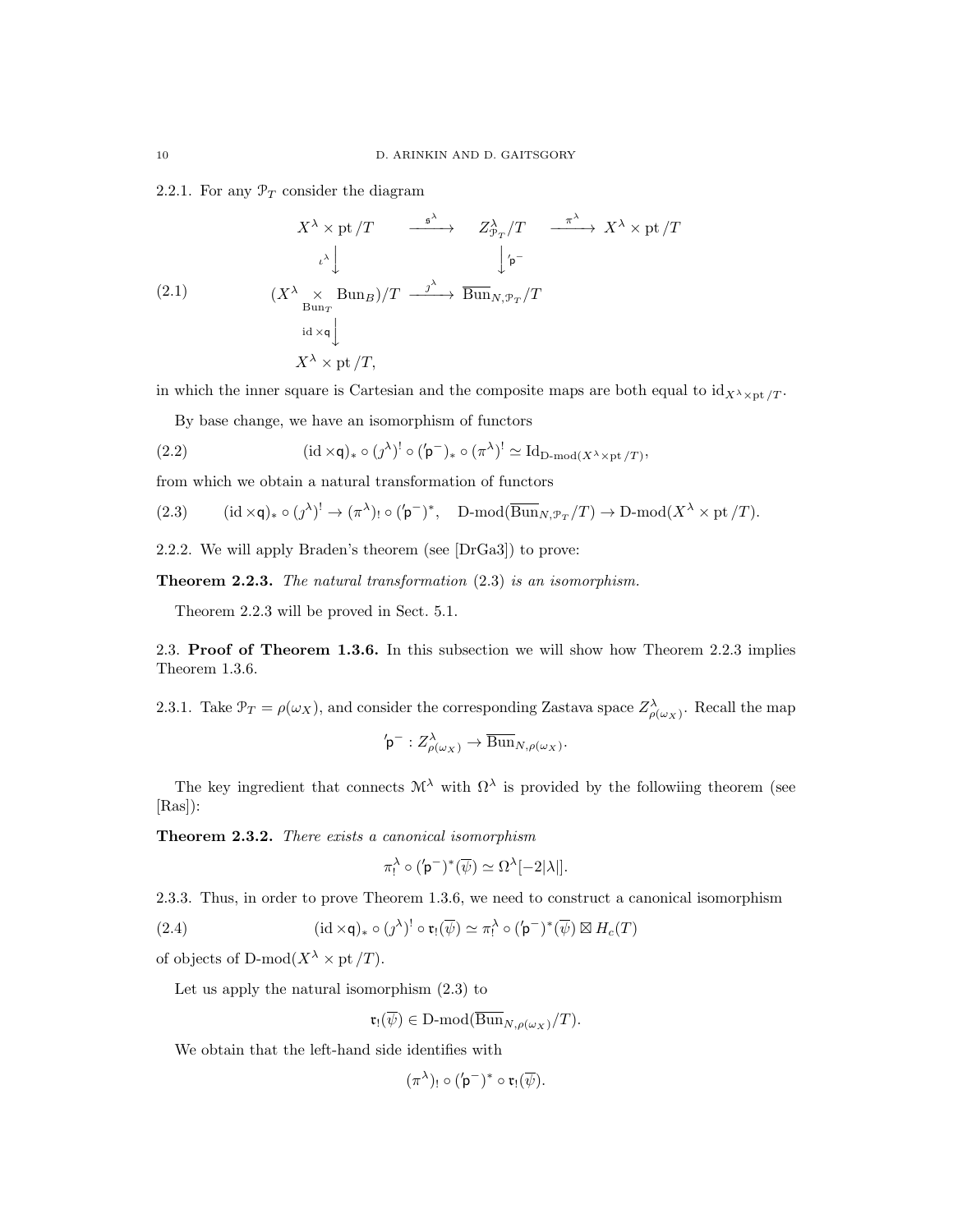Applying base change along the lower square in the diagram

$$
\begin{array}{ccc}\nX^{\lambda} & \xrightarrow{\operatorname{id} \times \operatorname{triv}} & X^{\lambda} \times \operatorname{pt}/T \\
\uparrow^{\lambda} & & \uparrow^{\lambda} \\
Z^{\lambda}_{\mathcal{P}_T} & \xrightarrow{\mathfrak{r}} & Z^{\lambda}_{\mathcal{P}_T}/T \\
\hline\n\text{p}^{-}\n\end{array}
$$
\n
$$
\overrightarrow{\operatorname{Bun}}_{N,\rho(\omega_X)} \xrightarrow{\mathfrak{r}} \overrightarrow{\operatorname{Bun}}_{N,\rho(\omega_X)}/T,
$$

we rewrite

$$
(\pi^{\lambda})_! \circ (\mathbf{p}^-)^* \circ \mathfrak{r}_! (\overline{\psi}) \simeq (\pi^{\lambda})_! \circ (\mathbf{p}^-)^* (\overline{\psi}) \simeq (\mathrm{id} \times \mathrm{triv})_! \circ (\pi^{\lambda})_! \circ (\mathbf{p}^-)^* (\overline{\psi}) \simeq
$$
  

$$
\simeq (\pi^{\lambda})_! \circ (\mathbf{p}^-)^* (\overline{\psi}) \boxtimes H_c(T),
$$

as required.

2.4. A reduction step towards the proof of Theorem 2.2.3. As was mentioned earlier, Theorem 2.2.3 will be deduced from Braden's theorem. We would like to apply Braden's theorem to the algebraic  $stack \text{Bun}_{N, \mathcal{P}_T}$ . The problem is that we cannot quite do this, because Braden's theorem is only known for algebraic spaces, and not general algebraic stacks.

In this subsection we will show that the assertion of Theorem 2.2.3 can be formally deduced from the case when the pair  $(\mathcal{P}_T, \lambda)$  is such that  $\overline{Bun}_{N, \mathcal{P}_T}^{\leq \lambda}$  is an algebraic space, in which case Braden's theorem can be applied.

That said, we should say that, given Theorem 5.1.3 established in Part II of the paper, we can reprove an analog of Braden's theorem specifically for the stack  $\text{Bun}_{N,\mathcal{P}_T}$ , using the method of [DrGa3]. I.e., the reduction to the case of algebraic spaces is not really necessary.

2.4.1. Let us be given a diagram of algebraic stacks

(2.5)  
\n
$$
y^{0} \xrightarrow{\iota^{-}} y^{-} \xrightarrow{q^{-}} y^{0}
$$
\n
$$
\iota^{+} \downarrow \qquad \qquad \downarrow p^{-}
$$
\n
$$
y^{+} \xrightarrow{\mathsf{p}^{+}} y
$$
\n
$$
y^{+} \downarrow \qquad \qquad y^{-}
$$
\n
$$
q^{+} \downarrow \qquad \qquad y^{0},
$$
\nwhere

$$
q^+ \circ \iota^+ = \mathrm{id}_{\mathcal{Y}^-} = q^- \circ \iota^-.
$$

and where the map

$$
\mathcal{Y}^0 \to \mathcal{Y}^+ \underset{\mathcal{Y}}{\times} \mathcal{Y}^-
$$

is an open embedding.

Then as in (2.2), we obtain a natural transformation

$$
q^+_*\circ (p^+)^!\circ (p^-)_*\circ (q^-)^!\to \mathrm{Id}_{\mathrm{D}\text{-}\mathrm{mod}(\mathcal{Y}^0)},
$$

from which we obtain a natural transformation

(2.6) 
$$
(\mathsf{q}^+)_* \circ (\mathsf{p}^+)^! \to (\mathsf{q}^-)_! \circ (\mathsf{p}^-)^*.
$$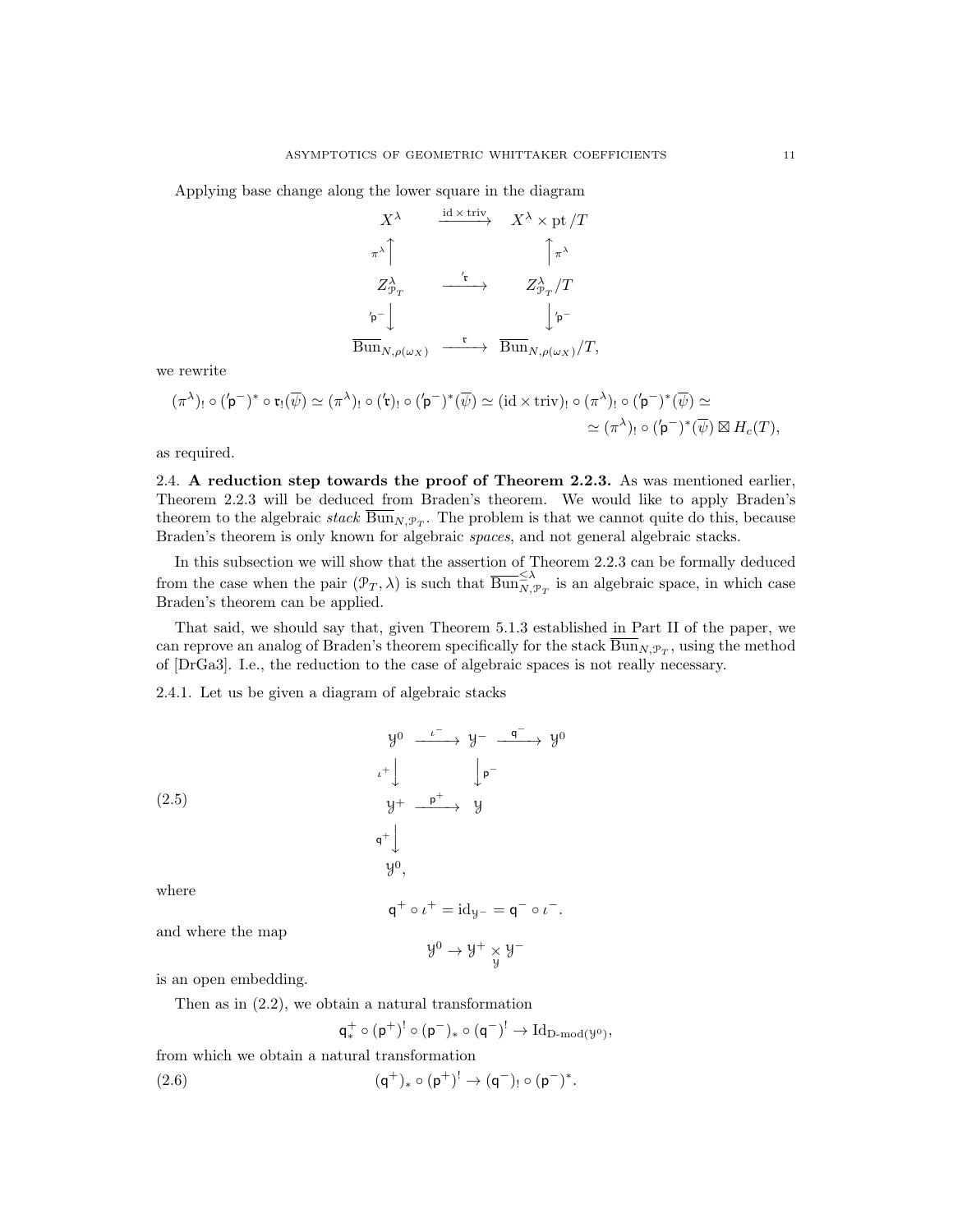2.4.2. We wish to know when for a given

$$
\mathcal{F} \in D\text{-mod}(\mathcal{Y})
$$

the resulting map  $(\mathsf{q}^+)_* \circ (\mathsf{p}^+)^!(\mathcal{F}) \to (\mathsf{q}^+)_* \circ (\mathsf{p}^+)^!(\mathcal{F})$  is an isomorphism.

Suppose that we are given a similar diagram

(2.7)  
\n
$$
\begin{array}{ccc}\n\widetilde{y}^0 & \xrightarrow{\widetilde{t}} & \widetilde{y}^- & \xrightarrow{\widetilde{q}^-} & \widetilde{y}^0 \\
& \widetilde{t}^+ \downarrow & & \downarrow \widetilde{p}^- & \\
& & \widetilde{y}^+ & \xrightarrow{\widetilde{p}^+} & \widetilde{y} \\
& & & \widetilde{q}^+ \downarrow & & \\
& & y^0.\n\end{array}
$$

2.4.3. Suppose that we are given a map from the diagram (2.7) to the diagram (2.5), such that:

- The maps  $\phi^- : \widetilde{\mathcal{Y}}^- \to \mathcal{Y}^-$  and  $\phi^0 : \widetilde{\mathcal{Y}}^0 \to \mathcal{Y}^0$  are isomorphisms.;
- The maps  $\phi : \widetilde{\mathcal{Y}} \to \mathcal{Y}$  and  $\phi^+ : \widetilde{\mathcal{Y}}^+ \to \mathcal{Y}^+$  are smooth;
- The diagram

$$
\widetilde{y}^{+} \xrightarrow{\widetilde{p}^{+}} \widetilde{y}
$$
\n
$$
\phi^{+} \downarrow \qquad \qquad \downarrow \phi
$$
\n
$$
y^{+} \xrightarrow{\mathbf{p}^{+}} y
$$

is Cartesian.

The following is an easy particular case of [DrGa4, Theorem 4.3.4]

**Lemma 2.4.4.** Let  $\mathcal{F} \in \mathcal{D}$ -mod( $\mathcal{Y}$ ) be such that for  $\widetilde{\mathcal{F}} := \phi^*(\mathcal{F})$  the map

$$
(\widetilde{q}^+)_* \circ (\widetilde{p}^+)^!(\widetilde{\mathcal{F}}) \to (\widetilde{q}^+)_* \circ (\widetilde{p}^+)^!(\widetilde{\mathcal{F}})
$$

is an isomorphism. Assume also that the maps

(2.8) 
$$
(\mathsf{q}^+)_* \circ (\mathsf{p}^+)^!(\mathcal{F}) \to (\mathsf{q}^+)_* \circ (\iota^+)_* \circ (\iota^+)^* \circ (\mathsf{p}^+)^!(\mathcal{F}) \simeq (\iota^+)^* \circ (\mathsf{p}^+)^!(\mathcal{F})
$$

and

$$
(2.9) \qquad (\widetilde{\mathsf{q}}^+)_* \circ (\widetilde{\mathsf{p}}^+)^! (\widetilde{\mathcal{F}}) \to (\widetilde{\mathsf{q}}^+)_* \circ (\widetilde{\iota}^+)_* \circ (\widetilde{\iota}^+)^* \circ (\widetilde{\mathsf{p}}^+)^! (\widetilde{\mathcal{F}}) \simeq (\widetilde{\iota}^+)^* \circ (\widetilde{\mathsf{p}}^+)^! (\widetilde{\mathcal{F}})
$$

are isomorphisms. Then the map

$$
(q^+)_*\circ (p^+)^!(\mathfrak{F})\to (q^+)_*\circ (p^+)^!(\mathfrak{F})
$$

is an isomorphism.

Proof. Diagram chase shows that we have the following commutative diagram of natural transformations

$$
(\phi^0)^* \circ (\mathsf{q}^+)_* \circ (\mathsf{p}^+)^! \xrightarrow{(\phi^0)^*(2.6)} (\phi^0)^* \circ (\mathsf{q}^-)_! \circ (\mathsf{p}^-)^*
$$
\n
$$
\downarrow \qquad \qquad \downarrow
$$
\n
$$
(\widetilde{\mathsf{q}}^+)_* \circ (\phi^+)^* \circ (\mathsf{p}^+)^! \qquad (\widetilde{\mathsf{q}}^-)_! \circ (\phi^-)^* \circ (\mathsf{p}^-)^*
$$
\n
$$
\downarrow \qquad \qquad \downarrow \sim
$$
\n
$$
(\widetilde{\mathsf{q}}^+)_* \circ (\widetilde{\mathsf{p}}^+)^! \circ \phi^* \xrightarrow{(2.6)(\phi^*)} (\widetilde{\mathsf{q}}^-)_! \circ (\widetilde{\mathsf{p}}^-)^* \circ \phi^*.
$$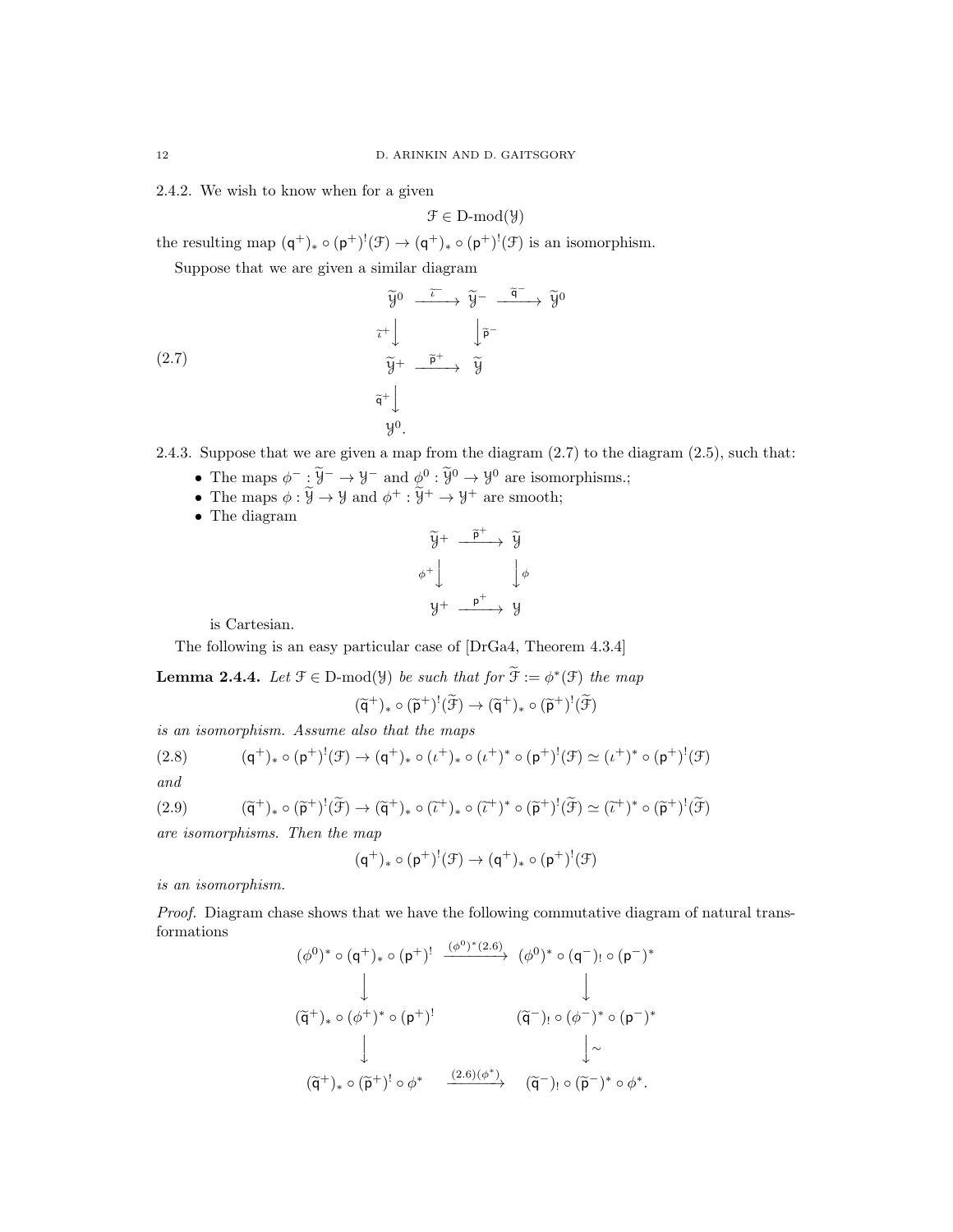We need to show that the top horizontal arrow in this diagram is an isomorphism when evaluated on F. We shall do so by showing that all other maps are isomorphisms.

The assumption on the map of diagrams implies that the lower left vertical arrow and the upper right vertical arrows are isomorphisms. The bottom horizontal arrow is an isomorphism by assumption. Hence, it remains to show that the upper left vertical arrow is an isomorphism.

However, this follows from the commutative diagram

$$
(\phi^0)^* \circ (\mathsf{q}^+)_* \circ (\mathsf{p}^+)^! \longrightarrow (\phi^0)^* \circ (\iota^+)^* \circ (\mathsf{p}^+)^! \\
\downarrow \qquad \qquad \downarrow \sim
$$
  

$$
(\widetilde{\mathsf{q}}^+)_* \circ (\phi^+)^* \circ (\mathsf{p}^+)^! \longrightarrow (\iota^+)^* \circ (\phi^+)^* \circ (\mathsf{p}^+)^!
$$

and the assumption that the maps (2.8) and (2.9) are isomorphisms.

2.4.5. Let us first take the diagram (2.5) to be (2.1). To prove Theorem 2.2.3 we have to show that the corresponding natural transformation (2.6) is an isomorphism.

For a point  $x \in X$ , let

$$
\overline{{\operatorname{Bun}}}_{N, {\mathcal P}_T}^{{\operatorname{good}}_x} \subset \overline{{\operatorname{Bun}}}_{N, {\mathcal P}_T}
$$

be the open substack, where we do not allow the generalized B-reduction to degenerate at  $x \in X$ .

Denote also

$$
\overline{{\operatorname{Bun}}}_{N, \mathcal{P}_T}^{\leq \lambda, \operatorname{good}_x} \text{ and } \overline{{\operatorname{Bun}}}_{N, \mathcal{P}_T}^{\leq \lambda, \operatorname{good}_x}
$$

the corresponding open substacks of  $\overline{Bun}_{N,\mathcal{P}_T}^{\leq \lambda}$  and  $\overline{Bun}_{N,\mathcal{P}_T}^{\geq \lambda}$ , respectively. We have

$$
\overline{\mathrm{Bun}}_{N,\mathcal{P}_T}^{-\lambda,\mathrm{good}_x} \simeq (X-x)^\lambda \underset{\mathrm{Bun}_T}{\times} \mathrm{Bun}_B.
$$

It is enough to show that the natural transformation  $(2.6)$  is an isomorphism for the diagram

$$
(X - x)^{\lambda} \times \text{pt}/T \longrightarrow Z_{\mathcal{P}_T}^{\lambda}/T \underset{X^{\lambda}}{\times} (X - x)^{\lambda} \longrightarrow (X - x)^{\lambda}
$$
\n
$$
\downarrow
$$
\n
$$
(2.10) \qquad \overline{\text{Bun}}_{N, \mathcal{P}_T}^{-\lambda, \text{good}_x}/T \longrightarrow \overline{\text{Bun}}_{N, \mathcal{P}_T}^{\leq \lambda, \text{good}_x}/T
$$
\n
$$
\downarrow
$$
\n
$$
(X - x)^{\lambda}
$$

for any  $x$ . We shall do so by applying Lemma 2.4.4.

Note that the natural transformation (2.8) is an isomorphism, by the contraction principle, see [DrGa3].

 $\Box$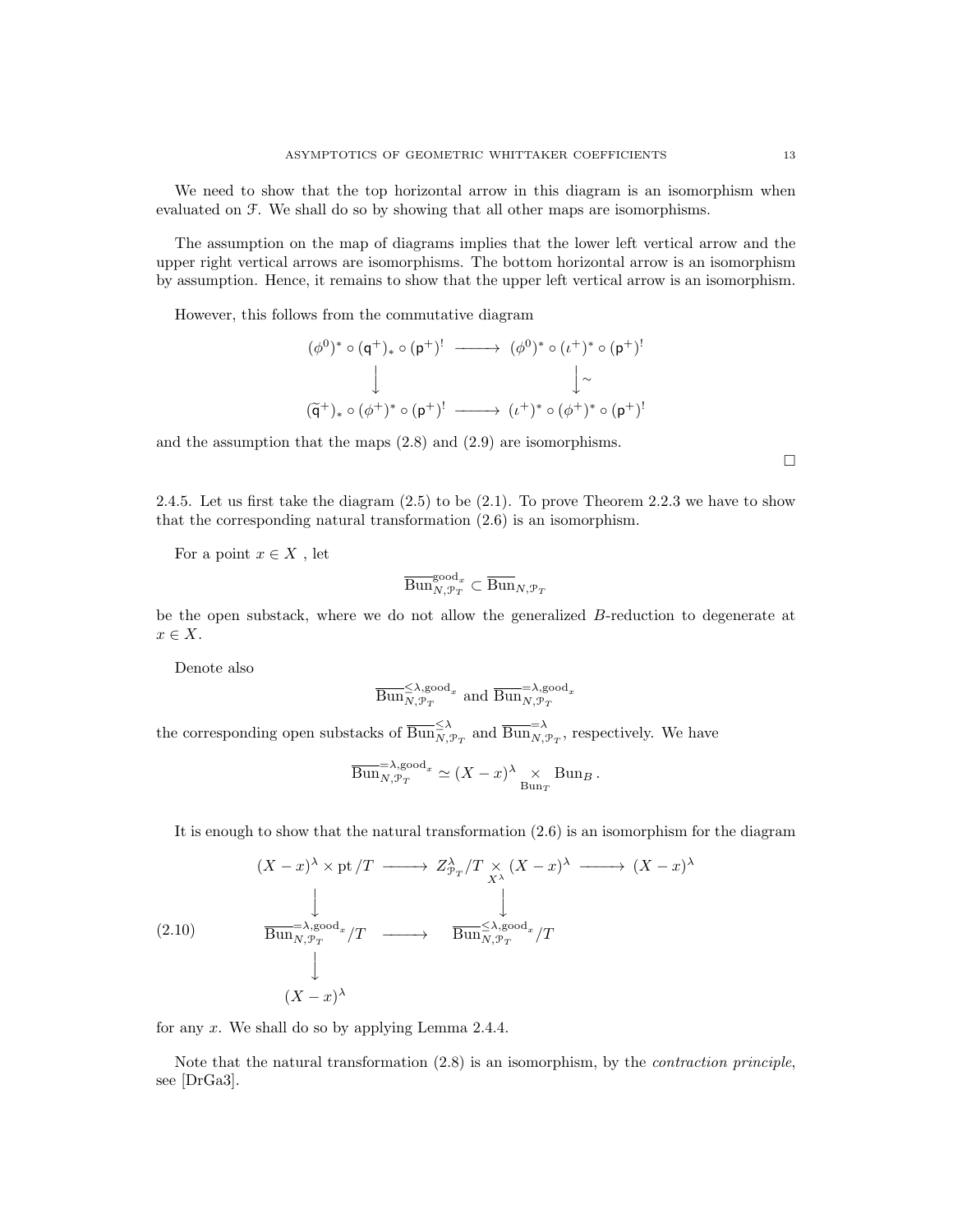2.4.6. Let  $\mu$  be a dominant coweight, and set  $\mathcal{P}'_T := \mathcal{P}_T(-\mu \cdot x)$ . We claim that there exists a canonically defined commutative (in fact Cartesian) diagram



in which the vertical arrows are smooth.

Indeed, let  $\text{Bun}_{B,\mathcal{P}_T}(\mathcal{D}_x)$  (resp.,  $\text{Bun}_{B,\mathcal{P}'_T}(\mathcal{D}_x)$ ) denote the stack of  $B$ -bundles on the formal disc around x in X, equipped with an identification of the induced T-bundle with  $\mathcal{P}_T|_{\mathcal{D}_x}$  (resp.,  $\mathcal{P}'_T|_{\mathcal{D}_x}$ ).

We have canonically defined maps

$$
\overline{\mathrm{Bun}}_{N,\mathcal{P}_T}^{\mathrm{good}_x} \to \mathrm{Bun}_{B,\mathcal{P}_T}(\mathcal{D}_x) \text{ and } \overline{\mathrm{Bun}}_{N,\mathcal{P}_T'}^{\mathrm{good}_x} \to \mathrm{Bun}_{B,\mathcal{P}_T'}(\mathcal{D}_x).
$$

We also have a smooth map

$$
\text{Bun}_{B,\mathcal{P}'_T}(\mathcal{D}_x) \to \text{Bun}_{B,\mathcal{P}_T}(\mathcal{D}_x),
$$

and a Cartesian square

$$
\begin{array}{ccc}\n\overline{\mathrm{Bun}}_{N,\mathcal{P}_T'}^{\mathrm{good}_x} & \longrightarrow & \mathrm{Bun}_{B,\mathcal{P}_T'}(\mathcal{D}_x) \\
\downarrow & & \downarrow \\
\overline{\mathrm{Bun}}_{N,\mathcal{P}_T}^{\mathrm{good}_x} & \longrightarrow & \mathrm{Bun}_{B,\mathcal{P}_T}(\mathcal{D}_x).\n\end{array}
$$

2.4.7. Note also that there is a canonical isomorphism

$$
Z^{\lambda}_{\mathcal{P}_T} \underset{X^{\lambda}}{\times} (X - x)^{\lambda} \simeq Z^{\lambda}_{\mathcal{P}'_T} \underset{X^{\lambda}}{\times} (X - x)^{\lambda}
$$

(the Zastava space is "local" in  $X$ ).

By construction, the diagram

$$
\begin{array}{ccc}\overline{\mathrm{Bun}}_{N, \mathcal{P}'_T}^{\mathrm{good}_x} & \xleftarrow{\prime \mathsf{p}^-} & Z^\lambda_{\mathcal{P}'_T} \underset{X^\lambda}{\times} (X-x)^\lambda\\ \downarrow & & \downarrow\\ \overline{\mathrm{Bun}}_{N, \mathcal{P}_T}^{\mathrm{good}_x} & \xleftarrow{\prime \mathsf{p}^-} & Z^\lambda_{\mathcal{P}_T} \underset{X^\lambda}{\times} (X-x)^\lambda \end{array}
$$

commutes as well.

Hence, we obtain a map from the diagram

$$
(X - x)^{\lambda} \times \text{pt}/T \longrightarrow Z_{\mathcal{P}'_T}^{\lambda}/T \underset{X^{\lambda}}{\times} (X - x)^{\lambda} \longrightarrow (X - x)^{\lambda}
$$
\n
$$
\downarrow
$$
\n
$$
(2.11) \qquad \overline{\text{Bun}}_{N, \mathcal{P}'_T}^{\lambda, \text{good}_x}/T \longrightarrow \overline{\text{Bun}}_{N, \mathcal{P}'_T}^{\lambda, \text{good}_x}/T
$$
\n
$$
\downarrow
$$
\n
$$
(X - x)^{\lambda}
$$

to that in (2.11).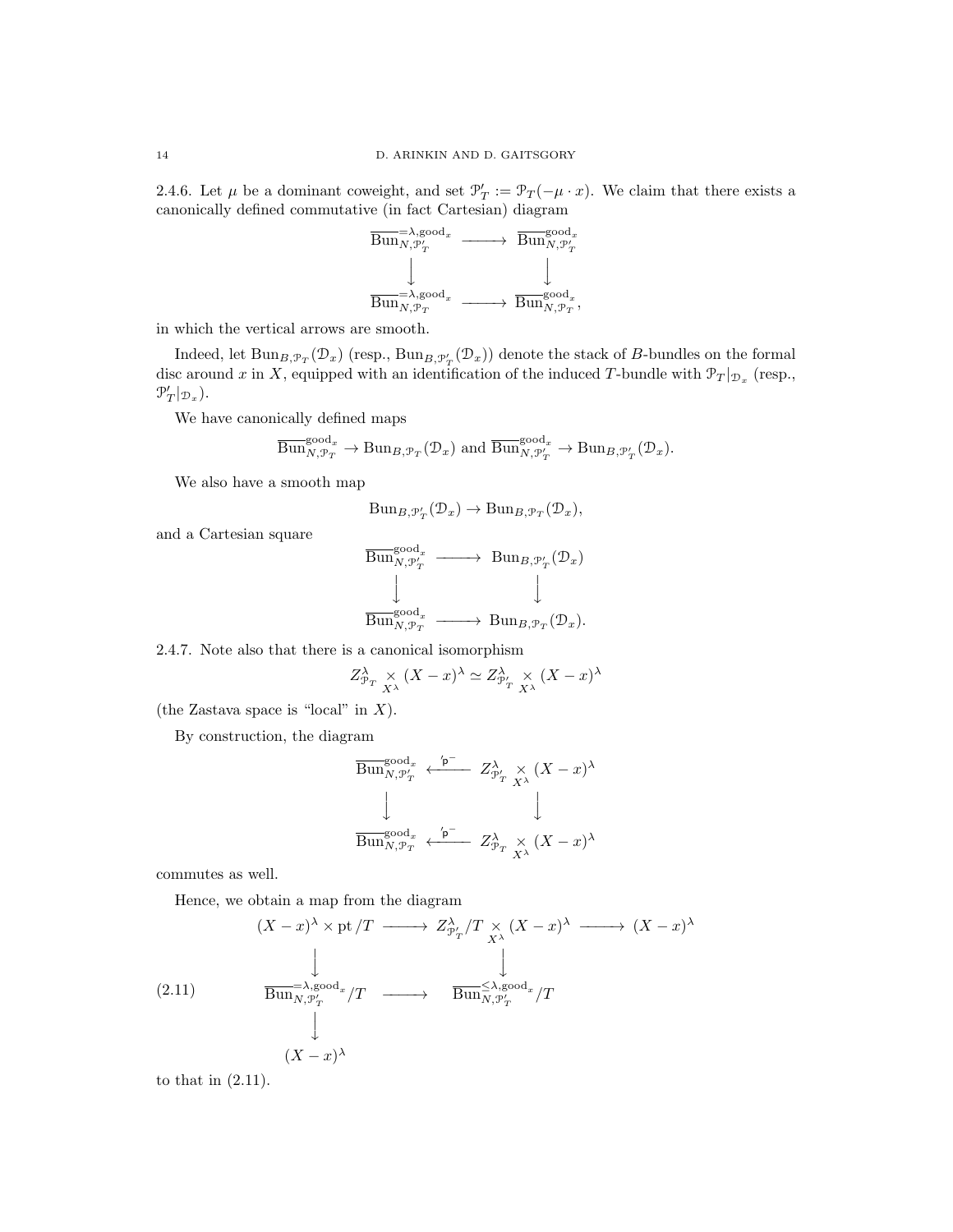2.4.8. Applying Lemma 2.4.4, we obtain that the assertion of Theorem 2.2.3 for a given pair  $\mathcal{P}_T$  and  $\lambda$  follows from the validity of Theorem 2.2.3 for  $\mathcal{P}'_T := \mathcal{P}_T(-\mu \cdot x)$  with  $\mu \in \Lambda^+$ , and the same  $\lambda$  for all  $x \in X$ .

Choose  $\mu$  so that  $\deg(\mathcal{P}_T) + \lambda - \mu$  is anti-dominant and regular. Note that in this case points of  $\overline{\mathrm{Bun}}_{N,\mathcal{P}'_T}^{\leq \lambda}$  admit no non-trivial automorphisms, so the open substack  $\overline{\mathrm{Bun}}_{N,\mathcal{P}'_T}^{\leq \lambda}$  is an algebraic space.

Hence, we obtain that assertion of Theorem 2.2.3 for a given  $\lambda$  follows from the case when  $\mathcal{P}_T$  is such that  $\overline{\mathrm{Bun}}_{N, \mathcal{P}_T}^{\leq \lambda}$  is an algebraic space.

#### 3. Proof of Theorem 1.4.6

### 3.1. Compatibility between diagrams.

3.1.1. Let us be given be a pair of diagrams (2.5) and (2.7) and a map between them. Then the construction in Sect. 1.4.4 gives rise to a natural transformation

(3.1) 
$$
(\phi^0)_! \circ (\widetilde{\mathsf{q}}^+)_* \circ (\widetilde{\mathsf{p}}^+)^! \to (\mathsf{q}^+)_* \circ (\mathsf{p}^+)^! \circ \phi_!.
$$

Let us make the following assumptions:

• The diagram

(3.2) 
$$
\widetilde{y}^{0} \xrightarrow{\widetilde{\iota}^{+}} \widetilde{y}^{+}
$$

$$
\phi^{0} \downarrow \qquad \downarrow \phi^{+}
$$

$$
y^{0} \xrightarrow{\iota^{+}} y^{+}
$$

is Cartesian;

• The map  $\overline{y}^- \to \overline{y} \times \overline{y}^-$  is an open embedding.

In particular, we obtain a natural transformation

(3.3) 
$$
(\phi^-)_! \circ (\widetilde{\mathsf{p}}^-)^* \to (\mathsf{p}^-)^* \circ \phi_!.
$$

Furthermore, diagram chase shows that the following diagram of natural transformations is commutative:

$$
(\phi^{0})_{!} \circ (\widetilde{\mathsf{q}}^{+})_{*} \circ (\widetilde{\mathsf{p}}^{+})^{!} \xrightarrow{\qquad (3.1)} \qquad (\mathsf{q}^{+})_{*} \circ (\mathsf{p}^{+})^{!} \circ \phi_{!}
$$
\n
$$
(\phi^{0})_{!} \circ (\widetilde{\mathsf{q}}^{-})_{!} \circ (\widetilde{\mathsf{p}}^{-})^{*} \qquad \qquad \downarrow (2.6)(\phi_{!})
$$
\n
$$
\sim \downarrow
$$
\n
$$
(\mathsf{q}^{-})_{!} \circ (\phi^{-})_{!} \circ (\widetilde{\mathsf{p}}^{-})^{*} \xrightarrow{\qquad (\mathsf{q}^{-})_{!} (3.3)} (\mathsf{q}^{-})_{!} \circ (\mathsf{p}^{-})^{*} \circ \phi_{!}.
$$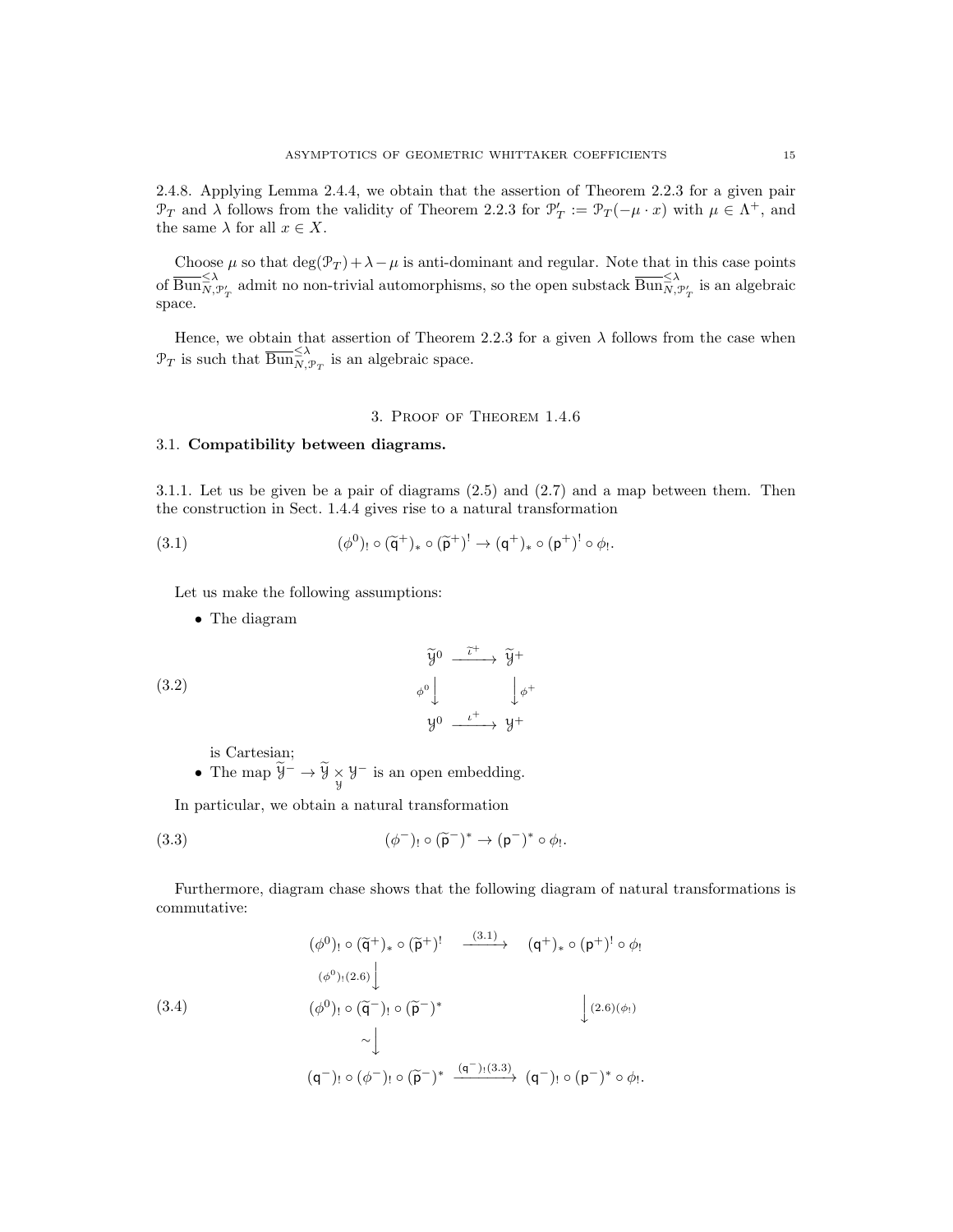3.1.2. We apply the commutative diagram (3.4) in the following situation. We take (2.7) to be the diagram

$$
X^{\lambda} \times \text{pt}/T \xrightarrow{\qquad \qquad \text{s}^{\lambda}} \qquad Z_{\mathcal{P}_T}^{\lambda}/T \xrightarrow{\qquad \qquad \text{\textcircled{A}}} X^{\lambda} \times \text{pt}/T
$$
\n
$$
(X^{\lambda} \times \text{Bun}_{\mathcal{P}}) / T \xrightarrow{\qquad \qquad \text{j}^{\lambda}} \text{Bun}_{N, \mathcal{P}_T} / T
$$
\n
$$
\text{id} \times \text{q} \downarrow
$$
\n
$$
X^{\lambda} \times \text{pt}/T,
$$

of (2.1).

We take the diagram (2.5) to be the diagram

$$
\begin{array}{ccc}\n\text{Bun}_{T} & \longrightarrow & \text{Bun}_{B^{-}} \xrightarrow{\mathsf{q}^{-}} \text{Bun}_{T} \\
\downarrow & & \downarrow_{\mathsf{p}^{-}} \\
\text{Bun}_{B} & \xrightarrow{\mathsf{p}} & \text{Bun}_{G} \\
\downarrow & & \\
\text{Bun}_{B} & \longrightarrow & \text{Bun}_{G} \\
\end{array}
$$

$$
\mathrm{Bun}_T\,.
$$

We evaluate the functors in (3.4) on the object

$$
\mathfrak{r}_!(\overline{\psi}) \in \text{D-mod}(\overline{\operatorname{Bun}}_B).
$$

The statement of Theorem 1.4.6 says that the top horizontal arrow in the resulting diagram (3.4) is an isomorphism. We shall do so by showing that all other arrows are isomorphisms.

3.1.3. The fact that the upper left vertical arrow is an isomorphism is the content of Theorem 2.2.3. The fact that the right vertical arrow is an isomorphism follows from the fact that the natural transformation

$$
q_*\circ p^!\to (q^-)_!\circ (p^-)^*
$$

is an isomorphism, see [DrGa4].

3.1.4. Thus, it remains to show that the natural transformation

$$
(\mathsf{q}^-)_!\circ(\phi^-)_!\circ(\widetilde{\mathsf{p}}^-)^*\to(\mathsf{q}^-)_!\circ(\phi^-)_!\circ(\widetilde{\mathsf{p}}^-)^*,
$$

induced by (3.3), yields an isomorphism when evaluated on the object

$$
\mathfrak{r}_!(\overline{\psi}) \in \text{D-mod}(\overline{\operatorname{Bun}}_{N, \mathcal{P}_T}/T).
$$

Concretely, we need to show the following. Consider the open embedding

$$
\left(\mathrm{Bun}_{N,\rho(\omega_X)}\underset{\mathrm{Bun}_G}{\times}\mathrm{Bun}_{B^-}\right)^{\mathrm{gen. trans.}}\overset{j}{\hookrightarrow} \left(\mathrm{Bun}_{N,\rho(\omega_X)}\underset{\mathrm{Bun}_G}{\times}\mathrm{Bun}_{B^-}\right).
$$

We need to show that the map

$$
j_! \circ j^* \circ ({\rm \mathsf{p}}^-)^* (\psi) \rightarrow ({\rm \mathsf{p}}^-)^* (\psi)
$$

induces an isomorphism after taking the direct image with compact supports along the projection

$$
Bun_{N,\rho(\omega_X)} \underset{Bun_G}{\times} Bun_{B^-} \to Bun_{B^-} \xrightarrow{\mathsf{q}^-} Bun_T.
$$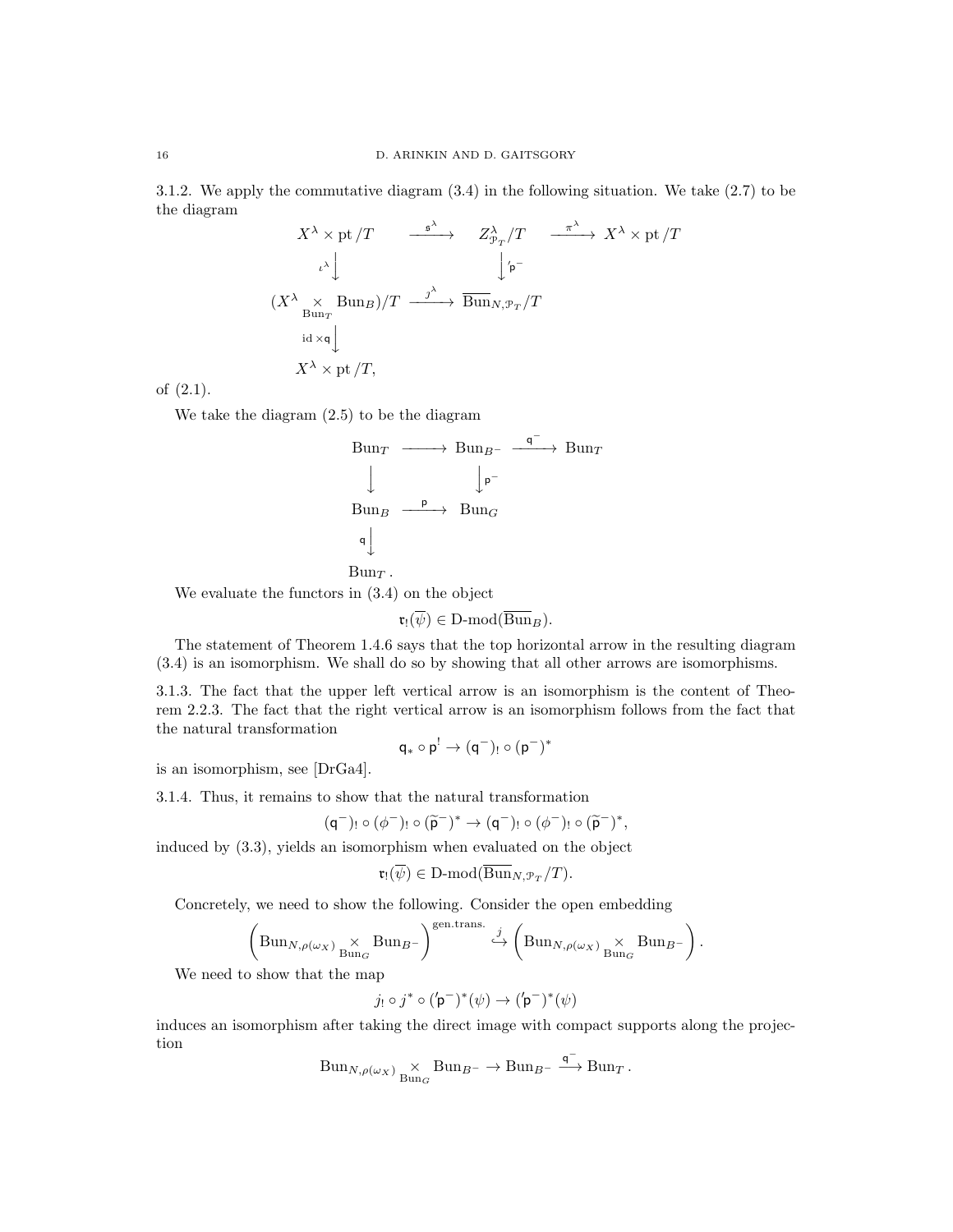3.1.5. The stack  $\text{Bun}_{N,\rho(\omega_X)} \underset{\text{Bun}_G}{\times} \text{Bun}_{B^-}$  admits a decomposition into locally closed pieces indexed by the Weyl group:

 BunN,ρ(ωX) × Bun<sup>G</sup> BunB<sup>−</sup> = [ w BunN,ρ(ωX) × Bun<sup>G</sup> BunB<sup>−</sup> <sup>w</sup> , gen.trans.

where the open piece  $\left( \text{Bun}_{N,\rho(\omega_X)} \underset{\text{Bun}_G}{\times} \text{Bun}_{B^-} \right)$ corresponds to  $w=1$ .

We will show that for each  $w \neq 1$ , the direct image with compact supports under the map

(3.5) 
$$
Z^w := \left(\text{Bun}_{N,\rho(\omega_X)} \underset{\text{Bun}_G}{\times} \text{Bun}_{B^-}\right)^w \to \text{Bun}_{B^-} \xrightarrow{\mathsf{q}^-} \text{Bun}_T
$$

of the \*-restriction of  $\psi$ , vanishes.

#### 3.2. Calculation for  $w \neq 1$ .

3.2.1. The stack  $Z^w$  maps to

$$
X^{\Lambda^{\rm pos}}:=\bigsqcup_{\mu\in \Lambda^{\rm pos}} X^\mu,
$$

see [BG2, Sect. 10.9]. Let us denote this map by  $\pi^w$ .

The map  $(3.5)$  is the composition of the map  $\pi^w$ , followed by the Abel-Jacobi map

$$
X^{\Lambda^{\text{pos}}} \to \text{Bun}_T, \quad D \mapsto \rho(\omega_X)(w(D)).
$$

We will show that the object

$$
(\pi^w)_!(\psi|_{Z^w}) \in \mathbf{D}\text{-mod}(X^{\Lambda^{\text{pos}}})
$$

vanishes.

For that it suffices to show that  $(\pi^w)_! (\psi|_{Z^w})$  vanishes, when restricted to  $(X-x)^{\Lambda^{pos}}$  for any  $x \in X$ .

3.2.2. Let  $B^w$  denote the subgroup  $B \cap \text{Ad}_w(B^-)$ . It is equipped with a canonical projection to T. Let  $N^w$  denote the kernel of this projection, i.e.,  $N^w = N \cap \text{Ad}_w(B^-)$ .

For a test-scheme S and a map  $z : S \to Z^w$  let D denote the resulting map  $S \to X^{\Lambda^{pos}}$ . The point z corresponds to a G-bundle  $\mathcal{P}_G$  on  $S \times X$ , equipped with a reduction  $\alpha$  to B (for which the induced T-bundle is  $\omega(\rho)$ , and a reduction  $\beta$  to  $B^-$ , which are in position w at the generic point of X.

By the construction of the map  $\pi^w$  (see [BG2, Sect. 10.9]), the data of  $(\mathcal{P}_G, \alpha, \beta)$ , when restricted to the open subset

$$
U := S \times X - \mathrm{Graph}_D,
$$

is induced from a uniquely defined  $B^w$ -bundle  $\mathcal{P}_{B^w}$ , for which the induced T-bundle is identified with  $\rho(\omega_X)$ .

Let us denote

$$
Z^{w,\text{good}_x} := Z^w \underset{X^{\Lambda^{\text{pos}}}}{\times} (X - x)^{\Lambda^{\text{pos}}},
$$

and let us choose a trivialization of the T-bundle  $\rho(\omega_X)$  over the formal disc  $\mathcal{D}_x$  around x in  $X$ .

Thus, we obtain a map of stacks

$$
Z^{w, \text{good}_x} \to \text{Bun}_{N^w}(\mathcal{D}_x) \simeq \text{pt}/N^w(\mathcal{D}_x),
$$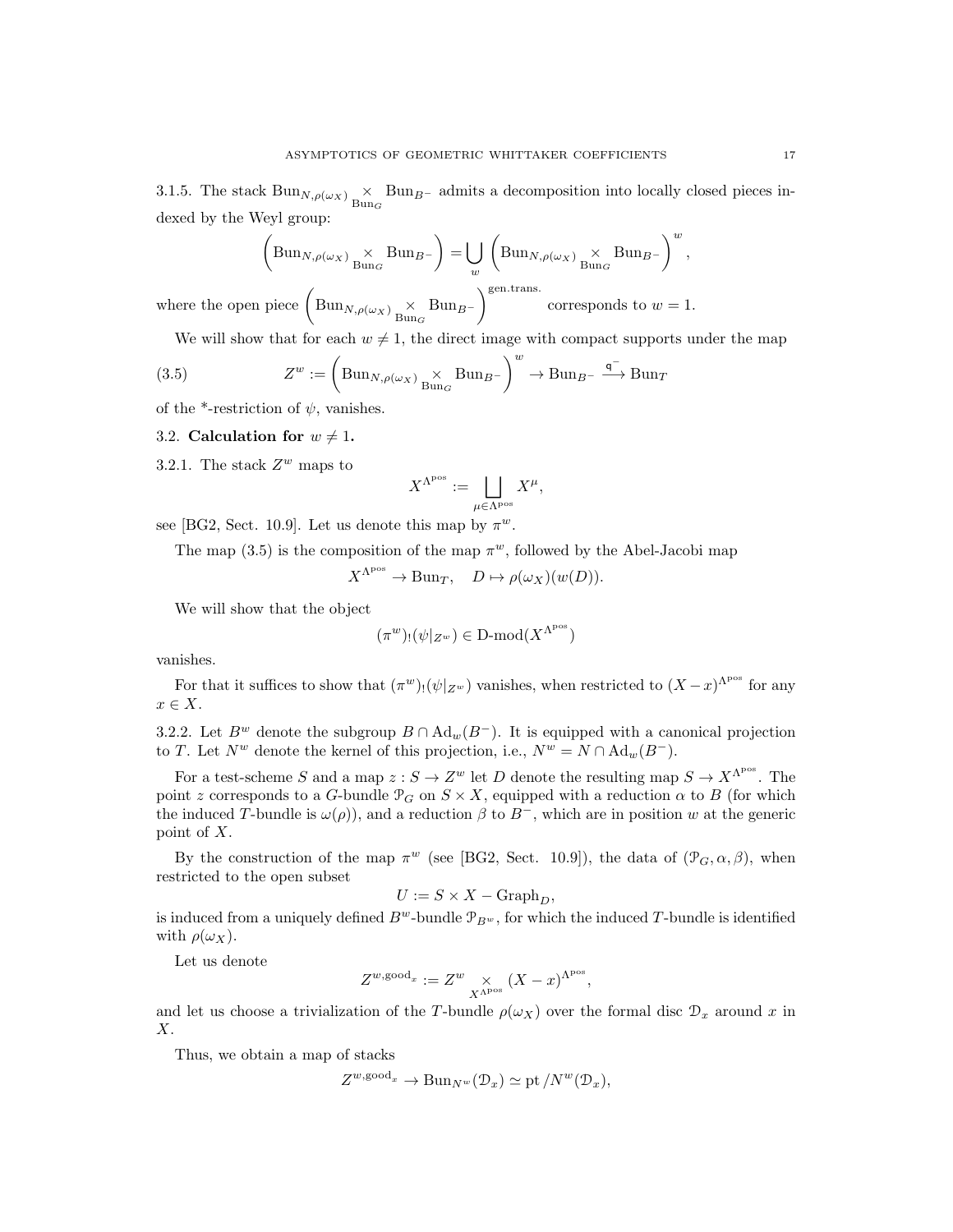where  $\mathcal{D}_x$  denotes the formal disc around x, and where  $N^w(\mathcal{D}_x)$  denotes the group-scheme classifying maps  $\mathcal{D}_x \to N^w$ .

3.2.3. Consider the fiber product

$$
Z^{w,\mathrm{level}_x} := Z^{w,\mathrm{good}_x} \underset{\mathrm{pt}\, / N^w(\mathcal{D}_x)}{\times} \mathrm{pt} \, .
$$

This is the moduli stack of  $(\mathcal{P}_G, \alpha, \beta, \epsilon)$ , where  $(\mathcal{P}_G, \alpha, \beta)$  are as above, and  $\epsilon$  is the datum of trivialization of  $\mathcal{P}_{N^w}$  over  $\mathcal{D}_x$ . One can show that  $Z^{w,\text{level}_x}$  is in fact a scheme (of infinite type).

The stack (scheme)  $Z^{w,\text{level}_x}$  is acted on by the group ind-scheme  $N^w(\mathcal{D}_x^{\times})$ , where  $N^w(\mathcal{D}_x^{\times})$ classifies maps from the formal punctured disc  $\mathcal{D}_x^{\times}$  to  $N^w$ . This action preserves the map

$$
Z^{w,\text{level}_x} \to (X-x)^{\Lambda^{\text{pos}}},
$$

For any group-subscheme  $N' \subset N := N^w(\mathcal{D}_x^{\times})$ , we can find a group-subscheme  $N'' \subset N_0 :=$  $N^{w}(\mathcal{D}_{x})$  of finite codimension, which is normal in  $\mathbb{N}'$ . Thus, we obtain an action of the (finitedimensional) unipotent group  $\mathbb{N}'/\mathbb{N}''$  on the stack (of finite type)

$$
Z^{w,\text{level}_x}/\mathbf{N}''.
$$

This action preserves the projection

(3.6) 
$$
Z^{w,\text{level}_x}/\mathbf{N}'' \to Z^{w,\text{level}_x}/\mathbf{N}_0 = Z^{w,\text{level}_x} \to (X-x)^{\Lambda^{pos}}.
$$

3.2.4. Consider the canonical projection

$$
N \to \mathbb{G}_a^r.
$$

Consider the map

$$
N(\mathcal{D}_x^{\times}) \to \mathbb{G}_a^r(\mathcal{D}_x^{\times}) \xrightarrow{\text{res}} \mathbb{G}_a^r \xrightarrow{\text{sum}} \mathbb{G}_a,
$$

where the map

 $res: \mathbb{G}_a^r(\mathcal{D}_x^{\times}) \to \mathbb{G}_a^r$ 

is defined using our chosen trivialization  $\rho(\omega_X)|_{\mathcal{D}_x}$ .

Since  $w \neq 1$ , the composition

$$
\mathbf{N} = N^w(\mathcal{D}_x^{\times}) \hookrightarrow N(\mathcal{D}_x^{\times}) \to \mathbb{G}_a
$$

is non-zero.

Let  $\mathbb{N}' \subset N^w(\mathcal{D}_x^{\times})$  be such that the composition

$$
\mathbf{N}'\to \mathbb{G}_a(\mathcal{D}_x^\times)\to \mathbb{G}_a
$$

is non-zero. Choose a subgroup  $N'' \subset N_0$  as above. Thus, we obtain a non-trivial homomorphism

$$
\mathbf{N}'/\mathbf{N}'' \to \mathbb{G}_a.
$$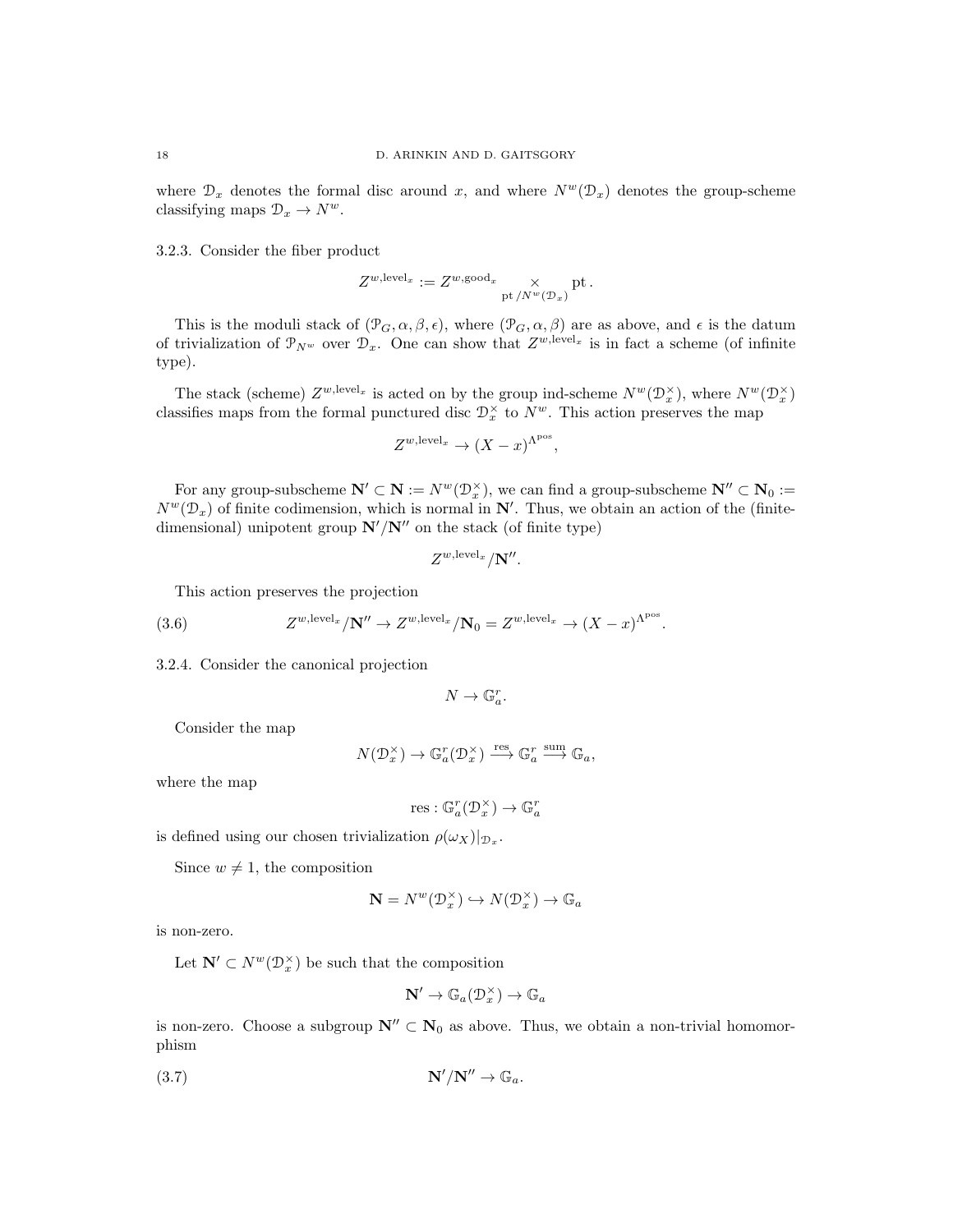3.2.5. Since  $N_0/N''$  is unipotent, it is enough to show that the direct image with compact supports under the map (3.6) of

(3.8) 
$$
\psi|_{Z^{w,\text{level}_x}/\mathbf{N}''} \in \text{D-mod}(Z^{w,\text{level}_x}/\mathbf{N}'')
$$

vanishes.

However, this follows from the fact that the object (3.8) is equivariant against the pull-back of

$$
A\text{-Sch} \in D\text{-mod}(\mathbb{G}_a)
$$

under a non-trivial homomorphism  $\mathbb{N}'/\mathbb{N}'' \to \mathbb{G}_a$ , namely, the homomorphism (3.7).

# Part II: Geometry of  $\mathbb{G}_m$ -actions on moduli problems

4.  $\mathbb{G}_m$ -actions on classifying stacks

#### 4.1. Attractors and repellers.

4.1.1. Let Y be an arbitrary prestack (i.e., a contravariant functor from the category of schemes to that of groupoids), equipped with an action of  $\mathbb{G}_m$ .

We let  $Fixed(\mathcal{Y})$ ,  $Attr(\mathcal{Y})$  and  $Repeat(\mathcal{Y})$  denote the prestacks given by

$$
Hom(S, Fixed(\mathcal{Y})) = Hom^{\mathbb{G}_m}(S, \mathcal{Y}),
$$

and

 $\text{Hom}(S, \text{Attr}(\mathcal{Y})) = \text{Hom}^{\mathbb{G}_m}(S \times \mathbb{A}^1, \mathcal{Y}), \quad \text{Hom}(S, \text{Repel}(\mathcal{Y})) = \text{Hom}^{\mathbb{G}_m}(S \times \mathbb{A}^1, \mathcal{Y}),$ 

respectively, where in the case of attractors the action of  $\mathbb{G}_m$  on  $\mathbb{A}^1$  is the standard one, and in the case of repellers its inverse.

4.1.2. We have the natural forgetful map  $Fixed(\mathcal{Y}) \rightarrow \mathcal{Y}$ , as well as the maps

 $Attr(y) \rightarrow y$  and  $Repel(y) \rightarrow y$ ,

given by evaluation at  $1 \in \mathbb{A}^1$ , and the maps

 $Fixed(\mathcal{Y}) \rightarrow Attr(\mathcal{Y})$  and  $Fixed(\mathcal{Y}) \rightarrow Repel(\mathcal{Y}),$ 

given by the projection  $\mathbb{A}^1 \to \text{pt}$ .

The latter maps admit respective left inverses

$$
Attr(\mathcal{Y}) \rightarrow Fixed(\mathcal{Y})
$$
 and  $Repel(\mathcal{Y}) \rightarrow Fixed(\mathcal{Y}),$ 

given by evaluation at  $0 \in \mathbb{A}^1$ .

4.1.3. It is shown in [Dr] that if Y is a (resp., separated) scheme of finite type, then so are Fixed( $\mathcal{Y}$ ), Attr( $\mathcal{Y}$ ) and Repel( $\mathcal{Y}$ ).

If  $\mathcal Y$  is a scheme, on which the  $\mathbb{G}_m$ -action is locally linear (see [DrGa3] for what this means), then the above representability is much easier to establish.

When  $\mathcal Y$  is an affine scheme, the maps

$$
Fixed(\mathcal{Y}) \to Attr(\mathcal{Y}) \to \mathcal{Y}
$$

are all closed embeddings.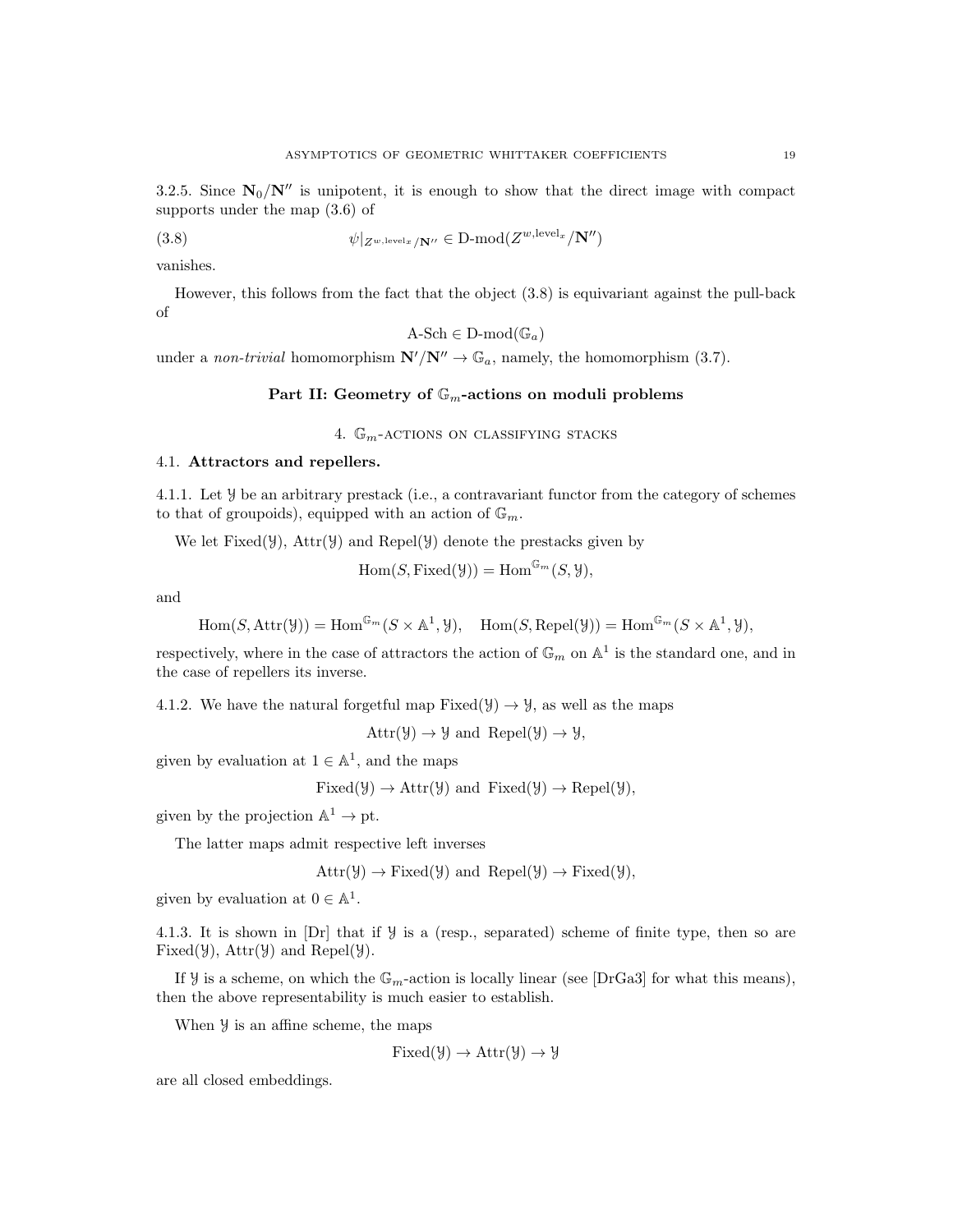4.1.4. We have the following general observation:

**Proposition 4.1.5.** Let N be a unipotent group, acted on by  $\mathbb{G}_m$  with strictly positive eigevalues on the Lie algebra. Consider the resulting  $\mathbb{G}_m$ -action on the stack pt /N. Then:

- (a) Fixed(pt /N)  $\simeq$  pt.
- (b) The forgetful map  $\text{Attr}(\text{pt}/N) \rightarrow \text{pt}/N$  is an isomorphism.
- (c) The maps Fixed(pt  $/N$ )  $\rightarrow$  Repel(pt  $/N$ )  $\rightarrow$  Fixed(pt  $/N$ ) are isomorphisms.

This proposition implies that we have the following commutative diagrams



and

*Proof.* Filtering N, we can assume that  $N = \mathbb{G}_a$  with  $\mathbb{G}_m$  acting by the n-th power power of the standard character, where  $n > 0$ .

Let S be an arbitrary test-scheme, and let  $\mathcal E$  be an  $\mathbb G_a$ -bundle on S (resp.,  $S \times \mathbb A^1$ ) is equipped with a structure of  $\mathbb{G}_m$ -equivariance with respect to the above  $\mathbb{G}_m$ -action on pt / $\mathbb{G}_a$  (resp., and the corresponding  $\mathbb{G}_m$ -action on  $\mathbb{A}^1$ ).

With no restriction of generality we can assume that S is affine. Then  $\mathcal E$  is non-canonically trivial. Let V denote the  $\mathbb{G}_m$ -module of automorphisms of  $\mathcal{E}$ . In case (a) we have

$$
V = \Gamma(S, \mathcal{O}_S),
$$

with the standard action of  $\mathbb{G}_m$ . In cases (b) and (c), we have

$$
V = \Gamma(S, \mathcal{O}_S) \otimes k[t],
$$

where  $\mathbb{G}_m$  acts by the *n*-th power of standard character on  $\Gamma(S, \mathcal{O}_S)$  and where t has degree  $-1$ (resp., 1).

Note that  $\mathcal E$  admits a  $\mathbb G_m$ -equivariant trivialization: indeed an osbtruction would be an element of  $H^1(\mathbb{G}_m, V)$ , whereas this group is 0.

Now, points (a) and (c) of the lemma follow from the fact that in these cases  $H^0(\mathbb{G}_m, V) = 0$ . Point (b) follows from the fact that in this case evaluation at  $1 \in \mathbb{A}^1$  defines an isomorphism

$$
H^0(\mathbb{G}_m, V) \to \Gamma(S, \mathcal{O}_S).
$$

 $\Box$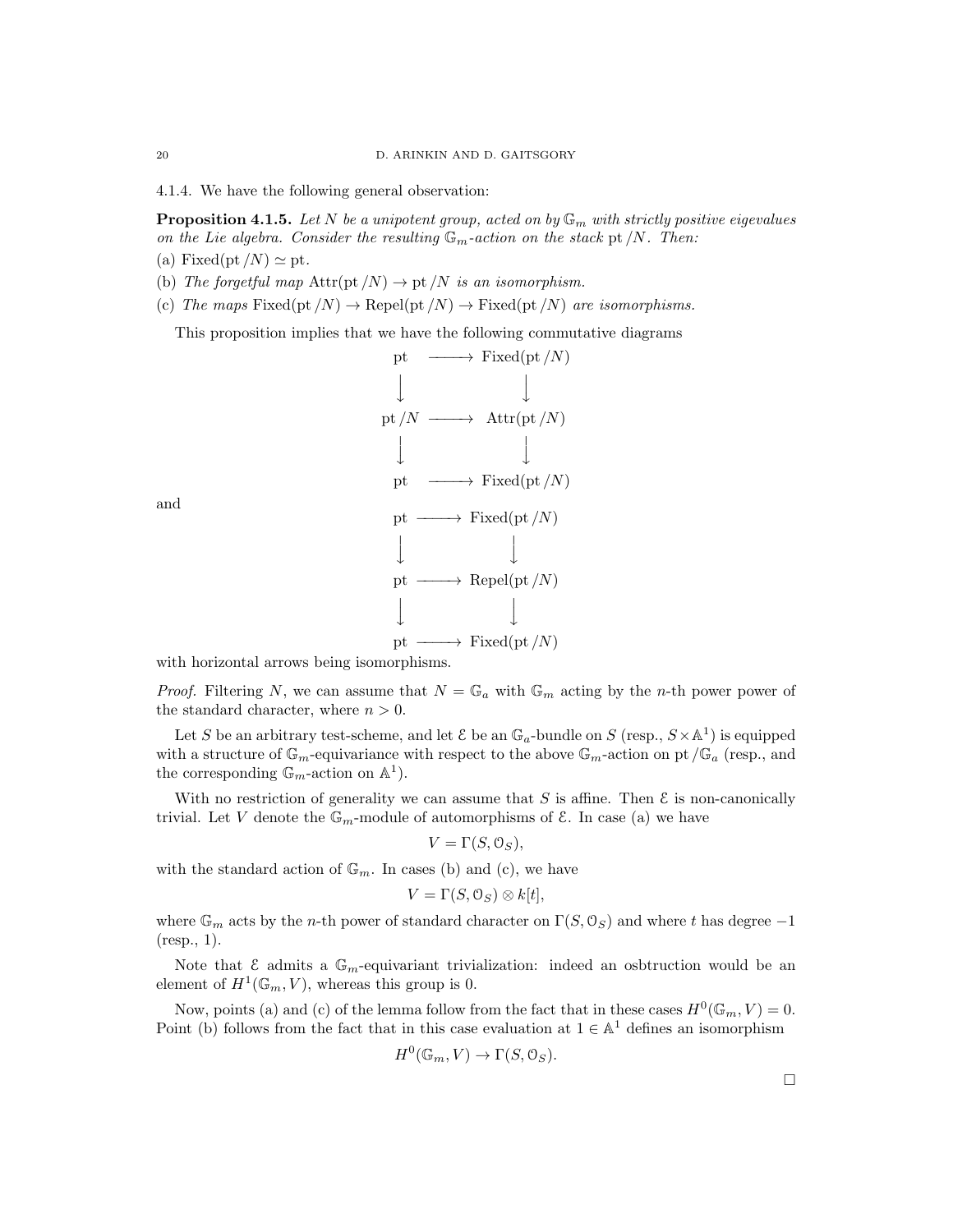4.2. A digression: some maps related to parabolic subgroups. This subsection will contain some tautological manipulations and notation, which will be used in Sect. 4.3.

4.2.1. In what follows we will use the following observation:

For a parabolic P with Levi quotient M there exists a canonically defined map<sup>1</sup>

(4.1) pt /M → pt /P,

corresponding to *split* P-bundles, right inverse to the tautological projection pt  $/P \to pt/M$ .

Indeed, since the different splittings of the projection  $P \to M$  are uniquely conjugate by means of the of the *unipotent radical* of P, they give rise to canonically isomorphic splittings of the map pt  $/P \to \text{pt }/M$ .

4.2.2. Let  $\gamma : \mathbb{G}_m \to G$  be a homomorphism. Let  $M_\gamma$  be the centralizer of  $\gamma$ , which is the same as Fixed(G), where  $\mathbb{G}_m$  acts on G by conjugation via  $\gamma$ . Let  $P_\gamma$  be the subgroup Attr(G).

It is easy to see that  $P_{\gamma}$  is a parabolic subgroup, and the maps

$$
M_{\gamma} \to P_{\gamma} \to M_{\gamma}
$$

realize  $M_{\gamma}$  as both the Levi subgroup and the Levi quotient group of  $P_{\gamma}$ .

4.2.3. Note that the homomorphism  $\gamma : \mathbb{G}_m \to Z(M_\gamma)$  defines an action of  $\mathbb{G}_m$  on the identity automorphism of pt  $/M_{\gamma}$ . Hence, we obtain a map

(4.2)  $\text{pt }/M_{\gamma} \to \text{Maps}(\text{pt }/\mathbb{G}_m, \text{pt }/M_{\gamma}),$ 

where for two prestacks  $\mathcal{Y}_1$  and  $\mathcal{Y}_2$  we let  $\text{Maps}(\mathcal{Y}_1, \mathcal{Y}_2)$  denote the prestack

 $\text{Hom}(S, \text{Maps}(\mathcal{Y}_1, \mathcal{Y}_2)) = \text{Hom}(S \times \mathcal{Y}_1, \mathcal{Y}_2).$ 

Consider the fiber product

$$
\mathrm{Maps}(\mathrm{pt}\,/\mathbb{G}_m, \mathrm{pt}\, / P_\gamma)\underset{\mathrm{Maps}(\mathrm{pt}\,/\mathbb{G}_m, \mathrm{pt}\, / M_\gamma)}{\times}\mathrm{pt}\, / M_\gamma,
$$

where pt  $/M_{\gamma} \to \text{Maps}(\text{pt }/\mathbb{G}_m, \text{pt }/M_{\gamma})$  is the map (4.2).

#### Lemma 4.2.4. The map

$$
\begin{aligned} \operatorname{Maps}(\operatorname{pt}/\mathbb{G}_m, \operatorname{pt}/P_\gamma) & \underset{\operatorname{Maps}(\operatorname{pt}/\mathbb{G}_m, \operatorname{pt}/M_\gamma) }{\times} \operatorname{pt}/M_\gamma \rightarrow \\ & \rightarrow \operatorname{Maps}(\operatorname{pt}/\mathbb{G}_m, \operatorname{pt}/M_\gamma) & \underset{\operatorname{Maps}(\operatorname{pt}/\mathbb{G}_m, \operatorname{pt}/M_\gamma) }{\times} \operatorname{pt}/M_\gamma = \operatorname{pt}/M_\gamma \end{aligned}
$$

is an isomorphism.

*Proof.* Follows from Proposition 4.1.5(a).

<sup>&</sup>lt;sup>1</sup>We learned this from J. Lurie.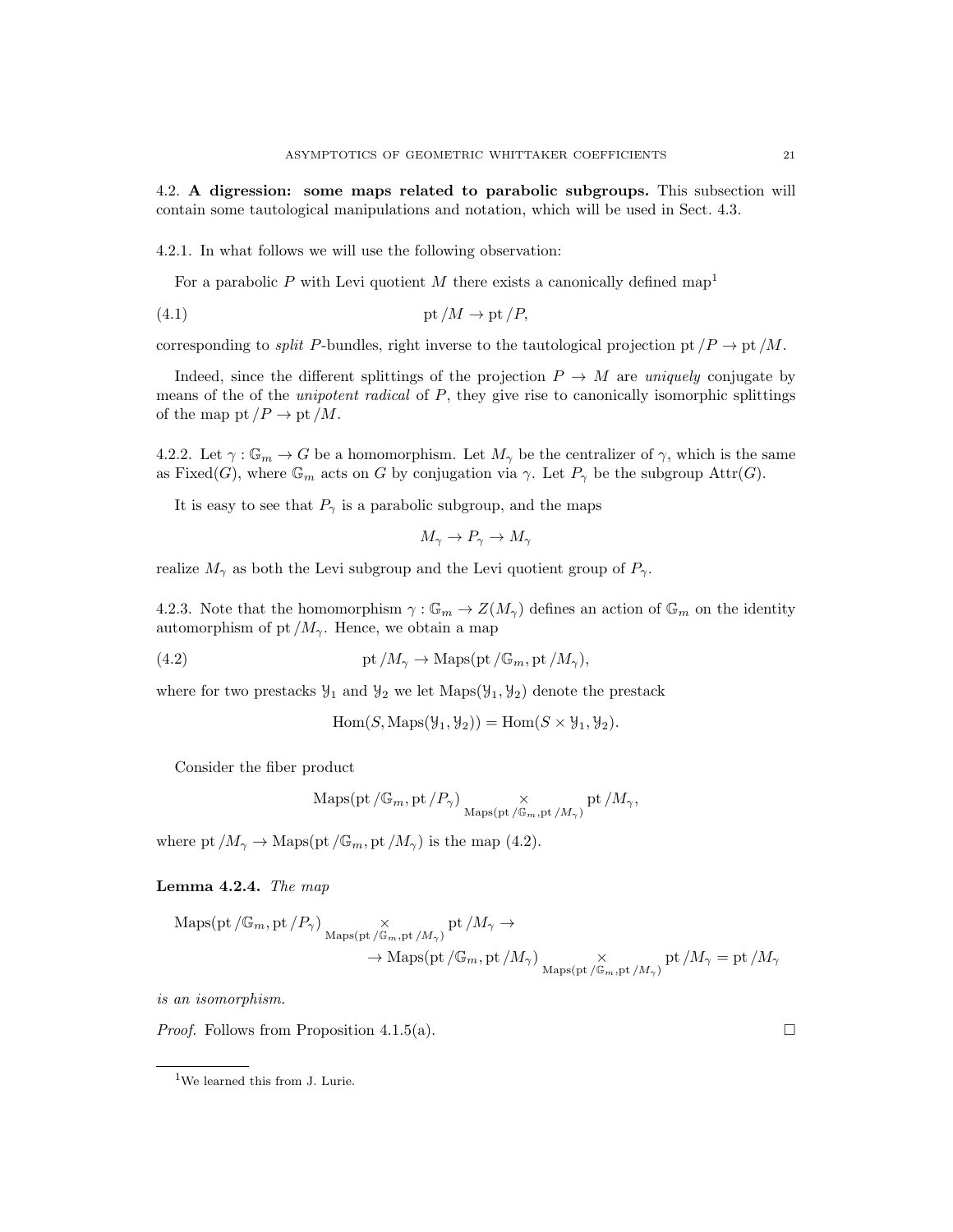4.2.5. Consider now the fiber product

$$
\mathrm{Maps}(\mathbb{A}^1/\mathbb{G}_m, \mathrm{pt}/P_\gamma) \underset{\mathrm{Maps}(\mathbb{A}^1/\mathbb{G}_m, \mathrm{pt}/M_\gamma)}{\times} \mathrm{pt}/M_\gamma,
$$

where pt  $/M_{\gamma} \to \text{Maps}(\mathbb{A}^1/\mathbb{G}_m, \text{pt}/M_{\gamma})$  is the map

pt 
$$
/M_{\gamma} \xrightarrow{(4.2)} \text{Maps}(\text{pt }/\mathbb{G}_m, \text{pt }/M_{\gamma}) \to \text{Maps}(\mathbb{A}^1/\mathbb{G}_m, \text{pt }/M_{\gamma}).
$$

Evaluation at  $1 \in \mathbb{A}^1$  defines a map

(4.3) 
$$
\operatorname{Maps}(\mathbb{A}^1/\mathbb{G}_m, \operatorname{pt}/P_\gamma) \underset{\operatorname{Maps}(\operatorname{pt}/\mathbb{G}_m, \operatorname{pt}/M_\gamma)}{\times} \operatorname{pt}/M_\gamma \to \operatorname{pt}/P_\gamma.
$$

**Lemma 4.2.6.** The map  $(4.3)$  is an isomorphism.

*Proof.* Follows from Proposition 4.1.5(b).  $\square$ 

4.2.7. From Lemma 4.2.4 we obtain a map

(4.4) 
$$
pt/M_{\gamma} \to \text{Maps}(pt/\mathbb{G}_m,pt/P_{\gamma}).
$$

From Lemma 4.2.6 we obtain a map

(4.5) 
$$
pt/P_{\gamma} \to \text{Maps}(\mathbb{A}^1/\mathbb{G}_m, pt/P_{\gamma}).
$$

Moreover, we have a commutative diagram

(4.6)  
\n
$$
\begin{array}{ccc}\n\text{pt } /M_{\gamma} & \xrightarrow{(4.4)} & \text{Maps}(\text{pt } / \mathbb{G}_m, \text{pt } / P_{\gamma}) \\
\downarrow & & \downarrow \\
\text{pt } /P_{\gamma} & \xrightarrow{(4.5)} & \text{Maps}(\mathbb{A}^1/\mathbb{G}_m, \text{pt } / P_{\gamma}) \\
\downarrow & & \downarrow \\
\text{pt } /M_{\gamma} & \xrightarrow{(4.4)} & \text{Maps}(\text{pt } / \mathbb{G}_m, \text{pt } / P_{\gamma}),\n\end{array}
$$

where the upper left vertical map is given by (4.1).

# 4.3. Attractors on the classifying stack.

4.3.1. Consider the stack pt  $/G$  as endowed with the trivial action of  $\mathbb{G}_m$ . In this subsection we will describe the prestacks

Fixed(pt /G) and 
$$
Attr(pt /G)
$$
.

Note that we have

Fixed(pt /G) = Maps(pt /G<sub>m</sub>, pt /G) and 
$$
Attr(pt /G) = Maps(A^1/G_m, pt/G)
$$
.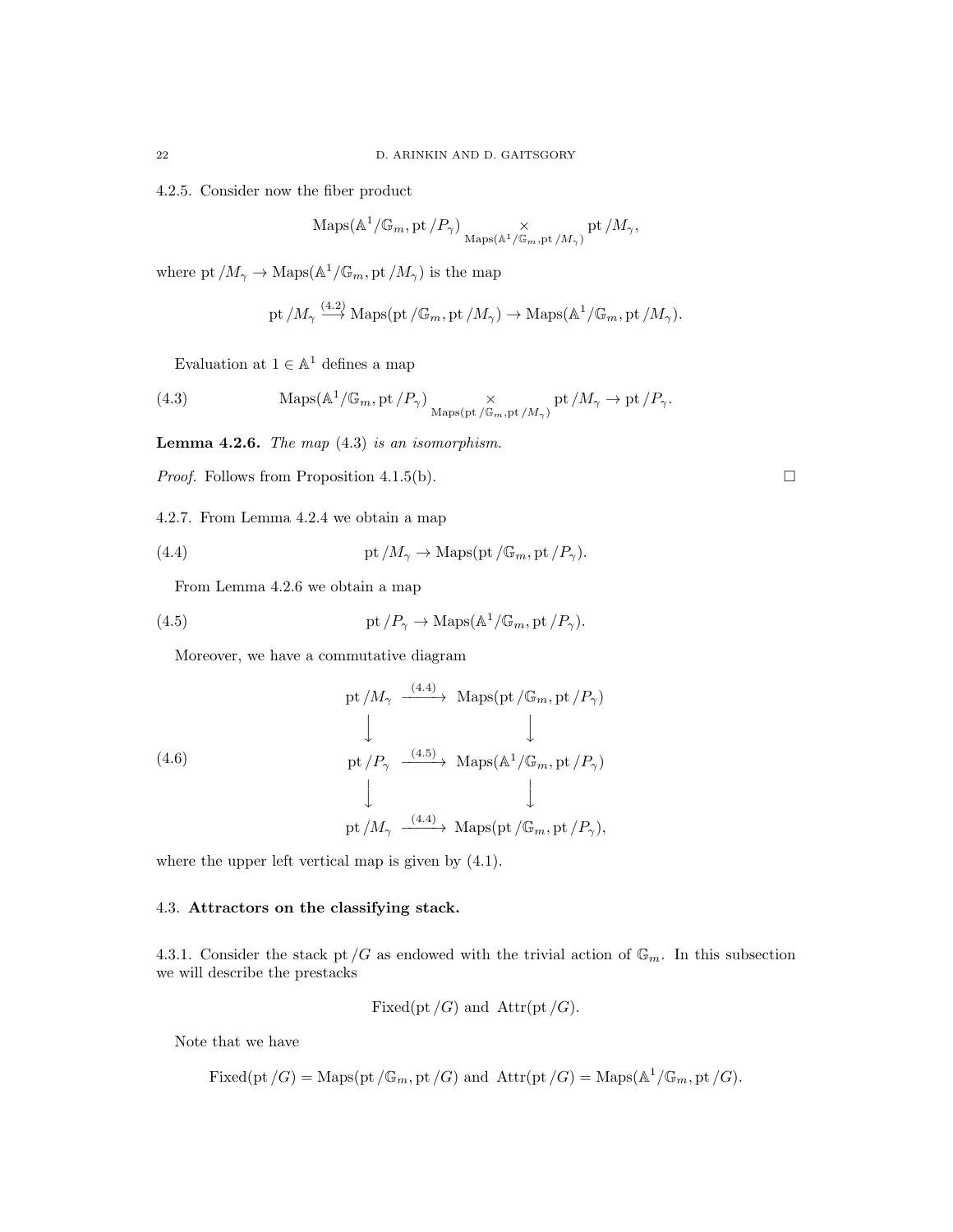4.3.2. Composing the maps in the diagram (4.6) with the map

$$
pt/P_{\gamma} \to pt/G,
$$

from (4.2) we obtain a commutative diagram

(4.7)  
\n
$$
\begin{array}{ccc}\n& \text{pt } /M_{\gamma} \longrightarrow \text{Maps}(\text{pt } / \mathbb{G}_m, \text{pt } / G) \\
& \downarrow & \downarrow \\
& \text{pt } /P_{\gamma} \longrightarrow \text{Maps}(\mathbb{A}^1/\mathbb{G}_m, \text{pt } / G) \\
& \downarrow & \downarrow \\
& \text{pt } /M_{\gamma} \longrightarrow \text{Maps}(\text{pt } / \mathbb{G}_m, \text{pt } / G).\n\end{array}
$$

We have:

Theorem 4.3.3 (V. Drinfeld). The diagram (4.7) gives rise to isomorphisms

$$
\begin{array}{ccc}\n\bigcup_{\gamma} \text{pt}/M_{\gamma} & \xrightarrow{\sim} & \text{Maps}(\text{pt}/\mathbb{G}_{m}, \text{pt}/G) \\
\downarrow & & \downarrow \\
\bigcup_{\gamma} \text{pt}/P_{\gamma} & \xrightarrow{\sim} & \text{Maps}(\mathbb{A}^{1}/\mathbb{G}_{m}, \text{pt}/G) \\
\downarrow & & \downarrow \\
\bigcup_{\gamma} \text{pt}/M_{\gamma} & \xrightarrow{\sim} & \text{Maps}(\text{pt}/\mathbb{G}_{m}, \text{pt}/G),\n\end{array}
$$

where the disjoint unions are taken with respect to the set of conjugacy classes of homomorphisms  $\gamma : \mathbb{G}_m \to G$ .

The rest of this subsection is devoted to the proof of this theorem. <sup>2</sup>

4.3.4. The asserion that

(4.8) 
$$
\bigcup_{\gamma} \mathrm{pt}/M_{\gamma} \to \mathrm{Maps}(\mathrm{pt}/\mathbb{G}_m, \mathrm{pt}/G)
$$

is an isomorphism is equivalent to the following two maps being isomorphisms:

(4.9) 
$$
\operatorname{Maps}_{\text{groups}}(\mathbb{G}_m, G) / \operatorname{Ad}_G \to \operatorname{Maps}(\text{pt}/\mathbb{G}_m, \text{pt}/G).
$$

and

(4.10) 
$$
\bigcup_{\gamma} \mathrm{pt}/M_{\gamma} \to \mathrm{Maps}_{\mathrm{groups}}(\mathbb{G}_m, G)/\mathrm{Ad}_G.
$$

The fact that the map (4.9) is an isomorphsm is tautological: any G-bundle on a test-scheme S is étale-locally trivial, and the obstruction to this trivialization being  $\mathbb{G}_m$ -equivariant is given by a map of group-schemes  $S \times \mathbb{G}_m \to S \times G$  over S.

The fact that (4.10) is an isomorphism is equivalent to the next assertion: for a homomorphism  $\gamma : \mathbb{G}_m \to G$ , the resulting map from  $G/M_\gamma$  to  $\text{Maps}_{\text{groups}}(\mathbb{G}_m, G)$  is an open embedding. To prove this we argue as follows.

 $2$ The proof is a minor modification of the one communicated to us by V. Drinfeld.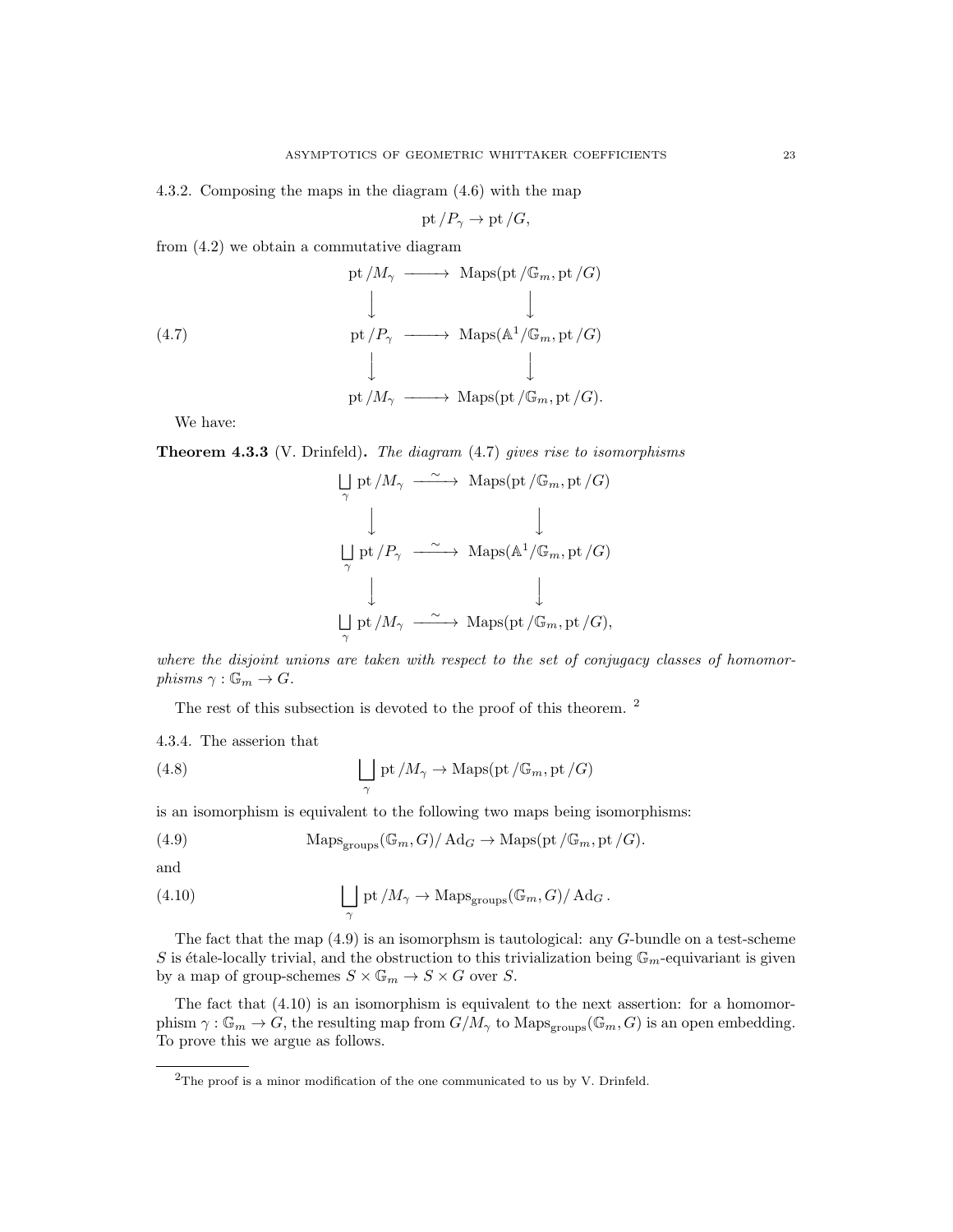Note that  $Maps_{groups}(\mathbb{G}_m, G)$  is an ind-scheme of ind-finite type. Write it as a union of G-invariant closed subschemes of finite type, denote them  $Y_i$ . Note that the map

$$
G/M_\gamma\to\mathsf{Maps}_{\text{groups}}(\mathbb{G}_m,G)
$$

induces an isomorphism of tangent spaces at each point. Hence, for every indiex  $i$ , for which this map factors as

$$
G/M_{\gamma} \to Y_i \to \text{Maps}_{\text{groups}}(\mathbb{G}_m, G),
$$

the resulting map  $G/M_{\gamma} \to Y_i$  is an open embedding, as desired.

4.3.5. The proof that

$$
\bigsqcup_{\gamma} \textrm{pt} / P_{\gamma} \to \mathrm{Maps}(\mathbb{A}^1/\mathbb{G}_m, \textrm{pt} / G)
$$

is an isomorphism relies on the following statement:

**Proposition 4.3.6.** For an affine test-scheme S, any  $\mathbb{G}_m$ -equivariant G-bundle on  $S \times \mathbb{A}^1$  is (non-canonically) isomorphic to one pulled back under the map  $S \times \mathbb{A}^1 \to S$ .

Assuming this proposition, we finish the proof as follows:

Knowing that  $(4.8)$  is an isomorphism, we need to show that for a test-scheme S and the trivial G-bundle on  $S \times \mathbb{A}^1$ , endowed with a structure of  $\mathbb{G}_m$ -equivariance given by  $\gamma : \mathbb{G}_m \to G$ , the group of its  $\mathbb{G}_m$ -equivariant automorphisms is isomorphic to  $\text{Hom}(S, P_\gamma)$ . However, the group in question is

$$
\mathrm{Hom}^{\mathbb{G}_m}(S \times \mathbb{A}^1, G),
$$

and the assertion follows from the fact that  $P_{\gamma} := \text{Attr}(G)$ .

4.3.7. Proof of Proposition 4.3.6. Let  $S = \text{Spec}(A)$  and  $\mathbb{A}^1 = \text{Spec}(k[t])$ . First, we note that the Beauville-Laszlo theorem implies that we can replace  $S \times \mathbb{A}^1$  by  $\text{Spec}(A[[t]])$ . Further, since we are dealing with G-bundles, we can replace  $Spec(A[[t]])$  by the formal scheme

$$
Spf(A[[t]]) = \operatorname{colim}_{i} \operatorname{Spec}(A[t]/t^{i}).
$$

Now, the required assertion follows by induction on  $i$  by standard deformation theory.

 $\Box$ 

4.4. Fixed points on the affine Grassmannian. The contents of this subsection are not needed for the rest of the paper.

4.4.1. Recall that the affine Grassmannian  $\text{Gr}_G$  is the indscheme whose S-points are pairs consisting of a G-bundle on  $S \times \mathbb{A}^1$  and its trivialization on  $S \times (\mathbb{A}^1 - 0)$ . Note that the  $\mathbb{G}_m$ -action on  $\mathbb{A}^1$  defines a  $\mathbb{G}_m$  on  $\text{Gr}_G$ . This is the so-called action by "loop rotation".

In this subsection we will use Theorem 4.3.3 to describe the loci Fixed( $Gr_G$ ) and  $Attr(Gr_G)$ .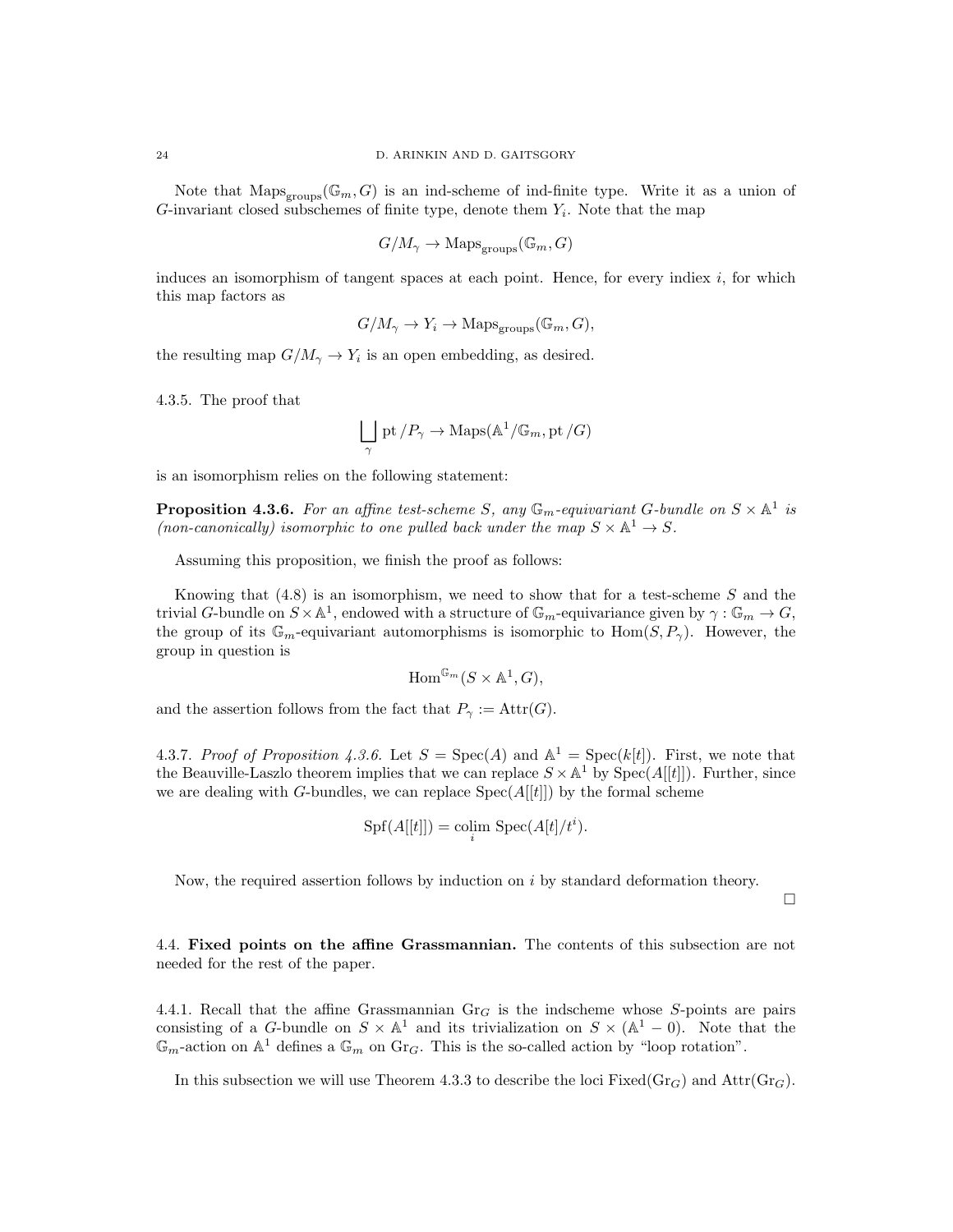4.4.2. Note that we have a canonical identification

$$
Fixed(\mathrm{Gr}_G) \simeq \mathrm{Maps}(\mathbb{A}^1/\mathbb{G}_m, \mathrm{pt}/G) \underset{\mathrm{pt}/G}{\times} \mathrm{pt},
$$

where the map  $\text{Maps}(\mathbb{A}^1/\mathbb{G}_m, \text{pt}/G) \to \text{pt}/G$  is given by restriction to  $(\mathbb{A}^1 - 0)/\mathbb{G}_m \simeq \text{pt}$ .

Thus, from Theorem 4.3.3, we recover the following assertion from [BD]:

Corollary 4.4.3. There exists a canonical isomorphism

$$
\bigsqcup_{\gamma} G/P_{\gamma} \to \text{Fixed}(Gr_G),
$$

where the disjoint unions are taken with respect to the set of conjugacy classes of homomorphisms  $\gamma : \mathbb{G}_m \to G$ .

4.4.4. Unwinding the definitions, we obtain that for a given  $\gamma : \mathbb{G}_m \to G$ , the corresponding map

$$
G/P_{\gamma} \to \text{Fixed}(Gr_G)
$$

is defined as follows.

It sends the point  $1 \in G/P_\gamma$  to the point  $t^\gamma \in \text{Gr}_G$ , where  $t^\gamma$  is induced by means of  $\gamma$  from the point of

$$
t \in \mathrm{Gr}_{\mathbb{G}_m}(k),
$$

corresponding to the trivial line bundle on  $\mathbb{A}^1$  with the trivialization over  $\mathbb{A}^1 - 0$  given by the coordinate function t.

The entire map  $G/P_{\gamma} \to \text{Fixed}(Gr_G)$  is extended by G-equivariance, where G acts on  $Gr_G$ via the embedding  $G \hookrightarrow G[[t]]$ .

4.4.5. Let  $\text{Gr}_G^{\gamma} \subset \text{Gr}_G$  be the  $G[[t]]$  oribit of the point  $t^{\gamma}$ . We will now rederive the following result of [BD]:

**Corollary 4.4.6.** For every  $\gamma$  we have a canonical identification

$$
\mathrm{Gr}_G^{\gamma}=\mathrm{Attr}(\mathrm{Gr}_G)\underset{\mathrm{Fixed}(\mathrm{Gr}_G)}{\times}G/P_{\gamma}
$$

as sub-prestacks of  $\text{Gr}_G$ .

*Proof.* Note that the forgetful map  $\text{Attr}(G[t]) \rightarrow G[t]$  is an isomorphism. Hence, we obtain that the  $G[[t]]$ -action on  $\text{Gr}_G$  lifts to a  $G[[t]]$ -action on the functor  $\text{Attr}(\text{Gr}_G)$ . In particular, we obtain that each

$$
\mathrm{Attr}(\mathrm{Gr}_G) \underset{\mathrm{Fixed}(\mathrm{Gr}_G)}{\times} G/P_{\gamma}
$$

is  $G[\![t]\!]$ -invariant.

Since  $t^{\gamma} \in \text{Attr}(\text{Gr}_G) \underset{\text{Fixed}(Gr_G)}{\times} G/P_{\gamma}$ , we obtain an inclusion

(4.11) 
$$
\mathrm{Gr}_G^{\gamma} \hookrightarrow \mathrm{Attr}(\mathrm{Gr}_G) \underset{\mathrm{Fixed}(\mathrm{Gr}_G)}{\times} G/P_{\gamma}.
$$

Since every k-point of  $\text{Gr}_G$  belongs to some (in fact, unique)  $\text{Gr}_G^{\gamma}$ , we obtain that (4.11) induces a bijection on k-points.

By [DrGa3], the functor  $Attr(Gr_G) \times \frac{G}{P\gamma}$  is representable by an ind-scheme. Hence,

in order to show that (4.11) is an isomorphism, it suffices to show that the map (4.11) induces an isomorphism of tangent spaces at  $t^{\gamma}$ . The latter is straightforward.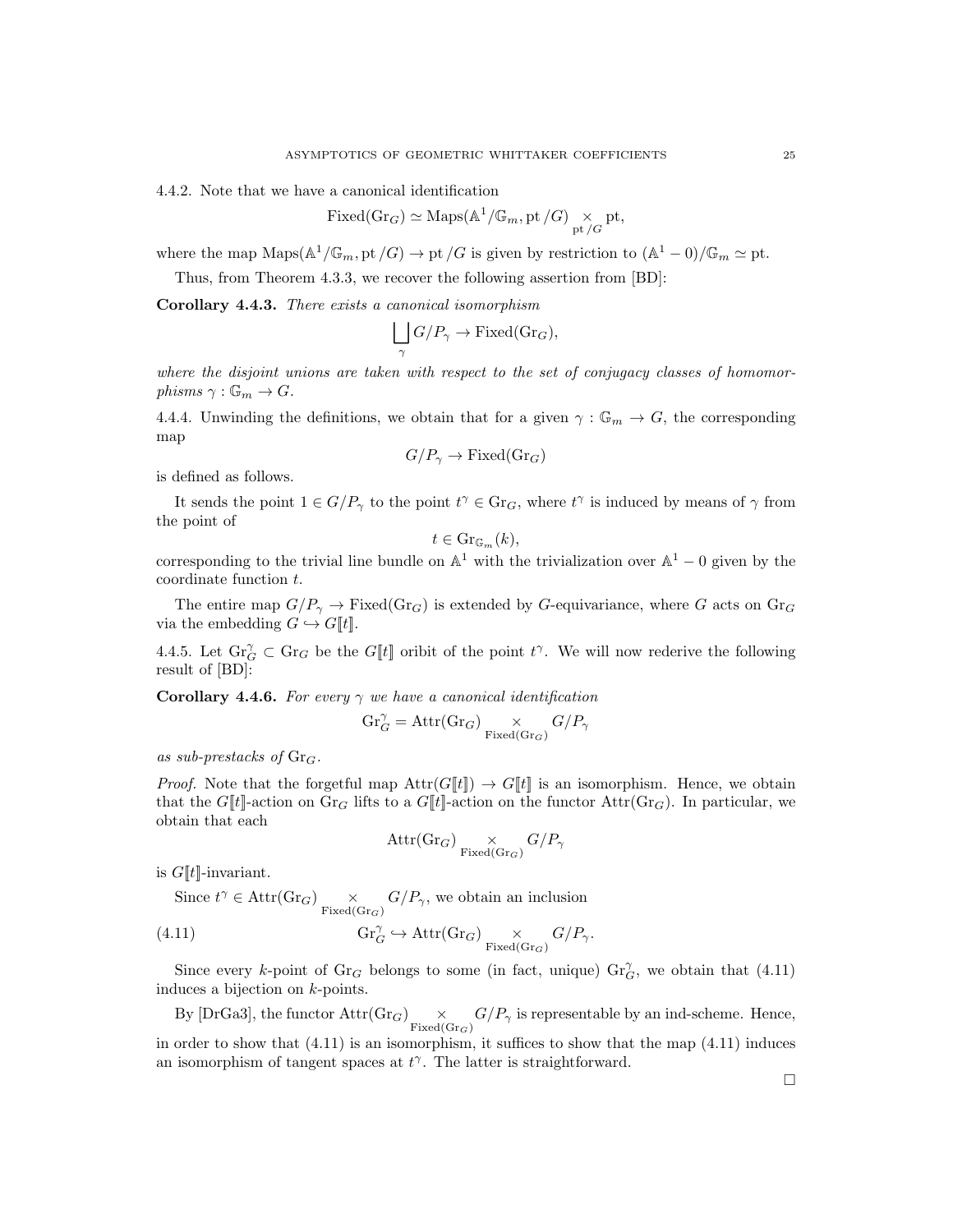5. ATTRACTORS AND REPELLERS ON  $\overline{\text{Bun}}_{N,\mathcal{P}_T}$ 

5.1.  $\mathbb{G}_m$ -action on  $\overline{\mathrm{Bun}}_{N, \mathcal{P}_T}$ .

5.1.1. Fix a regular dominant cocharacter  $\gamma : \mathbb{G}_m \to T$ . This defines an action of  $\mathbb{G}_m$  on the map

$$
\mathcal{P}_T: \mathrm{pt} \to \mathrm{Bun}_T,
$$

and hence on the stack

$$
\overline{\mathrm{Bun}}_{N,\mathcal{P}_T} = \overline{\mathrm{Bun}}_{B} \underset{\mathrm{Bun}_T}{\times} \mathrm{pt}.
$$

Consider the corresponding presatcks

Fixed 
$$
(\overline{\text{Bun}}_{N,\mathcal{P}_T})
$$
, Attr $(\overline{\text{Bun}}_{N,\mathcal{P}_T})$  and Repel $(\overline{\text{Bun}}_{N,\mathcal{P}_T})$ .

5.1.2. The goal of this section is to prove the following result:

Theorem 5.1.3. The diagram

(5.1)  
\n
$$
\begin{array}{ccc}\n & X^{\lambda} & \xrightarrow{\mathfrak{s}^{\lambda}} & Z_{\mathfrak{P}_{T}}^{\lambda} & \xrightarrow{\pi^{\lambda}} & X^{\lambda} \\
 & & \downarrow^{\lambda} & & \downarrow^{\mathfrak{p}^{-}} \\
 & & X^{\lambda} & \times & \text{Bun}_{B} & \xrightarrow{\jmath^{\lambda}} & \text{Bun}_{N, \mathfrak{P}_{T}} \\
 & & \downarrow^{\lambda} & & \\
 & & \downarrow^{\lambda} & & \\
 & & & X^{\lambda}, & & \\
 & & & & X^{\lambda}, & & \\
\end{array}
$$

identifies canonically with the diagram

Fixed 
$$
(\overline{\text{Bun}}_{N,\mathcal{P}_T}) \longrightarrow \text{Repel }(\overline{\text{Bun}}_{N,\mathcal{P}_T}) \longrightarrow \text{Fixed }(\overline{\text{Bun}}_{N,\mathcal{P}_T})
$$
  
\n
$$
\downarrow \qquad \qquad \downarrow
$$
\n
$$
\text{Attr }(\overline{\text{Bun}}_{N,\mathcal{P}_T}) \longrightarrow \overline{\text{Bun}}_{N,\mathcal{P}_T}
$$
\n
$$
\downarrow
$$
\nFixed  $(\overline{\text{Bun}}_{N,\mathcal{P}_T})$ .

Theorem 5.1.3 is the combination of Propositions 5.2.4, 5.3.2 and Theorem 5.4.5, proved in this bulk of this section.

Let us show how Theorem 5.1.3 implies Theorem 2.2.3.

Proof of Theorem 2.2.3. As was established in Sect. 2.4.8, it is enough to prove Theorem 2.2.3 under the assumption that  $\overline{\mathrm{Bun}}_{N,\mathcal{P}_T}^{\leq \lambda}$  is an algebraic space.

In this case the fact that (2.3) is an isomorphism follows from Braden's theorem via Theorem 5.1.3. Namely, the version of Braden's theorem for algebraic spaces (see [DrGa3]) says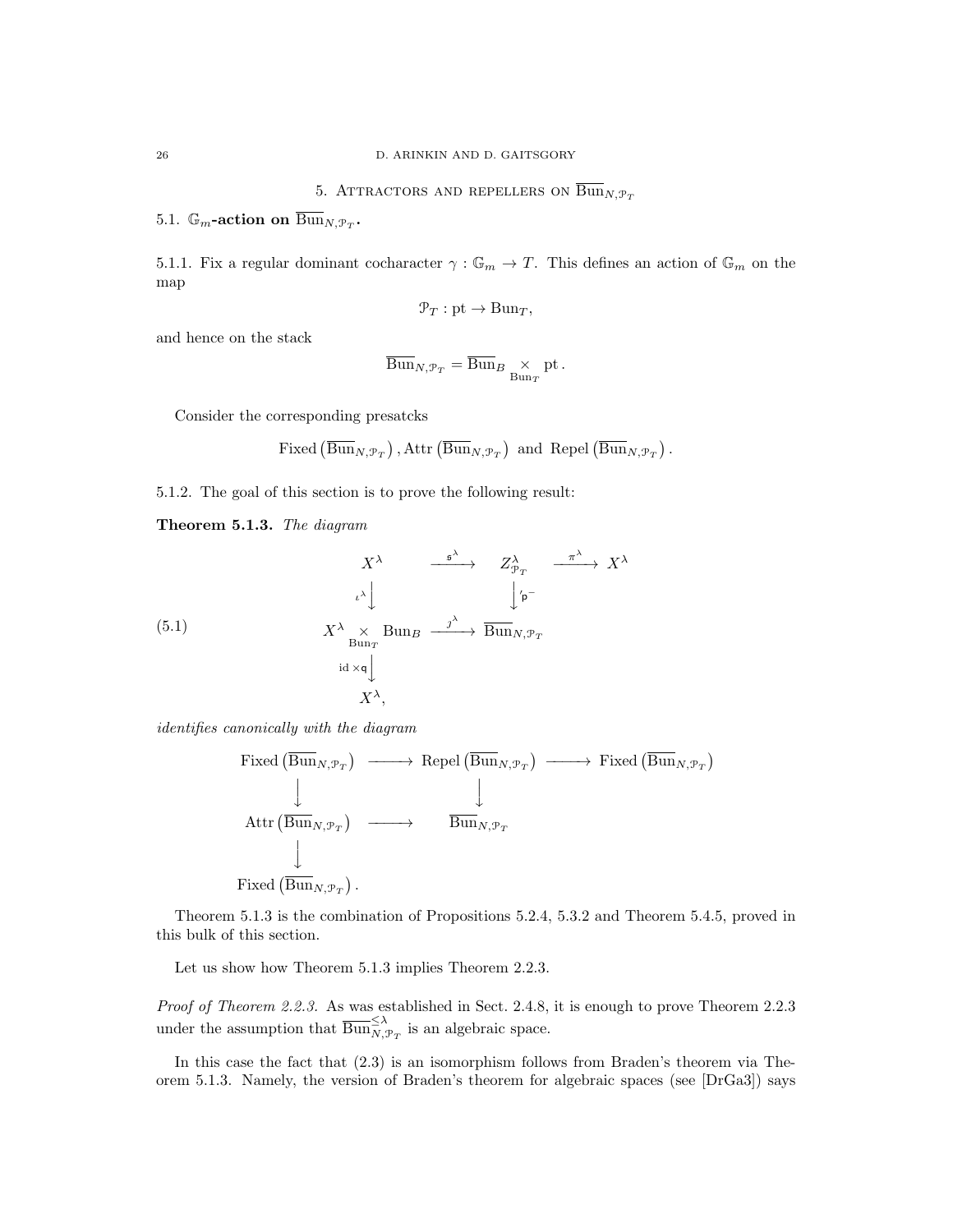that for an algebraic space  $\mathcal{Y}$  equipped with an action of  $\mathbb{G}_m$ , in the diagram

$$
\begin{array}{ccc}\n\text{Fixed}(\mathcal{Y}) & \xrightarrow{\iota^{-}} & \text{Repel}(\mathcal{Y}) & \xrightarrow{\mathsf{q}^{-}} & \text{Fixed}(\mathcal{Y}) \\
\downarrow^+ & & \downarrow^+ & & \downarrow^+ \\
\text{Attr}(\mathcal{Y}) & \xrightarrow{\mathsf{p}^+} & \mathcal{Y} \\
\downarrow^+ & & \downarrow^+ & \\
\text{Rired}(\mathcal{Y}) & \xrightarrow{\mathsf{p}^+} & \mathcal{Y}\n\end{array}
$$

Fixed(Y)

the resulting natural transformation

$$
(q^+)_*\circ (p^+)^!\to (q^-)_!\circ (p^-)^*
$$

is an isomorphism when evaluated on  $\mathbb{G}_m$ -monodromic objects.

In particular, if the action of  $\mathbb{G}_m$  on the terms of (5.2) is obtained from an action of some group H via a homomorphism  $\mathbb{G}_m \to H$ , then the corresponding natural transfomation of functors

$$
D\text{-mod}(\mathcal{Y}/H) \rightrightarrows D\text{-mod}(Fixed(\mathcal{Y})/H)
$$

is an isomorphism.

# 5.2. The fixed-point locus on  $\overline{{\operatorname{Bun}}}_{N, {\mathcal P}_T}.$

5.2.1. The  $\mathbb{G}_m$ -action on  $\overline{\text{Bun}}_{N,\mathcal{P}_T}$  preserves the locally closed substacks  $\overline{\text{Bun}}_{N,\mathcal{P}_T}^{-\lambda}$ . Consider also the corresponding prestacks

$$
\text{Fixed}\left(\overline{\mathrm{Bun}}_{N, \mathcal{P}_T}^{\text{=}\lambda}\right), \text{Attr}\left(\overline{\mathrm{Bun}}_{N, \mathcal{P}_T}^{\text{=}\lambda}\right) \text{ and } \text{Repel}\left(\overline{\mathrm{Bun}}_{N, \mathcal{P}_T}^{\text{=}\lambda}\right).
$$

Consider the map, denoted  $\iota^{\lambda}$ ,

(5.3) 
$$
X^{\lambda} \simeq X^{\lambda} \underset{\text{Bun}_T}{\times} \text{Bun}_T \to X^{\lambda} \underset{\text{Bun}_T}{\times} \text{Bun}_B,
$$

where the map  $Bun_T \to Bun_B$  is induced by (4.1).

It is easy to see that the resulting map

$$
X^{\lambda} \xrightarrow{\iota^{\lambda}} X^{\lambda} \underset{\text{Bun}_T}{\times} \text{Bun}_B \simeq \overline{\text{Bun}}_{N, \mathcal{P}_T}^{-\lambda}
$$

naturally factors as

(5.4) 
$$
X^{\lambda} \to \text{Fixed}\left(\overline{\text{Bun}}_{N, \mathcal{P}_T}^{-\lambda}\right).
$$

We claim:

#### Lemma 5.2.2.

- (a) The map (5.4) is an isomorphism.
- (b) The map  $\text{Attr}\left(\overline{\text{Bun}}_{N,\mathcal{P}_T}^{-\lambda}\right) \to \overline{\text{Bun}}_{N,\mathcal{P}_T}^{-\lambda}$  is an isomorphism.

Proof. Follows from points (a) and (b) of Proposition 4.1.5, respectively.

 $\Box$ 

 $\Box$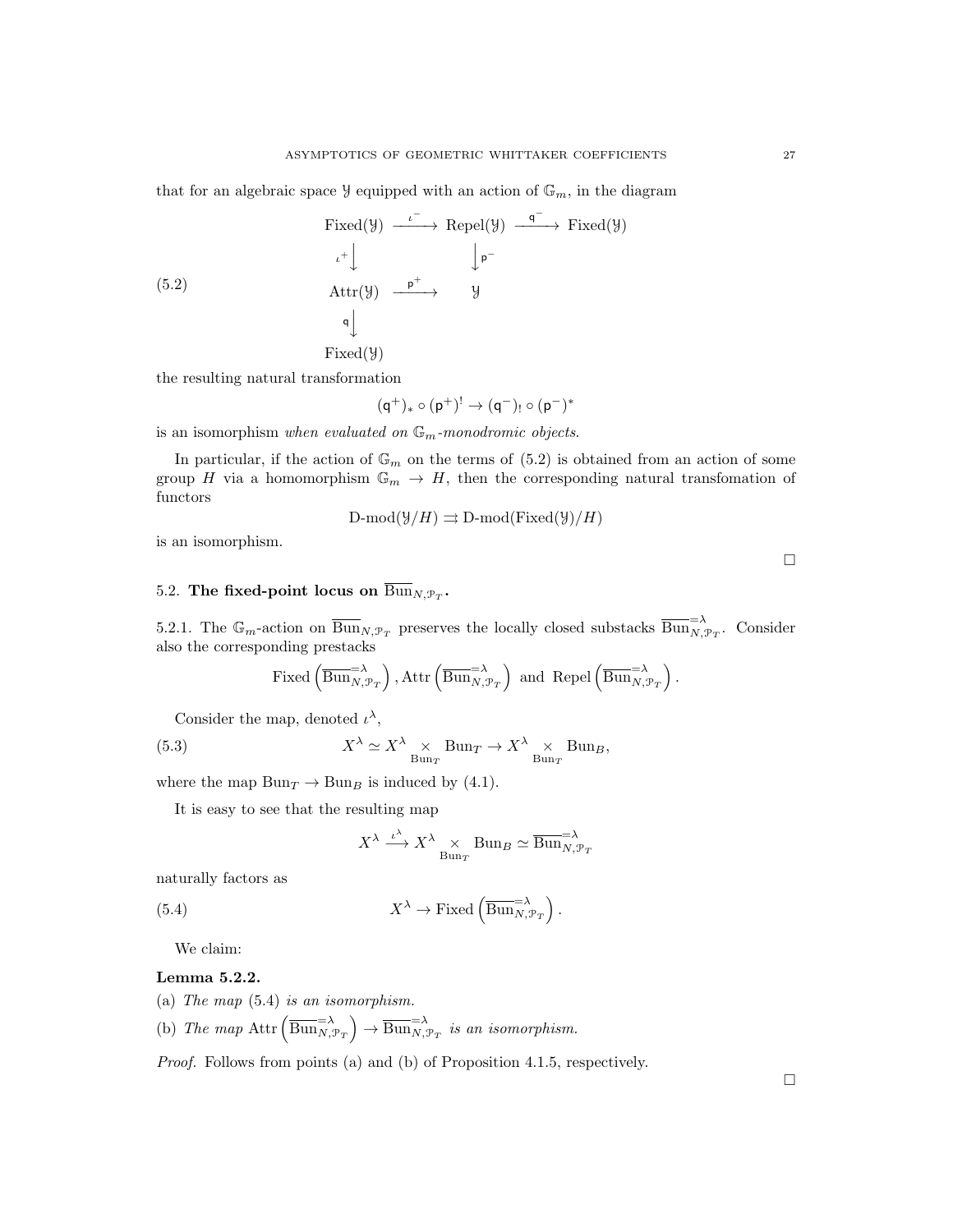5.2.3. Consider now the map

(5.5) 
$$
\bigsqcup_{\lambda \in \Lambda^{\text{pos}}} X^{\lambda} \simeq \bigsqcup_{\lambda \in \Lambda^{\text{pos}}} \text{Fixed}\left(\overline{\text{Bun}}_{N,\mathcal{P}_T}^{\lambda}\right) \to \text{Fixed}\left(\overline{\text{Bun}}_{N,\mathcal{P}_T}\right),
$$

where the first arrow is the isomorphism of Lemma 5.2.2(a).

We are going to prove:

Proposition 5.2.4. The maps in  $(5.5)$  are isomorphisms.

Remark 5.2.5. The decomposition into locally closed  $\mathbb{G}_m$ -invariant substacks

$$
\overline{\mathrm{Bun}}_{N,\mathcal{P}_T} \simeq \bigcup_{\lambda \in \Lambda^\mathrm{pos}} \overline{\mathrm{Bun}}_{N,\mathcal{P}_T}^{-\lambda}
$$

defines the corresponding decomposition of Fixed  $(\overline{\text{Bun}}_{N,\mathcal{P}_T})$  as a union of locally closed subprestacks

Fixed 
$$
(\overline{\text{Bun}}_{N,\mathcal{P}_T}) \simeq \bigcup_{\lambda \in \Lambda^{\text{pos}}} \text{Fixed } (\overline{\text{Bun}}_{N,\mathcal{P}_T}^{-\lambda})
$$
.

So, the assertion of Proposition 5.2.4 is equivalent to the fact that the above locally closed sub-prestacks are disjoint, i.e., that each is open.

Remark 5.2.6. Assume for a moment that the pair  $(\mathcal{P}_T, \lambda)$  is such that  $\overline{\text{Bun}}_{N, \mathcal{P}_T}^{\leq \lambda}$  is a separated algebraic space. In this case the assertion that the decomposition into locally closed subsets

$$
\text{Fixed}\left(\overline{\text{Bun}}_{N,\mathcal{P}_T}^{\leq \lambda}\right) \simeq \bigcup_{0 \leq \mu \leq \lambda} X^{\mu}
$$

is in fact the union of connected components is immediate: indeed each  $X^{\mu}$  is a proper scheme, and hence must be closed as a sub-algebraic space.

5.2.7. Proof of Proposition 5.2.4. We will explictly construct an inverse map to

$$
\bigsqcup_{\lambda \in \Lambda^{\text{pos}}} \text{Fixed}\left(\overline{\text{Bun}}_{N, \mathcal{P}_T}^{-\lambda}\right) \to \text{Fixed}\left(\overline{\text{Bun}}_{N, \mathcal{P}_T}\right).
$$

For a test-scheme S, let us be given a  $\mathbb{G}_m$ -equivariant map  $S \to \overline{\text{Bun}}_{N,\mathcal{P}_T}$ , i.e.,  $\mathbb{G}_m$ equivariant a G-bundle  $\mathcal{P}_G$  on  $S \times X$ , equipped with a generalized reduction to B, with the corresponding T-bundle being  $\mathcal{P}_T|_{S\times X}$ , on which the structure of  $\mathbb{G}_m$ -equivariance is defined by  $\gamma$  by means of (4.2).

Let  $U \subset S \times X$  be the open subset, dense in every fiber over S, over which our reduction to  $B$  is genuine. Note that by Lemma 4.2.4, this reduction to  $B$  comes from a canonical reduction  $\beta$  to T. Furthermore, this reduction is  $\mathbb{G}_m$ -equivariant, where the structure of  $\mathbb{G}_m$ -equivariance on the corresponding T-bundle is defined by  $\gamma$ .

We need to show that  $\mathcal{P}_G$  admits a reduction  $\beta'$  to a T-bundle  $\mathcal{P}'_T$  on all of  $S \times X$ , such that  $β'$  coincides with  $β$  when restricted to U.

Note that by Theorem 4.3.3, there exists a homomorphism  $\gamma': \mathbb{G}_m \to G$  (uniquely defined up to conjugacy) and a reduction  $\beta''$  of  $\mathcal{P}_G$  to an  $M_{\gamma'}$ -bundle, on which the structure of equivariance is given by  $\gamma'$  by means of (4.2).

Comparing the two pieces of data over  $U$ , the injectivity of the map in Theorem 4.3.3 implies that  $\gamma' = \gamma$ ,  $M_{\gamma'} = T$  and  $\beta = \beta''$ . We set  $\beta' := \beta''$ , thereby finishing the proof.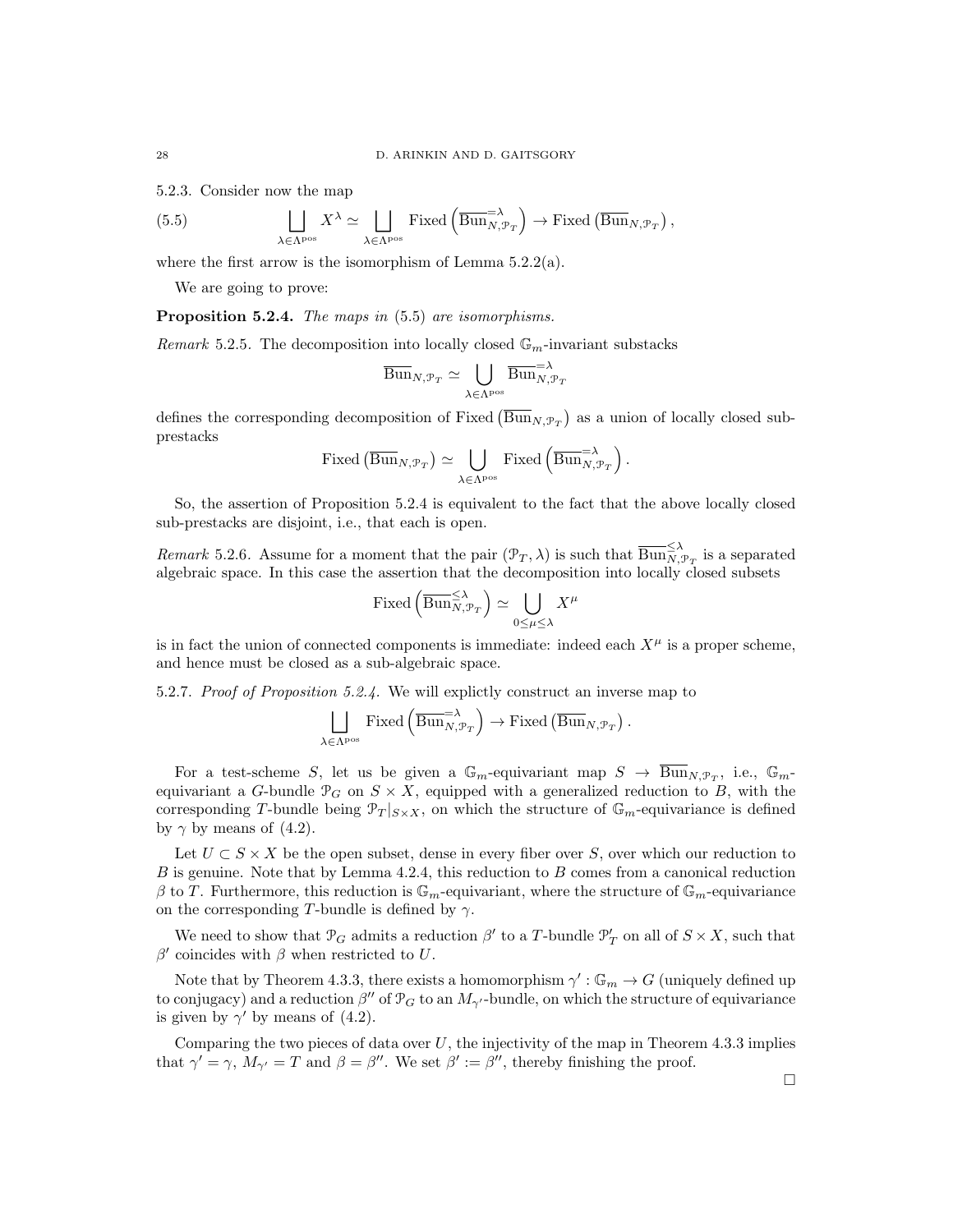# 5.3. Attractors on  $\text{Bun}_{N, \mathcal{P}_T}$ .

5.3.1. For  $\lambda \in \Lambda^{\text{pos}}$  let

$$
\mathrm{Attr}\left(\overline{\mathrm{Bun}}_{N, \mathcal{P}_T}, X^\lambda\right)
$$

denote the preimage of

$$
X^{\lambda} \subset \text{Fixed}(\overline{\text{Bun}}_{N, \mathcal{P}_T})
$$

under the canonical projection

$$
Attr\left(\overline{\mathrm{Bun}}_{N,\mathcal{P}_T}\right) \to \mathrm{Fixed}\left(\overline{\mathrm{Bun}}_{N,\mathcal{P}_T}\right).
$$

We have canonically defined maps

(5.6) 
$$
X^{\lambda} \underset{\text{Bun}_{T}}{\times} \text{Bun}_{B} \to \text{Attr}\left(\overline{\text{Bun}}_{N,\mathcal{P}_{T}}^{-\lambda}\right) \to \text{Attr}\left(\overline{\text{Bun}}_{N,\mathcal{P}_{T}}, X^{\lambda}\right),
$$

where the first arrow is the isomorphism of Lemma 5.2.2(b).

We claim:

Proposition 5.3.2. The maps in  $(5.6)$  are isomorphisms.

Note that Propositions 5.2.4 and 5.3.2 imply that there exists a commutative diagram

(5.7) F λ∈Λpos X<sup>λ</sup> <sup>∼</sup> −−−−→ F λ∈Λpos Fixed Bun=<sup>λ</sup> N,P<sup>T</sup> <sup>∼</sup> −−−−→ Fixed BunN,P<sup>T</sup> y y y F λ∈Λpos X<sup>λ</sup> × Bun<sup>T</sup> Bun<sup>B</sup> <sup>∼</sup> −−−−→ F λ∈Λpos Attr Bun=<sup>λ</sup> N,P<sup>T</sup> <sup>∼</sup> −−−−→ Attr BunN,P<sup>T</sup> id ×q y y y F λ∈Λpos X<sup>λ</sup> <sup>∼</sup> −−−−→ F λ∈Λpos Fixed Bun=<sup>λ</sup> N,P<sup>T</sup> <sup>∼</sup> −−−−→ Fixed BunN,P<sup>T</sup> 

with the horizontal arrows being isomorphisms.

Remark 5.3.3. It is not difficult to show directly that the map (5.6) is an isomorphism at the level of k-points, and further that it induces an isomorphism at the level of the corresponding reduced prestacks. This would suffice for the applications in this paper, since we will be dealing with D-modules.

5.3.4. Proof of Proposition 5.3.2. We will construct an inverse to the map

$$
\bigsqcup_{\lambda \in \Lambda^{\text{pos}}} \text{Attr}\left(\overline{\text{Bun}}_{N,\mathcal{P}_T}^{\text{max}}\right) \to \text{Attr}\left(\overline{\text{Bun}}_{N,\mathcal{P}_T}\right).
$$

For a test-scheme S, let us be given a  $\mathbb{G}_m$ -equivariant map  $S \times \mathbb{A}^1 \to \overline{\text{Bun}}_{N,\mathcal{P}_T}$ , i.e.,  $\mathbb{G}_m$ equivariant a G-bundle  $\mathcal{P}_G$  on  $S \times X \times \mathbb{A}^1$ , equipped with a generalized reduction  $\alpha$  to B, with the corresponding T-bundle being  $\mathcal{P}_T |_{S \times X}$ , on which the structure of  $\mathbb{G}_m$ -equivariance is defined by  $\gamma$  by means of (4.2).

Let  $U \subset S \times X \times \mathbb{A}^1$  be the open subset, dense in every fiber over  $S \times \mathbb{A}^1$  over which our reduction to B is genuine. Clearly, the open subset U is  $\mathbb{G}_m$ -invariant and  $\alpha|_U$  is  $\mathbb{G}_m$ -equivariant.

We need to show that  $\mathcal{P}_G$  admits a reduction  $\alpha'$  to a B-bundle  $\mathcal{P}'_B$  on all of  $S \times X \times \mathbb{A}^1$ , such that  $\alpha'$  coincides with  $\alpha$  when restricted to U.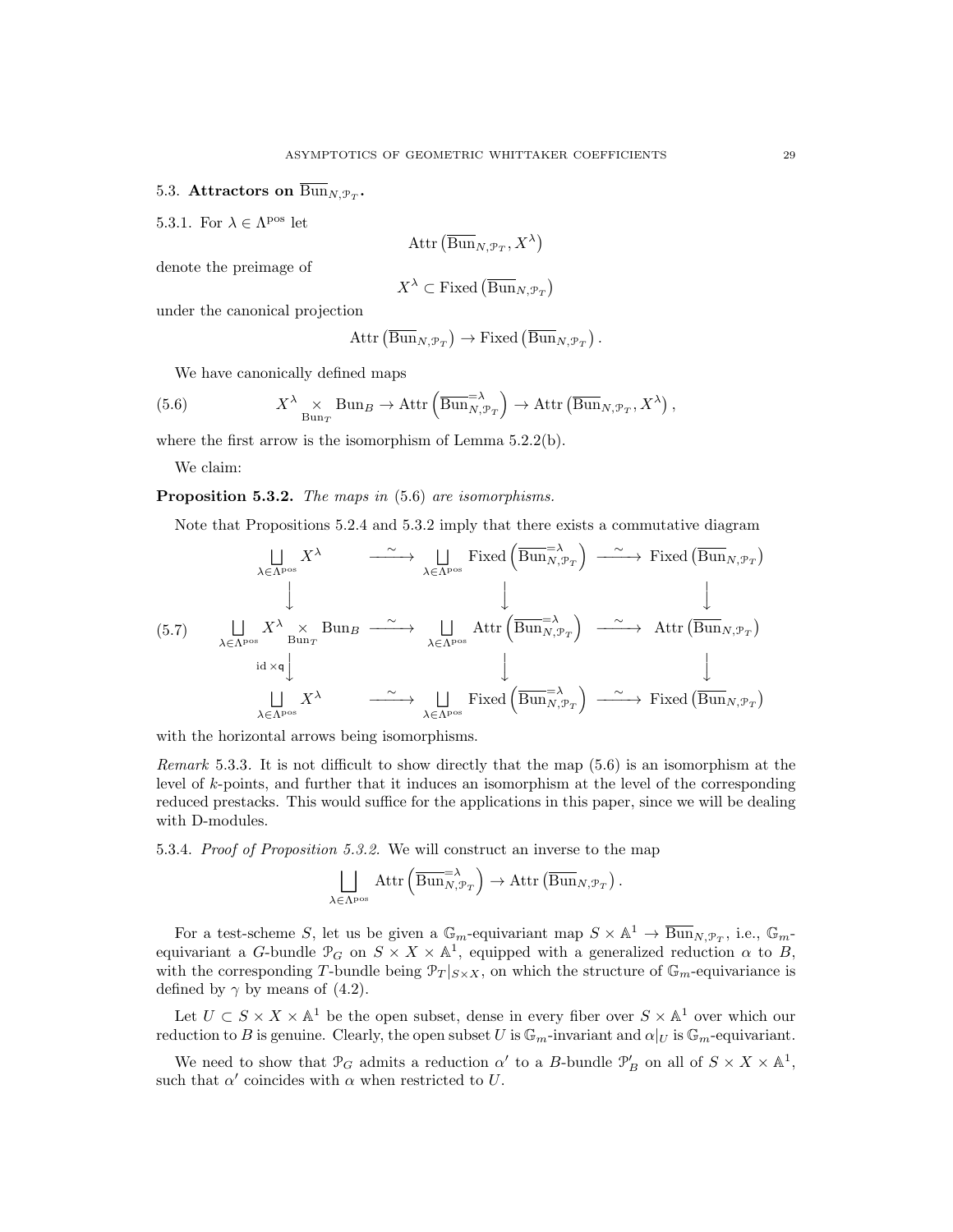Note that by Theorem 4.3.3, there exists a homomorphism  $\gamma': \mathbb{G}_m \to G$  (uniquely defined up to conjugacy) and a reduction  $\alpha''$  of  $\mathcal{P}_G$  to an  $P_{\gamma'}$ -bundle  $\mathcal{P}_{P_{\gamma'}}$ , such that the structure of equivarience on the induced  $M_{\gamma}$ -bundle is given by  $\gamma'$  by means of (4.2).

Comparing the two pieces of data over  $U$ , the injectivity of the map in Theorem 4.3.3 implies that  $\gamma' = \gamma$ ,  $M_{\gamma'} = T$  and  $\alpha = \alpha''$ . We set  $\alpha' := \alpha''$ , finishing the proof.

# 5.4. Repellers on  $\mathrm{Bun}_{N, \mathcal{P}_T}$ .

5.4.1. Recall the Zastava space  $Z_{\mathcal{P}_T}^{\lambda}$ . The action of  $\mathbb{G}_m$  on  $\overline{\text{Bun}}_{N,\mathcal{P}_T}$  is compatible with the projection

$$
\overline{\mathrm{Bun}}_{N, \mathcal{P}_T} \to \mathrm{Bun}_G,
$$

where  $\mathbb{G}_m$  acts trivially on Bun<sub>G</sub>. Hence, it induces an action on the Zastava space  $Z_{\mathcal{P}_T}^{\lambda}$ .

The following is [BFGM, ???]:

**Lemma 5.4.2.** The forgetful map  $\text{Repel}(Z_{\mathcal{P}_T}^{\lambda}) \to Z_{\mathcal{P}_T}^{\lambda}$  is an isomorphism, and we have a commutative diagram

$$
\begin{array}{ccc}\n\text{Fixed}(Z_{\mathcal{P}_T}^{\lambda}) & \xrightarrow{\sim} & X^{\lambda} \\
& \downarrow & & \downarrow_{\mathfrak{s}^{\lambda}} \\
\text{Repel}(Z_{\mathcal{P}_T}^{\lambda}) & \xrightarrow{\sim} & Z_{\mathcal{P}_T}^{\lambda} \\
& \downarrow & & \downarrow_{\pi^{\lambda}} \\
\text{Fixed}(Z_{\mathcal{P}_T}^{\lambda}) & \xrightarrow{\sim} & X^{\lambda}.\n\end{array}
$$

5.4.3. Consider the prestack Repel  $(\overline{\text{Bun}}_{N,\mathcal{P}_T})$ . For a given  $\lambda \in \Lambda^{\text{pos}}$  let

$$
\text{Repel}\left(\overline{\operatorname{Bun}}_{N, \mathcal{P}_T}, X^\lambda\right)
$$

denote the preimage of the connected component

$$
X^{\lambda} \subset \text{Fixed}(\overline{\text{Bun}}_{N, \mathcal{P}_T}, X^{\lambda})
$$

under the canonical projection

$$
Repel\left(\overline{\mathrm{Bun}}_{N, \mathcal{P}_T}, X^\lambda\right) \to \mathrm{Fixed}\left(\overline{\mathrm{Bun}}_{N, \mathcal{P}_T}, X^\lambda\right).
$$

5.4.4. From Lemma 5.4.2 we obtain that the map

$$
\mathfrak{p}^- : Z^{\lambda}_{\mathcal{P}_T} \to \overline{\mathrm{Bun}}^{\leq \lambda}_{N, \mathcal{P}_T}
$$

gives rise to a map

(5.8) 
$$
Z_{\mathcal{P}_T}^{\lambda} \to \text{Repel}\left(\overline{\text{Bun}}_{N,\mathcal{P}_T}^{\leq \lambda}, X^{\lambda}\right)
$$

that makes the diagram

$$
X^{\lambda} \xrightarrow{\operatorname{id}} X^{\lambda}
$$
\n
$$
\downarrow_{\mathfrak{s}^{\lambda}} \qquad \qquad X^{\lambda}
$$
\n
$$
Z^{\lambda}_{\mathfrak{P}_T} \xrightarrow{\phantom{\lambda} \mathfrak{P}^-} \operatorname{Repel} \left( \overline{\operatorname{Bun}}^{\leq \lambda}_{N, \mathfrak{P}_T}, X^{\lambda} \right)
$$
\n
$$
\downarrow_{\pi^{\lambda}} \qquad \qquad \downarrow
$$
\n
$$
X^{\lambda} \xrightarrow{\operatorname{id}} X^{\lambda}
$$

commute.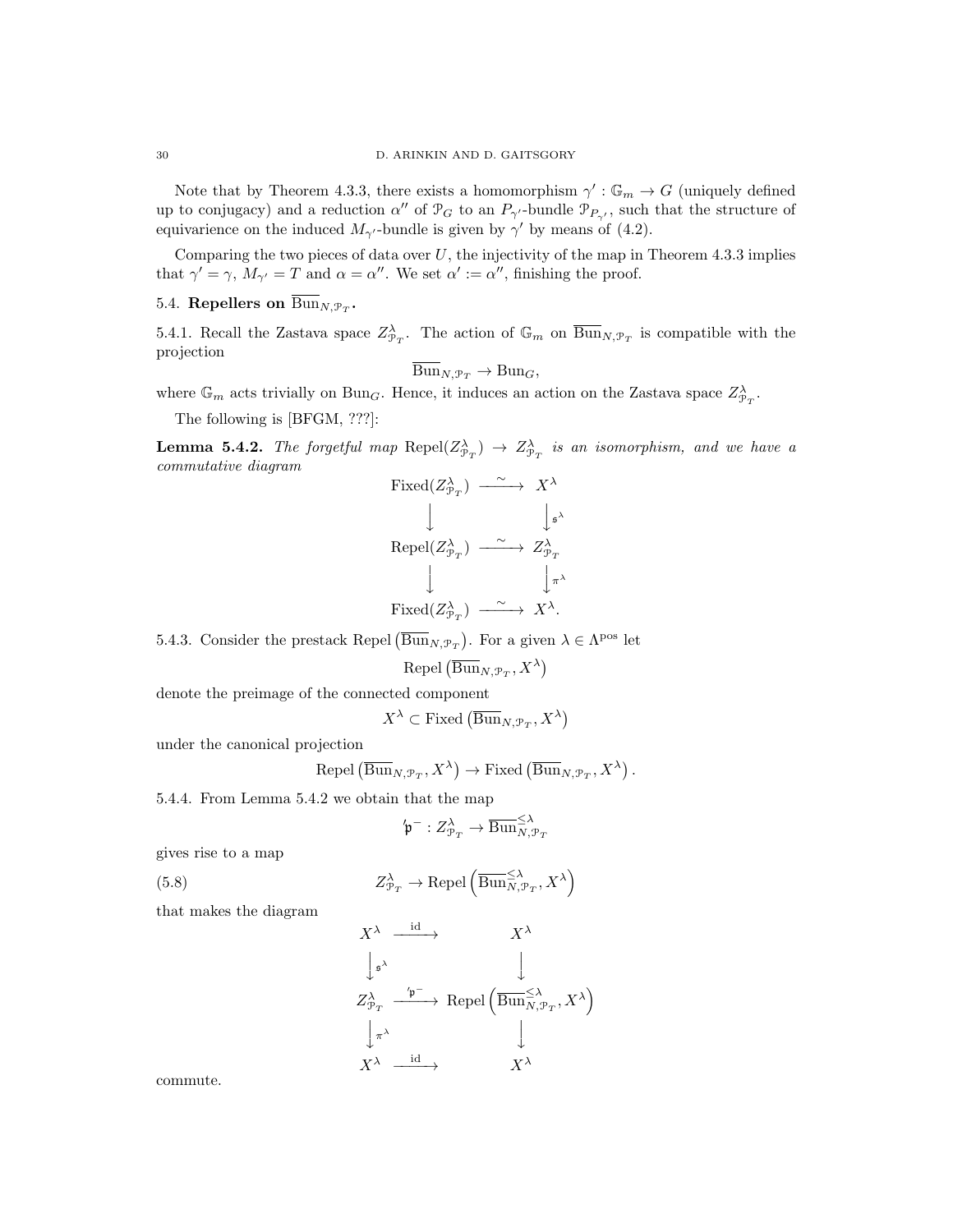We claim:

**Theorem 5.4.5.** The map  $(5.8)$  is an isomorphism.

5.4.6. Proof of Theorem 5.4.5. We will construct a map

$$
Repel\left(\overline{\mathrm{Bun}}_{N, \mathcal{P}_T}, X^\lambda\right) \to Repel(Z_{\mathcal{P}_T}^\lambda) \simeq Z_{\mathcal{P}_T}^\lambda,
$$

inverse to (5.8).

Let us be given an S-point of Repel  $(\overline{\text{Bun}}_{N, \mathcal{P}_T}^{\leq \lambda}, X^{\lambda})$ . That is, we have a  $\mathbb{G}_m$ -equivariant G-bundle  $\mathcal{P}_G$  on  $S \times X \times \mathbb{A}^1$  equipped with a generalized reduction to B, such that the corresponding T-bundle is the pullback of  $\mathcal{P}_T$  under  $S \times X \times \mathbb{A}^1 \to X$ .

The projection

$$
Repel\left(\overline{\mathrm{Bun}}_{N,\mathcal{P}_T}^{\leq \lambda}, X^{\lambda}\right) \to X^{\lambda}
$$

defines a map  $D: S \to X^{\lambda}$ . Consider the open subset

$$
U:=(S\times X-\mathrm{Graph}_D)\times \mathbb{A}^1\subset S\times X\times \mathbb{A}^1,
$$

and let us restrict our data to it.

First, we claim that the resulting generalized B-reduction is non-degenerate, when restricted to U. This follows from the fact that it is non-degenerate when restricted to

$$
U \underset{\mathbb{A}^1}{\times} \{0\} \subset U,
$$

and the  $\mathbb{G}_m$ -equivariance.

Now, Proposition  $4.1.5(c)$  implies that our data over U admits a unique isomorphism with one induced from the T-bundle  $\mathcal{P}_T|_U$ . In particular, our G-bundle, when restricted to U admits a canonical  $\mathbb{G}_m$ -equivariant reduction  $\alpha$  to  $B^-$ , such that the induced T-bundle is  $\mathcal{P}_T|_U$ .

Consider the T-bundle  $\mathcal{P}'_T := \mathcal{P}_T(D)$  on  $S \times X$ . We claim that the above B<sup>-</sup>-reduction  $\alpha$  extends to a B<sup>-</sup>-reduction over the entire  $S \times X \times \mathbb{A}^1$  with the induced T-bundle being  $\mathcal{P}'_T|_{S \times X \times \mathbb{A}^1}$ . Such an extension is automatically unique.

The existence of such an extension, provides the required map

$$
S \to \text{Repel}(Z_{\mathcal{P}_T}^{\lambda}),
$$

and it is clear from the construction that the resulting map

$$
\text{Repel}\left(\overline{\text{Bun}}_{N,\mathcal{P}_T}^{\leq \lambda}, X^{\lambda}\right) \to \text{Repel}(Z_{\mathcal{P}_T}^{\lambda}) \simeq Z_{\mathcal{P}_T}^{\lambda}
$$

is the inverse of (5.8).

5.4.7. The data of a  $\mathbb{G}_m$ -equivariant bundle  $\mathcal{P}_G$  on  $S \times X \times \mathbb{A}^1$  amounts to a map

$$
S \times X \times \mathbb{A}^1/\mathbb{G}_m \to \text{pt } /G.
$$

By Theorem 4.3.3, there exists a homomorphism  $\gamma': \mathbb{G}_m \to G$  (uniquely defined up to conjugacy) and a reduction  $\alpha'$  of  $\mathcal{P}_G$  to a  $P_{\gamma'}$ -bundle  $\mathcal{P}_{P_{\gamma'}}$  such that on the induced  $M_{\gamma'}$ -bundle  $\mathcal{P}_{M_{\gamma'}}$  the structure of  $\mathbb{G}_m$ -equivariance is given by  $\gamma'$  by means of (4.2). Furthermore, the pair  $(\gamma', \mathcal{P}_{M_{\gamma'}})$  is determined by the restriction of  $\mathcal{P}_G$  to

$$
S \times \mathbb{A}^1 \times 0 \subset S \times \mathbb{A}^1 \times \mathbb{A}^1.
$$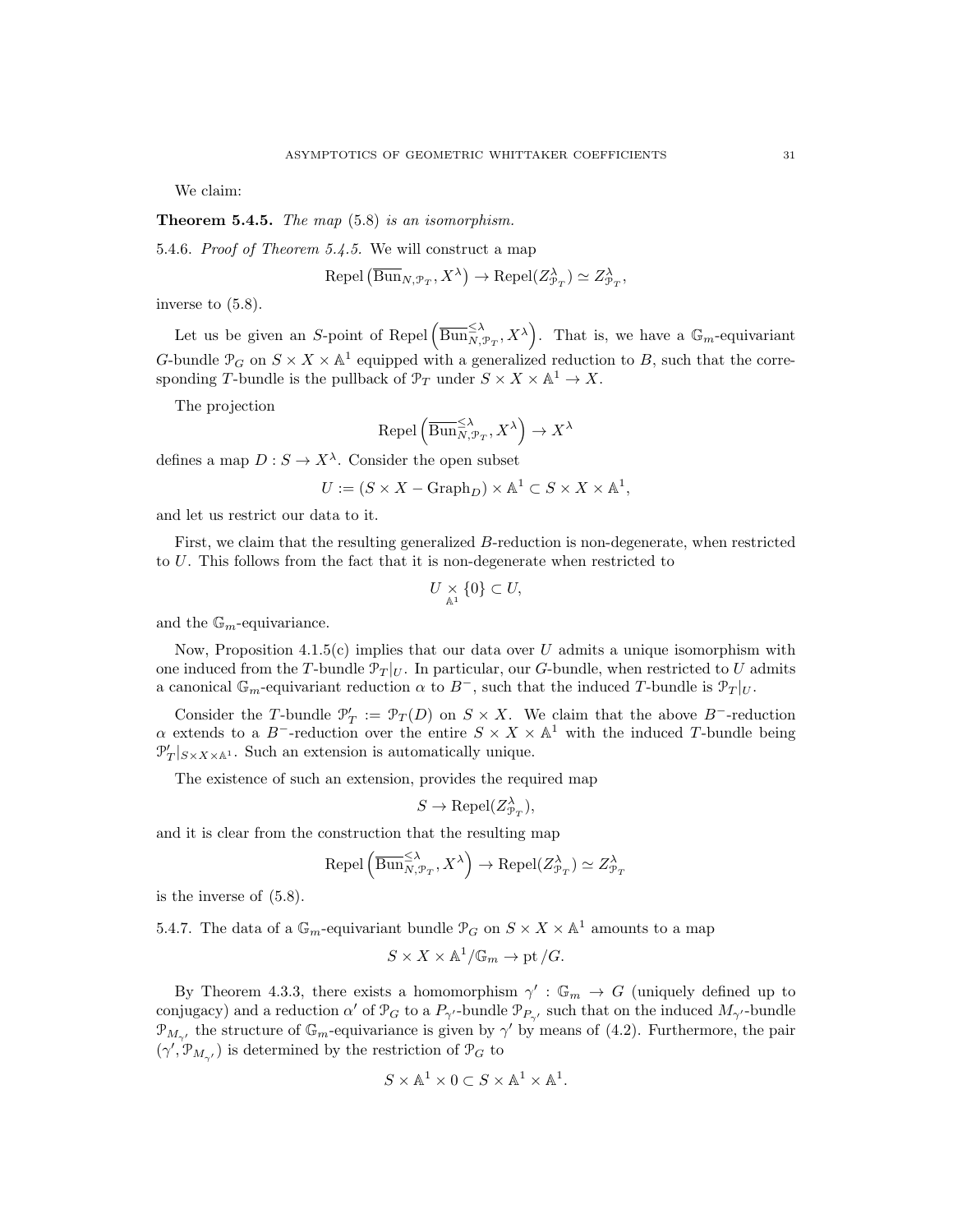Hence,  $\gamma' = \gamma$ ,  $M = T$  and  $\mathcal{P}_{M_{\gamma'}} = \mathcal{P}'_T$ . Furthermore,  $P_{\gamma'} = B^-$  (the effect of replacing the standard  $\mathbb{G}_m$ -action by its inverse swaps the attractor and the repeller for the  $\mathbb{G}_m$ -action on G, given by means of the conjugation by  $\gamma$ ).

Comparing the data over U, the injectivity of the map in Theorem 4.3.3 implies that  $\alpha' = \alpha$ , as required.

 $\Box$ 

5.5. The enhanced flag variety. This subsection is not necessary for the rest of the paper. We will explain an alternative (and in a sense, more direct) way to prove Propositions 5.2.4, 5.3.2 and Theorem 5.4.5, and thus Theorem 5.1.3.

In order to slightly simplify the exposition, we will assume that  $G$  is such that  $[G, G]$  is simply connected.

5.5.1. Consider the enhanced flag variety  $G/N$ ; it is known to be quasi-affine, and we let  $\overline{G/N}$ denote its affine closure.

We regard  $\overline{G/N}$  as equipped with a G-action on the left and a T-action on the right.

Recall that the assumption that  $[G, G]$  be simply connected implies <sup>3</sup> that  $\overline{\mathrm{Bun}}_{N, \mathcal{P}_T}$  is defined as the open substack of

$$
\operatorname{Maps}(X, G\backslash (\overline{G/N})/T) \underset{\operatorname{Maps}(X, \operatorname{pt}/T)}{\times} \operatorname{pt},
$$

where the map pt  $\rightarrow$  Maps $(X, pt/T)$  is given by  $\mathcal{P}_T$ .

The corresponding open substack

$$
\overset{\circ}{\mathrm{Maps}}(X, G\backslash (\overline{G/N})/T) \subset \mathrm{Maps}(X, G\backslash (\overline{G/N})/T)
$$

is given by the followowing condition:

For a test-scheme S and a map  $S \times X \to G \setminus (\overline{G/N})/T$ , we require that for every geometric point  $s \in S$ , the corresponding map

$$
X \to G\backslash \overline{G/N}/T,
$$

is such that a non-empty open subset of X hits the open substack  $G\backslash (G/N)/T \subset G\backslash (\overline{G/N})/T$ .

5.5.2. Fix a Cartan subgroup  $T \subset B \subset G$ . We will identify the set of cocharacters  $\gamma$  up to conjugation with the set of dominant cocharacters of T.

Let  $\overline{T}$  denote the affine variety  $Spec(\tilde{\Lambda}^+)$ . We have an open embedding  $T \hookrightarrow \overline{T}$ , and an action of T on  $\overline{T}$  that extends the natural T-action on itself. The quotient stack

$$
T\backslash \overline{T}
$$

identifies with  $\prod_i A^1/\mathbb{G}_m$ , where the product is taken over the set of vertices of the Dynkin diagram of G.

Consider the stack  $\text{Maps}(X, T\backslash\overline{T});$  it splits into connected components

$$
\mathrm{Maps}(X,T\backslash\overline{T})\simeq\bigsqcup_{\lambda}\,\mathrm{Maps}(X,T\backslash\overline{T})^{\lambda},
$$

accprding to the degree of the composed map  $X \to \text{pt } /T$ .

<sup>&</sup>lt;sup>3</sup>For a general *G*, the definition of  $\overline{\text{Bun}}_{N,\mathcal{P}_T}$  is slightly different, see [Sch].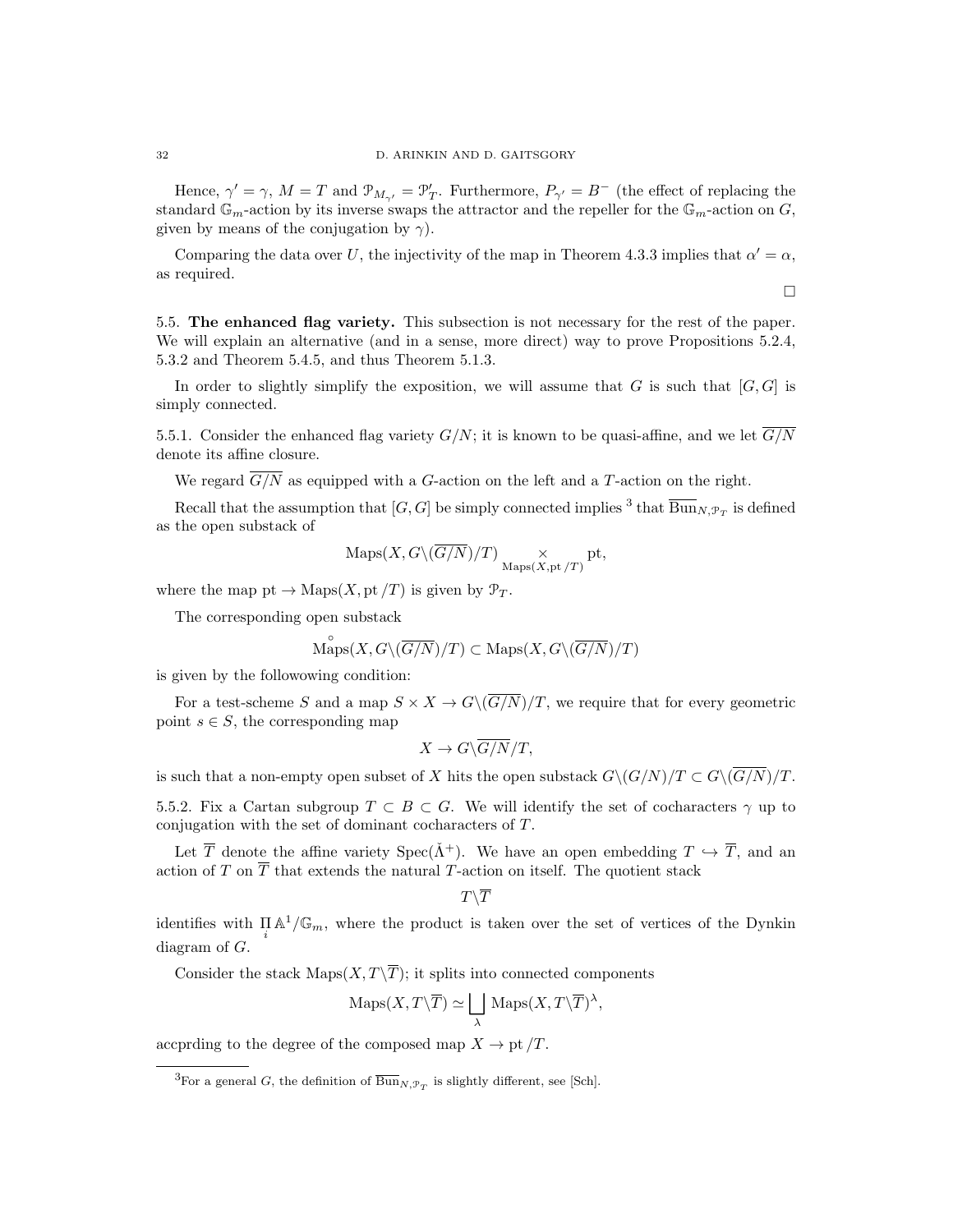For each  $\lambda$ , let  $\overset{\circ}{\text{Maps}}(X,T\backslash\overline{T})^{\lambda}$  denote the open substack of  $\text{Maps}(X,T\backslash\overline{T})^{\lambda}$  singled out by the following condition:

For a test-scheme S and a map  $S \times X \to T\backslash\overline{T}$ , we require that for every geometric point  $s \in S$ , the corresponding map

$$
X\to T\backslash\overline{T},
$$

is such that a non-empty open subset of  $X$  hits the open substack  $\mathrm{pt} = T/T \subset T\backslash \overline{T}.$ 

Note that  $\stackrel{\circ}{\text{Maps}}(X,T\backslash\overline{T})^{\lambda}$  is empty unless  $\lambda \in \Lambda^{pos}$ , and in the latter case we have a canonical identification

$$
X^{\lambda} \simeq \overset{\circ}{\text{Maps}}(X, T\backslash\overline{T})^{\lambda}.
$$

The closed embedding  $T \hookrightarrow G/N$  extends to a closed embedding

$$
\overline{T}\hookrightarrow \overline{G/N}.
$$

In fact,  $\overline{T}$  identifies with the set of T-fixed points in  $\overline{G/N}$  with respect to the action given by the diagonal embedding

$$
T \mapsto T \times T \hookrightarrow G \times T.
$$

5.5.3. Let  $\gamma$  be a fixed dominant regular cocharacter  $\mathbb{G}_m \to T$ . Consider the resulting action of  $\mathbb{G}_m$  on the stack  $G\backslash \overline{G/N}$ .

According to Theorem 4.3.3, we have

$$
\text{Fixed}(G\backslash(\overline{G/N}))\simeq\bigsqcup_{\gamma'}\text{Fixed}(G\backslash(\overline{G/N}))\underset{\text{Fixed(pt}/G)}{\times} \text{pt}/M_{\gamma'},
$$

where each Fixed( $G\setminus (G/N)$ )  $\times$  pt  $/M_{\gamma'}$  identifies with the stack

$$
M_{\gamma'}\backslash\operatorname{Fixed}_{\gamma',\gamma}(\overline{G/N}),
$$

where the Fixed<sub> $\gamma',\gamma(\overline{G/N})$ </sub> denotes the fixed-point locus of the  $\mathbb{G}_m$ -action on  $\overline{G/N}$  given by

$$
\mathbb{G}_m \xrightarrow{\gamma', \gamma} T \times T \hookrightarrow G \times T.
$$

The following is easy to see from the definitions:

**Lemma 5.5.4.** The only connected components of  $Fixed(G\setminus(\overline{G/N}))$  that have a non-empty intersection with Fixed( $G\setminus (G/N)$ ) are those with  $\gamma' = \gamma$ . Furthermore, the inclusion

$$
\overline{T} \to \text{Fixed}_{\gamma,\gamma}(\overline{G/N})
$$

is an isomorphism.

5.5.5. We note that Lemma 5.5.4 readily implies Proposition 5.2.4. We shall now deduce Proposition 5.3.2 and Theorem 5.4.5.

Note that the stacks  $\overline{\mathrm{Bun}}_{N,\mathcal{P}_T}^{-\lambda}$  and  $Z_{\mathcal{P}_T}^{\lambda}$  identify with the stacks

$$
\overset{\circ}{\mathrm{Maps}}^{\lambda}(X, B\backslash\overline{T}/T) \underset{\mathrm{Maps}(X, \mathrm{pt}/T)}{\times} \mathrm{pt} \ \text{ and } \overset{\circ}{\mathrm{Maps}}^{\lambda}(X, B^{-}\backslash(\overline{G/N})/T) \underset{\mathrm{Maps}(X, \mathrm{pt}/T)}{\times} \mathrm{pt},
$$

respectively, where

• Maps $(X, -) \subset \text{Maps}(X, -)$  is the usual open condition that says that a non-empty open subset of X must hit  $B\setminus T/T \subset B\setminus \overline{T}/T$  (resp.,  $B^{-}\setminus (G/N)/T \subset B^{-}\setminus (\overline{G/N})/T$ ).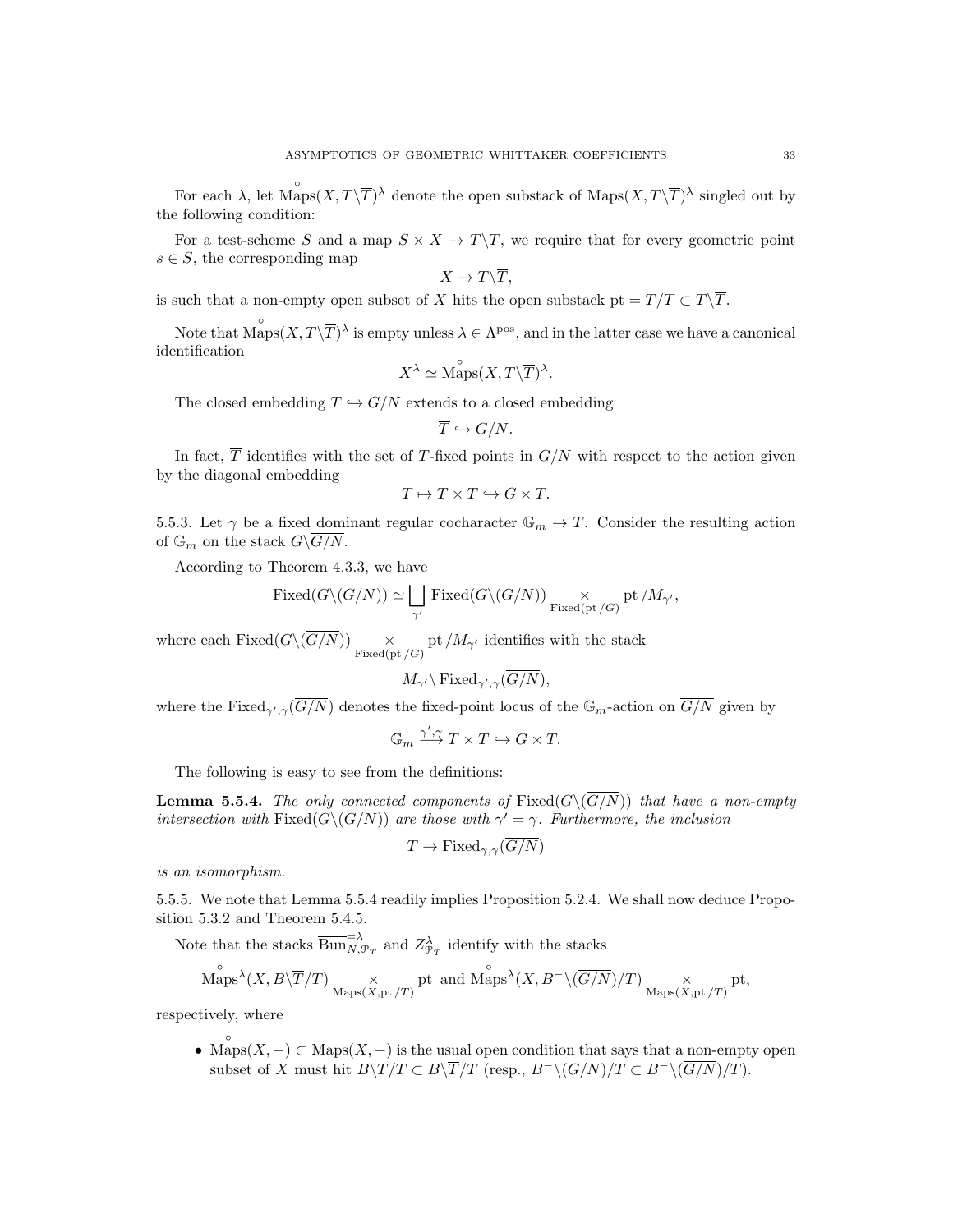• The superscript  $\lambda$  in Maps<sup> $\lambda$ </sup> indicates that we are taking the union of those connected components for which the resulting composed maps

$$
X \to B \setminus \overline{T}/T \to \text{pt } /B \to \text{pt } /T
$$
 and  $X \to B^{-} \setminus (\overline{G/N})/T \to \text{pt } /B^{-} \to \text{pt } /T$ 

are of degree  $\lambda$ .

Thus, in order to prove Proposition 5.3.2 and Theorem 5.4.5, it suffices to show that the maps

$$
B \backslash \overline{T} \rightarrow \mathrm{Attr}(G \backslash (\overline{G/N})) \underset{\mathrm{Fixed}(G \backslash (\overline{G/N}))}{\times} T \backslash \overline{T}
$$

and

$$
B^-\backslash(\overline{G/N})\to\mathrm{Repel}(G\backslash(\overline{G/N}))\underset{\mathrm{Fixed}(G\backslash(\overline{G/N}))}{\times}T\backslash\overline{T}
$$

are isomorphisms.

5.5.6. Using Theorem 4.3.3 and Lemma 5.5.4 we identify the relevant connected components of  $\text{Attr}(G\backslash(\overline{G/N}))$  and  $\text{Repel}(G\backslash(\overline{G/N}))$  with

$$
B \setminus \text{Attr}(\overline{G/N})
$$
 and  $B^{-} \setminus \text{Repel}(\overline{G/N}),$ 

where the  $\mathbb{G}_m$ -action on  $\overline{G/N}$  is given by

$$
\mathbb{G}_m \xrightarrow{\gamma,\gamma} T \times T \hookrightarrow G \times T.
$$

Thus, it is sufficient to show that for the above  $\mathbb{G}_m$ -action on  $\overline{G/N}$ , the map

$$
\overline{T} \to \text{Attr}(\overline{G/N})
$$
 and  $\text{Repel}(\overline{G/N}) \to \overline{G/N}$ 

are isomorphisms, both of which assertions are obvious.

#### Part III: Whittaker categories

# 6. Spaces of rational reductions

6.1. The framework. In this subsection  $G$  will be an arbitrary algebraic group.

6.1.1. Let Y a separated scheme equipped with an action of G. Let  $\text{Maps}(X, G\ Y)$  denote the prestack classifying maps  $X \to G\Y$ . In particular, for  $Y = pt$  we recover Bung.

We let  $\text{Maps}^{\text{gen}}(X, G\backslash Y) \underset{\text{Maps}^{\text{gen}}(X, \text{pt}/G)}{\times} \text{Maps}(X, \text{pt}/G)$  denote the following prestack:

For a test-scheme S, the groupoid of S-points consists of pairs  $(\mathcal{P}_G, f)$ , where:

- $\mathcal{P}_G$  is a G-bundle on  $S \times X$ ;
- f is a relatively generically defined section of the associated bundle  $\mathcal{P}_G \times Y$ .

By a relatively generically defined section we mean a section defined over an open subset  $U \subset S \times X$ , which is dense in the fiber over any k-point of S. Note that such U is schematically dense in  $S \times X$ .

We emphasize that the open subset  $U$  is not part of the data. I.e., we identify  $f_1$  defined over  $U_1$  and  $f_2$  defined over  $U_2$  if  $f_1|_{U_1 \cap U_2} = f_2|_{U_1 \cap U_2}$ .

Note that we have a tautological monomorphism

$$
\mathrm{Maps}(X, G\backslash Y)\to\mathrm{Maps}^\mathrm{gen}(X, G\backslash Y)\underset{\mathrm{Maps}^\mathrm{gen}(X, \mathrm{pt}\, /G)}{\times}\mathrm{Maps}(X, \mathrm{pt}\, /G),
$$

corresponding to maps that are defined on all of  $S \times X$ .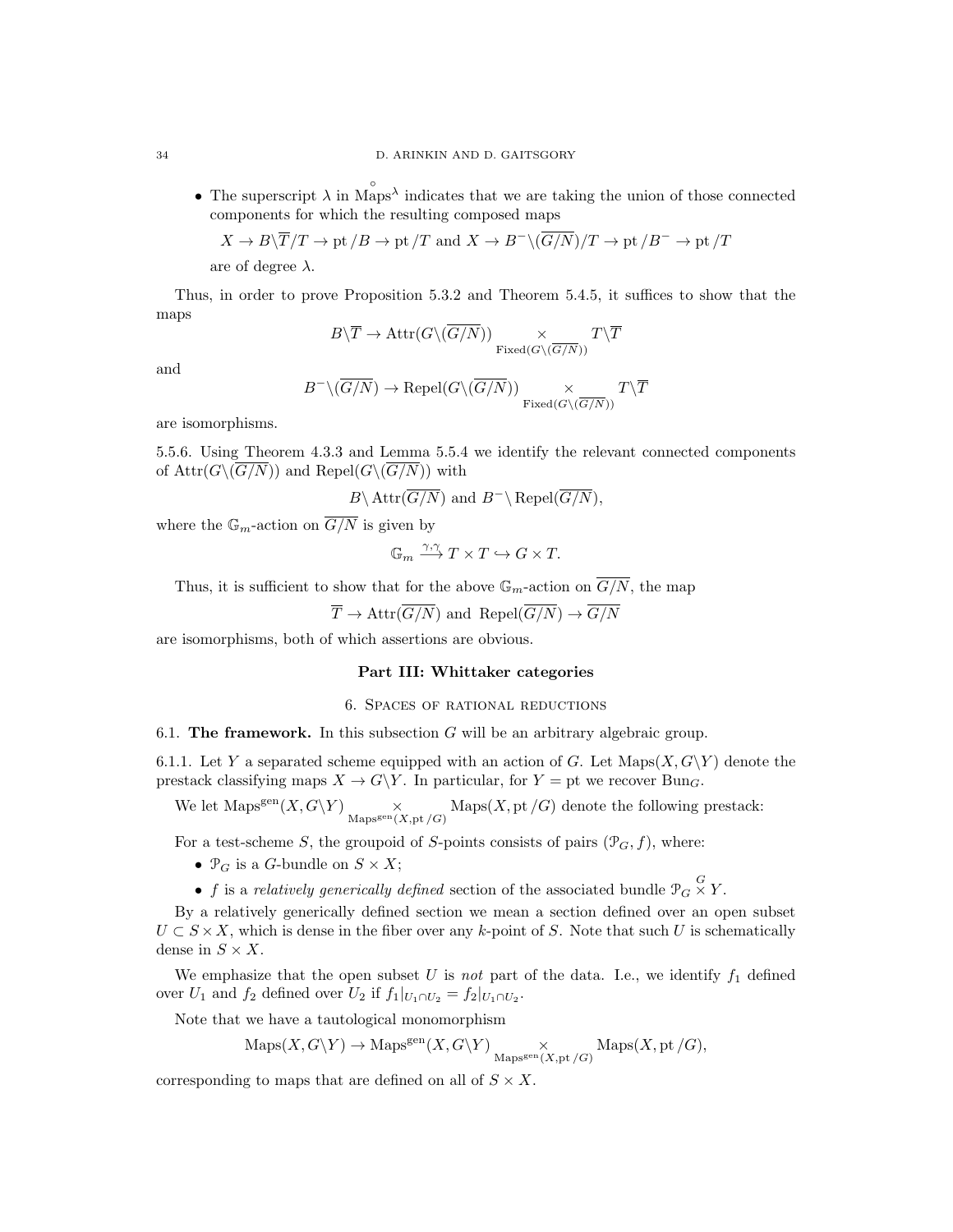6.1.2. It is not difficult to see that if  $Y$  is affine, then the forgetful map

$$
\mathrm{Maps}^{\mathrm{gen}}(X, G\backslash Y) \underset{\mathrm{Maps}^{\mathrm{gen}}(X, \mathrm{pt}/G)}{\times} \mathrm{Maps}(X, \mathrm{pt}/G) \to \mathrm{Bun}_G
$$

is ind-schematic (i.e., the base change by an affine scheme yields an ind-scheme).

If Y admits a G-equivariant quasi-projective (resp., projective) embedding, then it is shown in [Bar] that, up to fppf sheafification, Maps<sup>gen</sup> $(X, G\Y)$  $\underset{\text{Mapsgen}(X, \text{pt }/G)}{\times} \text{Maps}(X, \text{pt }/G)$  can be presented as a quotient of an algebraic stack, equal to the disjoint union of algebraic stacks quasi-projective (resp., projective) over  $Bun<sub>G</sub>$ , by a proper equivalence relation.

6.1.3. In most (but not all!) of our applications, we will be interested in the case when  $Y$  is of the form  $G/H$ , where H is a subgroup. In this case we shall denote

$$
\mathrm{Bun}_G^{H\text{-gen}}:=\mathrm{Maps}^{\mathrm{gen}}(X,G\backslash (G/H))\underset{\mathrm{Maps}^{\mathrm{gen}}(X,\mathrm{pt}/G)}{\times}\mathrm{Maps}(X,\mathrm{pt}/G).
$$

In this case we can think of  $Bun_G^{H\text{-gen}}$  as the stack classifying G-bundles, equipped with a generically defined reduction to H.

Note that the prestack  $\text{Maps}(X, G\backslash (G/H))$  identifies with  $\text{Bun}_H$ .

6.1.4. Consider the particular case of  $Y = G$ , i.e., the prestack  $Bun_G^{1-gen}$ . This is one of the versions of the Beilinson-Drinfeld Grassmannian: it classifies G-bundles, equipped with a generic trivialization.

We will sometimes write

$$
\mathrm{Gr}_{G,\mathrm{gen}}:=\mathrm{Bun}_G^{1\text{-gen}}.
$$

6.2. The space of generic parabolic reductions. In what follows we will let  $G$  be a reductive group.

6.2.1. Let us take  $Y = G/P$ . One of our principal actors will be the corresponding prestack  $\text{Bun}_G^{P\text{-gen}}$ .

6.2.2. Note that in addition to  $\text{Bun}_F^P$ -gen, one can consider the prestack  $\widetilde{\text{Bun}}_P$ , defined as in [BG1]. We have a tautologically defined map

$$
\widetilde{\mathrm{Bun}}_P \to \mathrm{Bun}_G^{P\text{-gen}},
$$

which is schematic, proper and surjective at the level of k-points.

#### 6.3. Two versions of the Whittaker space.

6.3.1. Consider the subgroups  $N \subset G$  and  $N \cdot Z_G \subset G$ , and the corresponding prestacks

$$
Bun_G^{N-gen} \text{ and } Bun_G^{N\cdot Z_G-gen},
$$

respectively. Note that we have a natural forgetful map  $\rightarrow$  between the two, and also forgetful maps from both to  $\text{Bun}_G^{B\text{-gen}}$ .

We can think of  $\text{Bun}_G^{N\text{-gen}}$  (resp.,  $\text{Bun}_G^{N\text{-}Z_G\text{-gen}}$ ) as the prestack, classifying the data of  $(\mathcal{P}_G, \beta, \gamma)$ , where:

- $\mathcal{P}_G$  is a G-bundle  $S \times X$ ;
- $\beta$  is a reduction of  $\mathcal{P}_G$  to a B-bundle  $\mathcal{P}_B$ , defined over an open subset  $U \subset S \times X$ , dense in every fiber over  $S$ ;
- $\gamma$  is the datum of: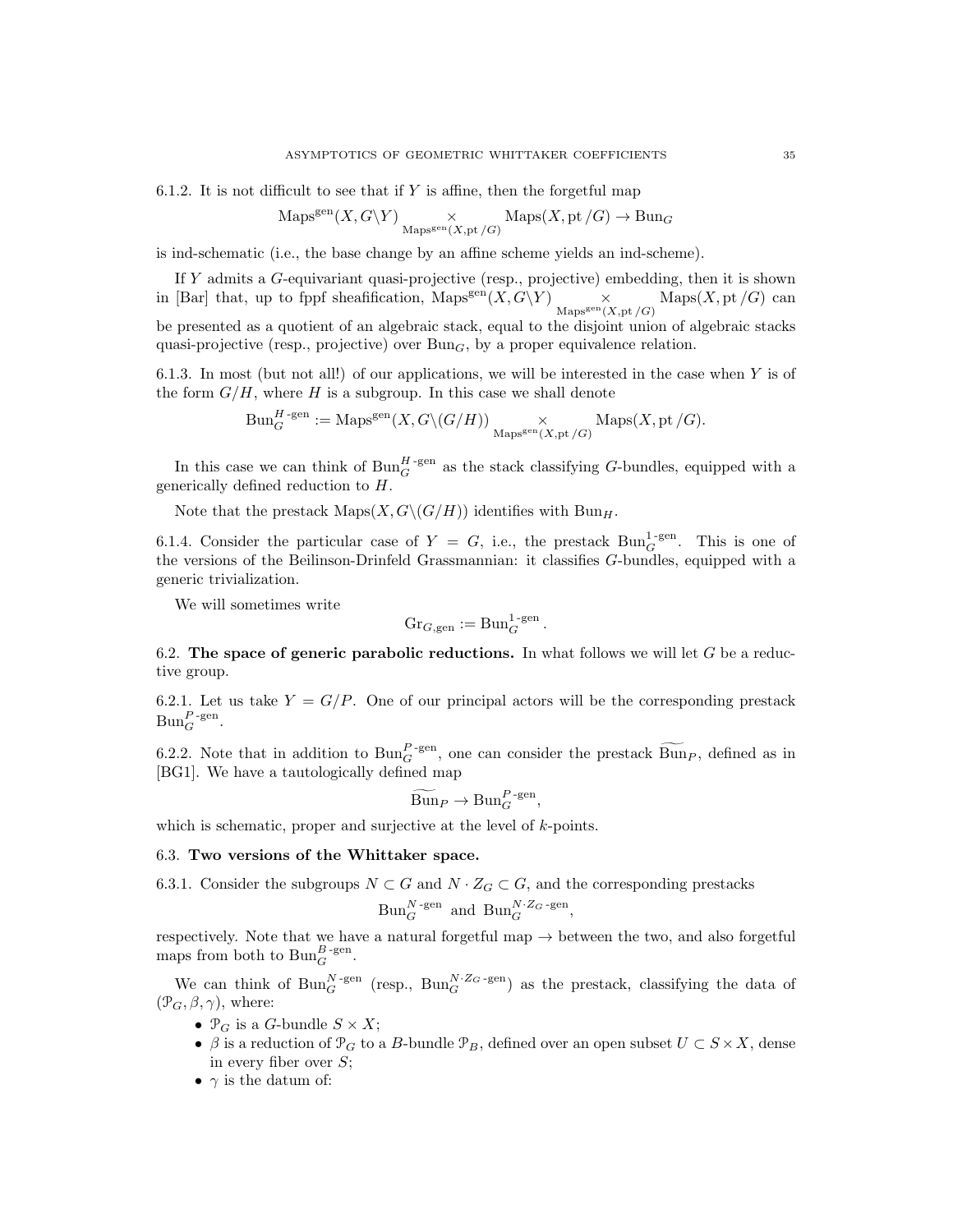- (in the case of  $\text{Bun}_G^{N-\text{gen}}$ ) a trivialization of the induced T-bundle  $T \times \mathcal{P}_B$ ;
- (in the case of  $\text{Bun}_G^{N\cdot Z_G\text{-gen}}$ ) a trivialization  $\gamma_i$  of the line bundle  $\check{\alpha}_i(\mathcal{P}_B)$  for every simple root  $\check{\alpha}_i$ .

6.3.2. We let  $\mathcal{Q}_G$  (resp.,  $\mathcal{Q}_{G,G}$ ) denote a variant of  $\text{Bun}_G^{N-\text{gen}}$  (resp.,  $\text{Bun}_G^{N\cdot Z_G-\text{gen}}$ ), where we modify the meaning of  $\gamma$  as follows:

- (in the case of  $Bun_G^{N-gen}$ ) an isomorphism between the T-bundle  $T \times \mathcal{P}_B$  and the pullback from X of the T-bundle  $\rho(\omega_X)$ .
- (in the case of  $\text{Bun}_G^{N\cdot Z_G\text{-gen}}$ ) an identification  $\gamma_i$  between the line bundle  $\check{\alpha}_i(\mathcal{P}_B)$  and the pullback from X of the line bundle  $\omega_X$ , for each simple root  $\check{\alpha}_i$ .

As before, we have the forgetful maps

$$
\mathcal{Q}_G \to \mathcal{Q}_{G,G} \to \text{Bun}_G^{B\text{-gen}}.
$$

6.3.3. Consider the fiber product

$$
\mathcal{Q}_G \underset{\mathrm{Bun}_G^{B\text{-}\mathrm{gen}}} \times \mathrm{Bun}_B \, .
$$

We have the tautological Cartesian squares

$$
\begin{array}{ccc}\n\mathcal{Q}_{G} & \times & \text{Bun}_{B} \longrightarrow & \mathcal{Q}_{G} \\
& \downarrow & & \downarrow \\
& \downarrow & & \downarrow \\
& \text{Bun}_{B} & \longrightarrow & \text{Bun}_{G}^{B-\text{gen}},\n\end{array}
$$

and another Cartesian square



where  $\text{Gr}_{T,\rho(\omega_X),\text{gen}}$  is the prestack classifying T-bundles, equipped with a generic identification with  $\rho(\omega_X)$ .

Note, however, that since  $T$  is commutative, we can canonically identify

$$
\mathrm{Gr}_{T, \mathrm{gen}} \simeq \mathrm{Gr}_{T, \rho(\omega_X), \mathrm{gen}}
$$

via tensoring by the T-bundle  $\rho(\omega_X)$ .

In particular, for every m-tuple  $\Delta$  of elements  $\lambda_1, ..., \lambda_m$  of  $\Lambda$ , we have a canonically defined map

$$
X^{n} \to \mathrm{Gr}_{T,\rho(\omega_{X}),\mathrm{gen}}, \quad (x_{1},...,x_{m}) \mapsto \rho(\omega_{X})(\Sigma \lambda_{i} \cdot x_{i}),
$$

and hence a map

$$
\text{Bun}_{B} \underset{\text{Bun}_{T}}{\times} X^{m} \to \mathcal{Q}_{G} \underset{\text{Bun}_{G}^{B-\text{gen}}}{\times} \text{Bun}_{B} \to \mathcal{Q}_{G}.
$$

Removing the diagonals, and symmetrizing along those  $\lambda_i$ 's that are pair-wise equal, we obtain the maps

$$
\overset{\circ}{X}^{\underline{\lambda}} \to \mathrm{Gr}_{T,\rho(\omega_X), \mathrm{gen}},
$$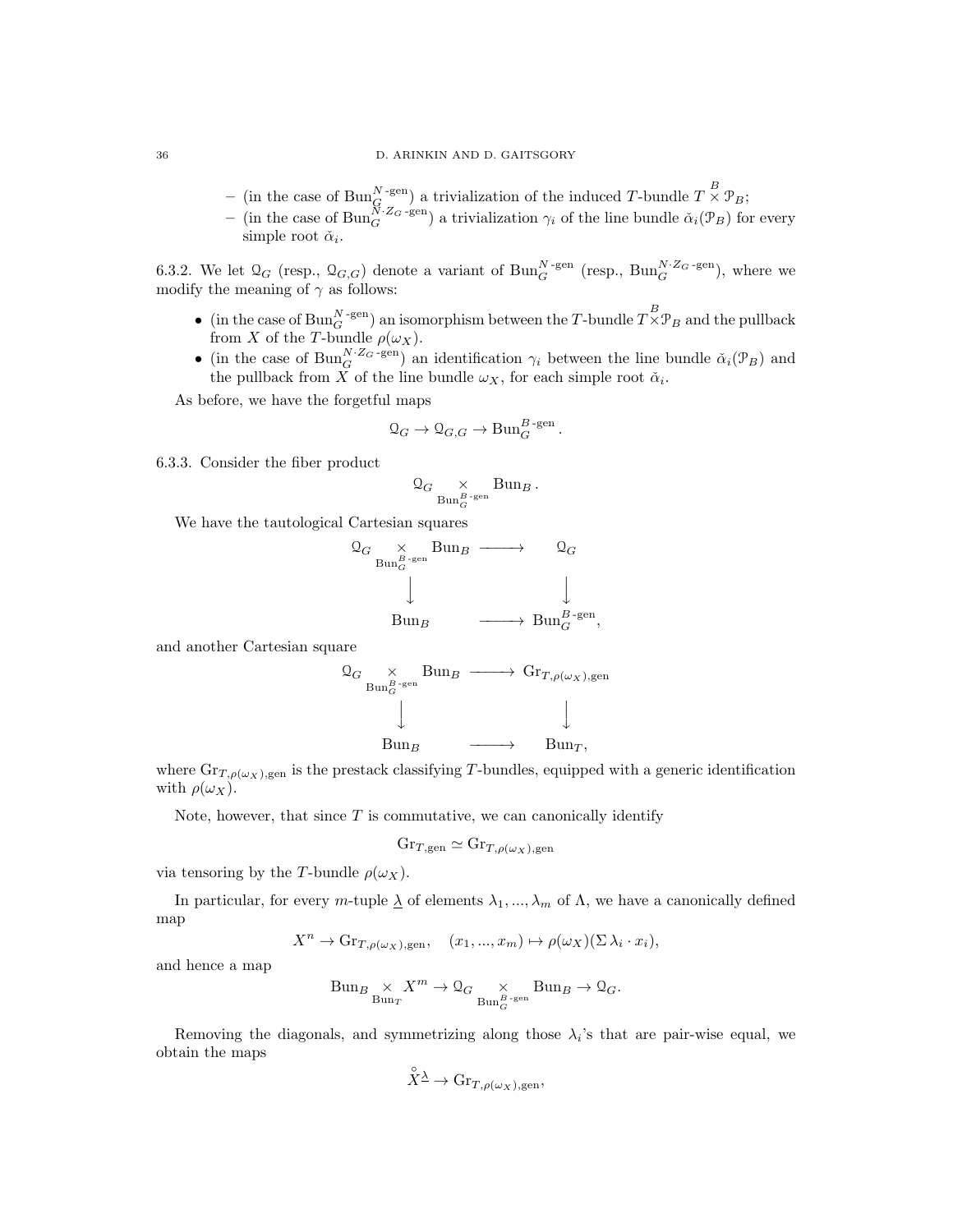and the decomposition of  $\text{Gr}_{T,\rho(\omega_X),\text{gen}}$  into the strata:

$$
\mathrm{Gr}_{T,\rho(\omega_X),\mathrm{gen}}\simeq\bigcup_{\underline{\lambda}}\overset{\circ}{X}{}^{\underline{\lambda}}.
$$

Hence, we also obtain a decomposition of  $\mathcal{Q}_G$  into the strata:

(6.1) 
$$
\mathcal{Q}_G \simeq \bigcup_{\underline{\lambda}} \text{Bun}_B \underset{\text{Bun}_T}{\times} \overset{\circ}{X}^{\underline{\lambda}}.
$$

6.3.4. Similarly, consider

$$
\mathcal{Q}_{G,G} \underset{\text{Bun}_G^{B-\text{gen}}} \times \text{Bun}_B,
$$

and the Cartesian squares

$$
\begin{array}{ccc}\n\mathfrak{Q}_{G,G} & \times & \text{Bun}_B \longrightarrow & \mathfrak{Q}_{G,G} \\
& \downarrow & & \downarrow \\
& \downarrow & & \downarrow \\
& \text{Bun}_B & \longrightarrow & \text{Bun}_G^{B-\text{gen}}.\n\end{array}
$$

and

$$
\begin{array}{ccc}\n\mathfrak{Q}_{G,G} & \times & \text{Bun}_B \longrightarrow & \text{Gr}_{T/Z_G,\rho(\omega_X),\text{gen}} \\
 & \downarrow & & \downarrow \\
 & \text{Bun}_B & \longrightarrow & \text{Bun}_{T/Z_G} \,.\n\end{array}
$$

Thus, we obtain the decomposition of  $\mathcal{Q}_{G,G}$  into the strata:

(6.2) 
$$
\mathcal{Q}_{G,G} \simeq \bigcup_{\underline{\lambda}} \text{Bun}_{B} \underset{\text{Bun}_{T/Z_G}}{\times} \hat{X}^{\underline{\lambda}},
$$

where the  $\lambda$ 's are now elements of the quotient lattice  $\Lambda/\Lambda_{Z_G}$ .

Note that the group  $T/Z_G$ , being the Cartan of the adjoint quotient of G, is canonically isomorphic to the proeduct  $\prod_i \mathbb{G}_m$ , where the *i*-the copy of  $\mathbb{G}_m$  mapsto into  $T/Z_G$  is the *i*-th fundamental coweight  $\varpi_i$ .

#### 6.4. The degenerate Whittaker space.

6.4.1. Let  $P \subset G$  be again a parabolic subgroup with Levi quotient M. Note that  $Z_M$  is well-defined a subgroup of the abstract Cartan T.

Consider the subgroup  $N \cdot Z_M \subset G$ , and the corresponding prestack

$$
\mathrm{Bun}_G^{N\cdot Z_M\,\text{-gen}}\,.
$$

We have the natural forgetful map  $\text{Bun}_G^{N\cdot Z_M\text{-gen}} \to \text{Bun}_G^{B\text{-gen}}$ . This allows to think of  $\text{Bun}_{G}^{N\cdot Z_M\text{-gen}}$  as the prestack classifying the data of  $(\mathcal{P}_G, \beta, \gamma)$ , where:

- $\mathcal{P}_G$  is a G-bundle  $S \times X$ ;
- $\beta$  is a reduction of  $\mathcal{P}_G$  to a B-bundle  $\mathcal{P}_B$ , defined over an open subset  $U \subset S \times X$ , dense in every fiber over  $S$ ;
- $\gamma$  is the datum of trivialization  $\gamma_i$  of the line bundle  $\tilde{\alpha}_i(\mathcal{P}_B)$  for every simple root  $\tilde{\alpha}_i$ , which  $i$  is a vertex of the Dynkin diagram of  $M$ .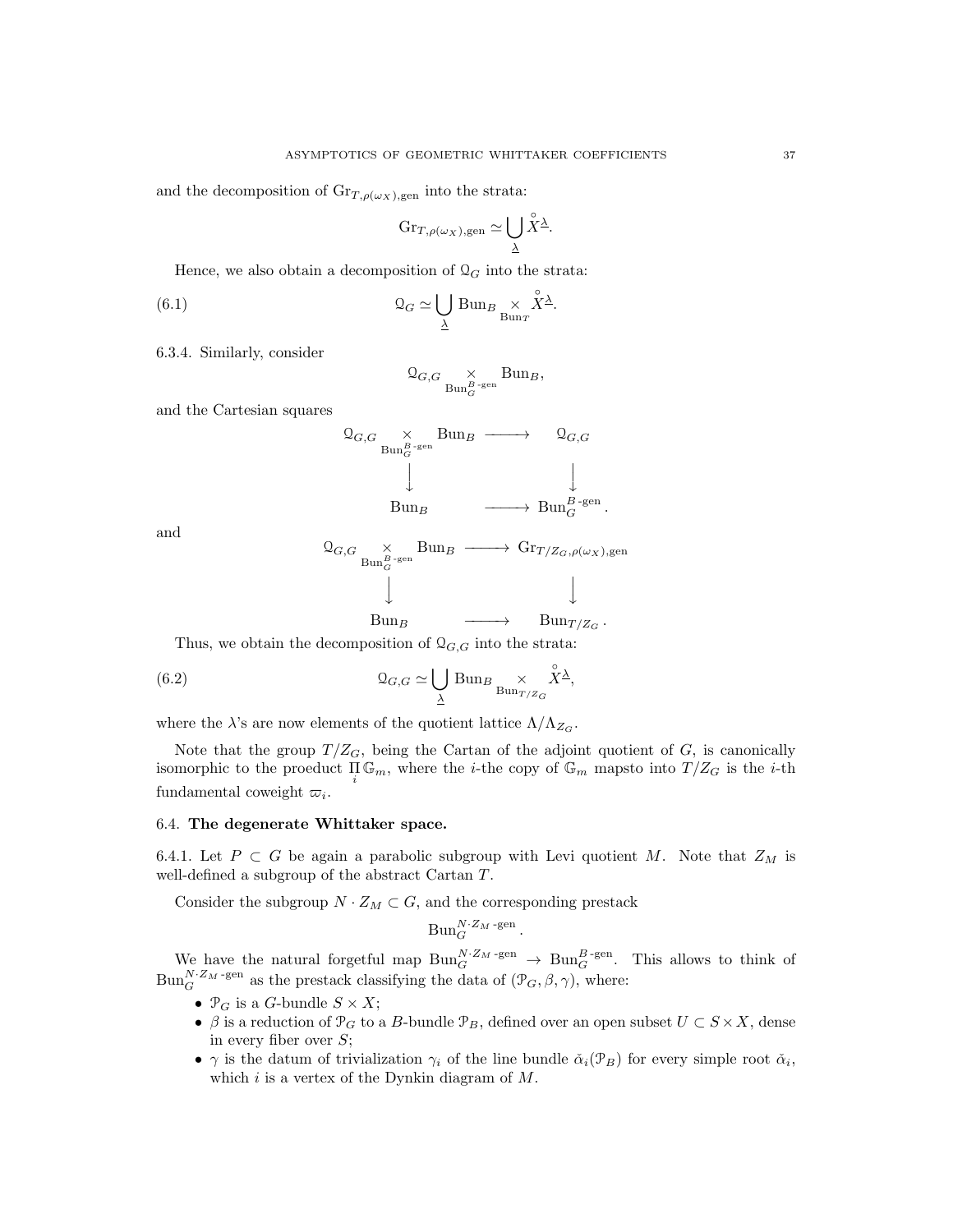6.4.2. We shall denote by  $\mathcal{Q}_{G,P}$  the variant of  $\text{Bun}_G^{N\cdot Z_M\text{-gen}}$ , where we modify the data  $\gamma_i$  as follows:

Instead of being a trivialization of  $\check{\alpha}_i(\mathcal{P}_B)$ , it is now an isomorphism with the pullback from X of the line bundle  $\omega_X$ .

Note that for  $P = G$  we recover the prestack  $\mathcal{Q}_{G,G}$  introduced in Sect. 6.3.2. At the other extreme, i.e., for  $P = B$  we have  $\mathcal{Q}_{G,B} \simeq \text{Bun}_G^{B\text{-gen}}$ .

6.4.3. Consider the composed map

$$
\mathfrak{Q}_{G,P} \to \mathrm{Bun}_G^{B\text{-gen}} \to \mathrm{Bun}_G^{P\text{-gen}},
$$

and denote

$$
\mathcal{Q}_{P,M} := \mathcal{Q}_{G,P} \underset{\text{Bun}_G^{P-\text{gen}}} \times \text{Bun}_P,
$$

so that we have a Cartesian square

(6.3) 
$$
\begin{array}{cccc}\n\mathbb{Q}_{P,M} & \longrightarrow & \mathbb{Q}_{G,P} \\
& \downarrow & & \downarrow \\
& \text{Bun}_P & \longrightarrow & \text{Bun}_G^{P-\text{gen}}.\n\end{array}
$$

Note however, the we also have the following Cartesian square:

(6.4) 
$$
\begin{array}{ccccc}\n & \mathcal{Q}_{P,M} & \xrightarrow{\cdot' \mathfrak{q}_P} & \mathcal{Q}_{M,M} \\
 & \downarrow & & \downarrow \\
 & \mathcal{B}\text{un}_P & \xrightarrow{\mathfrak{q}_P} & \mathcal{B}\text{un}_M.\n\end{array}
$$

6.5. The extended Whittaker space. We now come to the definition of our principal actor– the prestack in D-modules on which we will realize the extended Whittaker category.

In this subsection we will take G to be a reductive group with a connected center.

6.5.1. Let  $\mathfrak{ch}_G$  denote the scheme Spec( $k[\check{\Lambda}^{\text{pos}}]$ ). Note that we have an open embedding

$$
T/Z_G =: \overset{\circ}{\mathfrak{ch}}_G \hookrightarrow \mathfrak{ch}_G.
$$

In fact,  $\mathfrak{ch}_G$  can be written as the union of strata indexed by the parabolics of G,

$$
\mathfrak{ch}_G\simeq \bigcup_P \overset{\circ}{\mathfrak{ch}}_M.
$$

We have a natural action of T on  $\mathfrak{ch}_G$ , which extends the tautological action of T on  $\mathfrak{ch}_G =$  $T/Z_G$ , and coincides with the tautological action of T on each  $\mathfrak{c}_{M}$ <sup>o</sup>  $\simeq T/Z_M$ .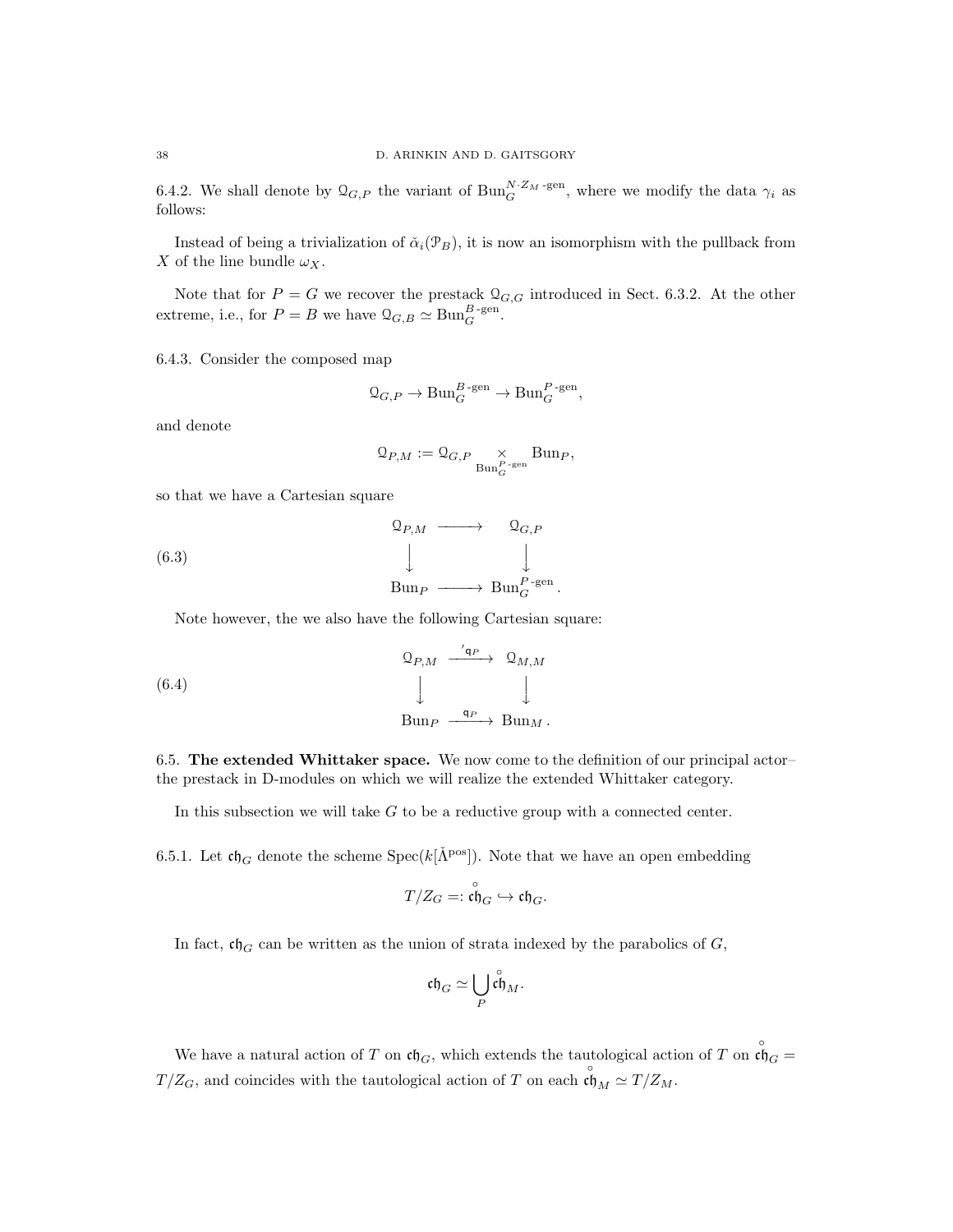6.5.2. Consider the G-scheme

$$
G/N \stackrel{T}{\times} \mathfrak{ch}_G,
$$

and the corresponding prestack

(6.5) 
$$
\operatorname{Maps}^{\text{gen}}(X, G\backslash (G/N \times \mathfrak{ch}_G)) \underset{\text{Maps}^{\text{gen}}(X, \text{pt}/G)}{\times} \operatorname{Maps}(X, \text{pt}/G).
$$

By definition, the above prestack classifies the data of  $(\mathcal{P}_G, \gamma, \beta)$ , where:

- $\mathcal{P}_G$  is a G-bundle  $S \times X$ ;
- $\beta$  is a reduction of  $\mathcal{P}_G$  to a B-bundle  $\mathcal{P}_B$ , defined over an open subset  $U \subset S \times X$ , dense in every fiber over  $S$ ;
- $\gamma$  is the datum of section  $\gamma_i$  of the line bundle  $-\check{\alpha}_i(\mathcal{P}_B)$  for every simple root  $\check{\alpha}_i$ , which is a root of M;

For every parabolic P, the locally closed embedding  $\mathfrak{c} \overset{\circ}{\mathfrak{h}}_M \hookrightarrow \mathfrak{ch}_G$  gives rise to a locally closed embedding of prestacks

$$
\mathrm{Bun}_G^{N\cdot Z_M\text{-gen}}\hookrightarrow\mathrm{Maps}^{\mathrm{gen}}(X,G\backslash(G/N\overset{T}{\times}\mathfrak{ch}_G))\underset{\mathrm{Maps}^{\mathrm{gen}}(X,\mathrm{pt}/G)}{\times}\mathrm{Maps}(X,\mathrm{pt}/G).
$$

In terms of the modular description as  $(\mathcal{P}_G, \gamma, \beta)$ , the above locally closed embedding corresponds to those  $\gamma$ , for which  $\gamma_i$  is zero for i not in the Dynkin diagram of M, and is invertible for  $i$  in the Dynkin diagram of  $M$ .

6.5.3. We let  $\mathcal{Q}_{G,G}^{\text{ext}}$  denote the variant of the prestack (6.5), where we modify the meaning of  $\gamma_i$  as follows: instead of being a section of the line bundle  $-\check{\alpha}_i(\mathcal{P}_B)$ , it is now a map from the line bundle  $\check{\alpha}_i(\mathcal{P}_B)$  to the pullback of  $\omega_X$ .

As before, we have a decomposition of  $\mathcal{Q}_{G,G}^{\text{ext}}$  into locally closed sub-prestacks  $\mathcal{Q}_{G,P}$ . In addition, we have a tautological projection

$$
\mathcal{Q}_{G,G}^{\text{ext}} \to \text{Bun}_{G}^{B\text{-gen}}.
$$

## 7. Induced and Whittaker categories

7.1. The principal induced category. In this subsection we will introduce the most "elementary" of the categories discussed in this category:

$$
\mathrm{I}(G, B) := \mathrm{D\text{-}mod}(\mathrm{Bun}_G^{B\text{-}\mathrm{gen}})^{\mathbf{N}} \subset \mathrm{D\text{-}mod}(\mathrm{Bun}_G^{B\text{-}\mathrm{gen}}).
$$

This subcategory is defined by imposing a certain equivariance (or, rather, invariance) condition. The first step in the definition is to consider a version of this condition on the "good locus".

7.1.1. Definition on the good locus. Let  $\bar{x} = (x_1, ..., x_n)$  be a finite non-empty collection of points of  $X$ . We define the sufunctors

$$
(\mathrm{Bun}_G^{B\text{-gen}})^{\mathrm{good}_x} \subset \mathrm{Bun}_G^{B\text{-gen}}
$$

to consist of the data  $(\mathcal{P}_G, \beta)$ , where we require that  $\beta$  be defined on a Zariski neighborhood of  $\underline{x}$  (i.e., on a Zariski neighborhood of each  $S \times x_i$  for a test-scheme S).

Recall the notation from Sect. 3.2. Denote

$$
\mathcal{D}_{\underline{x}} := \underset{k=1,\ldots,n}{\sqcup} \mathcal{D}_{x_k}.
$$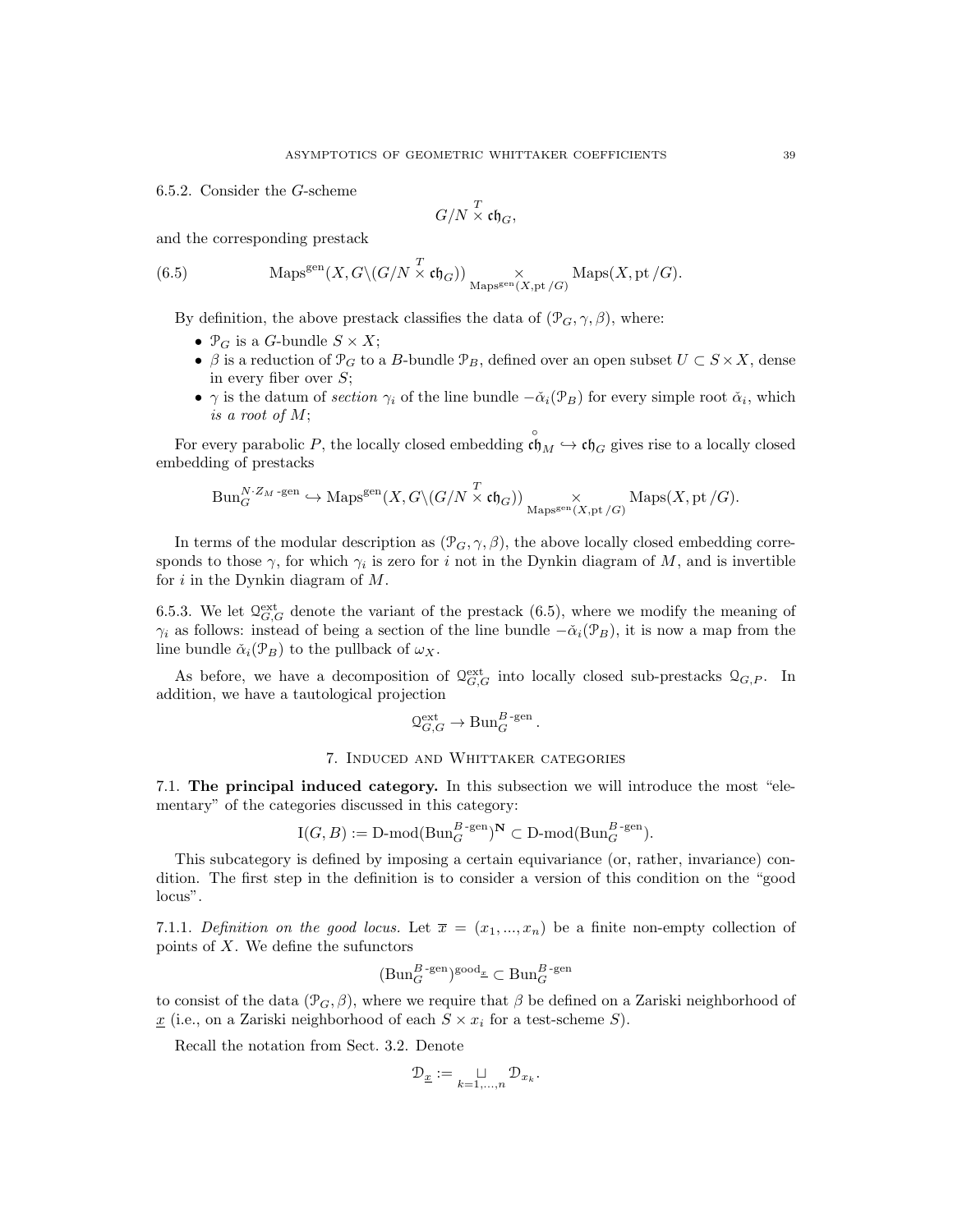Restriction under  $\mathcal{D}_{\underline{x}} \hookrightarrow X$  defines a map

$$
(\mathrm{Bun}_G^{B\operatorname{-gen}})^{\mathrm{good}_{\underline{x}}}\to \mathrm{pt}\, / B(\mathcal{D}_{\underline{x}}).
$$

Denote

$$
(\mathrm{Bun}_G^{B\operatorname{-gen}})^{\mathrm{level}_\underline{x}} := (\mathrm{Bun}_G^{B\operatorname{-gen}})^{\mathrm{good}_\underline{x}} \underset{\mathrm{pt}\, / B(\mathcal{D}_\underline{x})}{\times} \mathrm{pt} \, .
$$

The natural action of the group  $\mathbf{B}_0 := B(\mathcal{D}_{\underline{x}})$  on  $(\text{Bun}_G^{B-\text{gen}})^{\text{level}_{\underline{x}}}$  extends to an action of  $\mathbf{B} := B(\mathcal{D}_{\underline{x}}^{\times})$ . Denote also  $\mathbf{N}_0 := N(\mathcal{D}_{\underline{x}})$  and  $\mathbf{N} := N(\mathcal{D}_{\underline{x}}^{\times})$ , and similarly for T.

We identify

$$
\text{D-mod}\left((\text{Bun}_G^{B\text{-}\mathrm{gen}})^{\text{good}_x}\right)=\text{D-mod}\left((\text{Bun}_G^{B\text{-}\mathrm{gen}})^{\text{level}_x}\right){}^{\mathbf{B_0}}
$$

via the operation of \*-pullback.

The full subcategory

$$
\text{D-mod}\left((\text{Bun}_G^{B\text{-}\mathrm{gen}})^{\text{good}_x}\right)^\mathbf{N}\subset \text{D-mod}\left((\text{Bun}_G^{B\text{-}\mathrm{gen}})^{\text{good}_x}\right)
$$

is by definition

$$
\text{D-mod}\left((\text{Bun}_G^{B\text{-gen}})^{\text{level}_x}\right)^{\mathbf{N}\cdot\mathbf{T}_0}.
$$

7.1.2. Reformulation in terms of finite-dimensional groups. Let us spell this out in more detail, while appealing only to prestacks locally of finite type:

For a given  $N' \subset N$  (see notation in Sect. 3.2.3) we can choose  $N'' \subset N_0$  and  $T'' \subset T_0$  small enough so that the subgroup  $N'' \cdot T''$  is normal in  $N' \cdot T_0$ . Then the quotient group

$$
\mathbf{N}' \cdot \mathbf{T}_0/\mathbf{N}'' \cdot \mathbf{T}''
$$

acts on the quotient

$$
(\mathrm{Bun}_G^{B\text{-gen}})^{\mathrm{level}_{\mathbf{N}''\cdot\mathbf{T}''}}:= (\mathbf{N}''\cdot\mathbf{T}'')\backslash(\mathrm{Bun}_G^{B\text{-gen}})^{\mathrm{level}_x}.
$$

We identify

$$
\text{D-mod}\left((\text{Bun}_G^{B\text{-gen}})^{\text{good}_x}\right) \simeq \text{D-mod}\left((\text{Bun}_G^{B\text{-gen}})^{\text{level}_{\mathbf{N''\cdot T''}}}\right)^{\mathbf{B}_0/\mathbf{N''\cdot T''}}
$$

via the operation of \*-pullback (which, up to a shift, is the same as the !-pullback, as the morphism  $(\text{Bun}_G^{B\text{-gen}})$ <sup>level</sup><sub>N''</sub> $\cdot$ <sup>T'</sup> $\rightarrow$   $(\text{Bun}_G^{B\text{-gen}})$ <sup>good<sub>*x*</sub></sub> is smooth).</sup>

Set

$$
\begin{aligned} D\text{-mod}\left( (\text{Bun}_G^{B\text{-gen}})^{\text{good}_\underline{x}}\right)^{\textbf{N}'} := D\text{-mod}\left( (\text{Bun}_G^{B\text{-gen}})^{\text{level}_{\textbf{N}''\cdot\textbf{T}''}}\right)^{\textbf{N}'\cdot\textbf{T}_0/\textbf{N}''\cdot\textbf{T}''} \subset \\ \subset D\text{-mod}\left( (\text{Bun}_G^{B\text{-gen}})^{\text{level}_{\textbf{N}''\cdot\textbf{T}''}}\right)^{\textbf{B}_0/\textbf{N}''\cdot\textbf{T}''} \simeq D\text{-mod}\left( (\text{Bun}_G^{B\text{-gen}})^{\text{good}_\underline{x}}\right). \end{aligned}
$$

It is easy to see that the above subcategory is independent of the choice of  $\mathbb{N}''$  and  $\mathbb{T}''$ . Note that since  $N'/N''$  is unipotent, the forgetful functor

$$
\text{D-mod}\left((\text{Bun}_G^{B\text{-}\mathrm{gen}})^{\text{good}_x}\right)^{\textbf{N}'} \to \text{D-mod}\left((\text{Bun}_G^{B\text{-}\mathrm{gen}})^{\text{good}_x}\right)
$$

is fully faithful.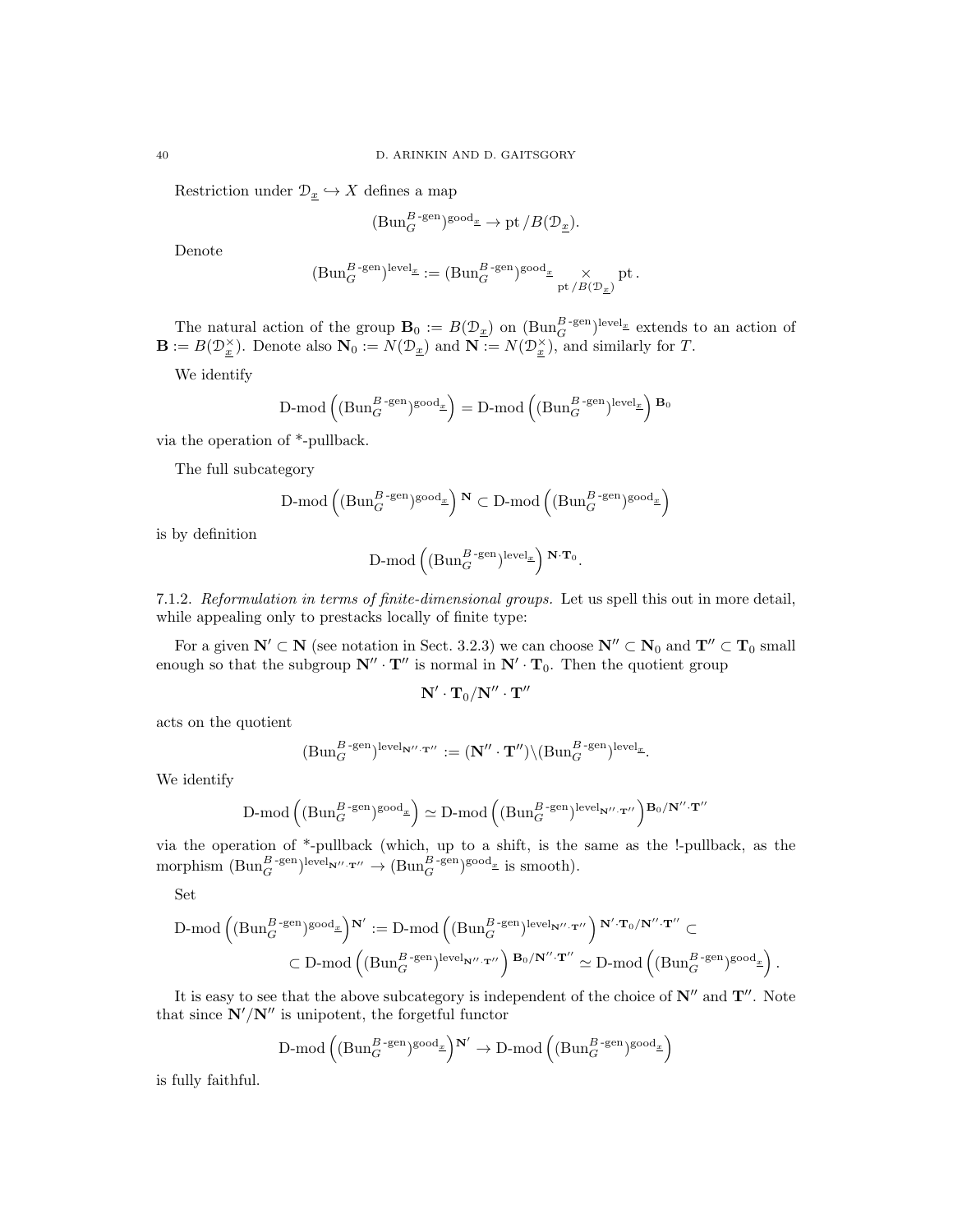Finally, we set

$$
\begin{aligned} \text{D-mod}\left((\text{Bun}_G^{B\text{-}\mathrm{gen}})^{\text{good}_\underline{x}}\right)^{\textbf{N}}&:=\lim_{\textbf{N}^\prime}\text{D-mod}\left((\text{Bun}_G^{B\text{-}\mathrm{gen}})^{\text{good}_\underline{x}}\right)^{\textbf{N}^\prime}\simeq\\ &\bigcap_{\textbf{N}^\prime}\text{D-mod}\left((\text{Bun}_G^{B\text{-}\mathrm{gen}})^{\text{good}_\underline{x}}\right)^{\textbf{N}^\prime}\subset \text{D-mod}\left((\text{Bun}_G^{B\text{-}\mathrm{gen}})^{\text{good}_\underline{x}}\right), \end{aligned}
$$

where the index  $N'$  runs through the poset of group-subschemes of  $N$ .

7.1.3. Preservation by functors. Let  $\mathcal{Y}$  be a sub-prestack of  $(\text{Bun}_G^{B\text{-gen}})^{\text{good}_x}$ , whose preimage in  $(\text{Bun}_G^{B\text{-gen}})^{\text{level}_{\underline{x}}}$  is preserved by the action of  $N(\mathcal{D}_{\underline{x}}^{\times})$ .

Then by the same token, it makes sense to define

$$
\operatorname{D-mod}(\mathcal{Y})^{\mathbf{N}}\subset \operatorname{D-mod}(\mathcal{Y}).
$$

Let  $f : \mathcal{Y}' \to \mathcal{Y}$  be an inclusion of sub-prestacks as above. Then the functor  $f'$  sends  $\text{D-mod}(\mathcal{Y})^{\mathbf{N}}$  to  $\text{D-mod}(\mathcal{Y}')^{\mathbf{N}}$ .

If f is schematic, so that the functor  $f_* : D-mod(y') \to D-mod(y)$  is defined, then this functor also sends  $D\text{-mod}(\mathcal{Y})^N$  to  $D\text{-mod}(\mathcal{Y})^N$ .

Further, suppose  $\mathcal{F}' \in \mathcal{D}\text{-mod}(\mathcal{Y}')$  be an object such that the partially defined left adjoint  $f_!$ to  $f^!$  is defined on  $\mathcal{F}'$ . Then if  $\mathcal{F}' \in D\text{-mod}(\mathcal{Y}')^N$ , then  $f_!(\mathcal{F}') \in D\text{-mod}(\mathcal{Y})^N$ .

Similarly, assume that f is schematic, and let  $\mathcal{F} \in \mathcal{D}\text{-mod}(\mathcal{Y})$  be such that the partially defined left adjoint  $f^*$  to  $f_*$  is defined on  $\mathcal{F}$ . Then if  $\mathcal{F} \in \mathcal{D}\text{-mod}(\mathcal{Y})^N$ , then  $f^*(\mathcal{F}) \in \mathcal{D}\text{-mod}(\mathcal{Y})^N$ .

If  $\alpha \mapsto \mathcal{Y}_\alpha \subset \mathcal{Y}$  is a collection of invariant sub-prestacks as above, and assume that  $\mathcal{Y}(k) =$  $\bigcup_{\alpha} \mathcal{Y}_{\alpha}(k)$ . The following easily results from the definitions:

**Lemma 7.1.4.** Under the above circumstances, an object of D-mod( $\mathcal{Y}$ ) belongs to D-mod( $\mathcal{Y}$ )<sup>N</sup> if and only if its !-restriction to each  $\mathcal{Y}_{\alpha}$  belongs to  $D\text{-mod}(\mathcal{Y}_{\alpha})^{\mathbf{N}}$ .

7.1.5. Strata-wise description. Recall the inclusion

$$
Bun_B \hookrightarrow Bun_G^{B\text{-gen}},
$$

and note that it factrs through  $(\text{Bun}_G^{B\text{-gen}})^{\text{good}_x}$  for any  $\underline{x}$ .

We have the following general assertion:

**Lemma 7.1.6.** Let  $\mathcal{Y}$  be a N-invariant substack of Bun<sub>B</sub>. Then:

(a) Y is the preimage under the map  $q_B : Bun_B \to Bun_T$  of a uniquely defined sub-prestack  $\mathcal{Z} \subset \text{Bun}_{\mathcal{T}}$ ;

(b) The functors

 $(\mathsf{q}_B)^* : D\text{-mod}(\mathcal{Z}) \rightleftarrows D\text{-mod}(\mathcal{Y})^{\mathbf{N}} : (\mathsf{q}_B)_*$ 

are mutually inverse equivalences of categories;

(c) Under the identifiaction of point (b), the functor

$$
(\mathsf{q}_B)_*: D\text{-mod}(\mathcal{Y}) \to D\text{-mod}(\mathcal{Z})
$$

goes over to the right adjoint to the inclusion  $D\text{-mod}(\mathcal{Y})^N \hookrightarrow D\text{-mod}(\mathcal{Y})$ .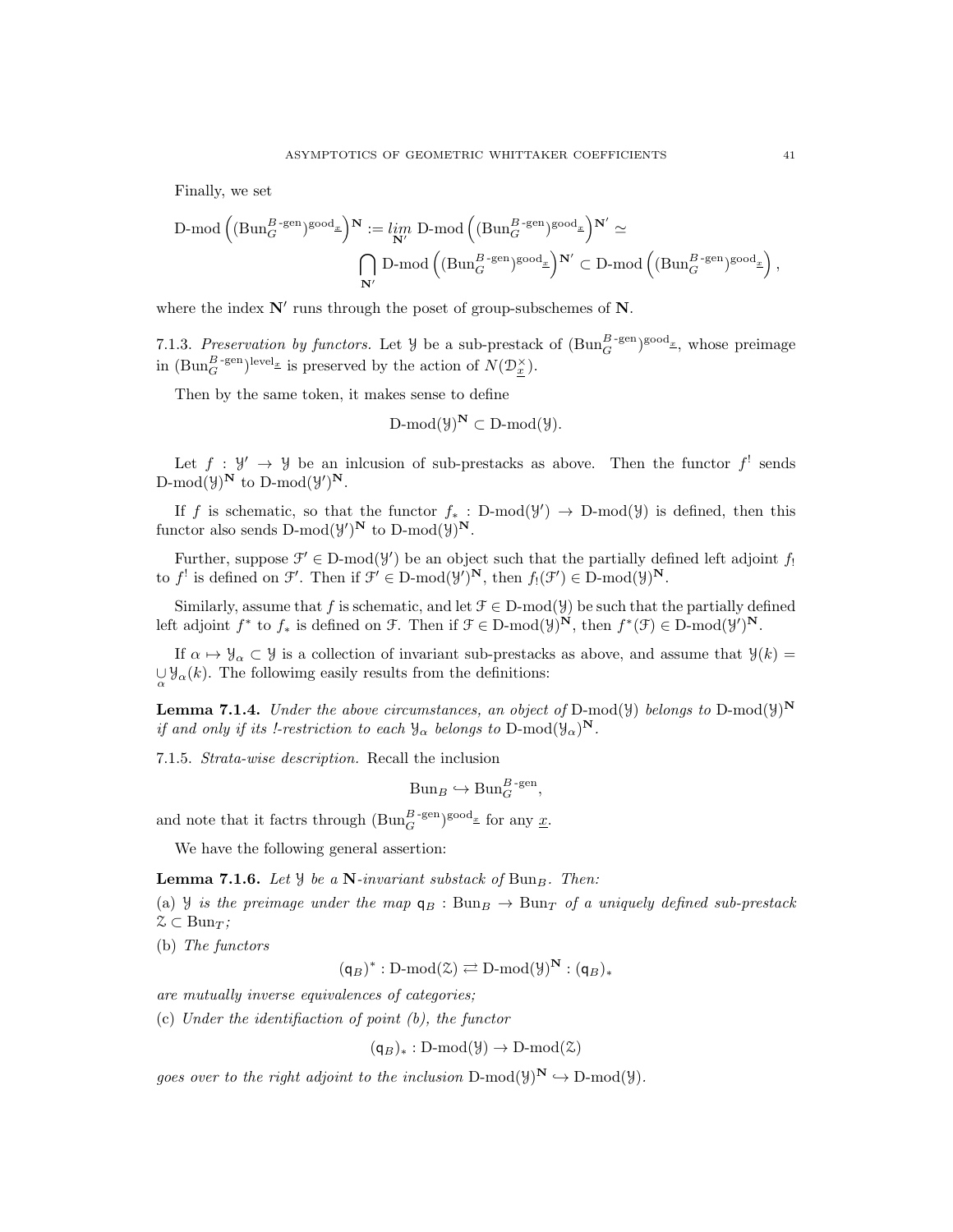Proof. We will us the notation of Sect. 7.1.2. The assertion follows from the fact that (over a given quasi-compact substack of  $Bun<sub>T</sub>$ ), we can choose the subgroup  $N'$  large enough so that the map

$$
(\mathbf{N}' \cdot \mathbf{T}_0/\mathbf{N}'' \cdot \mathbf{T}'') \setminus (\mathrm{Bun}_G^{B\text{-gen}})^{\mathrm{level}_{\mathbf{N}'' \cdot \mathbf{T}''}} \to \mathrm{Bun}_T
$$

is a unipotent gerbe.

Remark 7.1.7. Note that Lemmas 7.1.4 and 7.1.6 give a "hands-on" description of

$$
\text{D-mod}\left((\text{Bun}_G^{B\text{-}\mathrm{gen}})^{\text{good}_x}\right)^\mathbf{N}\subset \text{D-mod}\left((\text{Bun}_G^{B\text{-}\mathrm{gen}})^{\text{good}_x}\right)
$$

Namely, an object of D-mod  $((Bun_{G}^{B-\text{gen}})^{\text{good}_{\underline{x}}})$  belongs to D-mod  $((Bun_{G}^{B-\text{gen}})^{\text{good}_{\underline{x}}})^{\mathbf{N}}$  if and only if its !-restriction to  $Bun_B$  belongs to the essential image of the fullu faithful functor

$$
q^*: D\text{-mod}(Bun_T) \to D\text{-mod}(Bun_B).
$$

7.1.8. Independence of the choice of  $\underline{x}$ . Let  $\underline{x} \subset \underline{x}'$  be an inclusion of non-empty collection of points. We can regard  $(\text{Bun}_G^{B\text{-gen}})^{\text{good}_{\underline{x}'}}$  as a sub-prestack of  $(\text{Bun}_G^{B\text{-gen}})^{\text{good}_{\underline{x}}}$ .

Let *y* be a sub-prestack of  $(\text{Bun}_G^{B\text{-gen}})^{\text{good}_{\underline{x}'}}$ . Thus, there are a priori two different meanings of D-mod( $\mathcal{Y}^N$ , depending on whether we regard it with respect to  $\underline{x}'$  or  $\underline{x}$ .

However, intersecting  $\mathcal{Y}$  with Bun<sub>B</sub>, and applying Lemmas 7.1.4 and 7.1.6, we obtain that the above two conditions on an object of D-mod( $\mathcal{Y}$ ) to belong to D-mod( $\mathcal{Y}$ )<sup>N</sup> coincide.

7.1.9. We are finally ready to define the subcategory

$$
I(G, B) := \text{D-mod}(\text{Bun}_{G}^{B\text{-gen}})^{\mathbf{N}} \subset \text{D-mod}(\text{Bun}_{G}^{B\text{-gen}}).
$$

Namely, we let it to be the full subcategory, consisting of those objects, whose restriction to  $(\text{Bun}_G^{B\text{-gen}})^{\text{good}_x}$  belongs to D-mod  $((\text{Bun}_G^{B\text{-gen}})^{\text{good}_x})^N$  for any non-empty collection of points x.

Remark 7.1.10. As written, the condition of belonging to the Whittaker category involves checking a huge family of conditions: one for each collection  $x$ . However, Sect. 7.1.8 says that it suffices to check a much smaller set of conditions:

Note that the sub-prestacks  $(\text{Bun}_G^{B\text{-gen}})^{\text{good}_x}$  for  $x \in X$  form a Zariski cover of  $\text{Bun}_G^{B\text{-gen}}$ . Now, Sect. 7.1.8 implies that to check whether a given object of D-mod( $\text{Bun}_G^{B\text{-gen}}$ ) belongs to D-mod( $\text{Bun}_G^{B\text{-gen}}$ )<sup>N</sup>, it is enough to check that its restriction to each  $(\text{Bun}_G^{B\text{-gen}})^\text{good_x}$  belongs to the corresponding subcategory

$$
\text{D-mod}\left((\text{Bun}_G^{B\text{-}\mathrm{gen}})^{\text{good}_x}\right)^\mathbf{N}\subset \text{D-mod}\left((\text{Bun}_G^{B\text{-}\mathrm{gen}})^{\text{good}_x}\right)
$$

7.1.11. Let *Y* be a sub-prestack of  $Bun_G^{B-\text{gen}}$ , such that its intersection with any  $(Bun_G^{B-\text{gen}})$ <sup>good</sup>  $\underline{x}$ has the invariance property described in Sect. 7.1.3. We shall call such sub-prestacks Ninvariant.

For a N-invariant sub-prestack we define D-mod $(y)^{\mathbf{N}} \subset D\text{-mod}(y)$  by the same procedure as when  $\mathcal{Y}$  is all of  $Bun_G^{B\text{-gen}}$ . The assighment  $\mathcal{Y} \mapsto D\text{-mod}(\mathcal{Y})^N$  has properties analogous to those described in Sects. 7.1.3-7.1.5. In particular, Lemmas 7.1.4 and 7.1.6 and Remark 7.1.7 apply to the present context.

In particular, we have a well-defined functor

$$
(\iota_T)^!: \mathrm{I}(G, B) \to \mathrm{D}\text{-mod}(\mathrm{Bun}_T)
$$

 $\Box$ 

.

.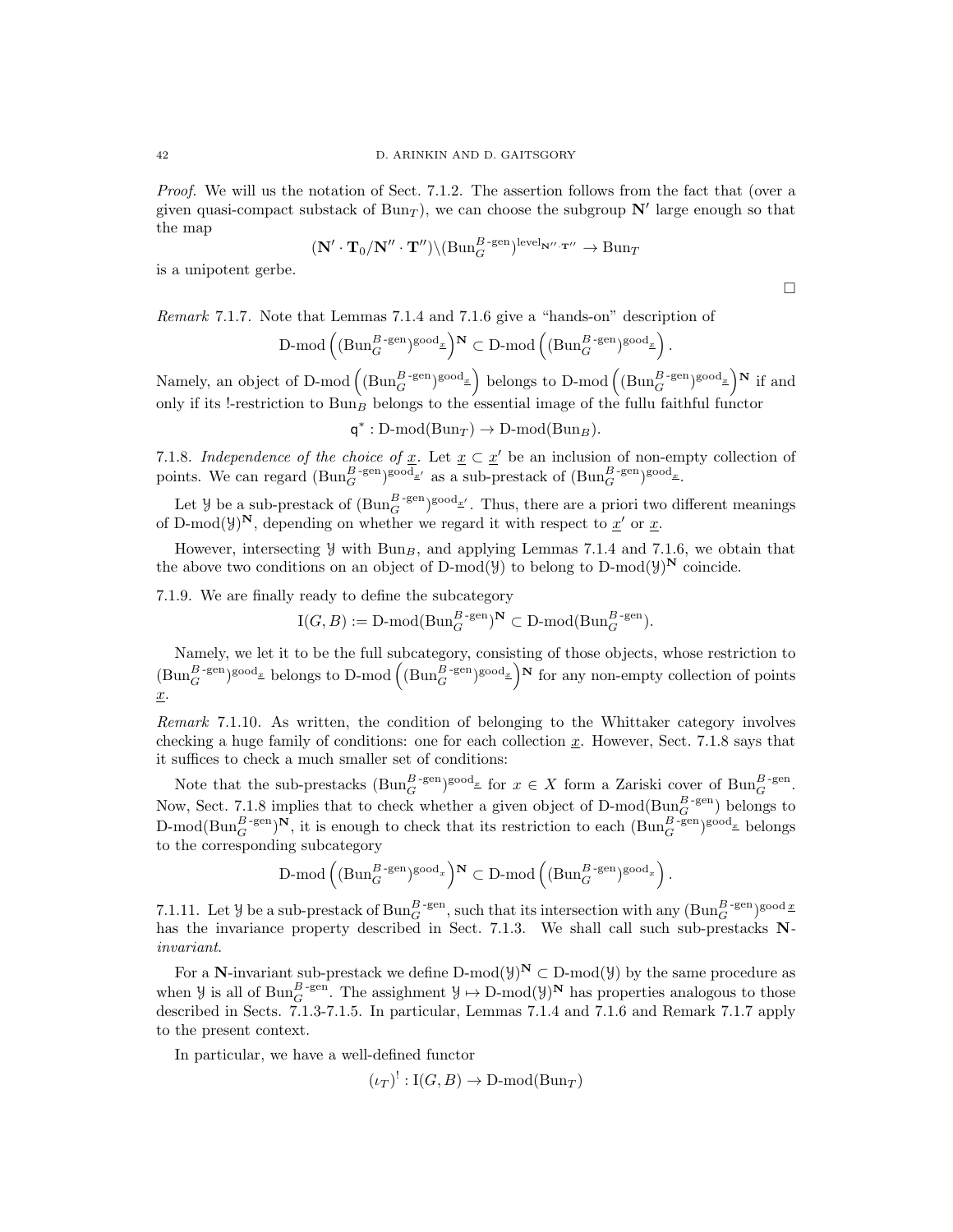that makes the diagram

D-mod(Bun<sub>G</sub><sup>B-gen</sup>) 
$$
\xrightarrow{(\iota_B)^!}
$$
 D-mod(Bun<sub>B</sub>)  
D-mod(Bun<sub>G</sub><sup>B-gen</sup>)<sup>N</sup>  $\longrightarrow$  D-mod(Bun<sub>B</sub>)<sup>N</sup>  
= $\uparrow$   $\uparrow$   $\uparrow$   $\uparrow$   $\uparrow$   $\uparrow$   $\uparrow$   $\uparrow$   $\uparrow$   $\uparrow$   $\uparrow$   $\uparrow$   $\uparrow$   $\uparrow$   $\uparrow$   $\uparrow$   $\uparrow$   $\uparrow$   $\uparrow$   $\uparrow$   $\uparrow$   $\uparrow$   $\uparrow$   $\uparrow$   $\uparrow$   $\uparrow$   $\uparrow$   $\uparrow$   $\uparrow$   $\uparrow$   $\uparrow$   $\uparrow$   $\uparrow$   $\uparrow$   $\uparrow$   $\uparrow$   $\uparrow$   $\uparrow$   $\uparrow$   $\uparrow$   $\uparrow$   $\uparrow$   $\uparrow$   $\uparrow$   $\uparrow$   $\uparrow$   $\uparrow$   $\uparrow$   $\uparrow$   $\uparrow$   $\uparrow$   $\uparrow$   $\uparrow$   $\uparrow$   $\uparrow$   $\uparrow$   $\uparrow$   $\uparrow$   $\uparrow$   $\uparrow$   $\uparrow$   $\uparrow$   $\uparrow$   $\uparrow$   $\uparrow$   $\uparrow$   $\uparrow$   $\uparrow$   $\uparrow$   $\uparrow$   $\uparrow$   $\uparrow$   $\uparrow$   $\uparrow$   $\uparrow$   $\uparrow$   $\uparrow$   $\uparrow$   $\uparrow$   $\uparrow$   $\uparrow$   $\uparrow$   $\uparrow$   $\uparrow$  <

commute, where  $\iota_B$  denotes the inclusion  $Bun_B \hookrightarrow Bun_G^{B\text{-gen}}$ .

7.2. Averaging. In this subsection we will show that the tautological embedding

$$
\mathrm{I}(G, B) := \mathrm{D\text{-}mod}(\mathrm{Bun}_G^{B\text{-}\mathrm{gen}})^{\mathbf{N}} \subset \mathrm{D\text{-}mod}(\mathrm{Bun}_G^{B\text{-}\mathrm{gen}}).
$$

admits a *continuous* right adjoint, denoted  $Av^N_*$ ; morever, this right adjoint is "nicely behaved".

7.2.1. Let *Y* be an N-invariant sub-prestack of  $\text{Bun}_G^{B\text{-gen}}$ . We will decsribe the functor  $\text{Av}_*^N$  right adjoint to the tautological embedding  $D\text{-mod}(y)^N \hookrightarrow D\text{-mod}(y)$ .

We shall first to do when  $\mathcal Y$  is a sub-prestack of  $(\text{Bun}_G^{B\text{-gen}})^{\text{good}_x}$  for some  $\underline{x}$ .

7.2.2. Recall the notation of Sect. 7.1.2. Set

$$
\mathcal{Y}^{\text{level}_{\mathbf{N}''\cdot\mathbf{T}''}}:=\mathcal{Y}\underset{(\text{Bun}_G^{B\text{-gen}})^{\text{good}_x}}{\times}( \text{Bun}_G^{B\text{-gen}})^{\text{level}_{\mathbf{N}''\cdot\mathbf{T}''}};
$$

this is a  $\mathbf{B}_0/\mathbf{N}'' \cdot \mathbf{T}''$ -torsor over  $\mathcal{Y}$ .

Let

$$
\mathrm{D\text{-}mod}(\mathcal{Y}^{\mathrm{level}_{\mathbf{N}''}})^{\mathbf{N}'\cdot \mathbf{T}_0/\mathbf{N}''\cdot \mathbf{T}''}\subset \mathrm{D\text{-}mod}(\mathcal{Y}^{\mathrm{level}_{\mathbf{N}''}})^{\mathbf{B}_0/\mathbf{N}''\cdot \mathbf{T}''}\simeq \mathcal{Y}
$$

be the corresponding equivariant category. This category is independent of the choice of  $N''\cdot T''$ ; we shall denote it by  $D\text{-mod}(\mathcal{Y})^{\mathbf{N}'}$ .

The embedding of this subactegory admits a right adjoint, given by \*-averaging along the (unipotent, finite-dimensional) group  $N/N''$  on  $\mathcal{Y}^{\text{level}_{N''T''}}$ . We shall denote this right adjoint by  $Av^{\mathbf{N}'}_*$ .

7.2.3. By definition

$$
\operatorname{D-mod}(\mathcal{Y})^{\mathbf{N}}=\underset{\mathbf{N}'}{\cap}\operatorname{D-mod}(\mathcal{Y})^{\mathbf{N}'}\subset \operatorname{D-mod}(\mathcal{Y}).
$$

A priori, the right adjoint to the inclusion D-mod( $\mathcal{Y}^N \hookrightarrow D\text{-mod}(\mathcal{Y})$  is given by

(7.1) 
$$
\mathcal{F} \mapsto \lim_{\mathbf{N}'} \mathbf{A} \mathbf{v}_{*}^{\mathbf{N}'}(\mathcal{F}).
$$

Thus, our task is to show that the functor in (7.1) is continuous.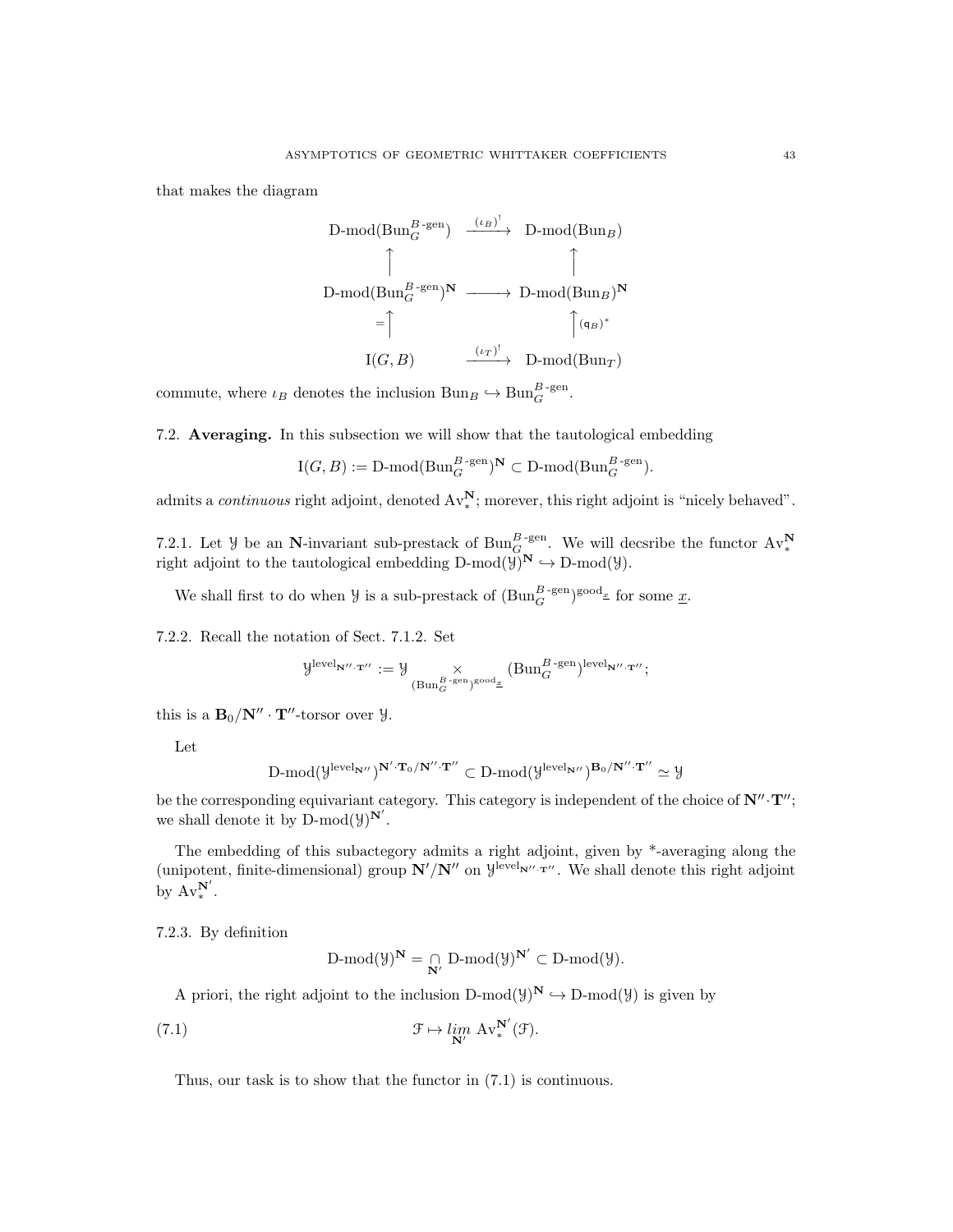7.2.4. We claim that for a quasi-compact test-scheme  $S$  and an  $S$ -point of  $\mathcal{Y}$ , the family of functors that takes  $\mathcal{F} \in D\text{-mod}(\mathcal{Y})$  to

$$
\mathbf{N}' \mapsto \mathrm{Av}^{\mathbf{N}'}_*(\mathfrak{F})|_S
$$

stabilizes.

Indeed, by since the restriction functor under  $Bun_B \hookrightarrow Bun_G^{B\text{-gen}}$  is conservative, it is enough to assume that our S-point factors through  $Bun_B$ .

Now the stabilization follows from the same argument as in the proof of Lemma 7.1.6: over a quasi-compact substack of  $Bun_B$ , equivariance with respect to  $N$  is equivalent to equivariance with respect to some  $\mathbb{N}'$ , provided that  $\mathbb{N}' \subset \mathbb{N}$  is large enough.

7.2.5. The above stabilization property implies that for an inclusion  $f: \mathcal{Y}' \to \mathcal{Y}$ , we have a commutative diagram

$$
\begin{array}{ccc}\n\text{D-mod}(\mathcal{Y}) & \xrightarrow{f^!} & \text{D-mod}(\mathcal{Y}') \\
\text{(7.2)} & & \text{Av}^{\mathbf{N}}_{*} \downarrow & \downarrow \text{Av}^{\mathbf{N}}_{*} \\
\text{D-mod}(\mathcal{Y})^{\mathbf{N}} & \xrightarrow{f^!} & \text{D-mod}(\mathcal{Y}')^{\mathbf{N}}.\n\end{array}
$$

In addition, if  $f$  is schematic, the following diagram is also commutative:

$$
\begin{array}{ccc}\n\text{D-mod}(\mathcal{Y}') & \xrightarrow{f_*} & \text{D-mod}(\mathcal{Y}) \\
\text{Av}_*^{\mathbf{N}} & \downarrow & \downarrow \\
\text{D-mod}(\mathcal{Y}')^{\mathbf{N}} & \xrightarrow{f_*} & \text{D-mod}(\mathcal{Y})^{\mathbf{N}}.\n\end{array}
$$

7.2.6. The above properties imply that the functor  $Av^{\mathbf{N}}_*$  is continuous also in the context of  $\mathcal{Y}$ being an N-invariant sub-prestack of all of  $\text{Bun}_G^{B\text{-gen}}$  (rather than of  $(\text{Bun}_G^{B\text{-gen}})^{\text{good}_x}$ ).

Furthermore, the commutativity of the diagrams in Sect. 7.2.5 continues to hold in this context as well.

7.2.7. Composing the functor

$$
(p^{\text{enh}})^! : D\text{-mod}(Bun_G) \to D\text{-mod}(Bun_G^{B\text{-gen}})
$$

with the functor

$$
\mathrm{Av}^{\mathbf{N}}_*: \mathbf{D}\text{-}\mathrm{mod}(\mathrm{Bun}_G^{B\text{-}\mathrm{gen}}) \to \mathbf{D}\text{-}\mathrm{mod}(\mathrm{Bun}_G^{B\text{-}\mathrm{gen}})^{\mathbf{N}} =: \mathrm{I}(G, B),
$$

we obtain a functor that we denote

$$
\mathbf{CT}^{\text{enh}}_B:\mathbf{D}\text{-}\mathrm{mod}(\mathbf{Bun}_G)\rightarrow \mathbf{I}(G,B).
$$

We call it the *enhanced principal Constant Term* functor. The commutation of the diagram  $(7.2)$  and Lemma  $7.1.6(c)$  imply:

Corollary 7.2.8. There exists a canonical isomorphism of functors  $D\text{-mod}(Bun_G) \rightarrow$  $D\text{-mod}(Bun)$ 

$$
(\iota_T)^! \circ \mathrm{CT}_B^{\mathrm{enh}} \simeq \mathrm{CT}_B,
$$

where we remind that  $CT_B := (q_B)_* \circ (p_B)^!$ , and  $(\iota_T)^!$  is as in Sect. 7.1.11.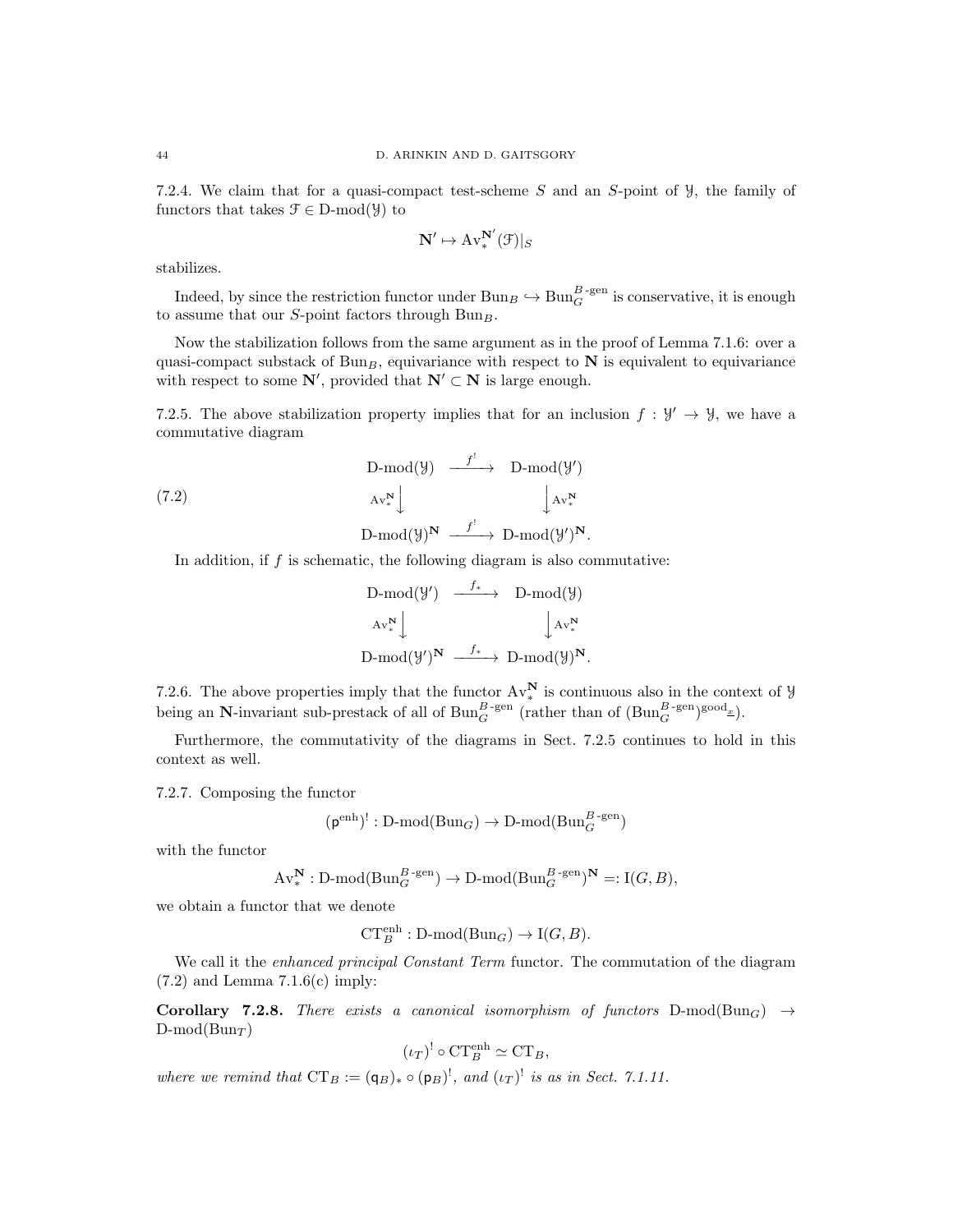7.3. General parabolic induced categories. In this subsection we fix a parabolic subgroup P. We will generalize the discussion of the previous subsection, and define a certain full subcategory

$$
\mathrm{I}(G, P) := \mathrm{D\text{-}mod}(\mathrm{Bun}_G^{P\text{-}\mathrm{gen}})^{\mathbf{N}(\mathbf{P})} \subset \mathrm{D\text{-}mod}(\mathrm{Bun}_G^{P\text{-}\mathrm{gen}}).
$$

- 7.3.1. The definition is similar to that of  $I(G, B)$  with the following modifications:
	- Level structure is taken with respect to the group  $P$  (instead of  $B$ );
	- Extra equivariance is imposed with respect to the group  $N(P) := N(P)(\mathcal{D}_{\underline{x}}^{\times})$  (instead of  $\mathbf{N} := N(\mathcal{D}_{\underline{x}}^{\times});$

7.3.2. Let  $\mathcal{Y} \subset \text{Bun}_G^{P\text{-gen}}$  be a sub-prestack, such that its preimage in any  $(\text{Bun}_G^{P\text{-gen}})^{\text{good}_x}$  is invariant with respect to the action of the corresponding group-indscheme  $N(P)$ . We shall call such sub-prestacks  $N(P)$ -invariant.

By a similar token, for a  $N(P)$ -invariant sub-prestack  $\mathcal{Y}$  we define the full subcategory

$$
\text{D-mod}(\mathcal{Y})^{\mathbf{N}(\mathbf{P})} \subset \text{D-mod}(\mathcal{Y}).
$$

The assignment  $\mathcal{Y} \mapsto D\text{-mod}(\mathcal{Y})^{\mathbf{N}(\mathbf{P})}$  has properties similar to those described in in Sects. 7.1.3-7.1.5.

Analogously to Lemma 7.1.6, we have:

**Lemma 7.3.3.** Let  $\mathcal{Y}$  be a  $N(P)$ -invariant substack of Bun<sub>P</sub>. Then:

(a) *Y* is the preimage under the map  $q_P : Bun_P \to Bun_M$  of a uniquely defined sub-prestack  $\mathfrak{Z} \subset \text{Bun}_M;$ 

(b) The functors

$$
(\mathsf{q}_P)^* : D\text{-mod}(\mathcal{Z}) \rightleftarrows D\text{-mod}(\mathcal{Y})^{\mathbf{N}(\mathbf{P})} : (\mathsf{q}_P)_*
$$

are mutually inverse equivalences of categories;

(c) Under the identifiaction of point (b), the functor

$$
(\mathsf{q}_P)_*: \mathrm{D\text{-}mod}(\mathcal{Y}) \to \mathrm{D\text{-}mod}(\mathcal{Z})
$$

goes over to the right adjoint to the inclusion  $D\text{-mod}(\mathcal{Y})^{\mathbf{N}(\mathbf{P})} \hookrightarrow D\text{-mod}(\mathcal{Y})$ .

In particular, we have a well-defined functor

$$
(\iota_M)^!: \mathcal{I}(G, P) \to \mathcal{D}\text{-mod}(\mathcal{B}\mathfrak{u}\mathfrak{n}_M)
$$

that makes the diagram

D-mod(Bun<sub>G</sub><sup>P-gen</sup>) 
$$
\xrightarrow{(\iota_P)^!}
$$
 D-mod(Bun<sub>P</sub>)  
D-mod(Bun<sub>G</sub><sup>P-gen</sup>)<sup>N</sup>  $\longrightarrow$  D-mod(Bun<sub>P</sub>)<sup>N(P)</sup>  
= $\uparrow$   $\uparrow$   $\uparrow$   $\uparrow$   $\uparrow$   $\uparrow$   $\uparrow$   $\uparrow$   $\uparrow$   $\uparrow$   $\uparrow$   $\uparrow$   $\uparrow$   $\uparrow$   $\uparrow$   $\uparrow$   $\uparrow$   $\uparrow$   $\uparrow$   $\uparrow$   $\uparrow$   $\uparrow$   $\uparrow$   $\uparrow$   $\uparrow$   $\uparrow$   $\uparrow$   $\uparrow$   $\uparrow$   $\uparrow$   $\uparrow$   $\uparrow$   $\uparrow$   $\uparrow$   $\uparrow$   $\uparrow$   $\uparrow$   $\uparrow$   $\uparrow$   $\uparrow$   $\uparrow$   $\uparrow$   $\uparrow$   $\uparrow$   $\uparrow$   $\uparrow$   $\uparrow$   $\uparrow$   $\uparrow$   $\uparrow$   $\uparrow$   $\uparrow$   $\uparrow$   $\uparrow$   $\uparrow$   $\uparrow$   $\uparrow$   $\uparrow$   $\uparrow$   $\uparrow$   $\uparrow$   $\uparrow$   $\uparrow$   $\uparrow$   $\uparrow$   $\uparrow$   $\uparrow$   $\uparrow$   $\uparrow$   $\uparrow$   $\uparrow$   $\uparrow$   $\uparrow$   $\uparrow$   $\uparrow$   $\uparrow$   $\uparrow$   $\uparrow$   $\uparrow$   $\uparrow$   $\uparrow$   $\uparrow$   $\uparrow$   $\uparrow$  

commute, where  $\iota_P$  denotes the inclusion  $Bun_P \hookrightarrow Bun_Q^{P\text{-gen}}$ .

7.3.4. For any  $\mathcal Y$  as in Lemma 7.3.3 we shall denote by  $Av_*^{\mathbf{N}(\mathbf{P})}$  the right adjoint to the embedding  $D\text{-mod}(\mathcal{Y})^{\mathbf{N}(\mathbf{P})} \hookrightarrow D\text{-mod}(\mathcal{Y}).$ 

It has properties parallel to those of the functor  $Av^{\mathbf{N}}_*$  in Sect. 7.2.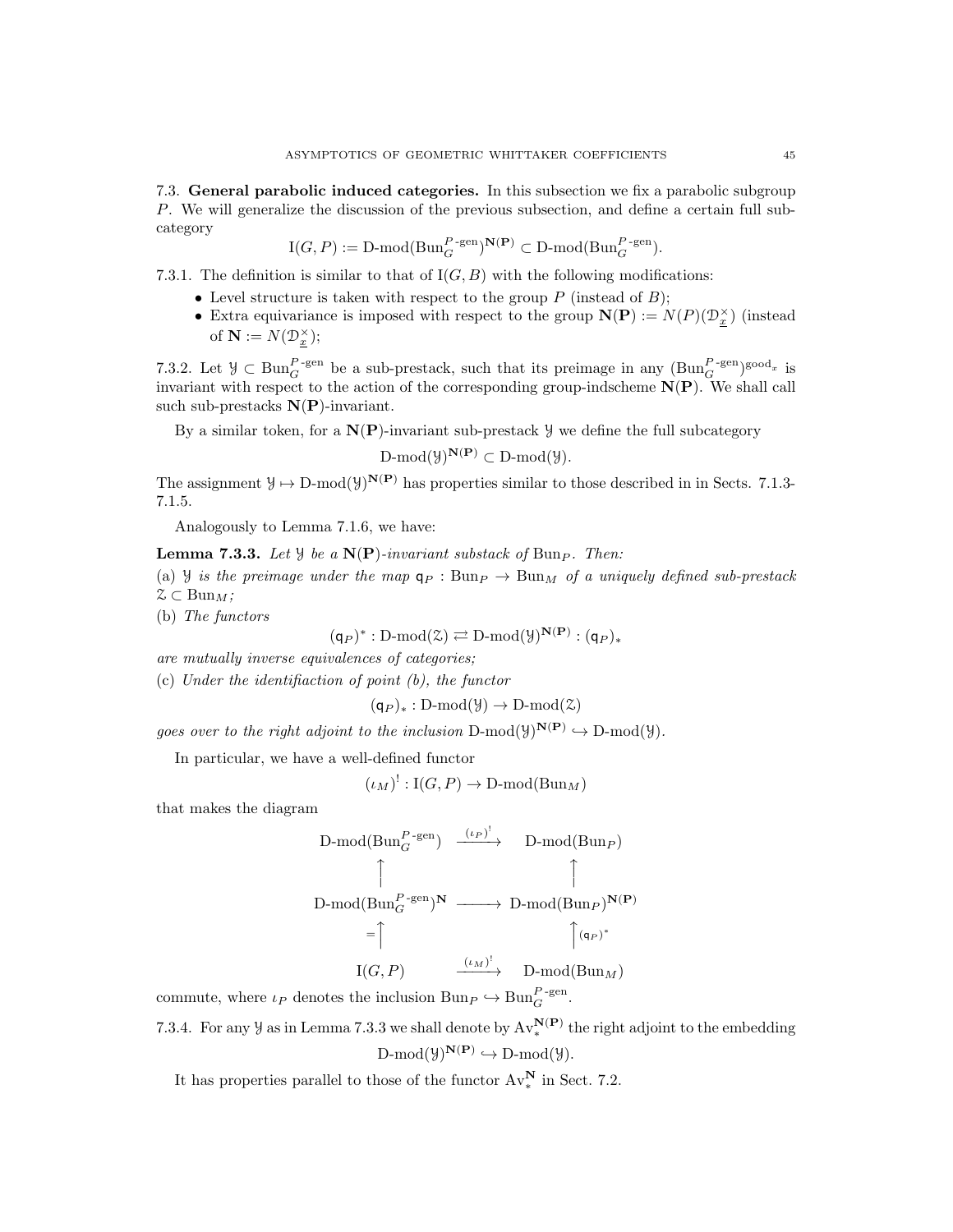7.3.5. We define the enhanced parabolic Constant Term functor

$$
\mathbf{CT}_P^{\text{enh}} : \mathbf{D}\text{-mod}(\mathbf{Bun}_G) \to \mathbf{D}\text{-mod}(\mathbf{Bun}_G^{P\text{-gen}})^{\mathbf{N}(\mathbf{P})} = \mathbf{I}(G, P)
$$

to be the composition

$$
\mathrm{Av}^{\mathbf{N}(\mathbf{P})}_* \circ (\mathsf{p}_P^{\mathrm{enh}})^!.
$$

As in Corollary 7.2.8 we have a canonical isomorphism of functors

(7.3) 
$$
(\iota_M)^! \circ \mathrm{CT}_P^{\mathrm{enh}} \simeq \mathrm{CT}_P: \quad \mathrm{D}\text{-mod}(\mathrm{Bun}_G) \to \mathrm{D}\text{-mod}(\mathrm{Bun}_M),
$$

where  $CT_P := (q_P)_* \circ (p_P)^!$ .

7.4. Two versions of the (non-degenerate) Whittaker category. In this subsection we will discuss yet another version of the category  $D\text{-mod}(Bun_G^{B\text{-gen}})^N$ , by imposing equivariance against a non-degenerate character.

We will define full subcategories

$$
\text{Whit}(G) := \text{D-mod}(\mathcal{Q}_G)^{\mathbf{N}, \chi_G} \subset \text{D-mod}(\mathcal{Q}_G)
$$

and

$$
Whit(G, G) := \text{D-mod}(\mathcal{Q}_{G, G})^{\mathbf{N}, \chi_G} \subset \text{D-mod}(\mathcal{Q}_{G, G}).
$$

First, we need the following additional ingredient.

7.4.1. As in Sect. 3.2, we choose a trivialization of the T-bundle  $\rho(\omega_X)$ . Recall (see Sect. 3.2.4) that such a trivialization defines a homomorphism

$$
\mathbf{N} \to \mathbb{G}_a, \quad \mathbf{N} \to \mathbb{G}_a
$$

which is trivial on  $N_0$ , and hence a homomorphism  $N'/N'' \to G_a$  for any

$$
\mathbf{N}''\subset\mathbf{N}_0\subset\mathbf{N}'\subset\mathbf{N}
$$

as in Sect. 3.2.3. Let  $\chi_{G,\mathbf{N}'/\mathbf{N}''}$  denote the corresponding character sheaf on  $\mathbf{N}'/\mathbf{N}''$ , equal to the pull-back of the A-Sch under the homomorphism (7.4).

7.4.2. Now the definition of the full subcategories

$$
\text{D-mod}(\mathcal{Q}_G)^{\mathbf{N},\chi_G} \subset \text{D-mod}(\mathcal{Q}_G) \text{ and } \text{D-mod}(\mathcal{Q}_{G,G})^{\mathbf{N},\chi_G} \subset \text{D-mod}(\mathcal{Q}_{G,G})
$$

follows the procedure in Sect. 7.1, with the following modifications in Sect. 7.1.2:

- Level structure is considered with respect to the group  $N$ ;
- Instead of plain equivariance with respect to the group  $N' \cdot T_0/N'' \cdot T''$ , we require equivariance against the character sheaf  $\chi_{G,\mathbf{N}'/\mathbf{N}''}$  on the group  $\mathbf{N}'/\mathbf{N}''$ .

7.4.3. Let Y be a N-invariant sub-prestack of  $\mathcal{Q}_G$  (resp.,  $\mathcal{Q}_{G,G}$ ). By a similar token we introduce the full subcategory

$$
D\text{-mod}(\mathcal{Y})^{\mathbf{N},\chi_G} \subset D\text{-mod}(\mathcal{Y}).
$$

The assignment  $\mathcal{Y} \mapsto D\text{-mod}(\mathcal{Y})^{\mathbf{N},\chi_G}$  has properties similar to those described in Sect. 7.1.3, and in particular, the analog of Lemma 7.1.4 holds.

In addition, the inclusion D-mod( $\mathcal{Y}^{N,\chi_G} \hookrightarrow D\text{-mod}(\mathcal{Y})$  admits a continuous right adjoint, denoted  $Av_{*}^{\mathbf{N},\chi_{G}}$ , with properties parallel to those of the functor  $Av_{*}^{\mathbf{N}}$  in Sect. 7.2.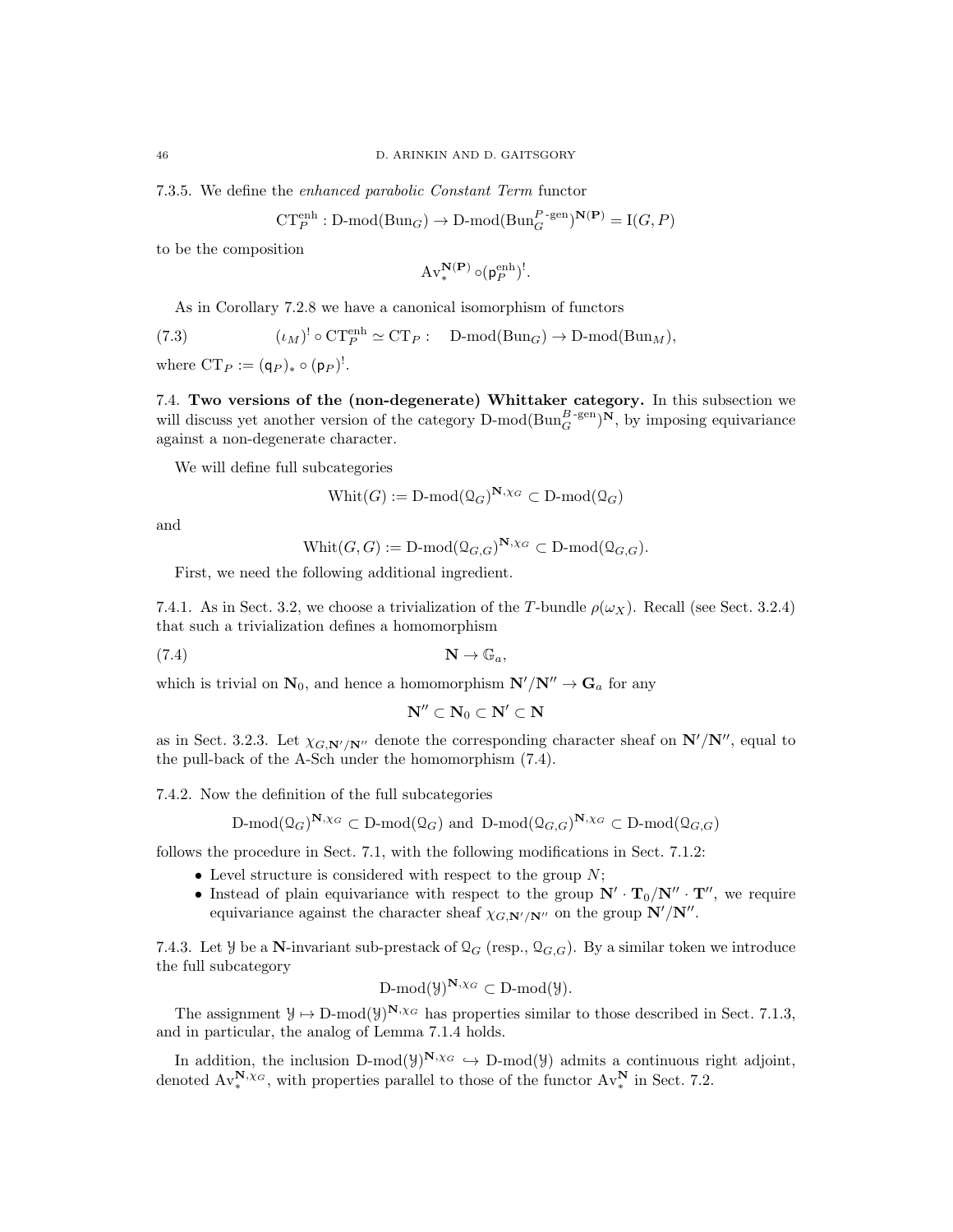Note that for the forgetful map  $f: \mathcal{Q}_G \to \mathcal{Q}_{G,G}$ , the functor  $f^!$  sends  $\text{Whit}(G,G)$  to  $\text{Whit}(G)$ , and the diagram

$$
\begin{array}{ccc}\n\text{D-mod}(\mathcal{Q}_G) & \xrightarrow{\text{Av}_*^{\mathbf{N}, \chi_G}} & \text{Whit}(G) \\
\downarrow f^! \uparrow & \uparrow f^! \\
\text{D-mod}(\mathcal{Q}_{G, G}) & \xrightarrow{\text{Av}_*^{\mathbf{N}, \chi_G}} & \text{Whit}(G, G).\n\end{array}
$$

7.4.4. The functor(s) of non-degenerate Whittaker coefficients. We define the functors of nondegenerated Whittaker coefficients:

 $W\text{-coeff}_G: \text{D-mod}(\text{Bun}_G) \to \text{Whit}(G)$  and  $W\text{-coeff}_{G,G}: \text{D-mod}(\text{Bun}_G) \to \text{Whit}(G,G)$ 

to be

(7.5)

$$
\mathrm{Av}^{\mathbf{N},\chi_G}_{*} \circ (\mathfrak{r}_G)^! \circ (\mathfrak{p}_B^{\text{enh}})^! \text{ and } \mathrm{Av}^{\mathbf{N},\chi_G}_{*} \circ (\mathfrak{r}_{G,G})^! \circ (\mathfrak{p}_B^{\text{enh}})^!,
$$

respectively.

We remind that  $\mathfrak{r}_G$  and  $\mathfrak{r}_{G,G}$  denote the maps

$$
\mathcal{Q}_G \to \text{Bun}_G^{B\text{-gen}}
$$
 and  $\mathcal{Q}_{G,G} \to \text{Bun}_G^{B\text{-gen}},$ 

respectively.

7.4.5. Strata-wise description. One substantial difference between the Whittaker categories (i.e., D-mod $(\mathcal{Q}_G)^{\mathbf{N},\chi_G}$  or D-mod $(\mathcal{Q}_{G,G})^{\mathbf{N},\chi_G}$ ) and D-mod( $\text{Bun}_G^{B\text{-gen}}$ ) is their strata-wise description, cf. Sect. 7.1.5.

Recall that the prestack  $\mathcal{Q}_G$  (resp.,  $\mathcal{Q}_{G,G}$ ) is the union of the strata given by (6.1) (resp.,  $(6.2)$ , i.e., of the form

(7.6) 
$$
\text{Bun}_{B} \underset{\text{Bun}_{T}}{\times} \overset{\circ}{X} \overset{\Delta}{\Delta} \text{ and } \text{Bun}_{B} \underset{\text{Bun}_{T/Z_G}}{\times} \overset{\circ}{X} \overset{\Delta}{\Delta},
$$

respectively. Let g denote the map from such a stratum to the corresponding  $\hat{X}^{\underline{\lambda}}$ .

We have the following version of Lemma 7.1.6 (cf. [FGV]):

**Lemma 7.4.6.** Let  $\mathcal{Y}$  be a N-invariant sub-prestack of one of the strata in (7.6).

(a) *Y* is the preimage under g of a uniquely defined sub-prestack  $\mathcal{Z} \subset \overset{\circ}{X} \overset{\circ}{\triangle}$ .

(b) The category D-mod( $\mathcal{Y}^{N,\chi_G}$  is zero unless  $\underline{\lambda}$  is dominant, i.e., if  $\underline{\lambda} = \lambda_1, ..., \lambda_m$ , then all  $\lambda_j \in \Lambda^+$ .

(c) If  $\Delta$  is dominant, we have a canonically defined map ev :  $\mathcal{Y} \to \mathbb{A}^1$ , and the operation

 $\mathcal{F} \in \mathcal{D} \text{-mod}(\mathcal{Z}) \mapsto g^*(\mathcal{F}) \overset{*}{\otimes} \text{ev}^*(\mathcal{A}\text{-Sch}) \in \mathcal{D} \text{-mod}(\mathcal{Y})$ 

defines an equivalence

$$
\text{D-mod}(\mathcal{Z}) \to \text{D-mod}(\mathcal{Y})^{\mathbf{N}, \chi_G}.
$$

7.5. Degenerate Whittaker categories. Let  $P$  be again a parabolic subgroup. Consider the prestack  $\mathcal{Q}_{G,P}$ . In this subsection we will define a full subcategory

 $\text{Whit}(G, P) := \text{D-mod}(\mathcal{Q}_{G, P})^{\mathbf{N}, \chi_P} \subset \text{D-mod}(\mathcal{Q}_{G, P}),$ 

which combines some of the ingredients of  $I(G, P)$  and  $Whit(G, G)$ .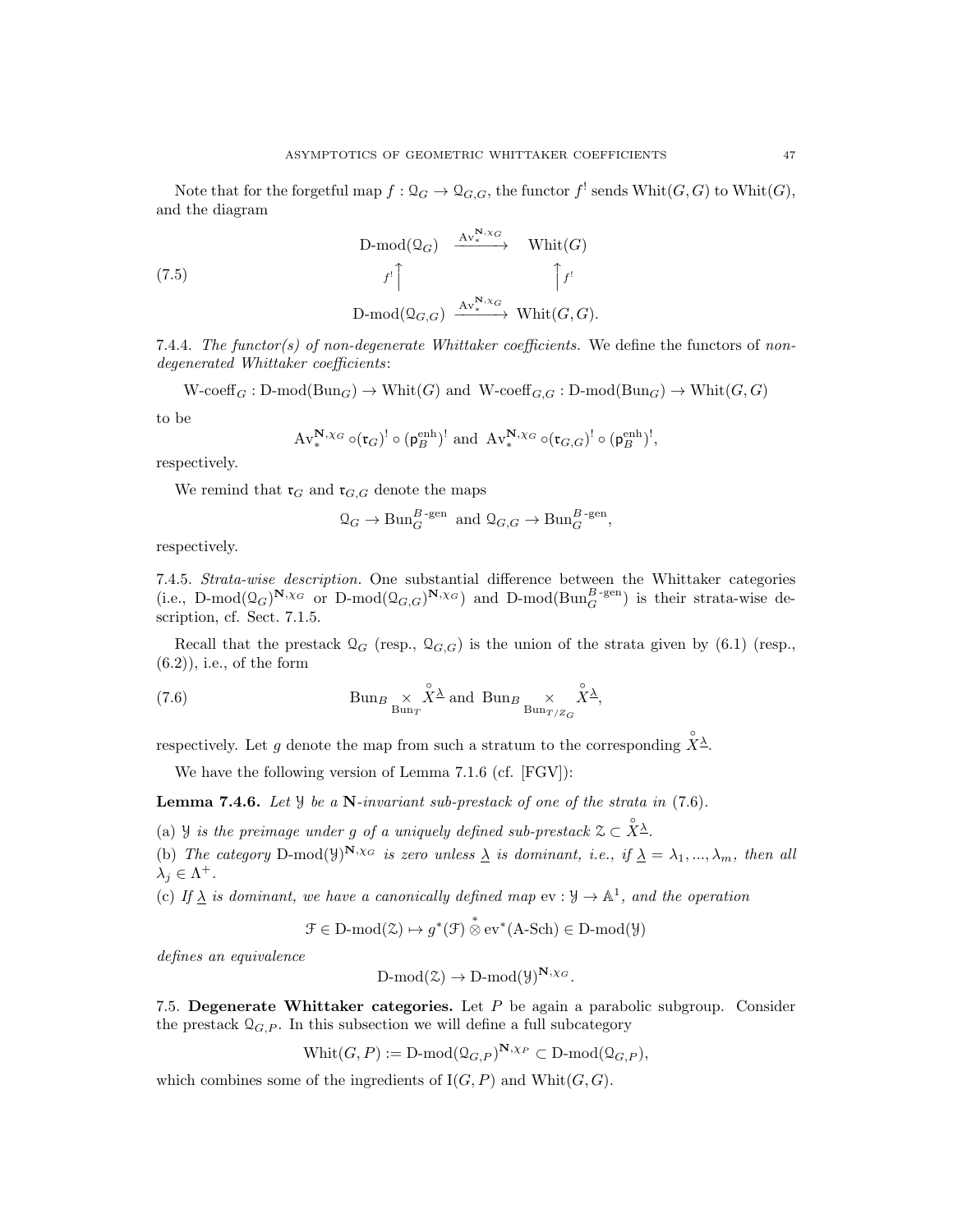7.5.1. The definition of Whit $(G, P)$  is similar to that of Whit $(G, G)$ , with the following modifications:

- Level structure is taken with respect to the group  $N \cdot Z_M$  (instead of  $N \cdot Z_G$ );
- Instead of the (non-degenerate) homomorphism  $N \to \mathbb{G}_a$  used in Sect. 7.4.1, we use the homomorphism

$$
N \to N_M \to \mathbb{G}_a,
$$

where  $N_M \simeq N/N(P)$  is the unipotent radical of the Borel subgroup of the Levi quotient M, and  $N_M \to \mathbb{G}_a$  is the corresponding (non-degenerate) homomorphism for M.

• Equivariance is imposed with respect to subgroups of the form

$$
\mathbf{N}'\cdot(\mathbf{Z_{M}})_0/\mathbf{N}''\cdot(\mathbf{Z_{M}})''
$$

for

$$
\mathbf{N}''\subset\mathbf{N}_0\subset\mathbf{N}'\subset\mathbf{N} \text{ and } (\mathbf{Z_M})''\subset(\mathbf{Z_M})_0
$$

so that  $N'' \cdot (\mathbf{Z_M})''$  is normal in  $N' \cdot (\mathbf{Z_M})_0$ .

Note that for  $P = B$ , we get  $\text{Whit}(G, B) = I(G, B)$ , and for  $P = G$  we recover  $\text{Whit}(G, G)$ .

7.5.2. Let  $\mathcal{Y}$  be a N-invariant sub-prestack of  $\mathcal{Q}_{G,P}$ . By a similar token we introduce the full subcategory

$$
D\text{-mod}(\mathcal{Y})^{\mathbf{N},\chi_P} \subset D\text{-mod}(\mathcal{Y}).
$$

The assignment  $\mathcal{Y} \mapsto D\text{-mod}(\mathcal{Y})^{\mathbf{N},\chi_P}$  has properties similar to those described in Sect. 7.1.3, and in particular, the analog of Lemma 7.1.4 holds.

In addition, the inclusion D-mod( $\mathcal{Y}^{\mathbf{N},\chi_P} \hookrightarrow D\text{-mod}(\mathcal{Y})$  admits a continuous right adjoint, denoted  $Av^{\mathbf{N},\chi_P}_{*}$ , with properties parallel to those of the functor  $Av^{\mathbf{N}}_{*}$  in Sect. 7.2.

7.5.3. Recall Cartesian diagram (6.4):

$$
\begin{array}{ccc}\n\mathbb{Q}_{P,M} & \xrightarrow{\prime_{\mathbf{q}_P}} & \mathbb{Q}_{M,M} \\
\downarrow^{\mathfrak{r}_{P,M}} & & \downarrow^{\mathfrak{r}_{M,M}} \\
\text{Bun}_{P} & \xrightarrow{\mathbf{q}_P} & \text{Bun}_{M} \,.\n\end{array}
$$

As in Lemma 7.3.3, we obtain the following:

**Lemma 7.5.4.** Let  $\mathcal{Y}$  be a sub-prestack of  $\mathcal{Q}_{P,M}$ , invariant with respect to N. Then:

(a) Y is the preimage under the map ' $q_P$  of a uniquely defined sub-prestack  $\mathcal{Z} \subset \text{Bun}_M$  invariant with respect to  $\mathbf{N}_{\mathbf{M}}$ ,

(b) The functors

 $({\langle q_P \rangle}^* : D\text{-mod}(\mathcal{Z})^{\mathbf{N}_{\mathbf{M}},\chi_M} \rightleftarrows D\text{-mod}(\mathcal{Y})^{\mathbf{N},\chi_P} : ({\langle q_P \rangle_*}$ 

are mutually inverse equivalences of categories.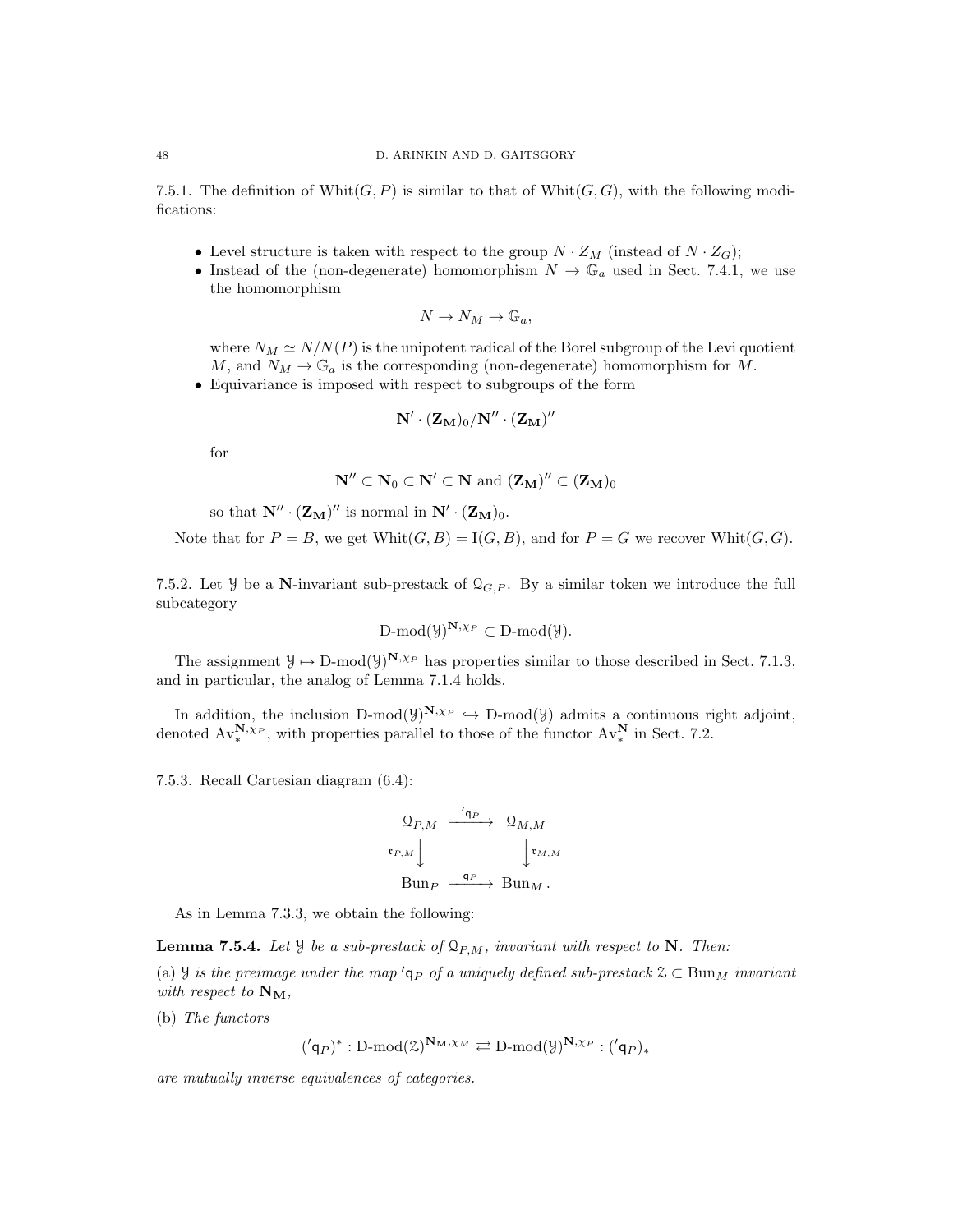7.5.5. We define the functor of P-degenerate Whittaker coefficients:

 $W\text{-coeff}_{G,P}: \text{D-mod}(\text{Bun}_G) \to \text{Whit}(G,P)$ 

to be

$$
\mathrm{Av}^{\mathbf{N},\chi_P}_{*} \circ \mathfrak{r}^!_{G,P} \circ (\mathsf{p}_P^{\mathrm{enh}})^!,
$$

where  $\mathfrak{r}_{G,P}$  denotes the projection  $\mathcal{Q}_{G,P} \to \text{Bun}_G^{P\text{-gen}}$ .

In addition, we have the functor W-coeff<sub>P,P</sub> :  $I(G, P) \to \text{Whit}(G, P)$ , defined as

$$
\operatorname{Av}^{\mathbf{N},\chi_P}_{*} \circ \mathfrak{r}_{G,P}^!.
$$

It follows from the definitions that we have

(7.7) 
$$
W\text{-coeff}_{G,P} \simeq W\text{-coeff}_{P,P} \circ \text{CT}_P^{\text{enh}}.
$$

7.5.6. Consider the Cartesian diagram (6.3)

$$
\begin{array}{ccc}\n\mathbb{Q}_{P,M} & \xrightarrow{\prime l_P^!} & \mathbb{Q}_{G,P} \\
\downarrow^{\mathfrak{r}_{P,M}} & & \downarrow^{\mathfrak{r}_{G,P}} \\
\downarrow^{\mathfrak{r}_{G,P}} & & \downarrow^{\mathfrak{r}_{G,P}} \\
\downarrow^{\mathfrak{r}_{G,P}} & \downarrow^{\mathfrak{r}_{P}} & \downarrow^{\mathfrak{r}_{G,P}} \\
\downarrow^{\mathfrak{r}_{G,P}} & \downarrow^{\mathfrak{r}_{P}} & \downarrow^{\mathfrak{r}_{G,P}} \\
\downarrow^{\mathfrak{r}_{G,P}} & & \downarrow^{\mathfrak{r}_{G,P}} & \downarrow^{\mathfrak{r}_{G,P}} \\
\downarrow^{\mathfrak{r}_{G,P}} & & \downarrow^{\mathfrak{r}_{G,P}} & \downarrow^{\mathfrak{r}_{G,P}} & \downarrow^{\mathfrak{r}_{G,P}} \\
\downarrow^{\mathfrak{r}_{G,P}} & & \downarrow^{\mathfrak{r}_{G,P}} & \downarrow^{\mathfrak{r}_{G,P}} & \downarrow^{\mathfrak{r}_{G,P}} & \downarrow^{\mathfrak{r}_{G,P}} \\
\downarrow^{\mathfrak{r}_{G,P}} & & \downarrow^{\mathfrak{r}_{G,P}} & & \downarrow^{\mathfrak{r}_{G,P}} & \downarrow^{\mathfrak{r}_{G,P}} & \downarrow^{\mathfrak{r}_{G,P}} \\
\downarrow^{\mathfrak{r}_{G,P}} & & \downarrow^{\mathfrak{r}_{G,P}} & & \downarrow^{\mathfrak{r}_{G,P}} & & \downarrow^{\mathfrak{r}_{G,P}} & & \downarrow^{\mathfrak{r}_{G,P}} \\
\downarrow^{\mathfrak{r}_{G,P}} & & \downarrow^{\mathfrak{r}_{G,P}} & & \downarrow^{\mathfrak{r}_{G,P}} & & \downarrow^{\mathfrak{r}_{G,P}} & & \downarrow^{\mathfrak{r}_{G,P}} \\
\downarrow^{\mathfrak{r}_{G,P}} & & \downarrow^{\mathfrak{r}_{G,P}} & & \downarrow^{\mathfrak{r}_{G,P}} & & \downarrow^{\mathfrak{r}_{G,P}} & & \downarrow^{\mathfrak{r}_{G,P}} \\
\downarrow^{\mathfrak{r}_{G,P}} & & \downarrow^{\mathfrak{r}_{G,P}} & & \downarrow^{\mathfrak{r}_{G,P}} & & \downarrow^{\mathfrak{r}_{G,P}} & & \downarrow^{\mathfrak{r
$$

It follows from the definitions and Lemma 7.5.4 that we have the following isomorphism of functors

$$
I(G, P) \to \text{Whit}(M, M),
$$

namely,

(7.8) 
$$
('q_P)_* \circ ('l_P)^! \circ W \text{-coeff}_{P,P} \simeq W \text{-coeff}_{M,M} \circ (l_M)^!,
$$

where we recall that  $(\iota_M)^!$  denotes the functor  $I(G, P) \to D\text{-mod}(Bun_M)$  equal to  $(q_P)_* \circ (\iota_P)^!$ .

In particular, combing (7.8) and (7.7), we obtain the following isomorphism of functors

 $D\text{-mod}(Bun_G) \to \text{Whit}(M, M),$ 

namely:

(7.9) 
$$
({q}_{\mathcal{P}})_* \circ ({}'_{\mathcal{P}})^! \circ W \text{-coeff}_{G,P} \simeq W \text{-coeff}_{M,M} \circ \text{CT}_{P}.
$$

7.5.7. Let us summarize the above discussion. We have the usual Constant Term functor

 $CT_P : D\text{-mod}(Bun_G) \to D\text{-mod}(Bun_M),$ 

but this functor loses a lot of information. Its enhancement is the functor

 $CT_P^{\text{enh}}: \text{D-mod}(\text{Bun}_G) \to \text{I}(G, P),$ 

and the functor  $CT_P$  is obtained from  $CT^{enh}$  by restriction along  $\iota_P : Bun_P \hookrightarrow Bun_G^{P\text{-gen}}$ , i.e.,  $CT_P \simeq (\iota_M)^! \circ CT_P^{\text{enh}}.$ 

We can further compose the functor  $CT_P$  with the functor of non-degenerate Whittaker coefficients for  $M$ , i.e., we obtain the functor

 $W\text{-coeff}_{M,M}\circ \text{CT}_P : D\text{-mod}(\text{Bun}_G)\to \text{Whit}(M,M).$ 

This functor also loses information because  $CT_P$  does. Its enhancement is the functor

 $W\text{-coeff}_{G,P}: \text{D-mod}(\text{Bun}_G)\to \text{Whit}(G,P).$ 

The relationship between W-coeff<sub>M,M</sub>  $\circ$  CT<sub>P</sub> and W-coeff<sub>G,P</sub> is also given by retsriction to the strata along the  $'l_P$ , i.e., by the isomorphism (7.9).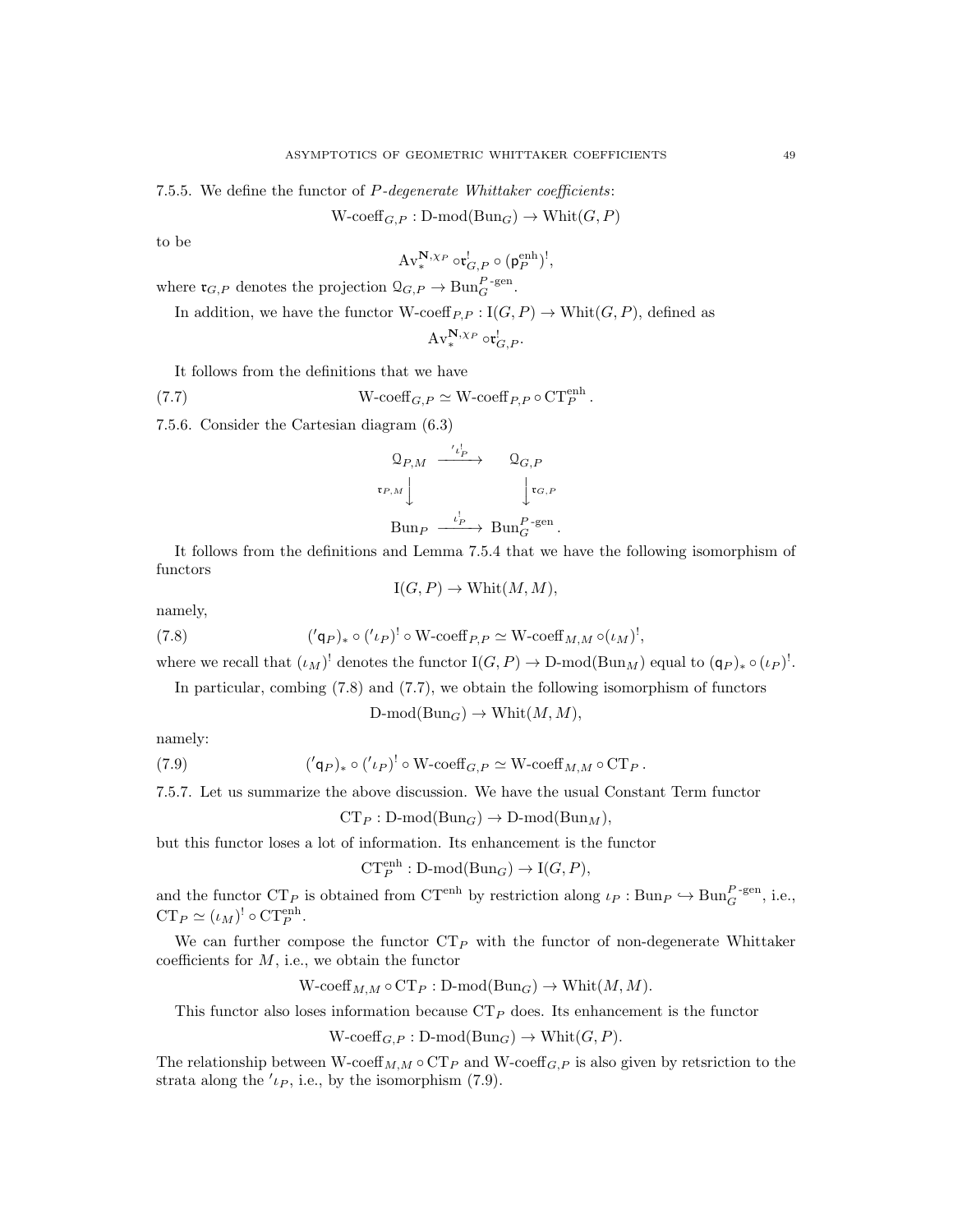7.6. The extended Whittaker category. Our final goal in this section is to define the full category

$$
Whit^{ext}(G) \subset D\text{-mod}(\mathcal{Q}^{\text{ext}}).
$$

This category will contain the categories  $\text{White}(G, P)$  as strata, where P ranges through the poset of parabolics subgroups of G.

7.6.1. We shall write the definition by appealing to group-schemes and prestacks of infinite type as in Sect. 7.1.1, leaving the reformulation in terms of objects of finite type (in the spirit of Sect. 7.1.2) to the reader.

For a fixed non-empty collection of points  $\underline{x}$ , let  $(\mathbb{Q}^{\text{ext}})^{\text{good}_{\underline{x}}}$  be the corresponding sub-prestack of  $Q^{\text{ext}}$ , where we require that the data of both  $\beta$  and  $\gamma$  (see Sect. 6.5.3) be defined near  $\underline{x}$ .

7.6.2. We have a canonically defined map  $(\mathbb{Q}^{ext})^{\text{good}_{\underline{x}}} \to \text{pt }/\mathbf{B}_0$ . Consider the fibe product

$$
(\mathfrak Q^{\mathrm{ext}})^{\mathrm{level}_\underline{\pi}} := (\mathfrak Q^{\mathrm{ext}})^{\mathrm{good}_\underline{\pi}} \underset{\mathrm{pt}\,/\mathbf B_0}{\times} \mathrm{pt}\,.
$$

The action of  $\mathbf{B}_0$  on  $(\mathbb{Q}^{\text{ext}})^{\text{level}_{\underline{x}}}$  canonically extends to an actio of **B**.

Note now that the data of  $\gamma$  in the definition of  $\mathcal{Q}^{\text{ext}}$  gives rise to a canonically defined map

(7.10) 
$$
(\mathcal{Q}^{\text{ext}})^{\text{level}_{\underline{x}}} \to \Pi_{i} \omega_{\mathcal{D}_{\underline{x}}} =: \mathfrak{ch}_{G, \underline{x}}.
$$

The map (7.10) is equivariant with respect to the group  $\mathbf{T}_0$ , where the latter acts on  $\mathfrak{ch}_{G,x}$ via the map

$$
T \to T/Z_G \simeq \prod_i \mathbb{G}_m.
$$

The scheme  $\mathfrak{ch}_{G,\underline{x}}$  identifies with the scheme of group homomorphisms  $\mathbf{N} \to \mathbb{G}_a$  that are trivial on  $\mathbf{N}_0$ . Thus, the group-indscheme  $\mathbf{N} \times \mathfrak{ch}_{G,\underline{x}}$  over  $\mathfrak{ch}_{G,\underline{x}}$  comes equipped with a homomorphism, denoted  $\chi^{\text{ext}}$ , to the constant group-scheme  $\mathbb{G}_a \times \mathfrak{ch}_{G,x}$ . Furthemore,  $\chi^{\text{ext}}$  is invariant with respect to the action of  $T_0$ , which acts by conjugation on N, and in the way specified above on  $\mathfrak{ch}_{G,x}$ .

Thus, viewing  $(Q<sup>ext</sup>)<sup>level<sub>x</sub></sup>$  as a prestack equipped with a **N**-action over  $\mathfrak{ch}_{G,\underline{x}}$  by means of the map (7.10), it makes sense to consider the equivariant category

$$
\text{D-mod}\left((\mathbb{Q}^{\text{ext}})^{\text{level}_{\underline{x}}}\right)^{\mathbf{N},\chi^{\text{ext}}},
$$

equipped with a fully faithful forgetful functor to D-mod  $((\mathbb{Q}^{\text{ext}})^{\text{level}_x})^{\mathbb{N}_0}$ .

Furthemore, since we have a compatible system of actions of  $T_0$  on all of the above objects, we can consider the category

$$
\left(\operatorname{D-mod}\left((\mathfrak{Q}^{\operatorname{ext}})^{\operatorname{level}_\underline{x}}\right)^{\mathbf{N},\chi^{\operatorname{ext}}}\right)\mathbf{T}_0,
$$

which is equipped with a fully faithful forgetful functor to

$$
\text{$D$-mod} \left( (\mathfrak Q^\mathrm{ext})^\mathrm{level_\pm} \right)^{\mathbf N_0 \cdot \mathbf T_0} \simeq \text{$D$-mod} \left( (\mathfrak Q^\mathrm{ext})^\mathrm{good_\pm} \right).
$$

We set

$$
\text{$D$-mod} \, \big( (\mathfrak Q^\mathrm{ext})^\mathrm{good}_\mathbb{Z} \big)^{\mathbf{N}, \chi^\mathrm{ext}} := \Big( \text{$D$-mod} \, \big( (\mathfrak Q^\mathrm{ext})^\mathrm{level}_\mathbb{Z} \big)^{\mathbf{N}, \chi^\mathrm{ext}} \Big)^\mathbf{T_0}.
$$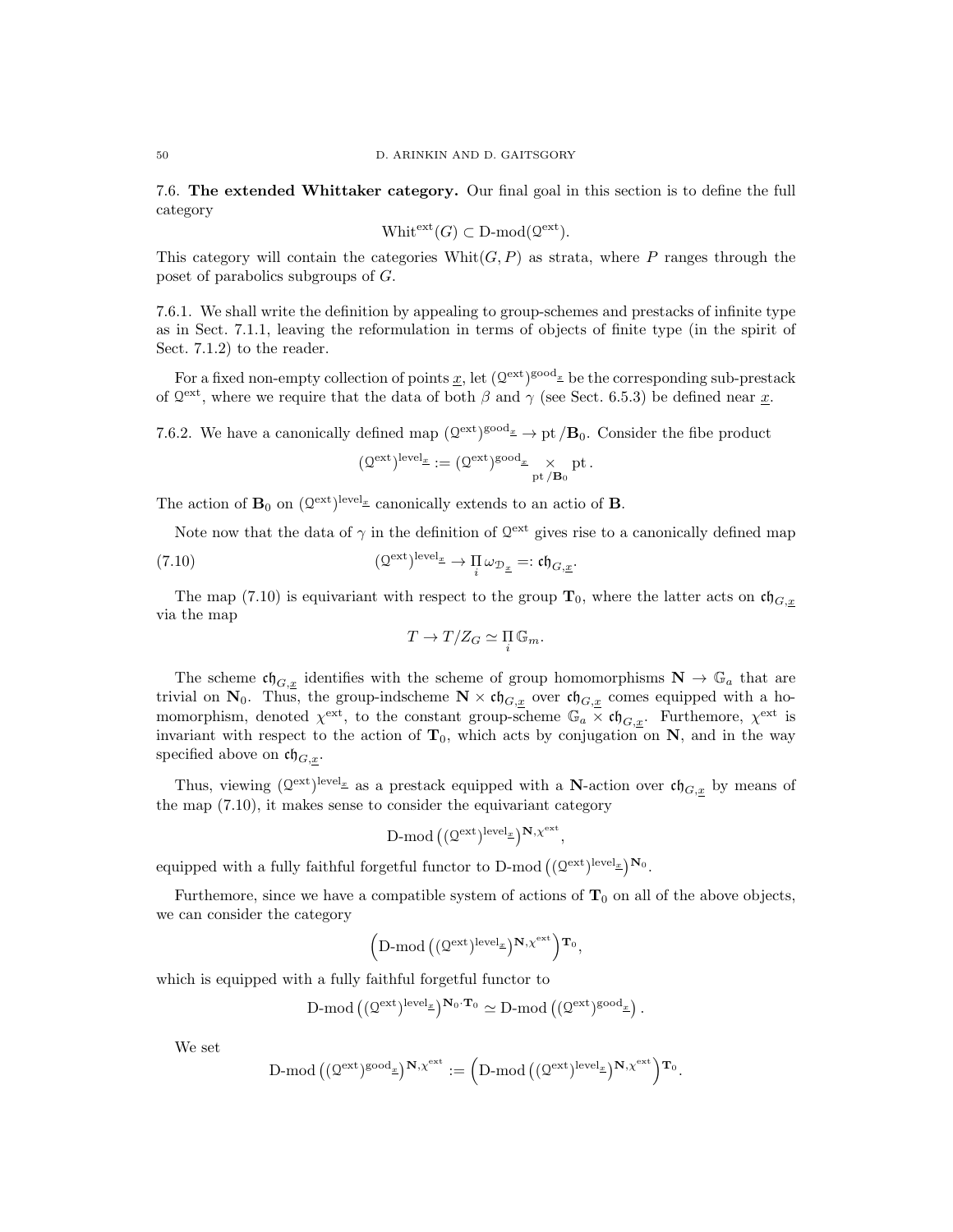7.6.3. The definition of the category

$$
\text{Whit}^{\text{ext}}(G) := \text{D-mod}(\mathcal{Q}^{\text{ext}})^{\mathbf{N}, \chi^{\text{ext}}} \subset \text{D-mod}(\mathcal{Q}^{\text{ext}})
$$

is obtained from that of

$$
\text{D-mod}\left((\mathcal{Q}^\mathrm{ext})^\mathrm{good}_\textbf{x}\right)^{\mathbf{N},\chi^\mathrm{ext}}\subset \text{D-mod}\left((\mathcal{Q}^\mathrm{ext})^\mathrm{good}_\textbf{x}\right)
$$

by the procedure parallel to that in Sects. 7.1.9.

In particular, the definition of the subcategory

$$
\operatorname{D-mod}(\mathcal{Y})^{\mathbf{N},\chi^{\operatorname{ext}}}\subset \operatorname{D-mod}(\mathcal{Y})
$$

makes sense for any N-invariant sub-prestack of  $\mathcal{Y} \in \mathbb{Q}^{ext}$ , and properties similar to those described in Sect. 7.1.3, and the analog of Lemma 7.1.4 hold.

Further, the inclusion  $D\text{-mod}(y)^{N,\chi^{ext}} \hookrightarrow D\text{-mod}(y)$  admits a continuous right adjoint, denoted  $Av_{*}^{\mathbf{N}, \chi^{\text{ext}}}$  with properties analogous to those described in Sect. 7.2.

7.6.4. Recovering the degenerate Whittaker categories. Recall that for a fixed parabolic  $P$  we have a canonically defined locally closed embedding

$$
\mathbf{i}_P: \mathcal{Q}_{G,P} \to \mathcal{Q}^{\text{ext}}.
$$

Thus, taking  $\mathcal{Y} = \mathcal{Q}_{G,P}$ , we obtain a full subactegory

$$
\text{D-mod}(\mathbf{Q}_{G,P})^{\mathbf{N},\chi^{\text{ext}}}\subset \text{D-mod}(\mathbf{Q}_{G,P}).
$$

Proposition 7.6.5. We have

$$
\mathrm{D\text{-}mod}(\mathbf{Q}_{G,P})^{\mathbf{N},\chi^{\text{ext}}} = \mathrm{Whit}(G,P)
$$

as subcategories of  $D\text{-mod}(\mathcal{Q}_{G,P})$ .

Proof. By the construction of both categories, it is enough to identify the two subactegories of D-mod $(\mathbb{Q}_{G,P}^{\text{good}_x}),$  i.e.,

$$
\text{$\mathbf{D}$-mod}(\mathbf{Q}_{G,P}^{\text{good}_{\underline{x}}})^{\mathbf{N},\chi_P}$ and $\mathbf{D}$-mod}(\mathbf{Q}_{G,P}^{\text{good}_{\underline{x}}})^{\mathbf{N},\chi^{\text{ext}}}.
$$

The two categories in question are defined as follows. For D-mod $(\mathcal{Q}_{G,P}^{\text{good}_x})^{\mathbf{N},\chi_P}$  we consider the prestack

$$
\mathcal{Q}_{G,P}^{\text{good}_{\underline{x}}} \underset{\text{pt } / \mathbf{N}_0 \cdot (\mathbf{Z_M})_0}{\times} \text{pt},
$$

and impose equivariance for the group  $\mathbf{N} \cdot (\mathbf{Z}_{\mathbf{M}})$  against the character

$$
\chi_P : \mathbf{N} \cdot (\mathbf{Z_M})_0 \to \mathbb{G}_a.
$$

For D-mod $(\mathcal{Q}_{G,P}^{\text{good}_x})^{\mathbf{N},\chi^{\text{ext}}}$  we consider the prestack

$$
\mathfrak{Q}_{G,P}^{\text{good}_{\underline{x}}} \underset{\text{pt }/\mathbf{B}_0}{\times} \text{pt},
$$

equipped with a map to  $\mathfrak{ch}_{G,\underline{x}}$ , and impose equivariance with respect to N against the family of characters  $\chi^{\text{ext}}$ , together with an equivariance with respect to  $\mathbf{T}_0$ .

Note, however, that the restriction of the map (7.10) to

$$
\mathfrak{Q}_{G,P}^{\text{good}_x} \underset{\text{pt }/\mathbf{B}_0}{\times} \text{pt } \subset (\mathfrak{Q}^{\text{ext}})^{\text{level}_x}
$$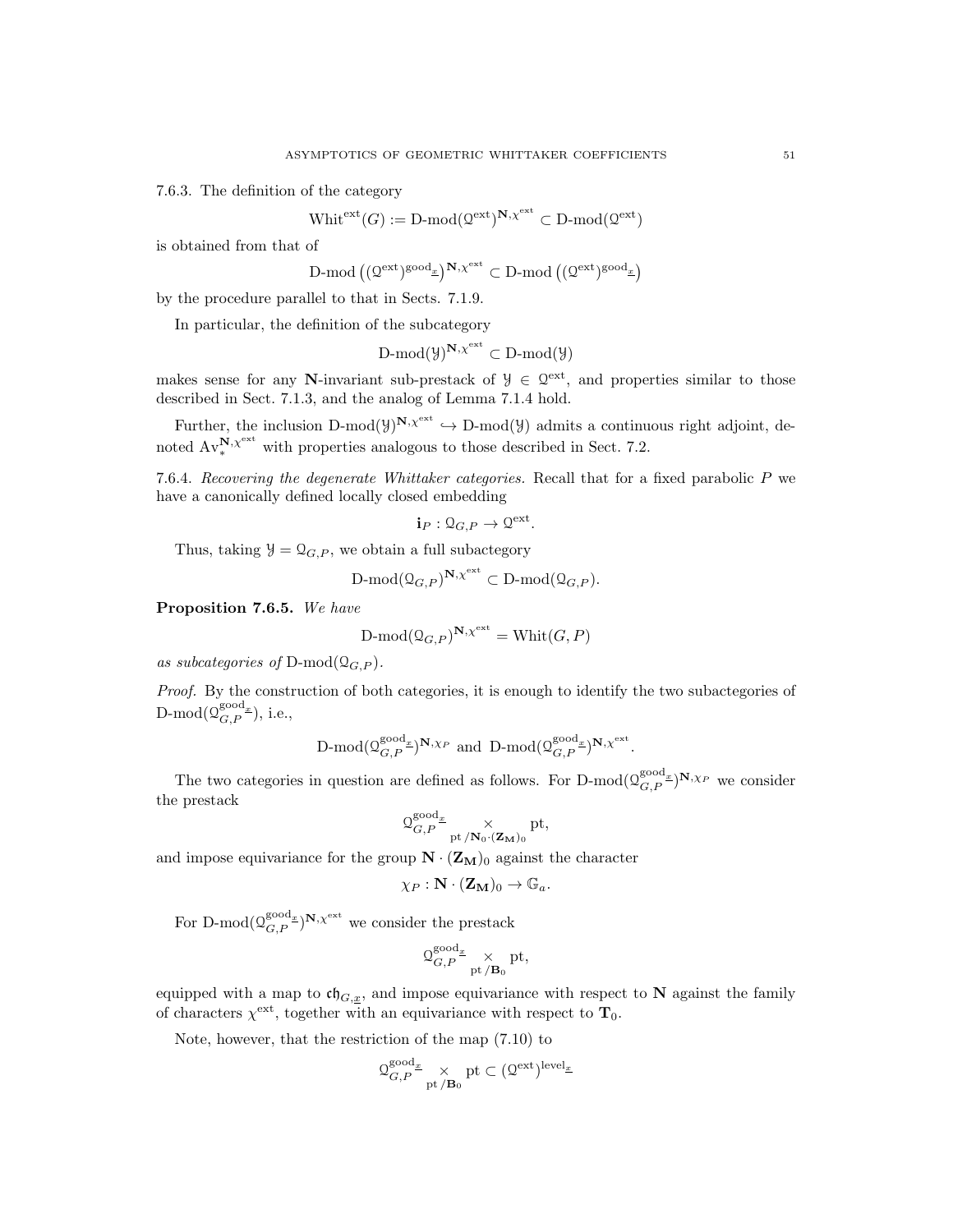maps to the locally closed subscheme

$$
\overset{\circ}{\mathfrak{ch}}_{M,\underline{x}}\subset \mathfrak{ch}_{G,\underline{x}}
$$

(see the notation in Sect. 6.5.1).

Note also that the action of  $T_0$  on  $\det^{\circ} M_{M,x}$  is transitive. A choice of a trivialization of  $\rho(\omega_X)$ on  $\mathcal{D}_{\underline{x}}$  fixes a point in  $\overset{\circ}{\mathfrak{ch}}_{M,\underline{x}}$  whose stabilizer equals  $(\mathbf{Z}_{\mathbf{M}})_0$ . The preimage of this point in

$$
\mathfrak{Q}_{G,P}^{\mathrm{good}_x} \underset{\mathrm{pt}\,/\mathbf{B}_0}{\times} \mathrm{pt}
$$

identifies canonically with

$$
\Omega_{G,P}^{\text{good}_{\underline{x}}} \underset{\text{pt } / \mathbf{N}_0 \cdot (\mathbf{Z_M})_0}{\times} \text{pt }.
$$

These makes the identification of the two categories in question manifest.

7.6.6. The functor of extended Whittaker coefficients. Let  $\mathfrak{r}^{\text{ext}}$  denote the map

$$
Q^{\text{ext}} \to \text{Bun}_{G}^{B\text{-gen}}.
$$

We define the functor of extended Whittaker coefficients

 $\text{W-coeff}_{G}^{\text{ext}} : \text{D-mod}(\text{Bun}_G) \to \text{Whit}^{\text{ext}}(G)$ 

to be the composition

$$
\mathrm{Av}^{\mathbf{N},\chi^{\rm ext}}_*\circ(\mathfrak r^{\rm ext})^!\circ(\mathfrak p^{\rm enh}_B)^!.
$$

By Sect. 7.6.4, for a fixed parabolic  $P$  we have

$$
\mathbf{i}_P^! \circ \text{W-coeff}_G^{\text{ext}} \simeq \text{W-coeff}_{G,P},
$$

as functors  $D\text{-mod}(Bun_G) \to \text{Whit}(G, P)$ .

8. Existence of certain left adjoints

# 8.1. What we want to do.

8.1.1. In the previous section we introduced several categories

 $\mathrm{I}(G, P) \subset \mathrm{D\text{-}mod}(\mathrm{Bun}_G^{P\text{-}\mathrm{gen}}); \ \mathrm{Whit}(G) \subset \mathrm{D\text{-}mod}(\mathcal{Q}_G); \ \mathrm{Whit}(G, P) \subset \mathrm{D\text{-}mod}(\mathcal{Q}_{G, P})$ and

$$
Whit^{ext}(G) \subset D\text{-mod}(\mathcal{Q}^{\text{ext}}).
$$

These categories came along with the naturally defined functors

$$
(\iota_M)^!: \text{I}(G, P) \to \text{D-mod}(\text{Bun}_M);
$$
  
\n
$$
\text{CT}_P^{\text{enh}} : \text{D-mod}(\text{Bun}_G) \to \text{I}(G, P);
$$
  
\n
$$
\text{W-coeff}_G : \text{D-mod}(\text{Bun}_G) \to \text{Whit}(G);
$$
  
\n
$$
\text{W-coeff}_{G,G} : \text{D-mod}(\text{Bun}_G) \to \text{Whit}(G, G);
$$
  
\n
$$
f^!: \text{Whit}(G, G) \to \text{Whit}(G);
$$
  
\n
$$
\text{W-coeff}_{P,P} : \text{I}(G, P) \to \text{Whit}(G, P);
$$
  
\n
$$
\text{W-coeff}_{G,P} : \text{D-mod}(\text{Bun}_G) \to \text{Whit}(G, P);
$$
  
\n
$$
(\langle \mathbf{q}_P \rangle_* \circ (\langle \iota_P \rangle^!: \text{Whit}(G, P) \to \text{Whit}(M, M);
$$
  
\n
$$
\mathbf{i}_P^!: \text{Whit}^{\text{ext}}(G) \to \text{Whit}(G, P);
$$

 $\Box$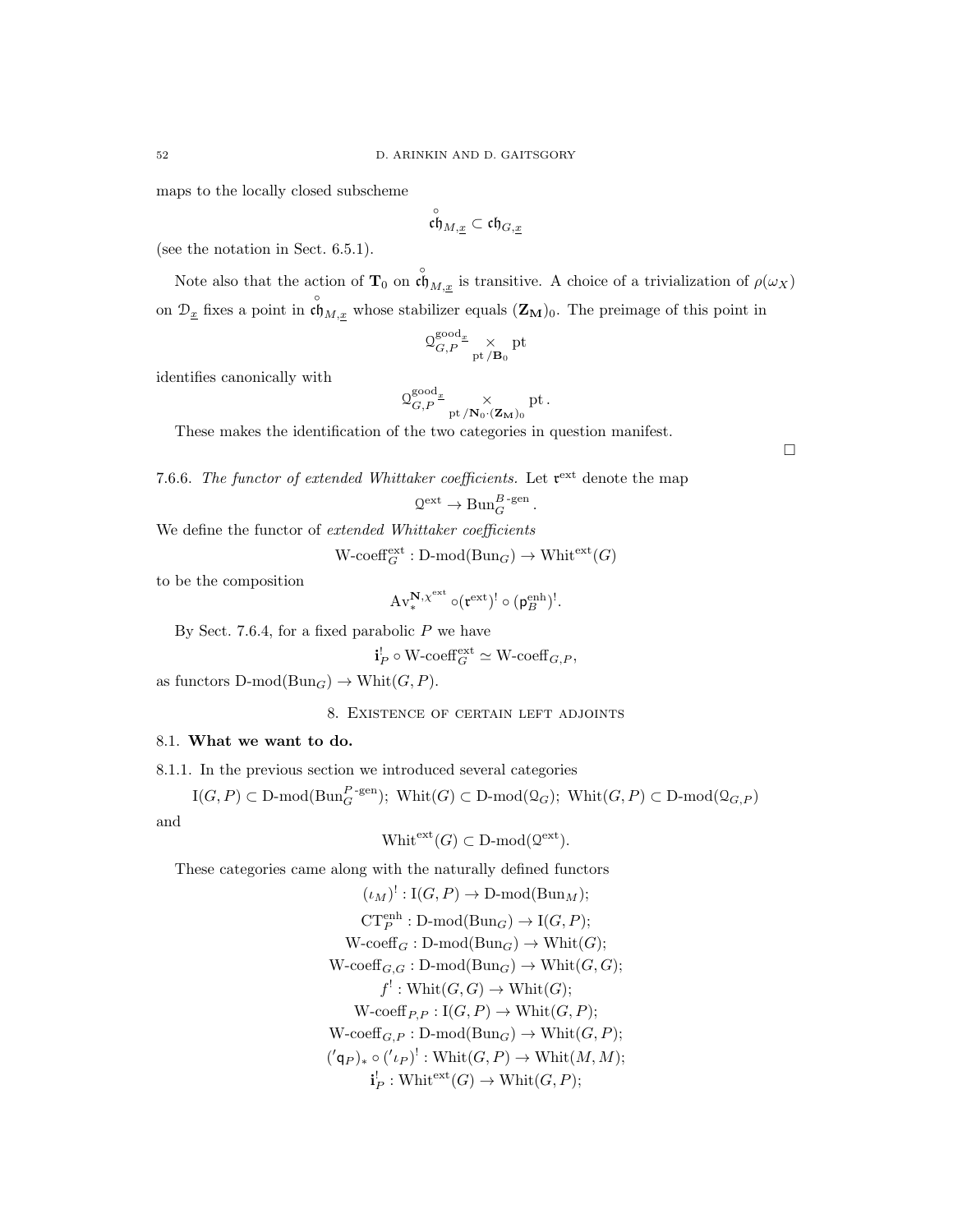# $\text{W-coeff}_{G}^{\text{ext}} : \text{D-mod}(\text{Bun}_G) \to \text{Whit}^{\text{ext}}(G).$

Our goal in this section is to show that all of the above functors admit left adjoints. Such questions are non-obvious because the !-pushforward is not in general defined even for schematic morphisms, when one works with non-holonomic D-modules.

The existence of these left adjoints is important for geometric Langlands, because objects obtained by applying these functors are compact generators of many categories of interest. Moreover, the left adjoints have clear counterparts on the spectral side.

8.1.2. The left adjoints of the functors in Sect. 8.1.1 can be split into three groups, in each of which the reasons of its existence is different:

Group one is

$$
(\iota_M)^!, \ \mathrm{CT}_P^{\mathrm{enh}} \ \mathrm{and} \ (\mathbf{q}_P)_* \circ (\mathbf{q}_P)^!.
$$

Here the idea behind the existence of the left adjoint in question is Drinfeld's compactification  $Bun<sub>P</sub>$  and a certain ULA property, see Sect. 8.2.1 below.

Group two consists of the functor  $f^!$ . In this case, the reason for the existence of the left agoint is a certain property of the prestack  $\text{Maps}^{\text{gen}}(X, \mathbb{G}_m)$ .

Group three consists of W-coeff<sub>G</sub>, W-coeff<sub>G,G</sub> and  $\mathbf{i}_P^!$ . In this case the reason for the existence of the left adjoint in question is the Hecke action.

8.1.3. The existence of the left adjoint to W-coeff<sub>P,P</sub>, to be denoted Poinc<sub>P,P</sub>, is a formal corollary of the existence of the other functors, specifically, W-coeff  $_{G,G}$ ,  $\iota_M^!$  and  $({\prime\varphi})_* \circ ({\prime\iota_P})^!$ .

Indeed, since the functor  $({q_P})_* \circ ({l_P})^!$  is conservative and admits a left adjoint, in order to prove the existence of the left adjoint to W-coeff<sub>P,P</sub>, it suffices to prove the existence of a left adjoint of the composed functor

$$
({ $\mathsf{q}_P})_* \circ ({ $\iota_P})^! \circ \mathsf{W}\text{-coeff}_{P,P}.$$
$$

Now, using (7.8), the result follows from the existence of the left adjoints to  $\iota_M^!$  and W-coeff<sub>M,M</sub> (so we are using the existence of the left adjoint to W-coeff<sub>G,G</sub> for the group M).

Note that the existence of the left adjoints of W-coeff<sub>P,P</sub> and of  $CT_P^{\text{enh}}$ , respectively, implies the existence of the left adjoint of W-coeff<sub>G,P</sub>, to be denoted  $Poinc<sub>G,P</sub>$ , since

$$
W\text{-coeff}_{G,P} = W\text{-coeff}_{P,P} \circ \text{CT}_P^{\text{enh}}.
$$

8.1.4. Finally, we note that the existence of the left adjoint of  $\mathbf{i}_P^!$  and W-coeff<sub>G,P</sub> implies the existence of a left adjoint of W-coeff $_G^{\text{ext}}$ ; the latter will<br>be deonoted by Poinc $_G^{\text{ext}}$ .

#### 8.2. Using Drinfeld's compactification.

8.2.1. Recall the map

$$
\mathbf{k}_P : \widetilde{\operatorname{Bun}}_P \to \operatorname{Bun}_G^{P\text{-gen}},
$$

see Sect. 6.2.2. Let  $\tilde{\iota}_P$  denote the open embedding

$$
Bun_P \hookrightarrow Bun_P;
$$

we have  $\mathbf{k}_P \circ \widetilde{\iota}_P = \iota_P$ .

Let  $\tilde{\mathsf{q}}_P$  denote the map

 $\widetilde{\mathrm{Bun}}_P \to \mathrm{Bun}_M$ .

We will use the following key property of ths object

 $(\widetilde{\iota}_P)_!(k_{\text{Bun}_P}) \in \text{D-mod}(\text{Bun}_P).$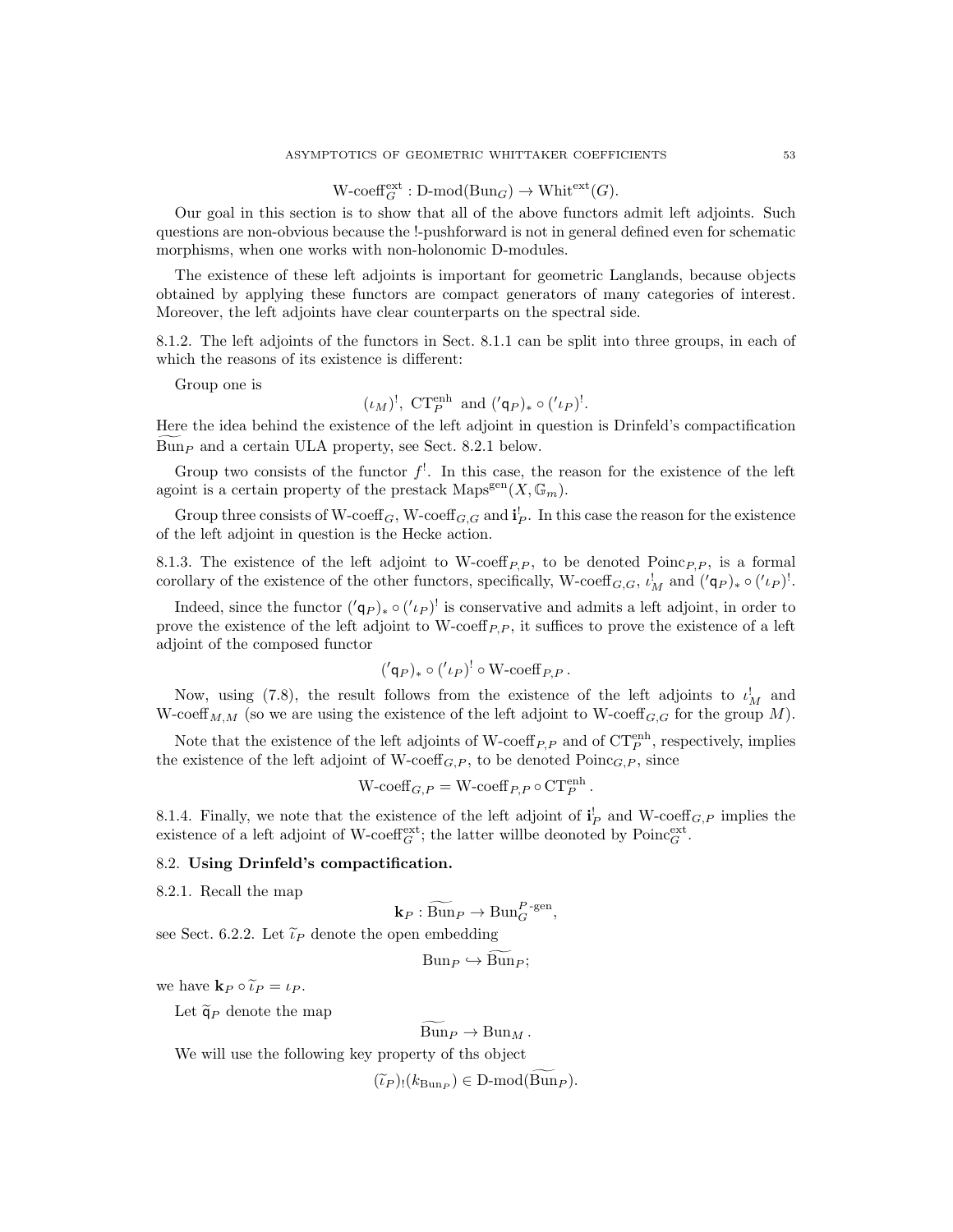Namely, it is established in [BG1] that  $(\tilde{\iota}_P)_! (k_{\text{Bun}_P})$ . is ULA with respect to the map  $\tilde{q}$ . 8.2.2. Let us show that the functor

 $(\iota_M)^!: \mathrm{I}(G, P) \to \mathrm{D\text{-}mod}(\mathrm{Bun}_M)$ 

admits a left adjoint, to be denoted  $(\iota_M)$ .

Since the map  $\mathbf{k}_P$  is schematic and proper, the functor

 $(\mathbf{k}_P)_{!}: \mathrm{D-mod}(\mathrm{Bun}_G^{P\text{-gen}}) \to \mathrm{D-mod}(\widetilde{\mathrm{Bun}}_P),$ 

left adjoint to  $(\mathbf{k}_P)^!$ , is defined. Hence, to prove the existence of the left adjoint to

$$
(\iota_M)^! = (\mathsf{q})_* \circ (\iota_P)^!,
$$

it suffices to show that the left adjoint to

$$
(\mathsf{q})_* \circ (\widetilde{\iota}_P)^!: \mathrm{D}\text{-}\mathrm{mod}(\widetilde{\mathrm{Bun}}_P) \to \mathrm{D}\text{-}\mathrm{mod}(\mathrm{Bun}_M)
$$

exists.

Now, the ULA property of  $(\tilde{\iota}_P)(k_{\text{Bun}_P})$  immediately implies that the functor

 $(\widetilde{\iota}_P)_{!} \circ (\mathsf{q}_P)^* : \mathbf{D}\text{-mod}(\mathbf{Bun}_M) \to \mathbf{D}\text{-mod}(\mathbf{Bun}_P)$ 

is defined. In fact

$$
(\widetilde{\iota}_P)_! \circ (\mathsf{q}_P)^*(\mathcal{F}) \simeq (\widetilde{\iota}_P)_! (k_{\mathrm{Bun}_P}) \overset{!}{\otimes} (\mathsf{q}_P)^!(\mathcal{F})[2\dim(\mathrm{Bun}_M)].
$$

8.2.3. We will now show that the functor

$$
({q_P})_* \circ ({l_P})^!: \text{Whit}(G, P) \to \text{Whit}(M, M)
$$

admits a left adjoint, to be denoted  $(1_P)$ !  $\circ (q_P)^*$ .

We will show more generally that the functor

$$
({qP})_* \circ ({'P})': D-mod(QG,P) \to D-mod(QM,M)
$$

admits a left adjoint.

Note that the morphism

$$
\text{Bun}_{P} \underset{\text{Bun}_{M}}{\times} \mathcal{Q}_{M,M} \to \mathcal{Q}_{P,M} \to \mathcal{Q}_{G,P}
$$

extends to a morphism

$$
\mathbf{k}_P^{\mathbb{Q}} : \widetilde{\operatorname{Bun}}_{P} \underset{\operatorname{Bun}_M}{\times} \mathcal{Q}_{M,M} \to \mathcal{Q}_{G,P}.
$$

Moreover, the morphism  $\mathbf{k}_P^{\mathcal{Q}}$  is schematic and proper. Hence, it is enough to show that the functor

 $\mathrm{D\text{-}mod}(\widetilde{\mathrm{Bun}}_{P}\underset{\mathrm{Bun}_M}{\times}\mathbb{Q}_{M,M})\overset{(\widetilde{\iota}_{P}\times\mathrm{id}_{\mathbb{Q}_{M,M}})}{\longrightarrow}\mathrm{D\text{-}mod}(\mathrm{Bun}_{P}\underset{\mathrm{Bun}_M}{\times}\mathbb{Q}_{M,M})\overset{(\mathsf{q}_{P}\times\mathrm{id}_{\mathbb{Q}_{M,M}})_{*}}{\longrightarrow}\mathrm{D\text{-}mod}(\mathbb{Q}_{M,M})$ 

admits a left adjoint, i.e., that the functor

$$
(\widetilde{\iota}_P\times \mathrm{id}_{\mathfrak{Q}_{M,M}})_!\circ (\mathsf{q}_P\times \mathrm{id}_{\mathfrak{Q}_{M,M}})^*
$$

is defined.

The existence of the latter functor follows again from the fact that

$$
(\widetilde{\iota}_P)_!(k_{\operatorname{Bun}_P}) \in \operatorname{D-mod}(\operatorname{Bun}_P)
$$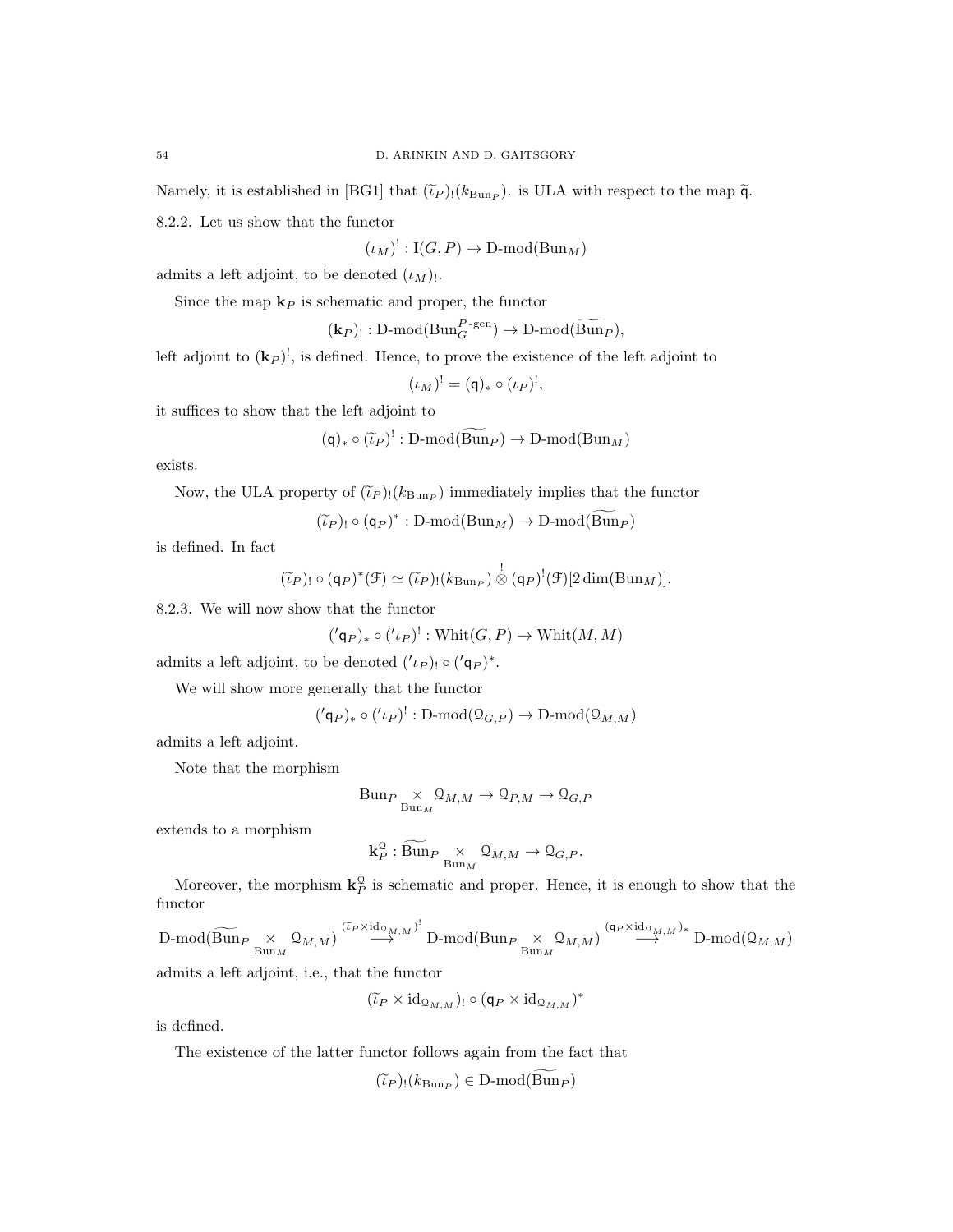is ULA with respect to the map  $\tilde{q}$ . Indeed, the left adjoint in question is isomorphic to

$$
\mathcal{F} \mapsto (\mathrm{id}_{\widetilde{\mathrm{Bun}}_P} \times \mathfrak{r}_{M,M})^! \circ (\widetilde{\iota}_P)_! (k_{\mathrm{Bun}}) \overset{!}{\otimes} (\widetilde{\mathsf{q}}_P \times \mathrm{id}_{\mathfrak{Q}_{M,M}})^! (\mathcal{F})[2 \dim(\mathrm{Bun}_M)].
$$

8.2.4. We will now show that the functor

$$
\mathbf{CT}_P^{\text{enh}} : \mathbf{D}\text{-mod}(\mathbf{Bun}_G) \to \mathbf{I}(G,P)
$$

admits a left adjoint, to be denoted  $\mathrm{Eis}^{\mathrm{enh}}_P$ .

We shall give two (closely related) proofs.

The first proof uses the well-definedness of the functor  $(\iota_M)$ . Since the functor  $(\iota_M)$ <sup>!</sup> is conservative and admits a left adjoint, it suffices to show that the composed functor

$$
(\iota_M)^! \circ \mathrm{CT}_P^{\mathrm{enh}} : \mathrm{D}\text{-}\mathrm{mod}(\mathrm{Bun}_G) \to \mathrm{D}\text{-}\mathrm{mod}(\mathrm{Bun}_M)
$$

admits a left adjoint.

Recall that 
$$
(\iota_M)^! \circ \text{CT}_P^{\text{enh}} \simeq \text{CT}_P
$$
 (see (7.3)), and the latter functor does admit a left adjoint:  

$$
\text{Eis}_P := (\mathsf{p}_P)_! \circ (\mathsf{q}_P)^*,
$$

see [DrGa4].

Note, however, that the existence of  $Eis_P$  also used the stack  $Bun_P$  and the ULA property of  $(\tilde{\iota}_P)(k_{\text{Bun}_P}) \in \mathcal{D}\text{-mod}(\text{Bun}_P).$ 

8.2.5. The second proof of the existence of  $\mathrm{Eis}^{\mathrm{enh}}_{P}$  is in a sense more streamlined. We will show that the functor

$$
(\mathsf{p}_P^{\text{enh}})^!: \mathbf{D}\text{-}\mathrm{mod}(\mathbf{Bun}_G) \to \mathbf{D}\text{-}\mathrm{mod}(\mathbf{Bun}_G^{P\text{-}\mathrm{gen}})
$$

already admits a left adjoint, to be denoted  $(\mathsf{p}_P^{\text{enh}})$ .

Since the morphism  $k_P : \widetilde{Bun}_P \to \text{Bun}_G^{P-\text{gen}}$  is surjective on field-valued points, the functor  $(k_P)^!$  is conservative. Hence, it is enough to show that the composition

$$
(\mathsf{k}_P)^! \circ (\mathsf{p}_P^{\text{enh}})^! = (\widetilde{\mathsf{p}}_P)^!
$$

admits a left adjoint, where

$$
\widetilde{\mathsf{p}}_P : \widetilde{\mathrm{Bun}}_P \to \mathrm{Bun}_G.
$$

The latter is, however, immediate since the morphism  $\tilde{p}_P$  is schematic and proper.

#### 8.3. Rational maps into a torus.

8.3.1. For a connected algebraic group  $H$  consider the group-prestack

$$
Mapsgen(X, H)
$$

and the prestack

$$
\mathrm{Gr}_{H, \mathrm{gen}} := \mathrm{Bun}_H \underset{\mathrm{Maps}^{\mathrm{gen}}(X, \mathrm{pt}/H)}{\times} \mathrm{pt} \, .
$$

We have have a natural projection

$$
(8.1) \t\t\t GrH,gen \to BunH.
$$

For any test-scheme S and an S-point of  $Bun<sub>H</sub>$ , the set of its left to an S-point of  $Gr<sub>H,gen</sub>$  is a torsor over the group of S-points of Maps<sup>gen</sup> $(X, H)$ . Furthermore, according to [DS], this torsor is non-empty locally in the Zariski topology on S.

The following is the main result of  $[Ga]$  (with (b) being an easy corollary of  $(a)$ ):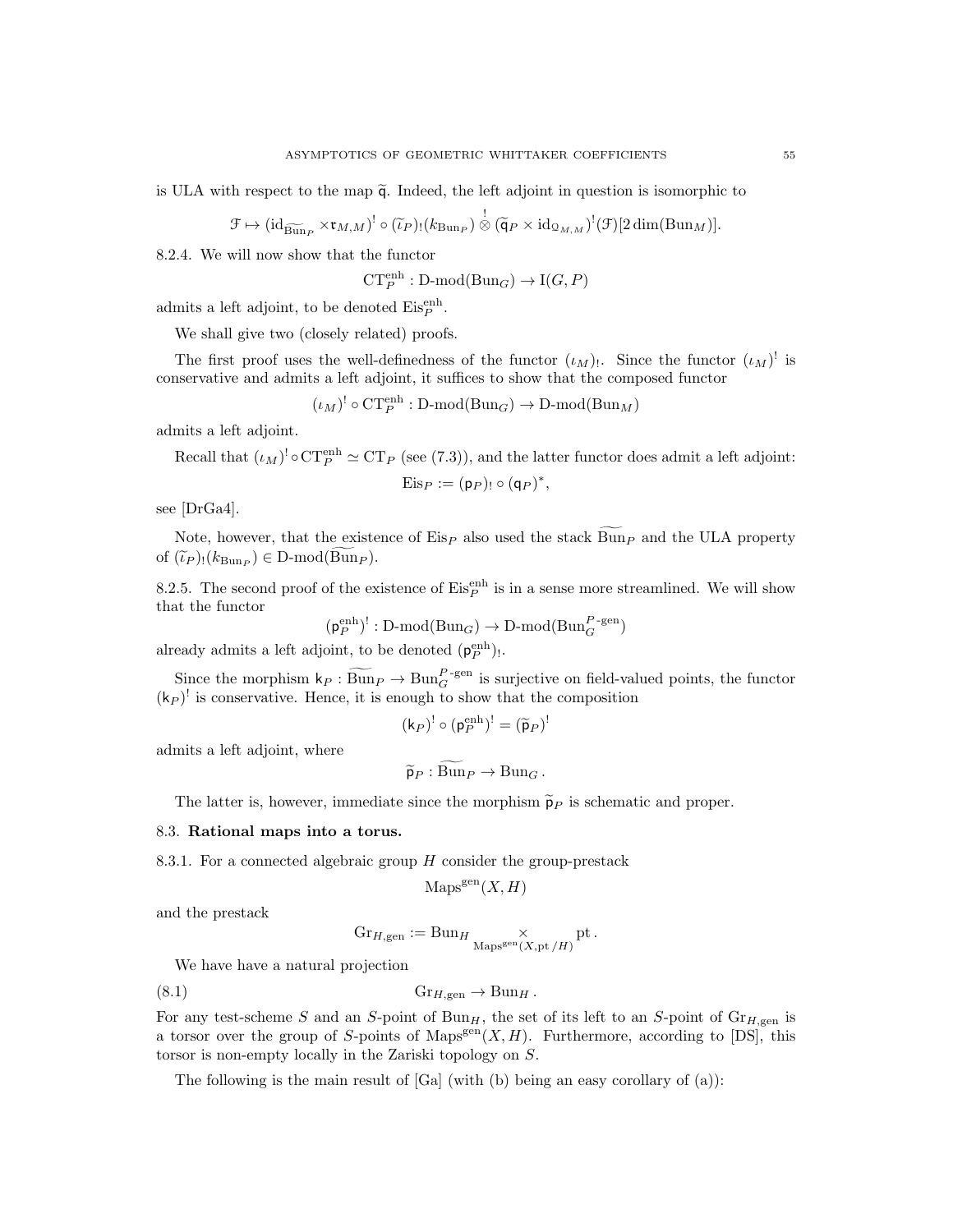#### Theorem 8.3.2.

- (a) The functor Vect  $\rightarrow$  D-mod(Maps<sup>gen</sup> $(X, H)$ ) is fully faithful.
- (b) The !-pullback functor along (8.1)

 $D\text{-mod}(Bun_H) \to D\text{-mod}(Gr_{H,\text{gen}}).$ 

is fully faithful.

8.3.3. We will need the following two additional properties of the prestack  $\text{Gr}_{H,\text{gen}}$ :

#### Lemma 8.3.4.

(a)  $\text{Gr}_{H,\text{gen}}$  can be written as a colimit of prestacks, each representable by a scheme of finite type, with transition maps being proper

(b) Assume that H is reductive. Then  $\text{Gr}_{H,gen}$  can be written as a colimit of prestacks, each representable by a projective scheme.

8.3.5. Assume now that H is isomorphic to the product of several copies of  $\mathbb{G}_m$ . From Lemma 8.3.4 we obtain:

Corollary 8.3.6. The prestack

$$
\operatorname{Gr}_{H, \operatorname{gen}} \times \inf_{\operatorname{Bun}_H} \operatorname{pt}/H \simeq \operatorname{Maps}^{\operatorname{gen}}(X, H)/H
$$

can be written as a colimit of prestacks, each representable by a projective scheme.

8.3.7. Recall the map

$$
f: \mathcal{Q}_G \to \mathcal{Q}_{G,G}
$$

we claim:

**Proposition 8.3.8.** The functor  $f^!: \text{D-mod}(\mathcal{Q}_G) \to \text{D-mod}(\mathcal{Q}_{G,G})$  is fully faithful and admits a left adjoint (to be denoted  $f_!$ ).

*Proof.* By assumption, the group  $Z_G$  is connected, and so is isomorphic to the product of several copies of  $\mathbb{G}_m$ . For a test-scheme S and an S-point of  $\mathcal{Q}_{G,G}$ , the groupoid of its lifts to an S-point of  $\mathcal{Q}_G$  is a torsor over the group of S-points of Maps<sup>gen</sup> $(X, Z_G)$ . Moreover, this groupoid is non-empty in the Zariski topology on S.

Thus, the map f Zariski-locally splits as a product of the base times  $\text{Maps}^{\text{gen}}(X, Z_G)$ . This implies that  $f'$  is fully faithful in view of Theorem 8.3.2(a).

To prove the existence of  $f_!,$  we note that the map  $f$  factors as

$$
\mathcal{Q}_G \to \mathcal{Q}_G \times \text{pt}/Z_G \xrightarrow{f'} \mathcal{Q}_{G,G},
$$

so it suffices to show that the functor

$$
f'_!: \mathbf{D}\text{-}\mathrm{mod}(\mathbf{Q}_G \times \mathrm{pt}/Z_G) \to \mathbf{D}\text{-}\mathrm{mod}(\mathbf{Q}_{G,G})
$$

is defined.

Now, the map  $f'$  Zariski-locally splits as a product of the base times the prestack  $\text{Maps}^{\text{gen}}(X, Z_G)/Z_G$ , and the assertion follows from Corollary 8.3.6.

 $\Box$ 

Combining Proposition 8.3.8 with diagram (7.5), we obtain:

**Corollary 8.3.9.** The functor  $f_!$  sends  $Whit(G)$  to  $Whit(G, G)$  and provides a left adjoint to  $f' : \text{Whit}(G, G) \to \text{Whit}(G).$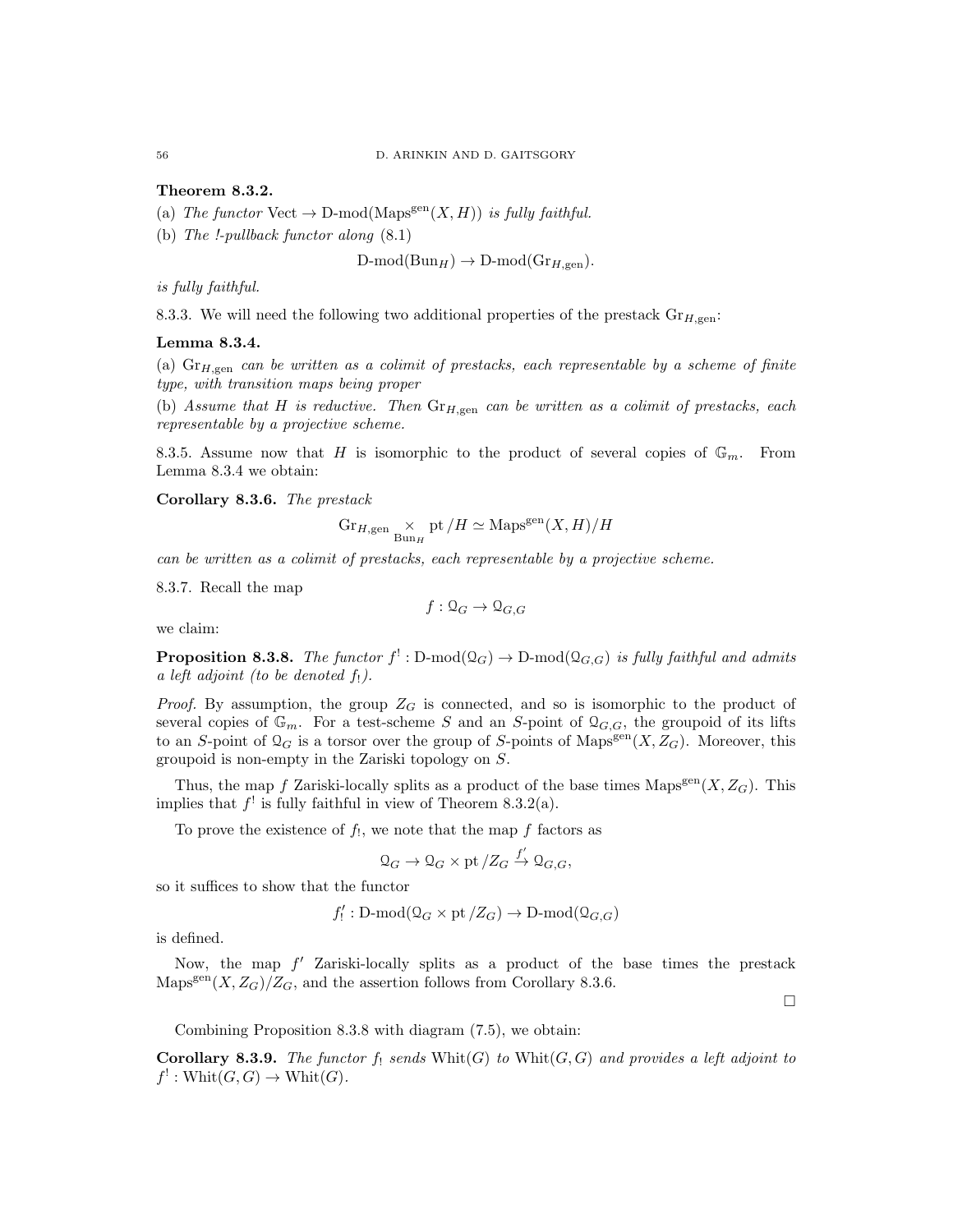Remark 8.3.10. It is not difficult to show that the functor  $f_!$  intertwines the functors  $Av_*^{\mathbf{N},\chi_G}$ , acting on D-mod $(\mathcal{Q}_G)$  and D-mod $(\mathcal{Q}_{G,G})$ , respectively.

#### 8.4. Hecke action.

8.4.1. Fix an integer  $n$ , and consider the version of the Hecke stack with  $n$  points



The (ind)-algebraic stack  $\mathcal{H}_{\text{Bun}_G}$  classifies the data of:

- an *n*-tuple of points  $\overline{y}$  of X;
- a pair of G-bundles  $\mathcal{P}_G$  and  $\mathcal{P}'_G$ ;
- $\bullet\,$  an isomorphism  $\alpha$  between  $\mathcal{P}_G$  and  $\mathcal{P}'_G$  defined away from  $\underline{x}.$

8.4.2. Recall also that to an *n*-tuple  $\overline{\lambda} = \lambda^1, ..., \lambda^n$  of elements of  $\Lambda^+$  we associate an object  $S^{\lambda} \in D\text{-mod}(Bun_G)^{\heartsuit}[\dim(Bun_G)].$ 

The Verdier dual of  $S^{\lambda}$  identifies with  $S^{-w_0(\lambda)}[-2 \dim(\text{Bun}_G)],$  where  $w_0$  is the longest element of the Weyl group of  $G$ .

The key property of  $S_{\overline{\lambda}}$  is that it is ULA with respect to the projections  $\overleftarrow{h}$  and  $\overrightarrow{h}$ .

8.4.3. We let  $H^{\overline{\lambda}, \rightarrow}$  be the functor D-mod $(X^n \times \text{Bun}_G) \rightarrow \text{D-mod}(\text{Bun}_G)$  defined by

$$
\mathcal{F}\mapsto \overset{\rightarrow}{h}_*(\overset{\leftarrow}{h}^!(\mathcal{F})\overset{!}{\otimes} \mathcal{S}^{\overline{\lambda}})[2n].
$$

We let  $H^{\overline{\lambda}, \leftarrow}$  be the functor  $D\text{-mod}(Bun_G) \rightarrow D\text{-mod}(X^n \times Bun_G)$  defined by

$$
\mathcal{F} \mapsto \overleftarrow{h}_{*}(\overrightarrow{h}^{!}(\mathcal{F}) \overset{!}{\otimes} \mathcal{S}^{\overline{\lambda}}).
$$

The ULA property of  $S^{\overline{\lambda}}$  and the fact that both maps  $\overleftrightarrow{h}$  and  $\overrightarrow{h}$  are schematic and proper imply:

**Lemma 8.4.4.** The functor  $H^{\lambda, \rightarrow}$  is the left adjoint of the functor and  $H^{-w_0(\lambda), \leftarrow}$ .

8.4.5. Let  $Y$  be a scheme acted on by  $G$ . Consider the corresponding prestack

$$
\mathcal{Y}:=\mathrm{Maps}^\mathrm{gen}(X,G\backslash Y)\underset{\mathrm{Maps}^\mathrm{gen}(X,\mathrm{pt}\slash G)}{\times}\mathrm{Maps}(X,\mathrm{pt}\slash G),
$$

equipped with its natural projection to  $\text{Maps}(X, \text{pt }/G) = \text{Bun}_G$ , see Sect. 6.1.1.

It follows from the definitions that we can create a diagram

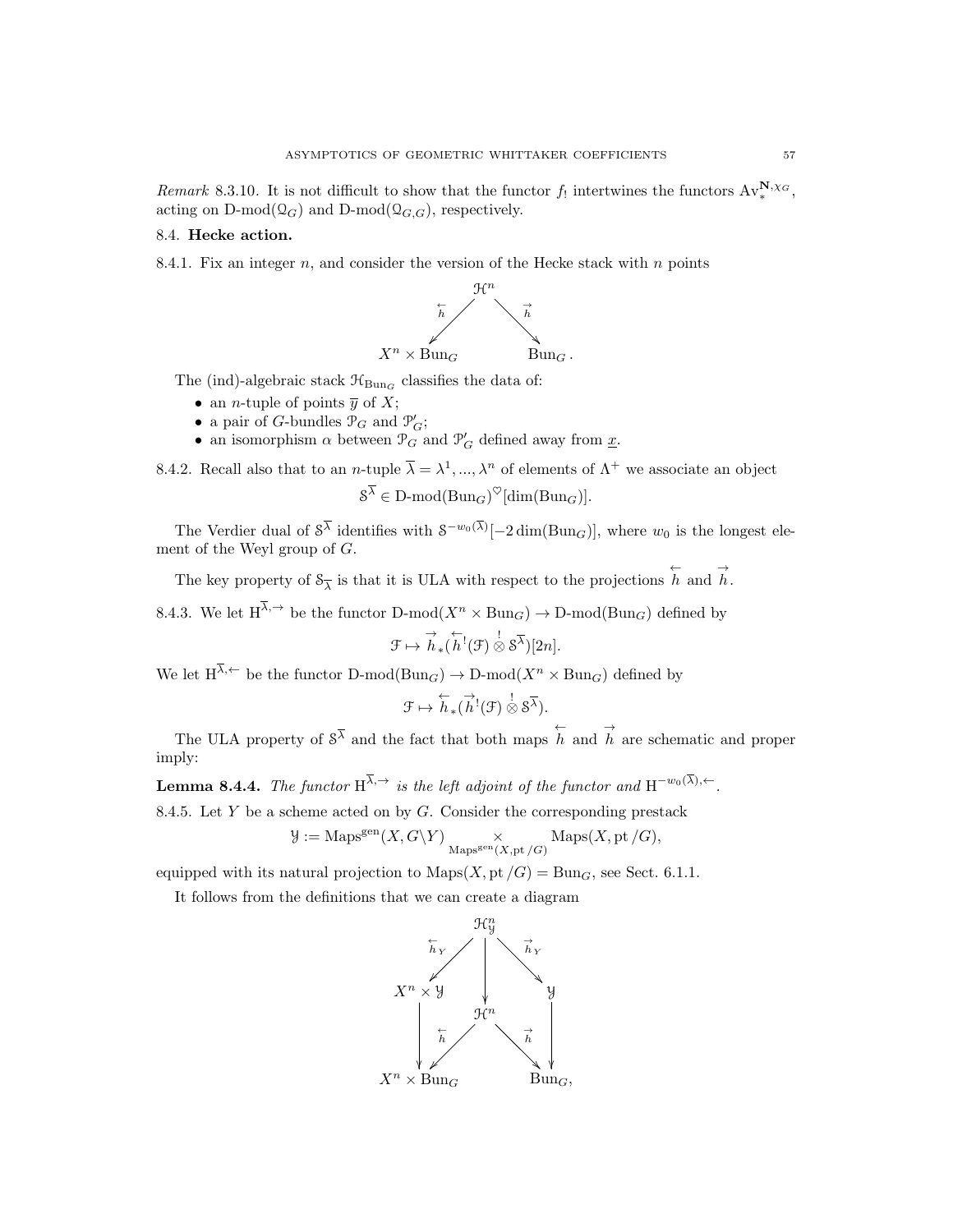in which both the left and the right diamonds are Cartesian.

We define the Hecke functors

 $H_y^{\lambda, \rightarrow} : D\text{-mod}(X^n \times \mathcal{Y}) \to D\text{-mod}(\mathcal{Y})$  and  $H_y^{\lambda, \leftarrow} : D\text{-mod}(\mathcal{Y}) \to D\text{-mod}(X^n \times \mathcal{Y})$ 

to be

$$
\mathcal{F} \mapsto (\stackrel{\rightarrow}{h}_Y)_*((\stackrel{\leftarrow}{h}_Y)^!(\mathcal{F}) \stackrel{\rightarrow}{\otimes} \mathcal{S}_Y^{\overline{\lambda}})[2n] \text{ and } \mathcal{F} \mapsto \stackrel{\leftarrow}{h}_*(\stackrel{\rightarrow}{h}^!(\mathcal{F}) \stackrel{\rightarrow}{\otimes} \mathcal{S}_Y^{\overline{\lambda}}),
$$

respectively, where  $\mathcal{S}_{\mathcal{Y}}^{\lambda}$  denotes the pullback of  $\mathcal{S}^{\lambda}$  to  $\mathcal{H}_{\mathcal{Y}}^{n}$ .

Our key tool will be the following assertion (whose proof is the same as that of Lemma 8.4.4):

**Lemma 8.4.6.** The functor  $H_y^{\overline{\lambda}, \rightarrow}$  is the left adjoint of  $H_y^{-w_0(\lambda), \leftarrow}$ . 8.4.7. Taking Y to be one of the prestacks

$$
\mathrm{Bun}_G^{P\text{-gen}}; \mathbf{Q}_G, \mathbf{Q}_{G,P} \text{ or } \mathbf{Q}^{\text{ext}},
$$

we obtain the corresponding pairs of adjoint functors

$$
\begin{aligned} \mathcal{H}_{\text{Bun}_G^{\overline{\lambda},\rightarrow}}^{\overline{\lambda},\rightarrow} : \mathcal{D}\text{-mod}(X^n \times \text{Bun}_G^{P\text{-gen}}) &\rightleftarrows \mathcal{D}\text{-mod}(\text{Bun}_G^{P\text{-gen}}) : \mathcal{H}_{\text{Bun}_G^{\overline{\lambda},\leftarrow}}^{\overline{\lambda},\leftarrow} \\ \mathcal{H}_{\mathcal{Q}_G}^{\overline{\lambda},\rightarrow} : \mathcal{D}\text{-mod}(X^n \times \mathcal{Q}_G) &\rightleftarrows \mathcal{D}\text{-mod}(\mathcal{Q}_G) : \mathcal{H}_{\mathcal{Q}_G}^{\overline{\lambda},\leftarrow}; \\ \mathcal{H}_{\mathcal{Q}_{G,P}}^{\overline{\lambda},\rightarrow} : \mathcal{D}\text{-mod}(X^n \times \mathcal{Q}_{G,P}) &\rightleftarrows \mathcal{D}\text{-mod}(\mathcal{Q}_{G,P}) : \mathcal{H}_{\mathcal{Q}_{G,P}}^{\overline{\lambda},\leftarrow}; \end{aligned}
$$

and

$$
H_{\mathcal{Q}^{\mathrm{ext}}}^{\overline{\lambda},\rightarrow}: \mathbf{D}\text{-}\mathrm{mod}(X^n \times \mathcal{Q}^{\mathrm{ext}}) \rightleftarrows \mathbf{D}\text{-}\mathrm{mod}(\mathcal{Q}^{\mathrm{ext}}): H_{\mathcal{Q}^{\mathrm{ext}}}^{\overline{\lambda},\leftarrow}.
$$

Furthermore, the definitions of Sect. 7 can be adapted to define the full subcategories

$$
\text{D-mod}(X^n \times \text{Bun}_G^{P\text{-gen}})^{\mathbf{N}} \subset \text{D-mod}(X^n \times \text{Bun}_G^{P\text{-gen}});
$$
\n
$$
\text{D-mod}(X^n \times \text{Q}_G)^{\mathbf{N}, \chi_G} \subset \text{D-mod}(X^n \times \text{Q}_G);
$$
\n
$$
\text{D-mod}(X^n \times \text{Q}_{G,P})^{\mathbf{N}, \chi_P} \subset \text{D-mod}(X^n \times \text{Q}_{G,P})
$$

and

$$
\mathrm{D\text{-}mod}(X^n\times \mathcal Q^\mathrm{ext})^{\mathbf N^\mathrm{ext}}\subset \mathrm{D\text{-}mod}(X^n\times \mathcal Q^\mathrm{ext}).
$$

It follows from the definitions that the above Hecke functors preserve the corresponding subcategories, i.e., define (automatically, mutually adjoint) functors

$$
\text{D-mod}(X^n \times \text{Bun}_G^{P-\text{gen}})^{\mathbf{N}} \rightleftarrows \text{D-mod}(\text{Bun}_G^{P-\text{gen}})^{\mathbf{N}} = \text{I}(G, P);
$$
\n
$$
\text{D-mod}(X^n \times \mathcal{Q}_G)^{\mathbf{N}, \chi_G} \rightleftarrows \text{D-mod}(\mathcal{Q}_G)^{\mathbf{N}, \chi_G} = \text{Whit}(G);
$$
\n
$$
\text{D-mod}(X^n \times \mathcal{Q}_{G, P})^{\mathbf{N}, \chi_P} \rightleftarrows \text{D-mod}(\mathcal{Q}_{G, P})^{\mathbf{N}, \chi_P} = \text{Whit}(G, P);
$$
\n
$$
\text{D-mod}(X^n \times \mathcal{Q}^{\text{ext}})^{\mathbf{N}^{\text{ext}}} \rightleftarrows \text{D-mod}(\mathcal{Q}^{\text{ext}})^{\mathbf{N}^{\text{ext}}} = \text{Whit}^{\text{ext}}(G).
$$

Furthermore, the Hecke functors commute in the natural sense with the averaging functors

.

$$
\mathrm{Av}^{\mathbf{N}}_*,\ \mathrm{Av}^{\mathbf{N},\chi_G}_*,\ \mathrm{Av}^{\mathbf{N},\chi_P}_*\ \text{ and }\ \mathrm{Av}^{\mathbf{N},\chi^{\mathrm{coeff}}}_*
$$

From here, we obtain that the Hecke functors commute in the natural sense with the functors listed in Sect. 8.1.1.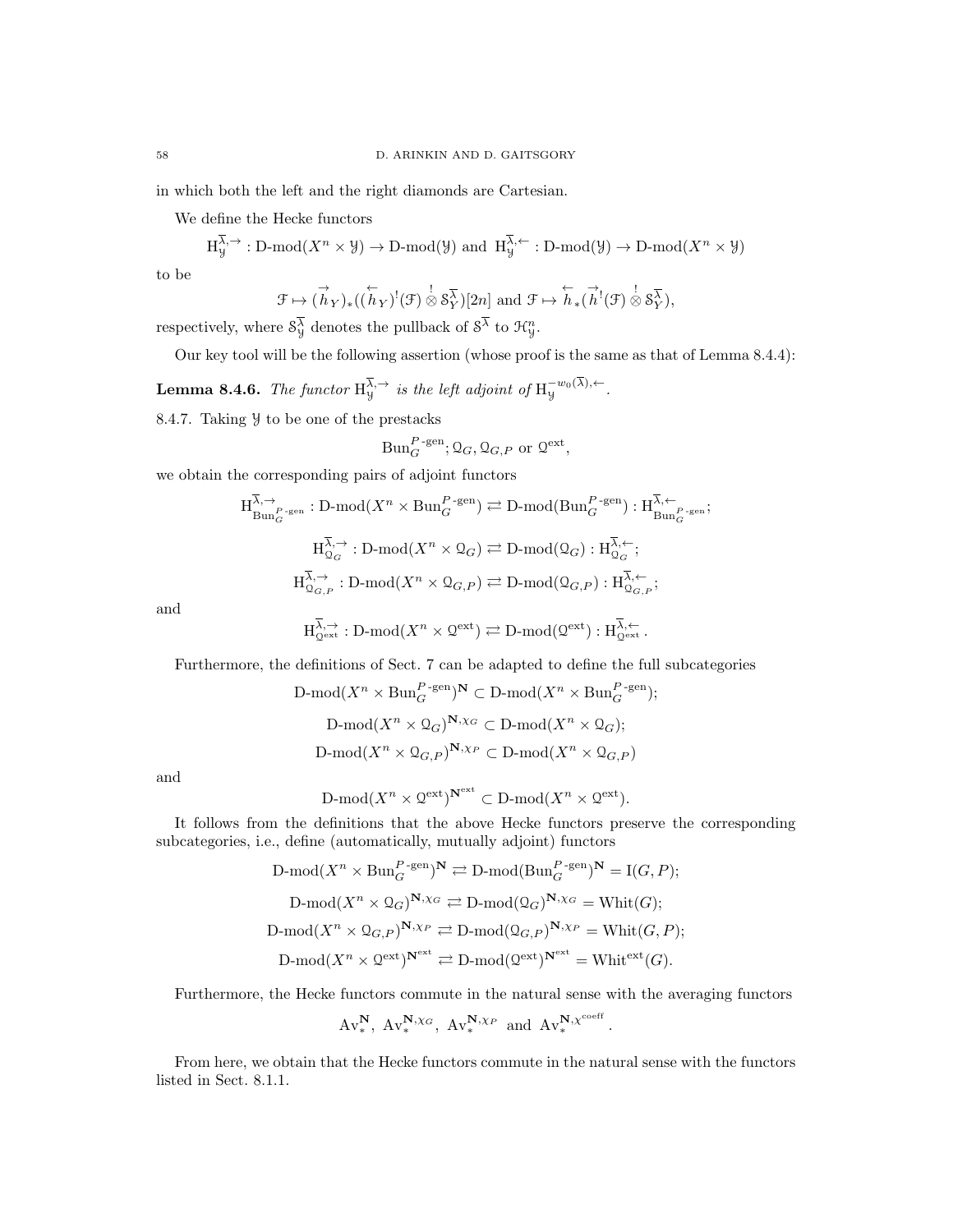8.4.8. Hence, if

$$
\mathsf{G}: \mathrm{D\text{-}mod}(\mathcal{Y}_1)^{\mathbf{N},?} \to \mathrm{D\text{-}mod}(\mathcal{Y}_2)^{\mathbf{N},??}
$$

is one of the functors from Sect. 8.1.1, and  $G<sup>L</sup>$  is its (potentially partially defined) left adjoint, which is defined on an object  $\mathcal{F}_2 \in \mathcal{D}\text{-mod}(\mathcal{Y}_2)^{\mathbf{N},??}$  is an object, then for any

 $n, \quad \overline{\lambda} \text{ and } \mathcal{F} \in \mathcal{D} \text{-mod}(X^n),$ 

the functor  $\mathsf{G}^L$  is defined also on

$$
H_{\mathcal{Y}_2}^{\overline{\lambda},\rightarrow}(\mathcal{F}\boxtimes\mathcal{F}_2)\in D\text{-}\mathrm{mod}(\mathcal{Y}_2)^{\mathbf{N},??},
$$

and we have

$$
\mathsf{G}^L\circ \mathrm{H}^{\overline{\lambda},\rightarrow}_{\mathcal{Y}_2}(\mathcal{F}\boxtimes \mathcal{F}_2)\simeq \mathrm{H}^{\overline{\lambda},\rightarrow}_{\mathcal{Y}_2}(\mathcal{F}\boxtimes \mathsf{G}^L(\mathcal{F}_2)).
$$

8.5. The functor of Poincaré series. In this subsection we will show that the functors

 $W\text{-coeff}_G: \text{D-mod}(\text{Bun}_G) \to \text{Whit}(G)$  and  $W\text{-coeff}_{G,G}: \text{D-mod}(\text{Bun}_G) \to \text{Whit}(G,G)$ 

both admit left adjoints; to be denoted

Poinc<sub>G</sub> and Poinc<sub>G,G</sub>,

respectively.

8.5.1. Recall that

$$
\mathrm{W\text{-}coeff}_G = \mathrm{Av}^{\mathbf{N},\chi_G}_{*} \circ (\mathfrak{r}_G)^! \circ (\mathfrak{p}_B^{\text{enh}})^! \text{ and } \mathrm{W\text{-}coeff}_{G,G} = \mathrm{Av}^{\mathbf{N},\chi_G}_{*} \circ (\mathfrak{r}_{G,G})^! \circ (\mathfrak{p}_B^{\text{enh}})^!
$$

Recall (see Sect. 8.2.5) that we have already shown that the functor  $(\rho_B^{\text{enh}})^!$  admits a left adjoint. We will now show that the functors

$$
\mathrm{Av}^{\mathbf{N},\chi_G}_\ast\circ (\mathfrak{r}_G)^!: \mathbf{D}\text{-}\mathrm{mod}(\mathbf{Bun}_G^{B\text{-}\mathrm{gen}})\to \mathbf{Whit}(G)
$$

and

$$
\mathrm{Av}^{\mathbf{N},\chi_G}_{*} \circ (\mathfrak{r}_{G,G})^! : \mathbf{D}\text{-mod}(\mathbf{Bun}_G^{B\text{-gen}}) \to \mathbf{Whit}(G,G)
$$

admit left adjoints.

I.e., we have to show that the partially defined functors

 $(\mathfrak{r}_G)_{!}: \text{D-mod}(\text{Q}_G) \to \text{D-mod}(\text{Bun}_G^{B-\text{gen}})$  and  $(\mathfrak{r}_{G,G})_{!}: \text{D-mod}(\text{Q}_{G,G}) \to \text{D-mod}(\text{Bun}_G^{B-\text{gen}})$ are actually defined on the full subactegories

 $\text{Whit}(G) \subset \text{D-mod}(\mathfrak{Q}_G)$  and  $\text{Whit}(G, G) \subset \text{D-mod}(\mathfrak{Q}_{G, G}),$ 

respectively.

Note that since we know that the functor  $f_1$ , left adjoint to  $f^!$  is well-defined, and  $f^!$  is conservative, the assertions for  $(\mathfrak{r}_G)$  and  $(\mathfrak{r}_{G,G})$  are equivalent. We will prove one involving  $(\mathfrak{r}_{G})_{!}.$ 

8.5.2. The plan of the proof is the following: we will show that there exists a particular object

$$
\psi^{\mathcal{Q}} \in \text{Whit}(G),
$$

on which the functor  $(\mathfrak{r}_G)$  is defined for reasons of holonomicity, and that the category  $\text{Whit}(G)$ is generated by the images of objects of the form

$$
\mathcal{F} \boxtimes \psi^{\mathfrak{Q}}, \quad \mathcal{F} \in \mathcal{D}\text{-mod}(X^n)
$$

under the Hecke functors

$$
H_{\mathcal{Q}_G}^{\lambda, \rightarrow}
$$
: D-mod $(X^n \times \mathcal{Q}_G)^{\mathbf{N}, \chi_G} \rightarrow \text{Whit}(G)$ .

This would imply that the functor  $Poinc_G$  is defined on all of Whit $(G)$  is view of Sect. 8.4.8.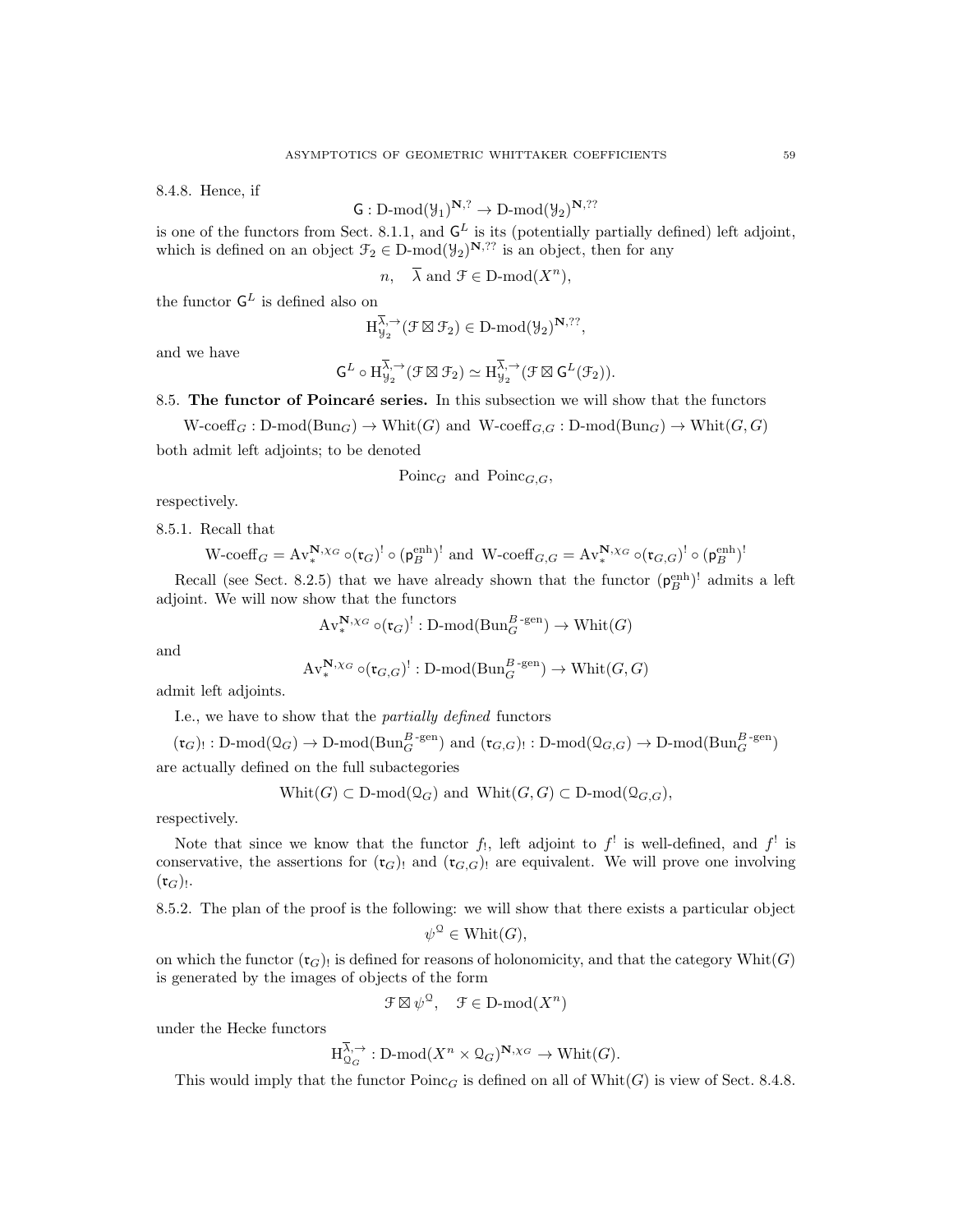8.5.3. Recall the (algebraic) stack  $\text{Bun}_{N,\rho(\omega_X)}$ , see Sect. 1.1.3 for the notation. Note that we have a canonically defined schematic and proper map

$$
\mathbf{m}_G : \overline{\mathrm{Bun}}_{N,\rho(\omega_X)} \to \mathcal{Q}_G.
$$

Recall the object

$$
\psi \in \mathcal{D}\text{-mod}(\mathrm{Bun}_{N,\rho(\omega_X)}).
$$

Set

$$
\psi^{\mathfrak{Q}} := (\mathbf{m}_G)_! (\overline{\psi}).
$$

It follows from the definitions that

$$
\psi^{\mathcal{Q}} \in \mathbf{D}\text{-mod}(\mathcal{Q}_G)^{\mathbf{N}, \chi_G}.
$$

8.5.4. We claim the functor  $(\mathfrak{r}_G)$  is defined on  $\psi^{\mathcal{Q}}$ . Indeed, its suffices to show that the functor

$$
(\mathfrak{r}_G \circ \mathbf{m}_G)_!: \mathrm{D\text{-}mod}(\overline{\mathrm{Bun}}_{N,\rho(\omega_X)}) \to \mathrm{D\text{-}mod}(\mathrm{Bun}_G^{B\text{-}\mathrm{gen}}),
$$

left adjoint to the pullback functor  $(\mathfrak{r}_G \circ \mathbf{m}_G)^!$ , is defined on  $\overline{\psi}$ .

We note that the morphism  $\mathfrak{r}_G\circ \mathbf{m}_G$  factors as

$$
\overline{\mathrm{Bun}}_{N,\rho(\omega_X)} \to \overline{\mathrm{Bun}}_B \overset{\mathbf{k}_B}{\to} \mathrm{D-mod}(\mathrm{Bun}_G^{B\text{-gen}}),
$$

where  $\mathbf{k}_B$  is schematic and proper. Hence, it remains to show that the !-pushforward along

$$
\overline{\mathrm{Bun}}_{N,\rho(\omega_X)} \simeq \overline{\mathrm{Bun}}_{B} \underset{\mathrm{Bun}_T}{\times} \mathrm{pt} \to \overline{\mathrm{Bun}}_{B},
$$

is defined on  $\overline{\psi}$ .

However, the above morphism is a schematic morphism between algebraic stacks, while  $\overline{\psi} \in D\text{-mod}(\overline{\text{Bun}}_{N,\rho(\omega_X)})$  is holonomic. This implies the well-definedness of the !-pushforward.

8.5.5. Thus, for the existence of  $Poinc_G$ , it remains to show that the category Whit $(G)$  is generated by the essential images of objects

 $\mathcal{F} \boxtimes \psi^{\mathcal{Q}}, \quad \mathcal{F} \in \mathcal{D}\text{-mod}(X^n)$ 

under the Hecke functors

$$
\text{H}_{\mathcal{Q}_G}^{\overline{\lambda},\rightarrow}:\text{D-mod}(X^n\times \mathcal{Q}_G)^{\mathbf{N},\chi_G}\rightarrow \text{Whit}(G).
$$

This results from Lemma 7.4.6 the following assertion:

## Lemma 8.5.6.

(a) The image in  $\mathcal{Q}_G$  under the map  $\overrightarrow{h}_{\mathcal{Q}_G}$  of the support of

$$
(X^n\times \operatorname{Im}(\mathbf{m}_G))\underset{\operatorname{Bun}_G}{\times}\operatorname{supp}(8^{\overline{\lambda}})\subset \mathcal{H}_{\mathfrak{Q}_G}^n
$$

intersects a dominant stratum

$$
\operatorname{Bun}_B \underset{\operatorname{Bun}_T}{\times} \overset{\circ}{X}{}^\underline{\mu} \subset \mathcal{Q}_G
$$

(see (6.1)) only if  $m \le n$  and  $\Sigma \mu_i \le \Sigma \lambda^j$ . (b) For  $m = n$  and  $\mu = \overline{\lambda}$ , the functor

$$
\mathcal{F}\in \text{D-mod}(X^n)\mapsto \text{H}^{\overline{\lambda},\rightarrow}_{\mathcal{Q}_G}(\mathcal{F}\boxtimes\psi^\mathcal{Q})\big|_{\text{Bun}_B}\underset{\text{Bun}_T}{\times}\overset{\circ}{X}{}^{\underline{\mu}}
$$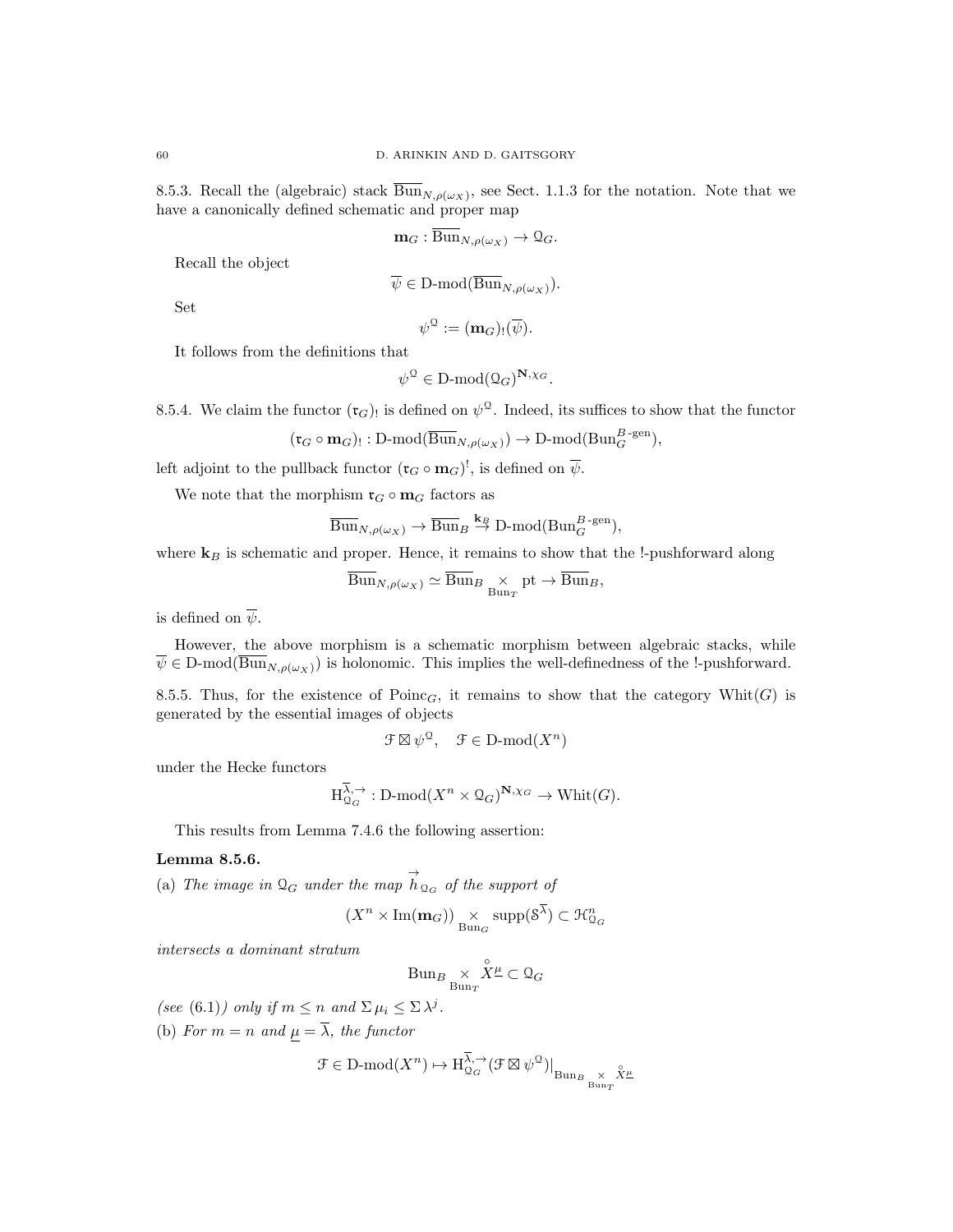identifies, in terms of the equivalence of Lemma  $7.4.6(c)$  with the functor

$$
\mathrm{D\text{-}mod}(X^n)\to\mathrm{D\text{-}mod}(\overset{\circ}{X}{}^n)\to\mathrm{D\text{-}mod}(\overset{\circ}{X}\overset{\circ}{\mathcal{H}}),
$$

given by restriction to the complement of the diagonal divisor, followed by that of direct image along the partial symmetriczation map  $X^n \to \overset{\circ}{X}^n_{\pm}$ .

8.6. Functors associated to the extended Whittaker category: the case of  $P = G$ . The goal of this subsection and the next is to prove the existence of the left adjoint of the functor

$$
(i_P)^!
$$
:  $Whitext(G) \rightarrow Whit(G, P)$ .

Namely, we will show that the partially defined left adjoint  $(i_P)$  to

$$
(\mathbf{i}_P)^!: \mathrm{D}\text{-}\mathrm{mod}(\mathcal{Q}^{\mathrm{ext}}) \to \mathrm{D}\text{-}\mathrm{mod}(\mathcal{Q}_{G,P})
$$

is defined on the full subcategory

$$
Whit(G, P) \subset D\text{-mod}(\Omega_{G,P}).
$$

8.6.1. We shall first consider the case when  $P = G$ , and then reduce the general case to this one. The proof of the fact that the functor  $(i_G)^!$  is defined on

$$
Whit(G, G) \subset D\text{-mod}(\Omega_{G, G})
$$

is based on the Hecke action. Namely, as in Sect. 8.5, it suffices that the functor  $(i_G)^!$  is defined on the object

$$
f_!(\psi^{\mathfrak{Q}}) \in \mathbf{D}\text{-}\mathrm{mod}(\mathfrak{Q}_{G,G}).
$$

I.e., we need to show that the functor  $(i_G \circ f \circ m_G)$  is defined on  $\psi \in D\text{-mod}(Bun_{N,\rho(\omega_X)})$ .

8.6.2. Note that the morphism

$$
\mathbf{i}_G \circ f \circ \mathbf{m}_G : \overline{\mathrm{Bun}}_{N, \rho(\omega_X)} \to \mathcal{Q}^{\text{ext}}
$$

can be canonically factored as

$$
\overline{\mathrm{Bun}}_{N,\rho(\omega_X)} \to (\overline{\mathrm{Bun}}_{N,\rho(\omega_X)} \times \Pi_{i} \mathbb{A}^1)/T \xrightarrow{\mathbf{k}^{\mathrm{ext}}} \mathbb{Q}^{\mathrm{ext}},
$$

where the map  $\mathbf{k}^{\text{ext}}$  is schematic and proper. In the above formula, T acts on  $\prod_i \mathbb{A}^1$  via

$$
T \to T/Z_G = \prod_i \mathbb{G}_m.
$$

8.6.3. Hence, in order to show that  $(i_G \circ f \circ m_G)$  is defined on  $\overline{\psi} \in D\text{-mod}(\overline{Bun}_{N,\rho(\omega_X)})$ , it suffices to show that the direct image with compact supports along

$$
\overline{\mathrm{Bun}}_{N,\rho(\omega_X)} \to (\overline{\mathrm{Bun}}_{N,\rho(\omega_X)} \times \Pi_{i}^{\mathbb{I}} \mathbb{A}^1)/T
$$

is defined on  $\overline{\psi}$ .

However, the map in question is between algebraic stacks, and the object  $\overline{\psi}$  is holonomic. This implies the well-definedness of the !-pushforward.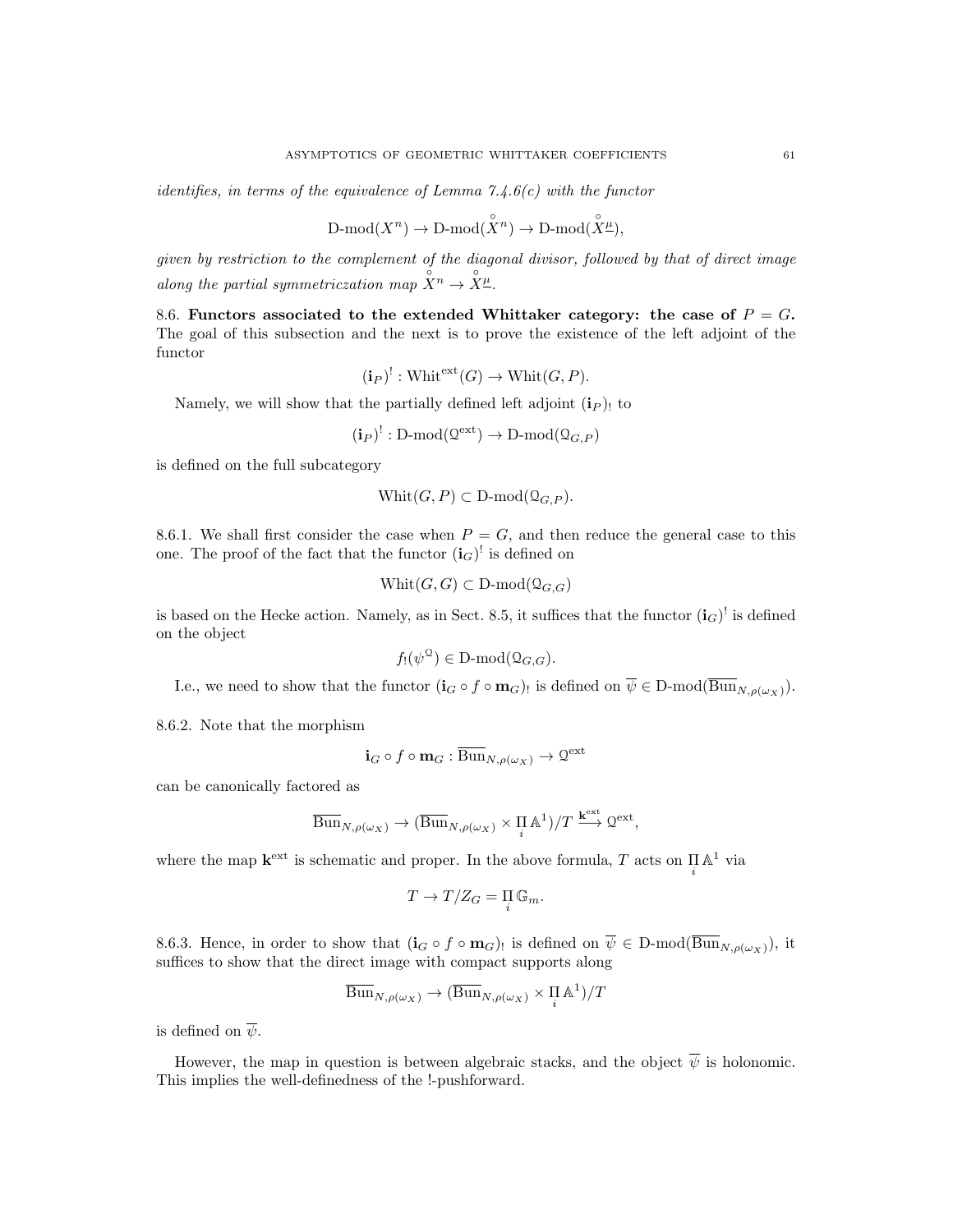8.7. Functors associated to the extended Whittaker category: the general case. We will now prove that the functor

$$
(\mathbf{i}_P)_!: \mathrm{D\text{-}mod}(\mathbb{Q}_{G,P}) \to \mathrm{D\text{-}mod}(\mathbb{Q}^{\mathrm{ext}})
$$

is defined on the full subcategory

$$
Whit(G, P) \subset D\text{-mod}(\Omega_{G,P})
$$

for any parabolic P. We shall take as an input the fact that this is the case for the functor  $\mathbf{i}_M$ , i.e., when  $G$  is replaced by  $M$ .

8.7.1. First, since the functor

$$
({q_P})_* \circ ({l_P})': \text{Whit}(G, P) \to \text{Whit}(M, M)
$$

is conservative and admits a left adjoint, it suffices to show that the partially defined composed functor

$$
(\mathbf{i}_P \circ' \iota_P)_{!} \circ (\mathbf{i}_P)^* : D\text{-mod}(\Omega_{M,M}) \to D\text{-mod}(\Omega^{\text{ext}})
$$

is defined on

$$
Whit(M, M) \subset D\text{-mod}(\Omega_{M, M}).
$$

We will show more generally, that for any  $\mathcal{F} \in \mathcal{D}\text{-mod}(\mathcal{Q}_{M,M})$ , for which the functor  $(i_M)$  is defined on F, the functor  $(\mathbf{i}_P \circ' \iota_P)$  o  $({\prime \mathsf{q}}_P)^*$  is also defined on F.

8.7.2. Let  $\mathcal{Q}_G^{\text{ext}} \subseteq \mathcal{Q}_G^{\text{ext}}$  be the closed subfunctor corresponding to the condition that the  $\gamma_i$ 's vanish for *i not* in the Dynkin diagram of M. The map  $i<sub>P</sub>$  factors as

$$
\mathcal{Q}_{G,P} \to \mathcal{Q}_G^{\text{ext},\leq P} \to \mathcal{Q}_G^{\text{ext}},
$$

where the first arrow is an open embedding.

Let  $\mathbf{j}_P$  denote the composed map

$$
\mathcal{Q}_{P,M} \xrightarrow{\prime_{t_P}} \mathcal{Q}_{G,P} \to \mathcal{Q}_G^{\text{ext},\leq P}.
$$

It suffices to show that the (partially defined) functor  $(j_P)$   $\circ$   $(q_P)^*$  is defined on  $\mathcal F$  as above.

8.7.3. Note that we have a Cartesian diagram

$$
Q_{P,M} \xrightarrow{\prime i_M} \text{Bun}_{P} \underset{\text{Bun}_{G}^{P-\text{gen}}} \times Q_{G}^{\text{ext}, \leq P} \xrightarrow{\prime j_P} Q_{G}^{\text{ext}, \leq P}
$$

$$
\prime_{q_P}
$$

$$
\downarrow \prime_{q_P}^{\text{Q}}
$$

$$
Q_{M,M} \xrightarrow{\mathbf{i}_M} Q_{M}^{\text{ext}},
$$

where the composed horizontal map equals  $j_P$ .

Now, as in Sect. 8.2, one shows that the functor

$$
('\mathbf{j}_P)_! \circ ('\mathsf{q}_P^{\mathsf{Q}})^* : \mathsf{D}\text{-}\mathrm{mod}(\mathsf{Q}_M^{\mathrm{ext}}) \to \mathsf{D}\text{-}\mathrm{mod}(\mathsf{Q}_G^{\mathrm{ext},\leq P}),
$$

left adjoint to  $({q}_P^{\mathcal{Q}})_* \circ ({'}\mathbf{j}_P)^!,$  is defined.

Finally, we note that the partially defined functors

$$
('iM)! \circ ('qP)* and ('qPQ)* \circ (iM)!
$$

are canonically isomorphic, because their respective right adjoints

 $({\bf q}_P)_* \circ ({\bf i}_M)^!$  and  $({\bf i}_M)^! \circ ({\bf q}_P^{\mathbb{Q}})_*$ 

are isomorphic by base change.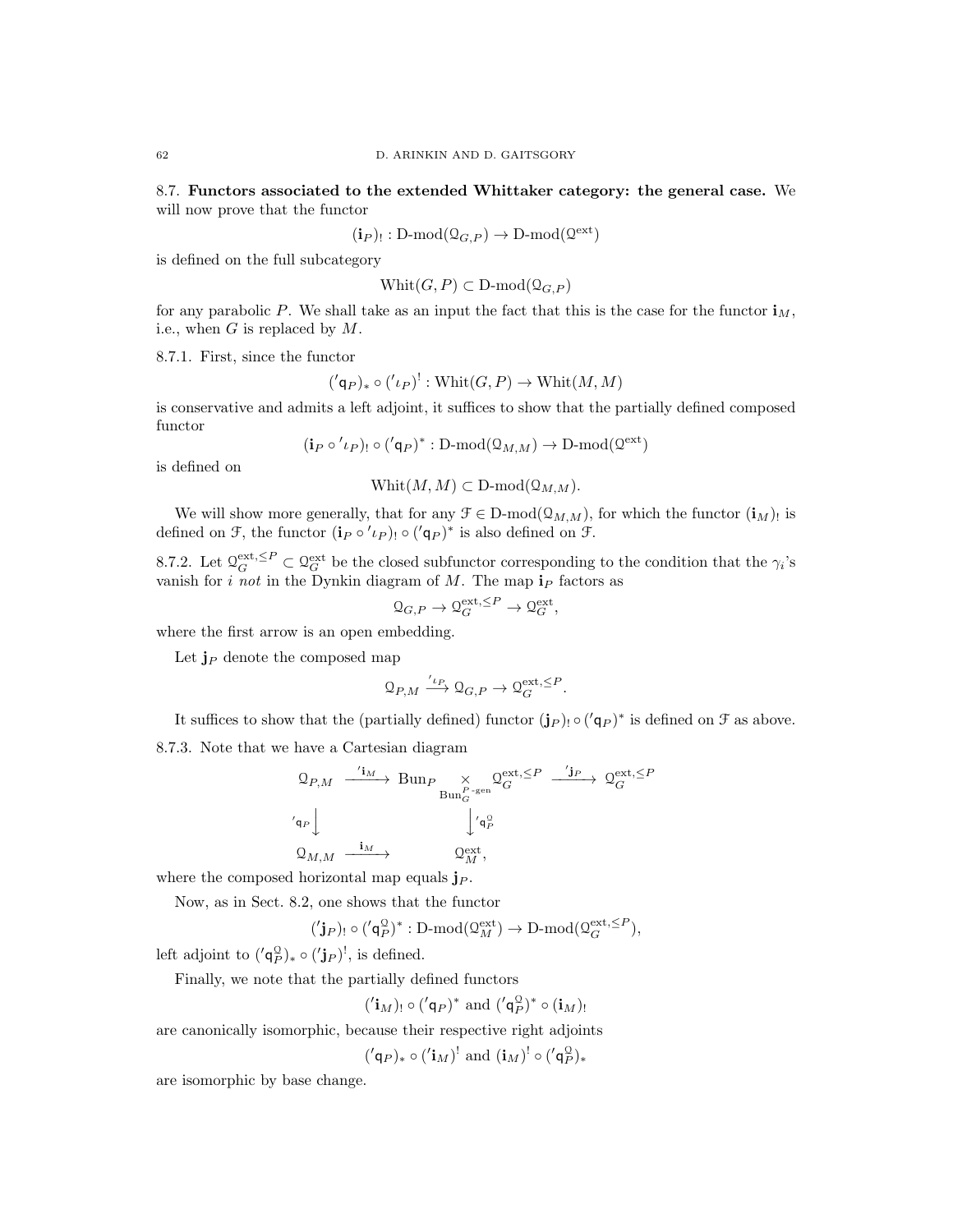#### Part IV: Gluing functors for the extended Whittaker category

9. GLUING FUNCTORS: THE STATEMENTS

9.1. The first functor. Let  $P_1 \subset P_2$  be a pair of parabolics. Our interest in this section is the gluing functor

(9.1) 
$$
(\mathbf{i}_{P_1})^! \circ (\mathbf{i}_{P_2})_! : \text{Whit}(G, P_2) \to \text{Whit}(G, P_1).
$$

(Unfortunately), we will not be able to "describe" the above functor explicitly. This is primarily due to the fact that we do not really know if what terms we could give such a description.

Instead, however, we will able to describe rather explicitly two other functors, obtained from (9.1) by composition.

One of these functors is

$$
\mathrm{Poinc}_{P_1,P_1} \circ (\mathbf{i}_{P_1})^! \circ (\mathbf{i}_{P_2})_! : \mathrm{Whit}(G,P_2) \to \mathrm{I}(G,P_1).
$$

The other is

$$
({ $\mathsf{q}}_{P_1})_* \circ ({ $\iota_{P_1}$ )}^! \circ (\mathbf{i}_{P_1})^! \circ (\mathbf{i}_{P_2})_! : \text{Whit}(G, P_2) \to \text{Whit}(M_1, M_1).$
$$

9.1.1. The description of both these functors uses the following ingredient. Consider the open substack

$$
\mathbf{Q}_G^{\text{ext},\geq P_1}\subset\mathbf{Q}_G^{\text{ext}},
$$

given by the condition that the elements  $\gamma_i$  do not vanish for i being in the Dynkin diagram of  $M_1$ .

Note that we have a commutative diagram

$$
Q_{G,P_2} \xrightarrow{\mathbf{i}_{P_2}} Q_G^{\text{ext}, \geq P_1} \xleftarrow{\mathbf{i}_{P_1}} Q_{G,P_1}
$$

$$
\downarrow^{\mathbf{t}_{P_1}}
$$

$$
Q_{G,P_1},
$$

where  $\mathfrak{t}_{P_1} \circ \mathfrak{i}_{P_1}$  is the identity map.

Hence, we obtain a natural transformation

(9.2) 
$$
\qquad \qquad \mathcal{D}\text{-mod}(\mathcal{Q}_G^{\text{ext},\geq P_1}) \to \mathcal{D}\text{-mod}(\mathcal{Q}_{G,P_1}), \quad (\mathbf{i}_{P_1})^! \to (\mathbf{t}_{P_1})_!,
$$

where the right-hand is only partially defined. Composing, we obtain a natural transformation

(9.3) 
$$
(\mathbf{i}_{P_1})^! \circ (\mathbf{i}_{P_2})_! \to (\mathbf{t}_{P_1} \circ \mathbf{i}_{P_2})_!
$$

If we apply the functors in (9.3) to an object  $\mathcal{F} \in \text{Whit}(G, P_2)$ , we have

$$
(\mathbf{i}_{P_1})^! \circ (\mathbf{i}_{P_2})_!(\mathfrak{F}) \in D\text{-mod}(\mathfrak{Q}_{G,P_1})^{\mathbf{N},\chi_{P_1}} = \text{Whit}(G,P_1).
$$

Hence, by adjunction, we obtain a map

(9.4) 
$$
(\mathbf{i}_{P_1})^! \circ (\mathbf{i}_{P_2})_! (\mathcal{F}) \to \mathrm{Av}^{\mathbf{N}(\mathbf{P}_1)}_*(\mathbf{t}_{P_1} \circ \mathbf{i}_{P_2})_! (\mathcal{F})
$$

In Sects. 10.2 and 10.3 we will prove: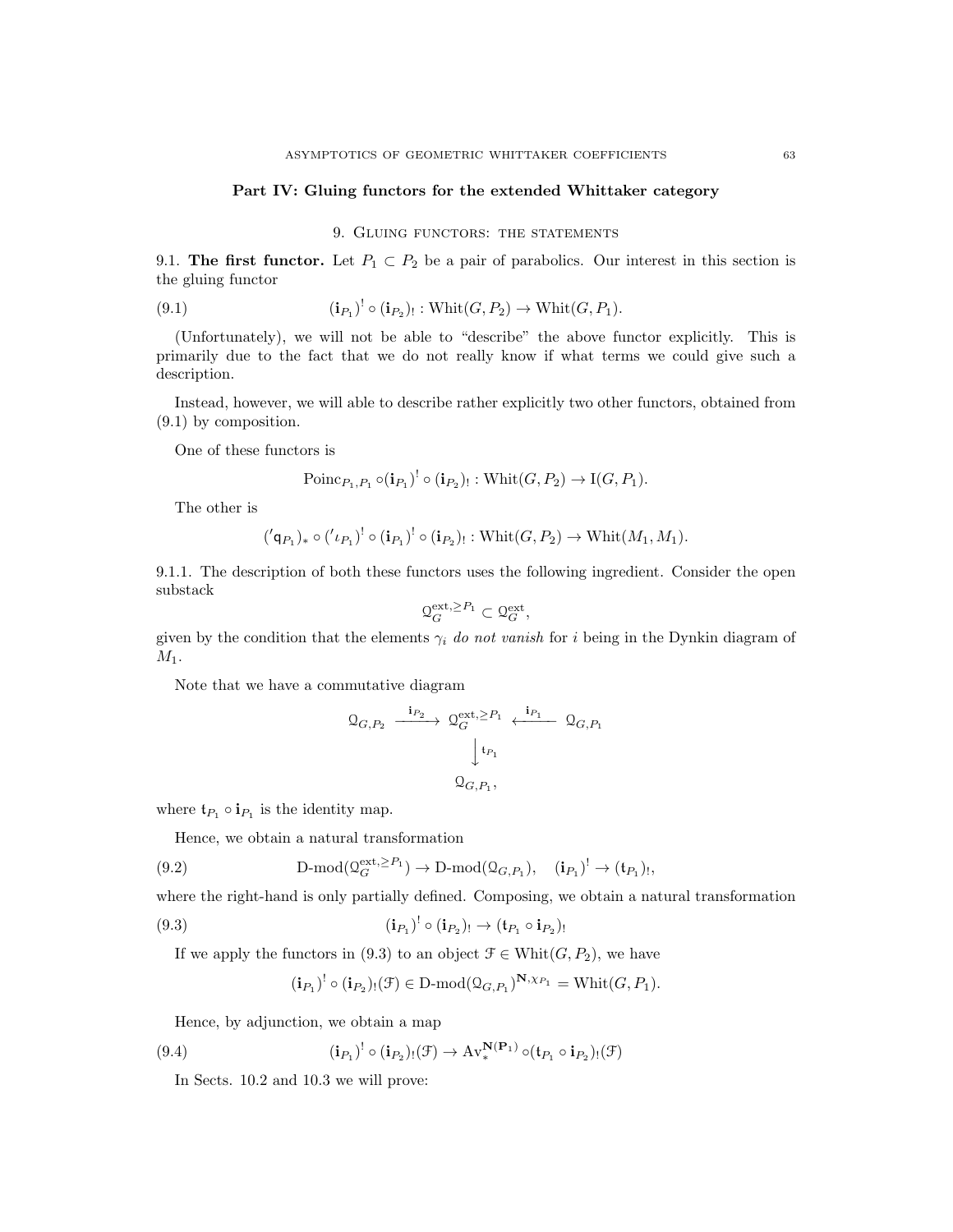## Proposition 9.1.2.

(a) The partially defined functor  $(\mathfrak{t}_{P_1} \circ \mathfrak{i}_{P_2})_! : D\text{-mod}(\mathfrak{Q}_{G,P_2}) \to D\text{-mod}(\mathfrak{Q}_{G,P_1})$  is defined on the full subcategory  $\text{Whit}(G, P_2) \subset \text{D-mod}(\mathcal{Q}_{G, P_2})$ .

(b) The natural transformation of functors  $Whit(G, P_2) \rightarrow Whit(G, P_1)$  given by (9.4) is an isomorphism.

9.1.3. We will now describe the functor

(9.5) 
$$
\text{Whit}(G, P_2) \stackrel{(\mathbf{i}_{P_1})^! \circ (\mathbf{i}_{P_2})_!}{\longrightarrow} \text{Whit}(G, P_1) \stackrel{\text{Poinc}_{P_1, P_1}}{\longrightarrow} \text{I}(G, P_1).
$$

Consider the composition

$$
\operatorname{Whit}(G,P_2) \stackrel{\text{Poinc}_{P_2,P_2}}{\longrightarrow} \operatorname{I}(G,P_2) \stackrel{\text{CT}_{P_1,P_2}^{\text{enh}}}{\longrightarrow} \operatorname{I}(G,P_1).
$$

We claim that there is a canonically defined natural transformation between the above functors, namely,

(9.6) 
$$
\text{Poinc}_{P_1,P_1} \circ (\mathbf{i}_{P_1})^! \circ (\mathbf{i}_{P_2})_! \to \text{CT}_{P_1,P_2}^{\text{enh}} \circ \text{Poinc}_{P_2,P_2}.
$$

Indeed, we first apply the natural transformation (9.4) and obtain a map

$$
(9.7) \qquad \qquad \text{Poinc}_{P_1,P_1} \circ (\mathbf{i}_{P_1})^! \circ (\mathbf{i}_{P_2})_! \to \text{Poinc}_{P_1,P_1} \circ \text{Av}_*^{\mathbf{N}(\mathbf{P}_1)} \circ (\mathbf{t}_{P_1} \circ \mathbf{i}_{P_2})_!.
$$

Recall now that  $\text{Poinr}_{P_1,P_1} = (\mathfrak{r}_{G,P_1})_!$ , where we remind that  $\mathfrak{r}_{G,P_1}$  denotes the map  $\mathfrak{Q}_{G,P_1} \to$  $\text{Bun}_G^{P_1\text{-gen}}$ .

We recall that

$$
\mathrm{CT}_{P_1,P_2}^{\mathrm{enh}} = \mathrm{Av}^{\mathbf{N}(\mathbf{P}_1)} \circ (\mathsf{p}_{P_1,P_2}^{\mathrm{enh}})^!,
$$

so

$$
\mathbf{CT}^{\text{enh}}_{P_1,P_2} \circ \text{Poinc}_{P_2,P_2} = \mathbf{A} \mathbf{v}_*^{\mathbf{N}(\mathbf{P}_1)} \circ (\mathbf{p}_{P_1,P_2}^{\text{enh}})^! \circ (\mathbf{t}_{G,P_2})!
$$

.

Let us note, however, that the map  $\mathfrak{r}_{G,P_2} : \mathcal{Q}_{G,P_2} \to \text{Bun}_G^{P_2\text{-gen}}$  factors as

$$
\mathsf{Q}_{G,P_2}\stackrel{\mathfrak{t}_{P_1}\circ\mathfrak{i}_{P_2}}{\longrightarrow}\mathsf{Q}_{G,P_1}\stackrel{\mathfrak{r}_{G,P_1}}{\longrightarrow}\text{Bun}_G^{P_1\text{-}\mathrm{gen}}\stackrel{\mathfrak{p}_{{P_1,P_2}}^{\mathrm{enh}}}{\longrightarrow}\text{Bun}_G^{P_2\text{-}\mathrm{gen}}\,.
$$

Hence, we rewrite

$$
(9.8) \qquad \text{CT}_{P_1,P_2}^{\text{enh}} \circ \text{Poinr}_{P_2,P_2} \simeq \text{Av}_*^{\mathbf{N}(\mathbf{P}_1)} \circ (\mathfrak{p}_{P_1,P_2}^{\text{enh}})^! \circ (\mathfrak{p}_{P_1,P_2}^{\text{enh}})_{!} \circ (\mathfrak{r}_{G,P_1})_{!} \circ (\mathfrak{t}_{P_1} \circ \mathbf{i}_{P_2})_{!}.
$$

Thus, in order to construct the natural transformation (9.6), we have to construct a natural transformation

$$
(9.9) \quad (\mathfrak{r}_{G,P_1})_! \circ \mathrm{Av}^{\mathbf{N}(\mathbf{P}_1)}_* \circ (\mathfrak{t}_{P_1} \circ \mathfrak{i}_{P_2})_! \to \mathrm{Av}^{\mathbf{N}(\mathbf{P}_1)}_* \circ (\mathfrak{p}_{P_1,P_2}^{\text{enh}})^! \circ (\mathfrak{p}_{P_1,P_2}^{\text{enh}})_! \circ (\mathfrak{r}_{G,P_1})_! \circ (\mathfrak{t}_{P_1} \circ \mathfrak{i}_{P_2})_!.
$$

The latter is obtained as the composition

$$
(\mathfrak{r}_{G,P_1})_! \circ \mathrm{Av}^{\mathbf{N}(\mathbf{P}_1)}_* \circ (\mathfrak{t}_{P_1} \circ \mathfrak{i}_{P_2})_! \to \mathrm{Av}^{\mathbf{N}(\mathbf{P}_1)}_* \circ (\mathfrak{r}_{G,P_1})_! \circ (\mathfrak{t}_{P_1} \circ \mathfrak{i}_{P_2})_! \to \\
 \to \mathrm{Av}^{\mathbf{N}(\mathbf{P}_1)}_* \circ (\mathfrak{p}_{P_1,P_2}^{\text{enh}})^! \circ (\mathfrak{p}_{P_1,P_2}^{\text{enh}})_! \circ (\mathfrak{r}_{G,P_1})_! \circ (\mathfrak{t}_{P_1} \circ \mathfrak{i}_{P_2})_!,
$$

where the first arrow comes by adjunction from the fact that  $(\mathfrak{r}_{G,P_1})_!$  maps

$$
\text{D-mod}(\mathfrak{Q}_{G,P_1})^{\mathbf{N}(\mathbf{P}_1)} \to \text{D-mod}(\text{Bun}_G^{P_1\text{-gen}})^{\mathbf{N}(\mathbf{P}_1)} = \text{I}(G,P_1),
$$

and the second arrow comes from the  $((\mathsf{p}_{P_1,P_2}^{\text{enh}})_!, (\mathsf{p}_{P_1,P_2}^{\text{enh}})^!)$  adjunction.

We will prove:

Theorem 9.1.4. The natural transformation (9.6) is an isomorphism.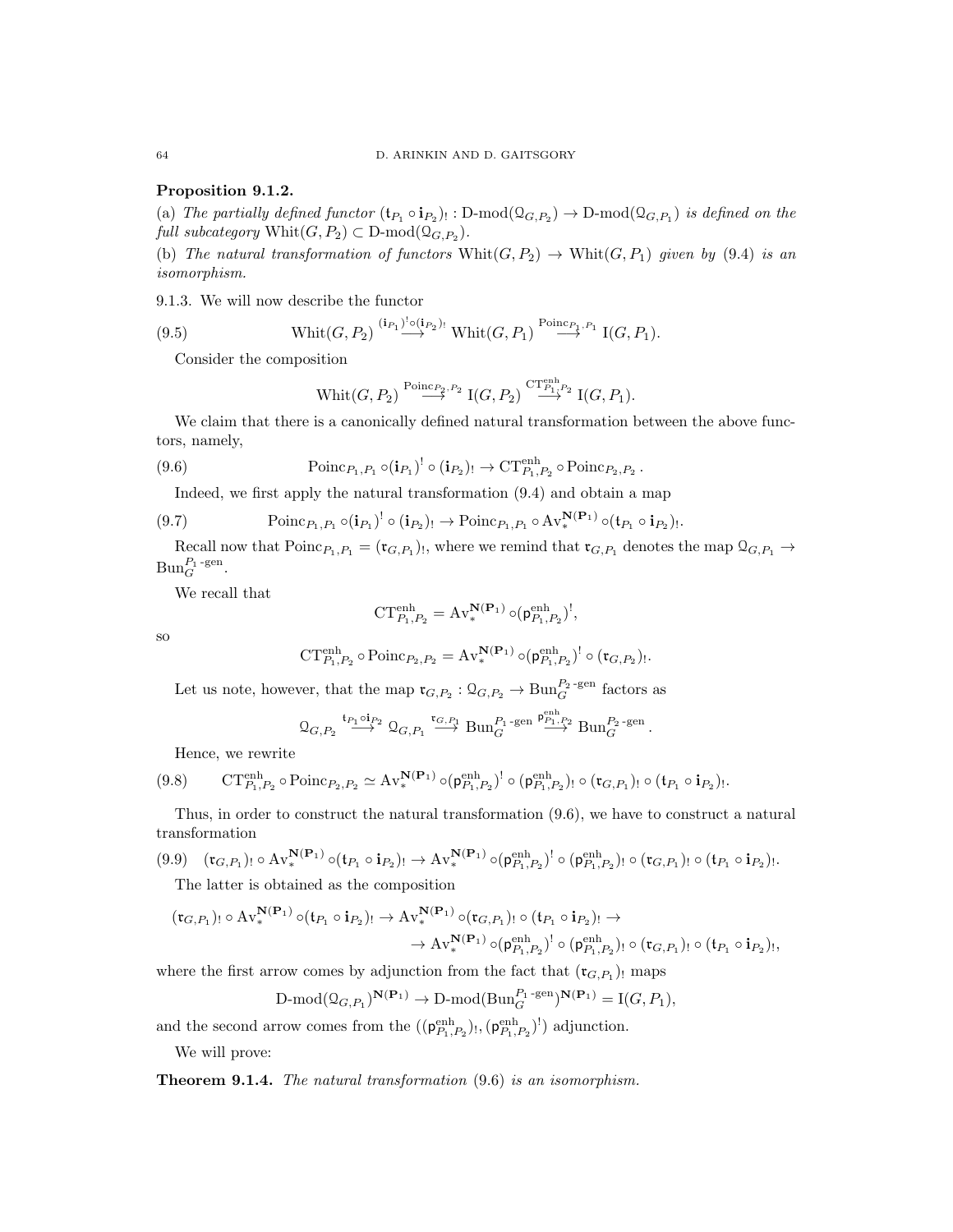It is the description of the functor  $Poinc_{P_1,P_1} \circ (i_{P_1})^! \circ (i_{P_2})$  in terms as the functor  $CT_{P_1,P_2}^{\text{enh}} \circ \text{Poinr}_{P_2,P_2}$  that we mean to be an explicit description of the former functor.

9.2. The second functor. The goal of this subsection we will state a theorem that describes explicitly the functor

$$
(9.10) \qquad \qquad (\mathsf{q}_{P_1})_* \circ (\mathsf{r}_{P_1})' \circ (\mathbf{i}_{P_1})' \circ (\mathbf{i}_{P_2})_! : \text{Whit}(G, P_2) \to \text{Whit}(M_1, M_1).
$$

9.2.1. First, we will reduce the study of this functor to the case when  $P_2 = G$ . This will use the following ingredient:

Note that we have a Cartesian diagram

$$
\begin{array}{ccc}\n\mathbb{Q}_{G,P_2} & \xrightarrow{\mathbf{i}_{P_2}} & \mathbb{Q}_G^{\mathrm{ext},\leq P_2} \\
\hline\n\prime_{^{1_{P_2}}}\uparrow & & \uparrow \mathbf{j}_{^{P_2}} \\
\mathbb{Q}_{P_2,M_2} & \xrightarrow{\prime_{\mathbf{i}_{M_2}}} \mathrm{Bun}_{P_2} & \times & \mathbb{Q}_G^{\mathrm{ext},\leq P_2} \\
\prime_{^{1_{P_2}}}\downarrow & & \downarrow \mathbb{Q}_P^{\mathrm{P_2\text{-}\mathrm{gen}}}_G \\
\mathbb{Q}_{M_2,M_2} & \xrightarrow{\mathbf{i}_{M_2}} & \mathbb{Q}_{M_2}^{\mathrm{ext}},\n\end{array}
$$

from which we obtain a natural transformation

$$
(9.11) \quad (\text{'q}^{\mathcal{Q}}_{P_2})_* \circ (\text{'i}_{M_2})_! \circ (\text{'i}_{P_2})^! \rightarrow (\text{'q}^{\mathcal{Q}}_{P_2})_* \circ (\text{'j}_{P_2})^! \circ (\text{i}_{P_2})_!, \quad \text{Whit}(G, P_2) \rightarrow \text{Whit}^{\text{ext}}(M_2).
$$

In Sect. 10.1 we will prove:

Proposition 9.2.2. The natural transformation  $(9.11)$  is an isomorphism.

9.2.3. Note that the composition

$$
\mathbf{Q}_{P_1,M_1}\xrightarrow{\iota_{P_1}}\mathbf{Q}_{G,P_1}\xrightarrow{\mathbf{i}_{P_1}}\mathbf{Q}_G^{\text{ext}}
$$

canonically factors as

$$
\text{Q}_{P_1,M_1}\ \to\ \text{Bun}_{P_2}\underset{\text{Bun}_G^{P_2\text{-}\mathrm{gen}}} {\times} \text{Q}_{G,P_1}\ \overset{\text{id}\times\mathbf{i}_{P_1}}{\longrightarrow}\ \text{Bun}_{P_2}\underset{\text{Bun}_G^{P_2\text{-}\mathrm{gen}}} {\times} \text{Q}_G^{\text{ext},\leq P_2}\ \overset{\prime\mathbf{j}_{P_2}}{\longrightarrow}\ \text{Q}_G^{\text{ext},\leq P_2}\ \hookrightarrow\ \text{Q}_G^{\text{ext}},
$$

and where we have a Cartesian diagram

Q<sup>P</sup>1,M<sup>1</sup> <sup>00</sup>ıP1(M2) −−−−−−→ Bun<sup>P</sup><sup>2</sup> × BunP<sup>2</sup> -gen G QG,P<sup>1</sup> id <sup>×</sup>iP<sup>1</sup> −−−−−→ Bun<sup>P</sup><sup>2</sup> <sup>×</sup> BunP<sup>2</sup> -gen G Q ext,≤P<sup>2</sup> G y y y 0 q Q P2 Q<sup>P</sup>1(M2),M<sup>1</sup> 0 ıP1(M2) −−−−−→ Q<sup>M</sup>2,P1(M2) iP1(M2) −−−−−→ Q ext M<sup>2</sup> 0 qP1(M2) y

 $\mathcal{Q}_{M_1,M_1}.$ 

Hence, we can rewrite the functor  $({q}_{P_1})_* \circ (l_{P_1})^! \circ (i_{P_1})^! \circ (i_{P_2})_!$  of (9.10) as

$$
({'q_{P_1}})_* \circ ({}''\iota_{P_1(M_2)})^! \circ (\mathrm{id} \times \mathbf{i}_{P_1})^! \circ ({}')\iota_{P_2})^! \circ (\mathbf{i}_{P_2})_! \simeq
$$
  
 
$$
\simeq ({}'q_{P_1(M_2)})_* \circ ({}'\iota_{P_1(M_2)})^! \circ (\mathbf{i}_{P_1(M_2)})^! \circ ({}'\iota_{P_2})_* \circ ({}'\iota_{P_2})^! \circ (\mathbf{i}_{P_2})_!.
$$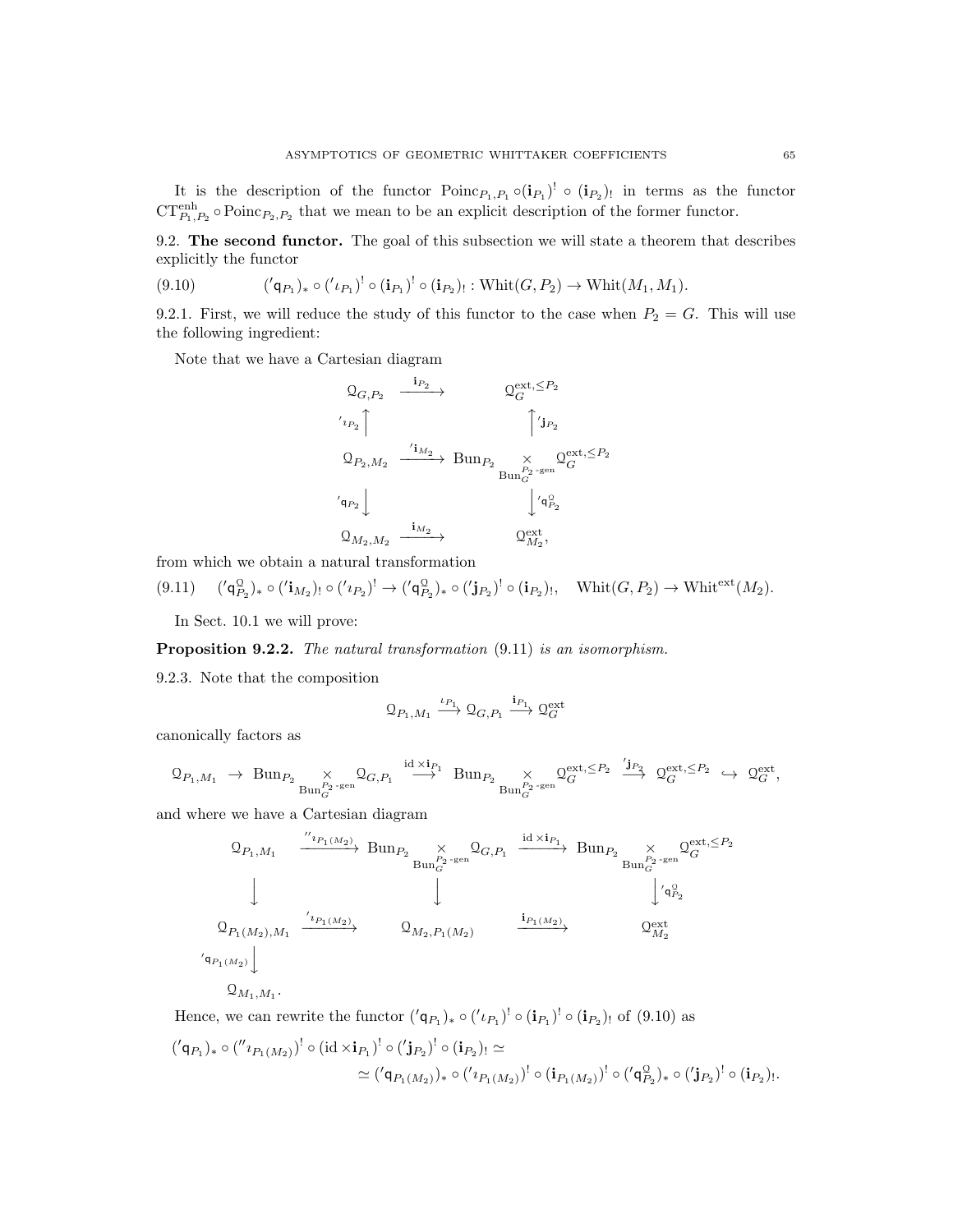Using Proposition 9.2.2, we further rewrite it as

$$
({}'\mathsf{q}_{P_1(M_2)})_* \circ ('{\imath}_{P_1(M_2)})^! \circ (\mathbf{i}_{P_1(M_2)})^! \circ ({}'\mathsf{q}_{P_2}^\mathbb{Q})_* \circ ({}'\mathbf{i}_{M_2})_! \circ ({}'\imath_{P_2})^!,
$$

and finally, using the fact that for Whittaker sheaves

$$
({}'\mathsf{q}_{P_2}^\mathbb{Q})_* \circ ({'}\mathbf{i}_{M_2})_! \simeq (\mathbf{i}_{M_2})_! \circ ({'}\mathsf{q}_{P_2})_*,
$$

we obtain

$$
(9.12) \, ({}^{\prime}\mathsf{q}_{P_1})_* \circ ({}^{\prime}\iota_{P_1})^! \circ (\mathbf{i}_{P_1})^! \circ (\mathbf{i}_{P_2})_! \simeq ({}^{\prime}\mathsf{q}_{P_1(M_2)})_* \circ ({}^{\prime}\iota_{P_1(M_2)})^! \circ (\mathbf{i}_{P_1(M_2)})^! \circ (\mathbf{i}_{M_2})_! \circ ({}^{\prime}\mathsf{q}_{P_2})_* \circ ({}^{\prime}\iota_{P_2})^!.
$$

I.e., we obtain that the functor of (9.10) identifies with the composition of

 $({ $\mathsf{q}_{P_2}\mathsf{)}_* \circ ({\mathsf{z}_{P_2}})^!, \quad \text{Whit}(G, P_2) \to \text{Whit}(M_2, M_2),$$ 

and the functor

$$
({qP1(M2)}). \circ ({'P1(M2)}! \circ (iP1(M2)}! \circ (iM2)].  $\times$   $\text{With}(M_2, M_2) \to \text{Whit}(M_1, M_1),$
$$

which is nothing but the functor  $(9.10)$  for the reductive group  $M_2$  and its parabolic subgroup  $P_1(M_2)$ .

9.2.4. Thus, our current task is to describe the functor

(9.13) 
$$
({q}_{\ell})_* \circ ({l}_{\ell})^! \circ ({i}_{\ell})^! \circ ({i}_{\ell})_! : \text{Whit}(G, G) \to \text{Whit}(M, M).
$$

Consider the fiber product

$$
\mathcal{Q}_{G,P} \underset{\mathrm{Bun}_G}{\times} \mathrm{Bun}_{P^-},
$$

where  $P^-$  is the parabolic opposite to P. Let

$$
\textnormal{Zast}^{\textnormal{gen}}_{P} \subset \mathfrak{Q}_{G, P} \underset{\textnormal{Bun}_G}{\times} \textnormal{Bun}_{P^-}
$$

denote the open substack, given by the condition that the generic reduction to  $B$  (which is part if the data for a point of  $\mathcal{Q}_{G,P}$  and the reduction to  $P^-$  are transversal at the generic point of the curve.

Let  $\mathsf{u}_P$  denote the projection  $\text{Zast}_P^{\text{gen}} \to \mathcal{Q}_{G,P}$ . Note now that the tautological map

$$
\text{Zast}_{P}^{\text{gen}} \to \text{Bun}_{P^{-}} \to \text{Bun}_{M}
$$

naturally lifts to a map

$$
\mathrm{Zast}_P^\mathrm{gen}\to\mathrm{\mathbf{Q}}_{M,M}.
$$

We denote this map by  $v_P$ .

9.2.5. Consider the fiber product

$$
\textup{Zast}^{\textup{gen}}_P \underset{\mathbb{Q}_{G,P}}{\times} \mathbb{Q}_{G,G},
$$

where  $\mathcal{Q}_{G,G} \to \mathcal{Q}_{G,P}$  is the map  $\mathfrak{t}_P \circ \mathfrak{i}_G$ . Denote the maps

$$
\mathbf{Q}_{M,M} \leftarrow \text{Zast}_{P}^{\text{gen}} \underset{\mathbf{Q}_{G,P}}{\times} \mathbf{Q}_{G,G} \rightarrow \mathbf{Q}_{G,G}
$$

by  $'u_P$  and  $'v_P$ , respectively.

Consider the functor

$$
({u_P})_* \circ ({v_P})': D-mod( $\mathfrak{Q}_{M,M}$ )  $\to$  D-mod( $\mathfrak{Q}_{G,G}$ ),
$$

and its partially defined left adjoint  $({\bf v}_P)$ ,  $\circ ({\bf u}_P)^*$ .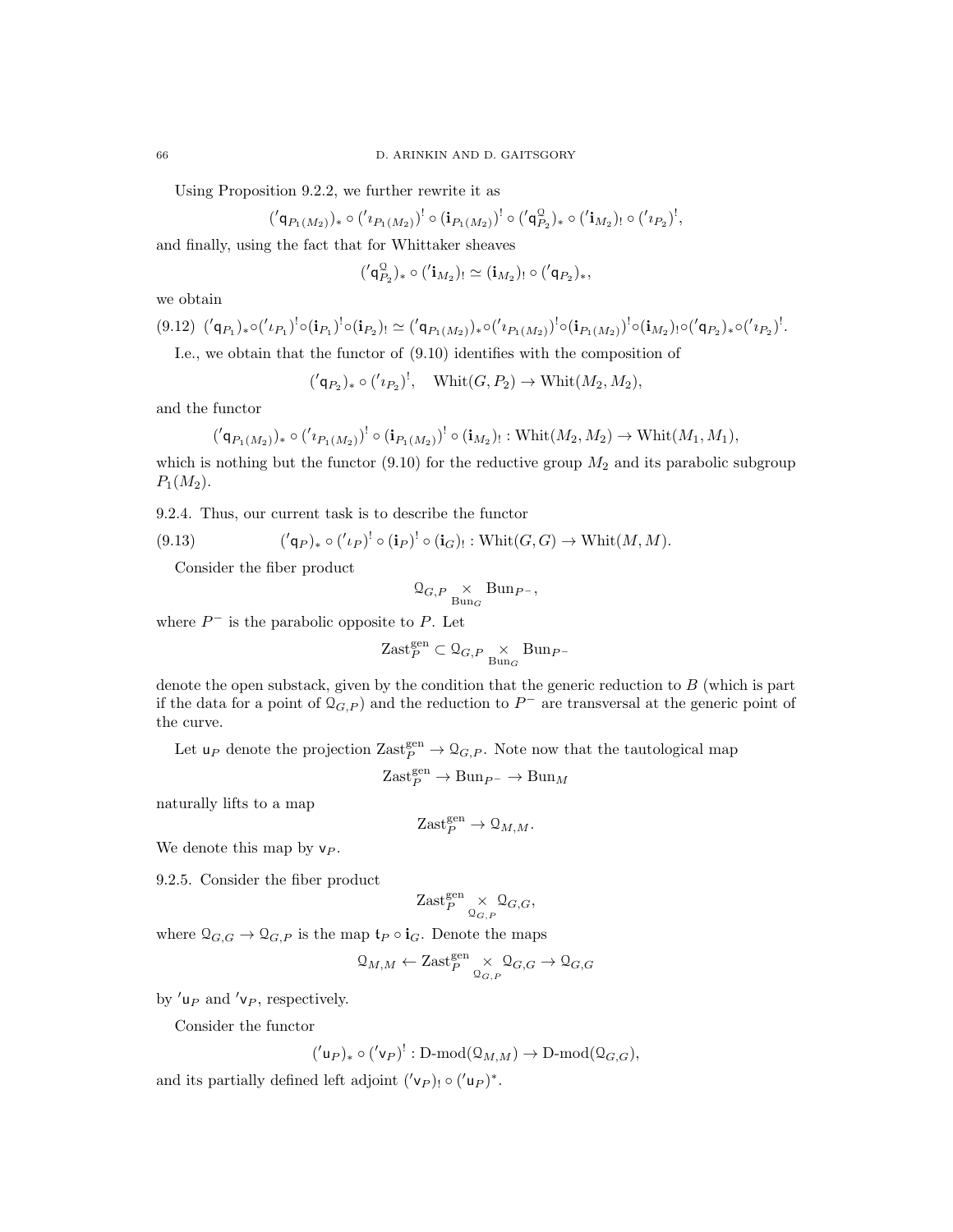We claim that there is a canonically defined natural transformation of partially defined functors

$$
(9.14) \qquad (\mathbf{q}_P)_* \circ (\mathbf{q}_P)^! \circ (\mathbf{i}_P)^! \circ (\mathbf{i}_G)_! \to (\mathbf{q}_P)_! \circ (\mathbf{q}_P)^*, \quad D\text{-mod}(\Omega_{G,G}) \to D\text{-mod}(\Omega_{M,M}).
$$

9.2.6. To define the map (9.14), we first apply the natural transformation (9.4) (which, according to Proposition 9.1.2, is in fact an isomorphism when evaluated on objects of Whit $(G, G)$ :

$$
(9.15) \qquad (\langle \mathbf{q}_P \rangle_* \circ (\langle \iota_P \rangle^! \circ (\mathbf{i}_P)^! \circ (\mathbf{i}_G)_! \rightarrow (\langle \mathbf{q}_P \rangle_* \circ (\langle \iota_P \rangle^! \circ \mathrm{Av}_*^{\mathbf{N}(\mathbf{P})} \circ (\mathbf{t}_P \circ \mathbf{i}_G)_!.
$$

Note that

$$
({'q_P})_* \circ (l_P)^! \circ \mathrm{Av}^{\mathbf{N}(\mathbf{P})}_* \circ (\mathfrak{t}_P \circ \mathbf{i}_G)_! \simeq ({}'q_P)_* \circ \mathrm{Av}^{\mathbf{N}(\mathbf{P})}_* \circ (l_P)^! \circ (\mathfrak{t}_P \circ \mathbf{i}_G)_! \simeq ({}'q_P)_* \circ ({}'l_P)^! \circ (\mathfrak{t}_P \circ \mathbf{i}_G)_!.
$$

We now claim that there is a canonically defined natural transformation

$$
(9.16) \qquad (\langle \mathsf{q}_P \rangle_* \circ (\langle \iota_P \rangle^! \to (\mathsf{v}_P)_! \circ (\mathsf{u}_P)^*, \quad \text{D-mod}(\mathfrak{Q}_{G,P}) \to \text{D-mod}(\mathfrak{Q}_{M,M}).
$$

Once the natural transformation (9.16) is defined, the sought-for natural transformation  $(9.14)$  is set to be

$$
({q_P})_* \circ ({l_P})^! \circ (iP)^! \circ (iG)_! \rightarrow ({q_P})_* \circ ({l_P})^! \circ (tP \circ iG)_! \rightarrow \rightarrow (uP)_! \circ (vP)^* \circ (tP \circ iG)_! \simeq ({vP)} \circ ({vP)}_* \circ ({vP)}_*.
$$

9.2.7. The natural transfrmation (9.16) is defined as follows. To specify it, by adjunction, we can equivalently specify a natural transformation

(9.17) 
$$
({q}_{\ell})_* \circ ({u}_{\ell})^! \circ ({u}_{\ell})_* \circ ({v}_{\ell})^! \to \text{Id}.
$$

The natural transformation  $({q_P})_* \circ ({l_P})^! \circ ({q_P})_* \circ ({q_P})^!$  is given by pull-push along the Cartesian diagram

(9.18)  
\n
$$
\begin{array}{ccc}\n\text{Zast}_{P}^{\text{gen}} & \times \mathcal{Q}_{P,M} \longrightarrow \mathcal{Q}_{P,M} \xrightarrow{\text{'q}_{P}} \mathcal{Q}_{M,M} \\
\downarrow & \downarrow^{\text{'t}_{IP}} \\
\text{Zast}_{P}^{\text{gen}} & \xrightarrow{\text{u}_{P}} \mathcal{Q}_{G,P} \\
\downarrow^{\text{'t}_{P}} \\
\downarrow^{\text{v}_{P}} \\
\downarrow^{\text{v}_{P}} \\
\downarrow^{\text{v}_{M,M}}.\n\end{array}
$$

Note however, that the open embedding  $Bun_M \hookrightarrow Bun_P \underset{Bun_M}{\times} Bun_{P^-}$  give rise to an open embedding

$$
\mathbf{Q}_{M,M} \hookrightarrow \mathrm{Zast}_P^{\mathrm{gen}} \underset{\mathbf{Q}_{G,P}}{\times} \mathbf{Q}_{P,M}.
$$

This gives rise to the natural transformation (9.17). This natural transformation is the key step in the construction of the natural transformation (9.14).

In Sect. 10.4 we will prove:

Proposition 9.2.8. Both sides of  $(9.16)$  are well-defined, and the natural transformation (9.16) is an isomorphism.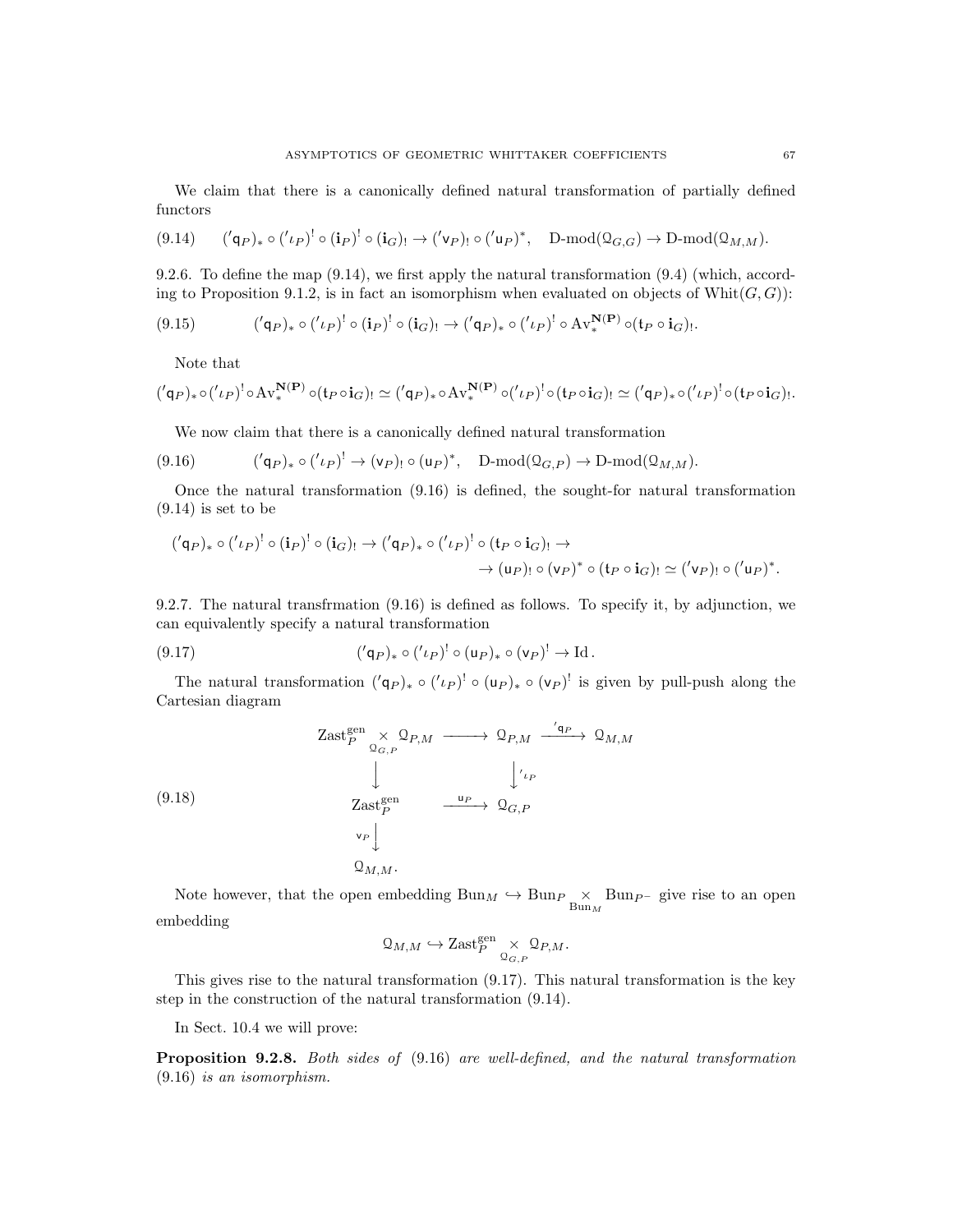68 D. ARINKIN AND D. GAITSGORY

9.2.9. Thus, from Proposition 9.2.8 we obtain:

Theorem 9.2.10. The natural transformation

 $({\langle \mathsf{q}_P \rangle_*} \circ ({\langle \iota_P \rangle}^! \circ ({\bf i}_P)^! \circ ({\bf i}_G)_{!} \rightarrow ({\langle \mathsf{v}_P \rangle_{!}} \circ ({\langle \mathsf{u}_P \rangle^{*}}$ 

is an isomorphism when evaluated on objects of  $Whit(G, G) \subset D\text{-mod}(Bun_G)$ .

We regard the right-hand side in Theorem 9.2.10 as giving a more explicit description of the functor  $({\bf q}_P)_* \circ ({\bf q}_P)^! \circ ({\bf i}_P)^! \circ ({\bf i}_G)$ , thus accomplishing the goal of this subsection.

## 9.3. Relation between Theorems 9.1.4 and 9.2.10.

9.3.1. Let us summarize the previous discussion. For a pair of parabolics  $P_1 \subset P_2$  we consider the functor

 $\mathbf{i}_{P_1}^! \circ (\mathbf{i}_{P_2})_! : \text{Whit}(G, P_2) \to \text{Whit}(G, P_1),$ 

and the compositions

$$
\text{Poinc}_{P_1,P_1} \circ \mathbf{i}_{P_1}^! \circ (\mathbf{i}_{P_2})_! : \text{Whit}(G, P_2) \to \text{I}(G, P_1)
$$

and

$$
('\mathsf{q}_{P_1})_* \circ ('\iota_{P_1})^! \circ \mathbf{i}_{P_1}^! \circ (\mathbf{i}_{P_2})_! : \text{Whit}(G, P_2) \to \text{Whit}(M_1, M_1).
$$

In this subsection we will study the further compositions

(9.19) 
$$
(i_{M_1})^! \circ \text{Poinc}_{P_1, P_1} \circ i_{P_1}^! \circ (i_{P_2})_! : \text{Whit}(G, P_2) \to \text{D-mod}(\text{Bun}_{M_1})
$$

and

$$
(9.20) \qquad \text{Poinc}_{M_1,M_1} \circ (\prime \mathsf{q}_{P_1})_* \circ (\prime \iota_{P_1})^! \circ \mathbf{i}_{P_1}^! \circ (\mathbf{i}_{P_2})_!: \text{Whit}(G,P_2) \to \text{D-mod}(\text{Bun}_{M_1}).
$$

9.3.2. Recall that in Sect. 9.1 we have constructed a natural transformation

 $\text{Poinc}_{P_1,P_1} \circ \mathbf{i}_{P_1}^! \circ (\mathbf{i}_{P_2})_! \to \text{CT}_{P_1,P_2}^{\text{enh}} \circ \text{Poinc}_{P_2,P_2},$ 

and stated Theorem 9.1.4 that this natural transformation is an isomorphism.

Hence, composing with the functor  $(i_{M_1})^!: \text{I}(G, P_1) \to \text{D-mod}(\text{Bun}_{M_1}),$  we obtain a natural transformation (in fact, an isomorphism, according to Theorem 9.1.4):

$$
(9.21) \quad (i_{M_1})^! \circ \text{Poinc}_{P_1, P_1} \circ i_{P_1}^! \circ (i_{P_2})_! \to (i_{M_1})^! \circ \text{CT}_{P_1, P_2}^{\text{enh}} \circ \text{Poinc}_{P_2, P_2} \simeq
$$

$$
\simeq \text{CT}_{P_1(M_2)} \circ (i_{M_2})^! \circ \text{Poinc}_{P_2, P_2},
$$

where  $CT_{P_1(M_2)}$  is the Constant term functor  $D\text{-mod}(Bun_{M_2}) \to D\text{-mod}(Bun_{M_1}).$ 

9.3.3. Recall also that in Sect. 9.2 we have constructed a natural transformation

$$
({'q_{P_1}})_* \circ ({'\iota_{P_1}})^! \circ (i_{P_1})^! \circ (i_{P_2})_! \to ({'\nu_{P_1(M_2)}})_! \circ ({'\mu_{P_1(M_2)}})^* \circ ({'q_{P_2}})_* \circ ({'\iota_{P_2}})^!,
$$

and Theorem 9.2.10 asserted that this natural transformation is an isomorphism.

Hence, composing with the functor  $\text{Poinc}_{M_1,M_1}$ :  $\text{Whit}(M_1,M_1) \rightarrow \text{D-mod}(\text{Bun}_{M_1})$ , we obtain a natural transformation (in fact, an isomorphism according to Theorem 9.2.10):

$$
(9.22) \quad \text{Poinc}_{M_1, M_1} \circ ( {}^{\prime} \mathsf{q}_{P_1})_* \circ ( {}^{\prime} \iota_{P_1})^! \circ \mathbf{i}_{P_1}^! \circ (\mathbf{i}_{P_2})_! \to
$$
\n
$$
\simeq \text{Poinc}_{M_1, M_1} \circ ( {}^{\prime} \mathsf{v}_{P_1(M_2)})_! \circ ( {}^{\prime} \mathsf{u}_{P_1(M_2)})^* \circ ( {}^{\prime} \mathsf{q}_{P_2})_* \circ ( {}^{\prime} \iota_{P_2})^! \simeq
$$
\n
$$
\simeq (\mathsf{p}_{B(M_1)}^{\text{enh}} \circ \mathsf{r}_{M_1, M_1} \circ {}^{\prime} \mathsf{v}_{P_1(M_2)})_! \circ ( {}^{\prime} \mathsf{u}_{P_1(M_2)})^* \circ ( {}^{\prime} \mathsf{q}_{P_2})_* \circ ( {}^{\prime} \iota_{P_2})^!,
$$

where we note that the map  $\mathsf{p}_{B(M_1)}^{\text{enh}} \circ \mathsf{r}_{M_1,M_1} \circ' \mathsf{v}_{P_1(M_2)}$  is just the projection

$$
\text{Zast}_{P_1(M_2)}^{\text{gen}} \underset{\mathbb{Q}_{M_2, P_1(M_2)}}{\times} \mathbb{Q}_{M_2, M_2} \to \text{Zast}_{P_1(M_2)}^{\text{gen}} \to \mathbb{Q}_{M_2, M_2} \to \text{Bun}_{M_2}
$$

.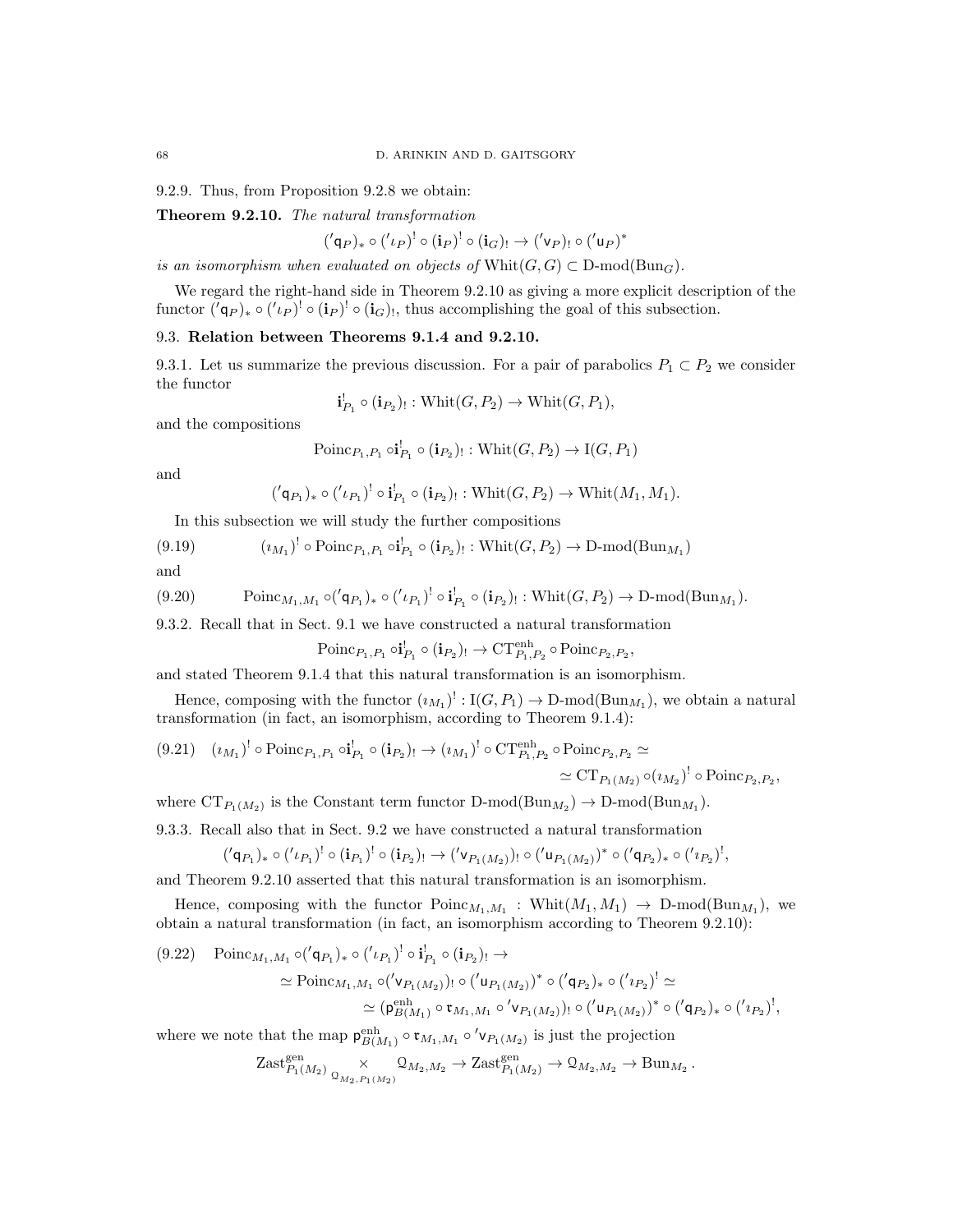9.3.4. We will now complete the natural transformations (9.21) and (9.22) to a commutative diagram of functors and natural transformations:

(9.23)  
\n
$$
(i_{M_1})^!
$$
 o Poinc<sub>P\_1, P\_1</sub> o $\mathbf{i}_{P_1}$  o  $(\mathbf{i}_{P_2})$ !\n $\left\| \begin{array}{c}\n\text{CT}_{P_1(M_2)} \circ (i_{M_2})^! \circ \text{Poinc}_{P_2, P_2} \\
\text{Poinc}_{M_1, M_1} \circ ({}^{\prime}\mathbf{q}_{P_1})_* \circ ({}^{\prime}\iota_{P_1})^! \circ \mathbf{i}_{P_1}^! \circ (\mathbf{i}_{P_2})\n\end{array}\right\|$ \n $(\mathbf{p}_{B(M_1)}^{\text{enh}} \circ \mathbf{r}_{M_1, M_1} \circ \langle \mathbf{v}_{P_1(M_2)})^! \circ ({}^{\prime}\mathbf{u}_{P_1(M_2)})^* \circ ({}^{\prime}\mathbf{q}_{P_2})_* \circ ({}^{\prime}\iota_{P_2})^!$ 

In order to construct the vertical arrows in this diagram we need the following observation.

9.3.5. Note that for a parabolic  $P$  we have a natural transformation

(9.24) 
$$
\text{Poinc}_{M,M} \circ (q_P)_* \circ (q_P)^! \to (i_M)^! \circ \text{Poinc}_{P,P}, \quad \text{Whit}(G,P) \to \text{D-mod}(\text{Bun}_M).
$$
\nNamely, it comes from the Cartesian diagram.

Namely, it comes from the Cartesian diagram

$$
\begin{array}{ccc}\n\mathfrak{Q}_{M,M} & \xleftarrow{\prime_{\mathbf{q}_P}} & \mathfrak{Q}_{P,M} & \xrightarrow{\prime_{\mathbf{i}_P}} & \mathfrak{Q}_{G,P} \\
\mathfrak{r}_{M,M} & & \mathfrak{r}_{P,M} \downarrow & & \downarrow \mathfrak{r}_{G,P} \\
\mathrm{Bun}_M & \xleftarrow{\mathbf{q}_P} & \mathrm{Bun}_P & \xrightarrow{\mathbf{i}_P} & \mathrm{Bun}_G^{P-\mathrm{gen}}.\n\end{array}
$$

In Sect. 10.1 we will prove:

 $(0.93)$ 

#### Proposition 9.3.6. The natural transformation  $(9.24)$  is an isomorphism.

9.3.7. We let the left vertical arrow in the diagram (9.23) to be given by the map (9.24) for  $P = P_1$ , precomposed with  $\mathbf{i}_{P_1}^{\dagger} \circ (\mathbf{i}_{P_2})_!$ .

The right vertical arrow in the diagram (9.23) is the composition of

$$
CT_{P_1(M_2)} \circ Poinc_{M_2,M_2} \circ (q_{P_2})_* \circ (q_{P_2})^! \to (u_{M_2})^! \to CT_{P_1(M_2)} \circ (u_{M_2})^! \circ Poinc_{P_2,P_2},
$$
 given by the map (9.24) for  $P = P_2$  composed with  $CT_{P_1(M_2)}$ , and a map

$$
(\mathsf{p}_{B(M_1)}^{\mathrm{enh}} \circ \mathsf{t}_{M_1, M_1} \circ' \mathsf{v}_{P_1(M_2)})_! \circ ('\mathsf{u}_{P_1(M_2)})^* \circ ('\mathsf{q}_{P_2})_* \circ ('\mathsf{r}_{P_2})^! \to \\
 \to \mathrm{CT}_{P_1(M_2)} \circ \mathrm{Poinc}_{M_2, M_2} \circ ('\mathsf{q}_{P_2})_* \circ ('\mathsf{r}_{P_2})^!,
$$

obtained by composing  $({q_P}_2)_* \circ ({q_P}_2)^!$  with a natural transformation

$$
(9.25) \qquad (\mathsf{p}_{B(M_1)}^{\text{enh}} \circ \mathsf{t}_{M_1, M_1} \circ' \mathsf{v}_{P_1(M_2)})_! \circ ('\mathsf{u}_{P_1(M_2)})^* \to \text{CT}_{P_1(M_2)} \circ \text{Poinc}_{M_2, M_2},
$$

described below.

9.3.8. Note that in constructing the natural transformation (9.25), we are working with the reductive group  $M_2$  and its parabolic  $P_1(M_2)$ . So, it is enough to construct this natural transformation for  $G$  and a parabolic  $P$ . I.e., we want to construct a natural transformation

(9.26) 
$$
(\mathfrak{p}_B^{\text{enh}} \circ \mathfrak{r}_{M,M} \circ' \mathfrak{v}_P)_{!} \circ ('\mathfrak{u}_P)^* \to \mathbf{CT}_P \circ \text{Poinc}_{G,G}.
$$

The crucial ingredient is provided by the natural transformation (in fact, an isomorphism) of [DrGa4]:

$$
\mathbf{CT}_P\simeq (\mathsf{q}_P^-)_!\circ (\mathsf{p}_P^-)^*.
$$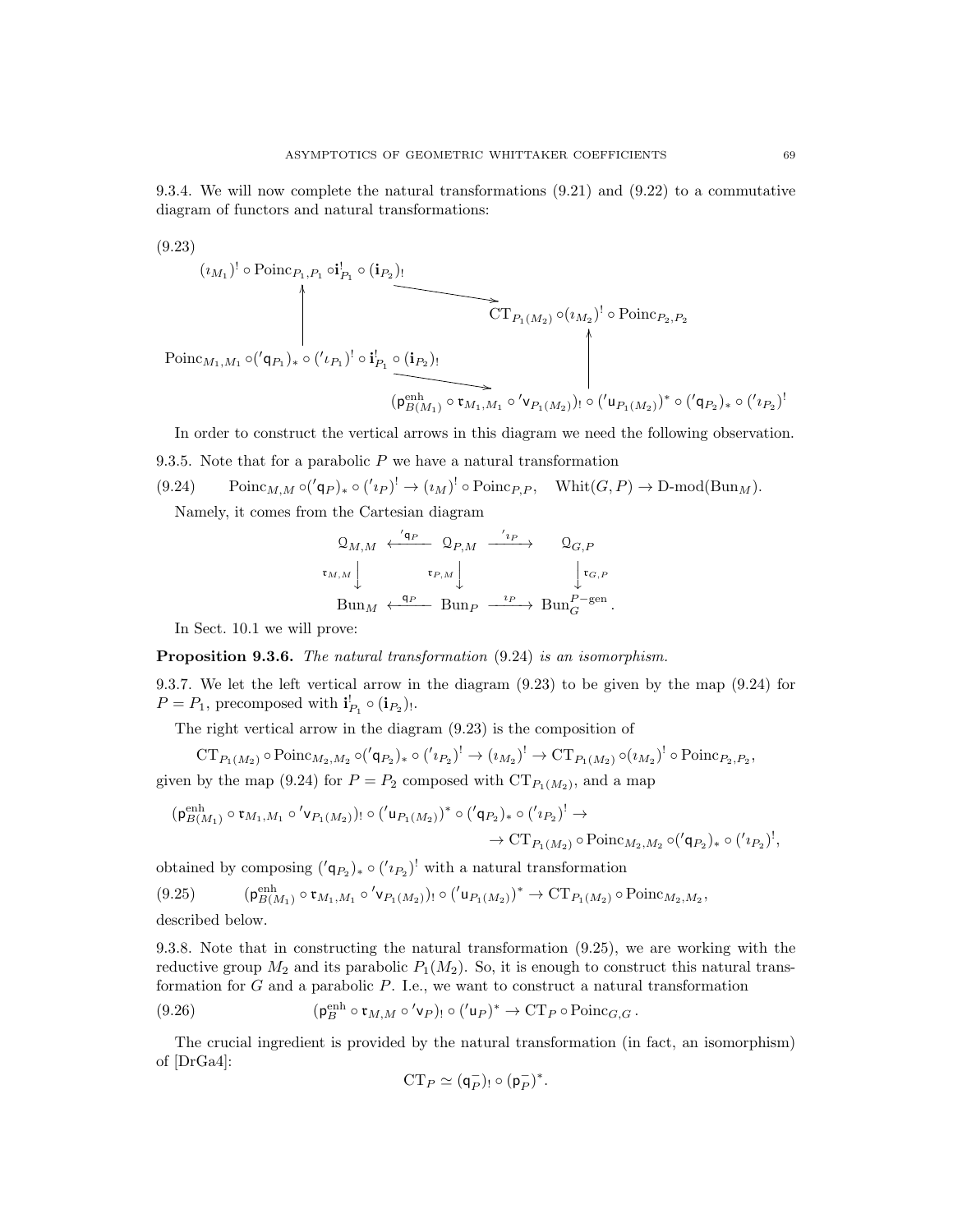Thus, the right-hand side in (9.26) is given by \*-pull and !-push along the diagram



Now, the left-hand side in (9.26) is given by \*-pull and !-push along the diagram

$$
\begin{array}{ccc}\n\text{Zast}_{P}^{\text{gen}} & \times & \mathcal{Q}_{G,G} \longrightarrow & \mathcal{Q}_{G,G} \\
 & & \downarrow & & \\
\text{Zast}_{P}^{\text{gen}} & & \\
 & \downarrow & & \\
\text{Bun}_{P^-} & & \\
 & & \downarrow & \\
 & & \mathcal{q}_{P^-} \downarrow & & \\
\end{array}
$$

$$
\mathrm{Bun}_M\,.
$$

The require natural transformation comes now from the fact that we have an open embedding

$$
\mathrm{Zast}_{P}^{\mathrm{gen}} \underset{\mathbb{Q}_{G,P}}{\times} \mathbb{Q}_{G,G} \hookrightarrow \mathrm{Bun}_{P^-} \underset{\mathrm{Bun}_{G}}{\times} \mathbb{Q}_{G,G},
$$

which comes by base change from the open embedding

$$
\mathrm{Zast}_P^{\mathrm{gen}} \hookrightarrow \mathcal{Q}_{G,P} \underset{\mathrm{Bun}_G}{\times} \mathrm{Bun}_{P^-} \, .
$$

The next assertion is proved in a manner parallel to that of the isomorphism in Sect. 3.1.4:

Lemma 9.3.9. The natural transformation (9.26) is an isomorphism.

9.3.10. Thus, we have constructed all the arrows in the diagram (9.23). As in (3.4) we have:

**Lemma 9.3.11.** The diagram  $(9.23)$  is commutative.

9.3.12. Let us for a moment assume Proposition 9.3.6. We obtain:

Corollary 9.3.13. Theorem 9.1.4 implies Theorem 9.2.10.

Proof. It is enough to show that the natural transformation

$$
\text{Poinc}_{P_1, P_1} \circ \mathbf{i}_{P_1}^! \circ (\mathbf{i}_{P_2})_! \to \text{CT}_{P_1, P_2}^{\text{enh}} \circ \text{Poinc}_{P_2, P_2}
$$

becomes an isomorphism after applying the functor  $(u_{M_1})^!$ , since the latter is conservative. I.e., it is enough to show that the natural transformation (9.21) is an isomorphism.

This natural transformation is the top slanted arrow in the diagram (9.23). Now, Theorem 9.2.10 implies that the bottom slanted arrow in (9.23) is an isomorphism.

Now, Proposition 9.3.6 implies that the left vertical arrow in (9.23) is an isomorphism. Finally, Proposition 9.3.6 and Lemma 9.3.9 show that the right vertical arrow in (9.23) is also an isomorphism.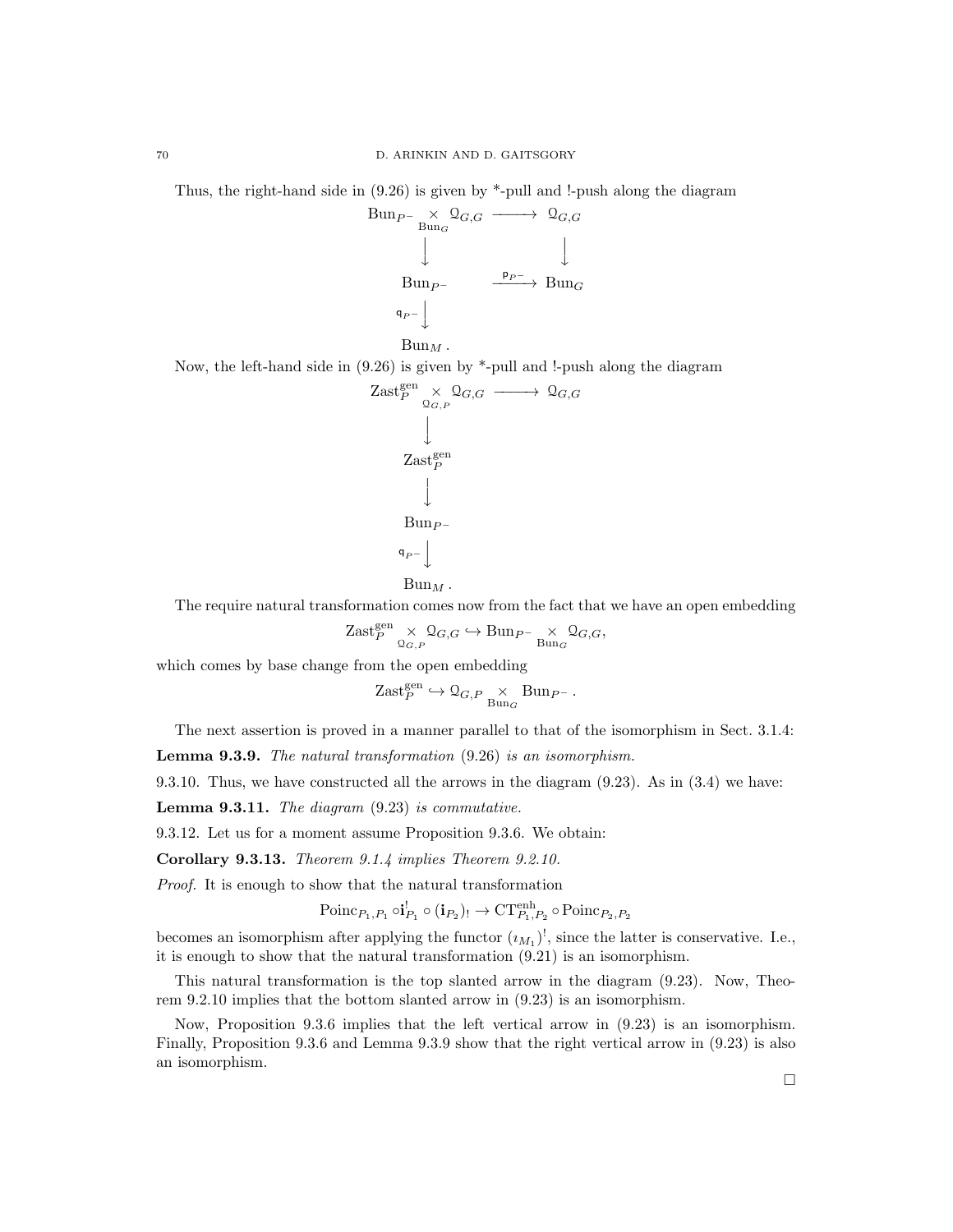#### 10. Gluing functors: proofs

In this section we will prove the following assertions stated in Sect. 9: Propositions 9.1.2, 9.2.2, 9.3.6 and 9.2.8.

Proposition 9.1.2 will be a rather general assertion about the interplay between Whittaker and Kirillov patterns.

We will group these assertions according to the ideas involved in their proofs.

Namely, Propositions 9.2.2 and 9.3.6 will be proved using a ULA consideration akin to one used in Sect. 8.2.

Proposition 9.2.8 will be an application of Braden's theorem, similar to the proof of Theorem 2.2.3 from Part I of the paper.

#### 10.1. Proof of Propositions 9.2.2 and 9.3.6: a ULA game.

10.1.1. Consider the algebraic stack

$$
\widetilde{\mathrm{Bun}}_{P} \underset{\mathrm{Bun}_G^{P-\mathrm{gen}}} \times \mathrm{Bun}_P,
$$

and let  $pr_1$  and  $pr_2$  denote its projections to  $\widetilde{Bun}_P$  and  $Bun_P$ , respectively.

Consider the object

$$
(pr_1)^! \circ (\widetilde{\iota}_P)_!(k_{\text{Bun}_P}) \in \text{D-mod}(\widetilde{\text{Bun}}_P \underset{\text{Bun}_G^{P-\text{gen}}}{\times} \text{Bun}_P).
$$

The key tool in this subsection is the following assertion, which is proved in the same way as [BG1, Theorem ???]:

**Proposition 10.1.2.** The object  $(\text{pr}_1)^! \circ (\tilde{\iota}_P)_! (k_{\text{Bun}_P})$  is ULA with respect to the map

$$
\widetilde{\mathsf{q}}_P \circ \text{pr}_1: \text{Bun}_P \underset{\text{Bun}_G^{P-\text{gen}}} \times \text{Bun}_P \to \text{Bun}_M.
$$

We will now prove Proposition 9.3.6, and leave Proposition 9.2.2 as its proof is similar.

10.1.3. Since the essential image of the functor

$$
('i_P)_! \circ ('q_P)^* : \text{Whit}(M, M) \to \text{Whit}(G, P)
$$

generates the target, it is enough to show that the natural transformation

$$
\text{Poinc}_{M,M} \circ (q_P)_* \circ (q_P)^! \circ (q_P)_! \circ (q_P)^* \to (u_M)^! \circ \text{Poinc}_{P,P} \circ (q_P)_! \circ (q_P)^*
$$

is an isomorphism.

This is equivalent to showing that the natural transformation

(10.1) 
$$
(\mathfrak{r}_{P,M})_! \circ ('i_P)^! \circ ('i_P)_! \circ ('q_P)_* \to (i_P)^! \circ (i_P)_! \circ (q_P)^* \circ (\mathfrak{r}_{M,M})_!
$$

that comes from the Cartesian diagram

$$
\begin{array}{ccc}\n\mathfrak{Q}_{M,M} & \xleftarrow{\langle \mathfrak{q}_P \quad} \mathfrak{Q}_{P,M} & \xrightarrow{\langle \iota_P \rangle} & \mathfrak{Q}_{G,P} & \xleftarrow{\langle \iota_P \quad} \mathfrak{Q}_{P,M} \\
\mathfrak{r}_{M,M} \quad & \mathfrak{r}_{P,M} \quad \downarrow & \qquad \qquad \downarrow \mathfrak{r}_{G,P} & \qquad \qquad \downarrow \mathfrak{r}_{M,M} \\
\text{Bun}_M & \xleftarrow{\mathfrak{q}_P} \text{Bun}_P & \xrightarrow{\iota_P} \text{Bun}_G^{P-\text{gen}} & \xleftarrow{\iota_P} \text{Bun}_P\n\end{array}
$$

is an isomorphism. We will show that (10.1) is an isomorphism for any object  $\mathcal{F} \in \mathcal{D}$ -mod $(\mathcal{Q}_{M,M})$ on which the functor  $(\mathfrak{r}_{M,M})_!$  is defined.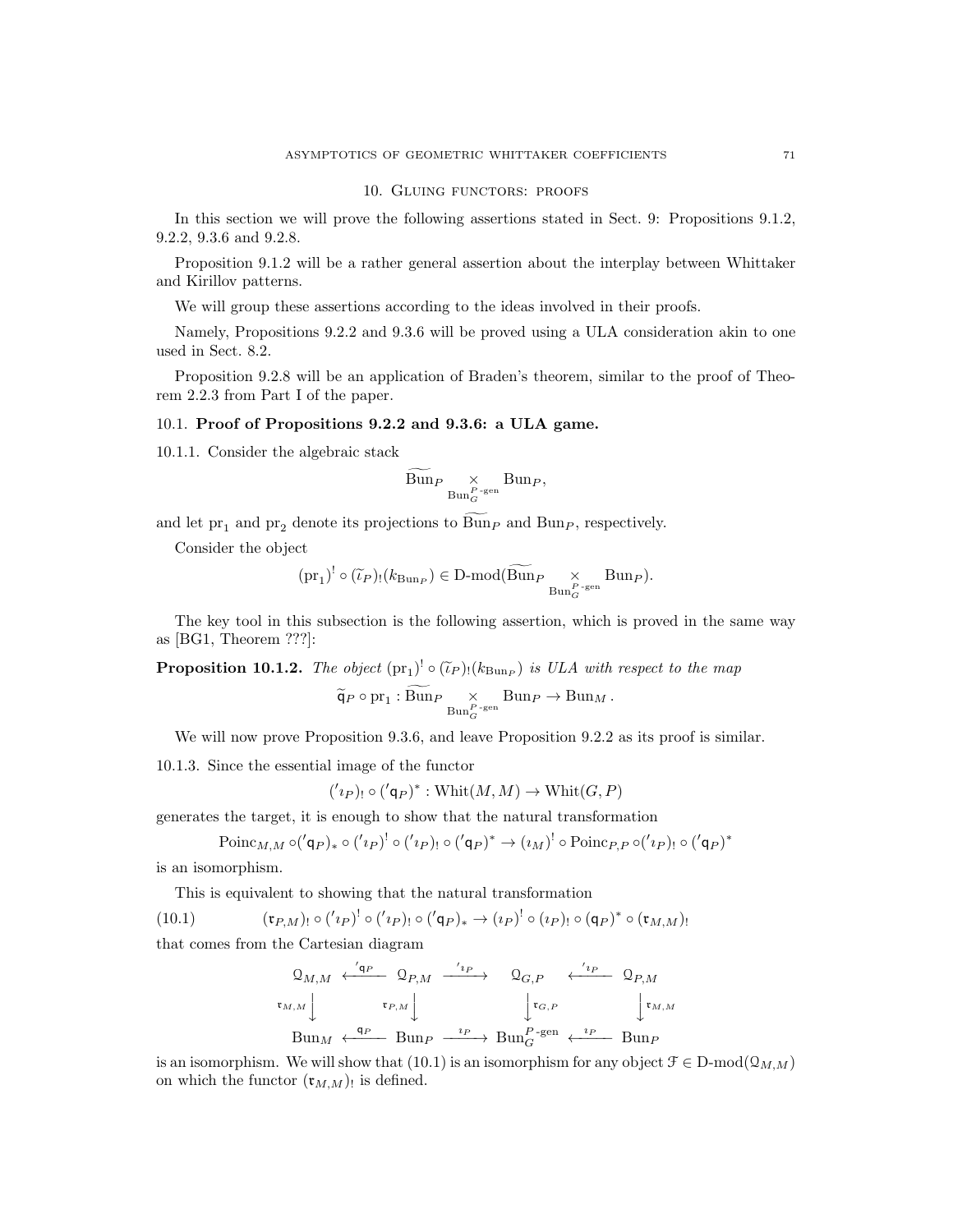10.1.4. Recall the map  $\mathbf{k}_P : \widetilde{Bun}_P \to \text{Bun}_G^{P\text{-gen}}$ . We have:

$$
(\iota_P)^! \circ (\iota_P)_! \simeq (\iota_P)^! \circ (\mathbf{k}_P)_! \circ (\widetilde{\iota}_P)_!,
$$

and further, using the properness of the maps  ${\bf k}_P$  and

$$
\text{pr}_2: \text{Bun}_{P}\underset{\text{Bun}_{G}^{P\text{-gen}}} {\times} \text{Bun}_{P} \rightarrow \text{Bun}_{P}
$$

as

 $(\text{pr}_2)$ !  $\circ (\text{pr}_1)^! \circ (\tilde{\iota}_P)$ !

Hence, we can rewrite the functor  $(\iota_P)^! \circ (\iota_P)_! \circ (\mathsf{q}_P)^*$  as the composition  $(\text{pr}_2)$ !  $\circ (\text{pr}_1)^! \circ (\tilde{\iota}_P)$ !  $\circ \mathsf{q}^*,$ 

taken along the diagram

(10.2)  
\n
$$
\begin{array}{ccc}\n\text{Bun}_M & \xleftarrow{\mathfrak{q}_P} & \text{Bun}_P & \text{Bun}_P \\
& & \uparrow^{\mathfrak{p}_{r_1}} & \uparrow^{\mathfrak{p}_{r_1}} \\
& & \downarrow^{\mathfrak{p}_{r_2}} & \text{Bun}_P \\
& & \downarrow^{\mathfrak{p}_{r_2}} \\
& & \downarrow^{\mathfrak{p}_{r_2}} \\
& & \text{Bun}_P\n\end{array}
$$

10.1.5. Recall now the map

$$
\mathbf{k}_P^{\mathcal{Q}}:\mathcal{Q}_{M,M} \underset{\mathrm{Bun}_M}{\times} \widetilde{\mathrm{Bun}}_P \to \mathcal{Q}_{G,P}.
$$

Consider now the fiber product

$$
\mathcal{Q}_{M,M} \underset{\text{Bun}_M}{\times} (\widetilde{\text{Bun}}_P \underset{\text{Bun}_G^{P-\text{gen}}} \times \text{Bun}_P),
$$

formed using the map

$$
\widetilde{\mathrm{Bun}}_{P} \underset{\mathrm{Bun}_G^{P-\mathrm{gen}}} \times \mathrm{Bun}_P \to \widetilde{\mathrm{Bun}}_P \to \mathrm{Bun}_M.
$$

The key observation is that the projection

$$
\mathcal{Q}_{M,M} \underset{\text{Bun}_M}{\times} (\widetilde{\text{Bun}}_P \underset{\text{Bun}_G^{P-\text{gen}}} \times \text{Bun}_P) \to \widetilde{\text{Bun}}_P \underset{\text{Bun}_G^{P-\text{gen}}} \times \text{Bun}_P \to \text{Bun}_P
$$

canonically lifts to a map

$$
\mathcal{Q}_{M,M} \underset{\text{Bun}_M}{\times} (\widetilde{\text{Bun}}_P \underset{\text{Bun}_G^{P\text{-gen}}} \times \text{Bun}_P) \to \mathcal{Q}_{M,M} \underset{\text{Bun}_M}{\times} \text{Bun}_P \simeq \mathcal{Q}_{P,M}
$$

that makes the diagram

$$
\begin{array}{ccc}\n\mathfrak{Q}_{M,M} & \times & (\widetilde{\operatorname{Bun}}_{P} & \times & \operatorname{Bun}_{P}) \xrightarrow{\quad \ \ \, \cdot \mathbf{k}_{P}^{\mathbb{O}}} \mathfrak{Q}_{P,M} \\
& \operatorname{id} \times \operatorname{pr}_{1} \downarrow & & \downarrow^{\quad \ \ \, \cdot \mathbf{k}_{P}^{\mathbb{O}}} \\
& \mathfrak{Q}_{M,M} & \times & \widetilde{\operatorname{Bun}}_{P} & \xrightarrow{\quad \ \ \, \mathbf{k}_{P}^{\mathbb{O}}} & \mathfrak{Q}_{G,P}\n\end{array}
$$

Cartesian.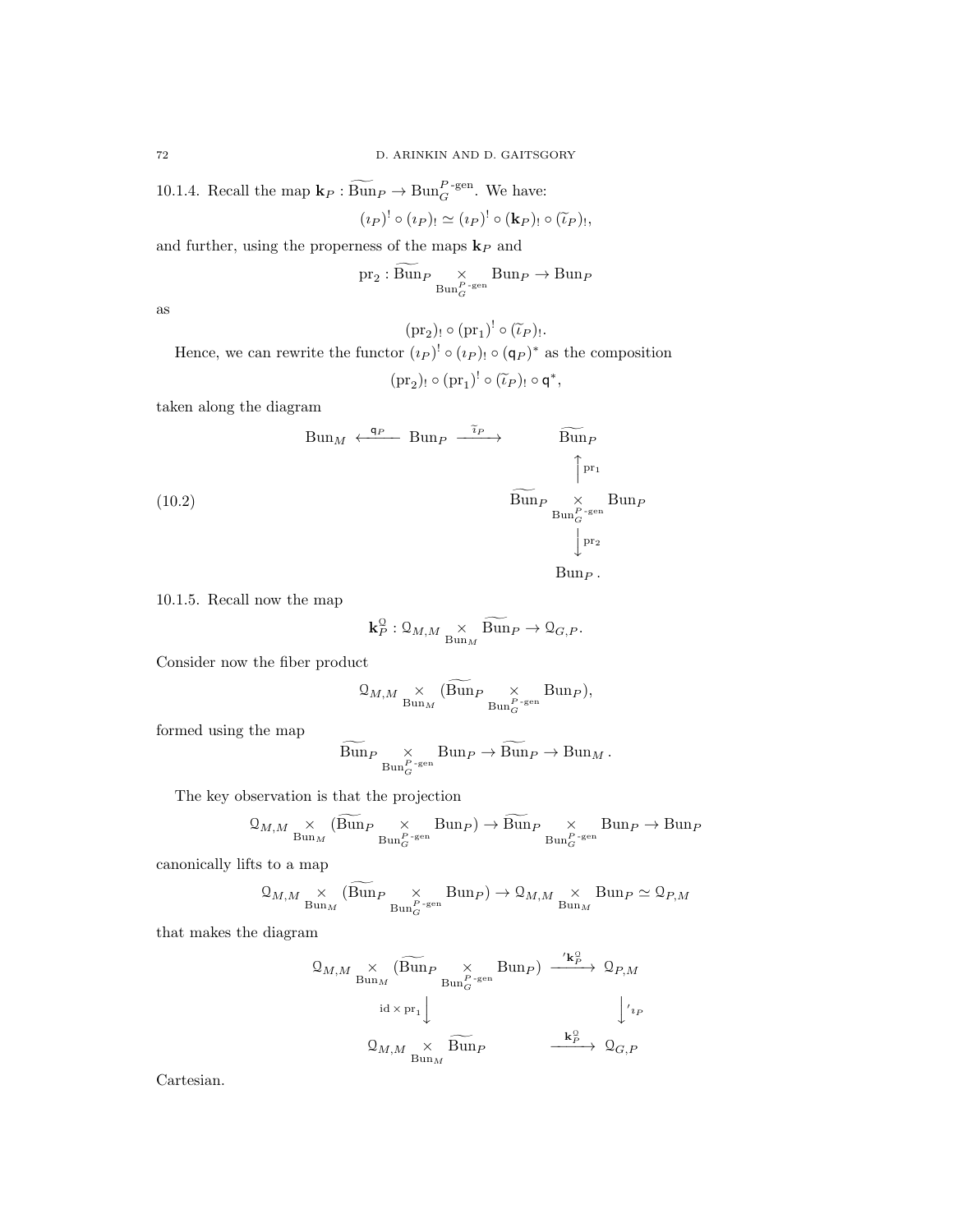Hence, we rewrite

$$
('i_P)^! \circ ('i_P)_! \simeq ('\mathbf{k}_P^{\mathbf{Q}})_! \circ (\mathrm{id} \times \mathrm{pr}_1)^! \circ (\mathrm{id} \times \widetilde{i}_P)_!,
$$

where id  $\times \tilde{i}_P$  is the map

$$
\mathbf{Q}_{P,M} \simeq \mathbf{Q}_{M,M} \underset{\mathrm{Bun}_M}{\times} \mathrm{Bun}_P \to \mathbf{Q}_{M,M} \underset{\mathrm{Bun}_M}{\times} \widetilde{\mathrm{Bun}}_P.
$$

Hence, we can rewrite  $({}^{\prime}{}_{p})$ <sup>!</sup> ◦  $({}^{\prime}{}_{p})$ <sup>!</sup> ◦  $({}^{\prime}{}_{q}{}_{p})$ <sub>\*</sub> as the composition

$$
({' \mathbf{k}_P^{\mathcal{Q}}})_! \circ (\mathrm{id} \times \mathrm{pr}_1)^! \circ (\mathrm{id} \times \widetilde{v}_P)_! \circ (\mathrm{id} \times \mathsf{q}_P)^*
$$

taken along the diagram

(10.3)  
\n
$$
Q_{M,M} \xleftarrow{\text{id} \times \mathbf{q}_P} Q_{M,M} \xrightarrow{\times} \text{Bun}_P \xrightarrow{\text{id} \times \tilde{i}_P} Q_{M,M} \xrightarrow{\times} \text{Bun}_P
$$
\n
$$
Q_{M,M} \xrightarrow{\times} (\text{Bun}_P \xrightarrow{\times} \text{Bun}_P)
$$
\n
$$
Q_{M,M} \xrightarrow{\times} (\text{Bun}_P \xrightarrow{\times} \text{Bun}_P)
$$
\n
$$
Q_{M,M} \xrightarrow{\times} \text{Bun}_P
$$
\n
$$
Q_{M,M} \xrightarrow{\times} \text{Bun}_P
$$
\n
$$
Q_{M,M} \xleftarrow{\times} \text{Bun}_P
$$

10.1.6. Comparing the diagrams (10.2) and (10.3), and using the commutative diagram

$$
Q_{M,M} \underset{\text{Bun}_M}{\times} (\widetilde{\text{Bun}}_P \underset{\text{Bun}_G^{P-\text{gen}}}{\times} \text{Bun}_P) \xrightarrow{\text{'k}_P^{\circ}} Q_{M,M} \underset{\text{Bun}_M}{\times} \text{Bun}_P
$$
  

$$
\xrightarrow{\tau_{M,M} \times \text{id}} \underset{\text{Bun}_P^{P-\text{gen}}}{\times} \text{Bun}_P \xrightarrow{\text{pr}_2} \text{Bun}_P, \qquad \xrightarrow{\text{pr}_2} \text{Bun}_P,
$$

we obtain that in ordet to show that (10.1) is an isomorphism, it is enought to show that the natural transfrmation

(10.4) 
$$
(\mathfrak{r}_{M,M} \times id)_{!} \circ (id \times pr_{1})^{!} \to (pr_{1})^{!} \circ (\mathfrak{r}_{M,M} \times id)_{!},
$$

coming from the Cartesian diagram

$$
\begin{array}{ccc}\n\mathfrak{Q}_{M,M} & \times & \widetilde{\mathrm{Bun}}_{P} & \xleftarrow{\mathrm{id} \times \mathrm{pr}_{1}} & \mathfrak{Q}_{M,M} & \times & (\widetilde{\mathrm{Bun}}_{P} & \times & \mathrm{Bun}_{P}) \\
\downarrow^{\mathrm{tr}_{M,M} \times \mathrm{id}} & & & & \downarrow^{\mathrm{tr}_{M,M} \times \mathrm{id}} \\
& & & & & \downarrow^{\mathrm{tr}_{M,M} \times \mathrm{id}} \\
& & & & & \downarrow^{\mathrm{tr}_{M,M} \times \mathrm{id}} \\
& & & & & \downarrow^{\mathrm{tr}_{M,M} \times \mathrm{id}} \\
& & & & & \downarrow^{\mathrm{tr}_{M,M} \times \mathrm{id}} \\
& & & & & \downarrow^{\mathrm{tr}_{M,M} \times \mathrm{id}} \\
& & & & & \downarrow^{\mathrm{tr}_{M,M} \times \mathrm{id}} \\
& & & & & \downarrow^{\mathrm{tr}_{M,M} \times \mathrm{id}} \\
& & & & & \downarrow^{\mathrm{tr}_{M,M} \times \mathrm{id}} \\
& & & & & \downarrow^{\mathrm{tr}_{M,M} \times \mathrm{id}} \\
& & & & & \downarrow^{\mathrm{tr}_{M,M} \times \mathrm{id}} \\
& & & & & \downarrow^{\mathrm{tr}_{M,M} \times \mathrm{id}} \\
& & & & & \downarrow^{\mathrm{tr}_{M,M} \times \mathrm{id}} \\
& & & & & \downarrow^{\mathrm{tr}_{M,M} \times \mathrm{id}} \\
& & & & & \downarrow^{\mathrm{tr}_{M,M} \times \mathrm{id}} \\
& & & & & \downarrow^{\mathrm{tr}_{M,M} \times \mathrm{id}} \\
& & & & & \downarrow^{\mathrm{tr}_{M,M} \times \mathrm{id}} \\
& & & & & \downarrow^{\mathrm{tr}_{M,M} \times \mathrm{id}} \\
& & & & & & \downarrow^{\mathrm{tr}_{M,M} \times \mathrm{id}} \\
& & & & & & \downarrow^{\mathrm{tr}_{M,M} \times \mathrm{id}} \\
& & & & & & \downarrow^{\mathrm{tr}_{M,M} \times \mathrm{id}} \\
& & & & & & \downarrow^{\mathrm{tr}_{M,M} \times \mathrm{id}} \\
& & & & & & \downarrow^{\mathrm{tr}_{M,M} \times \mathrm{id}} \\
& & & & & & \downarrow^{\mathrm{tr}_{M,M} \times \mathrm{id}} \\
& & & & & & \downarrow^{\mathrm{tr}_{M,M} \times \mathrm{id}} \\
& & & & & & \downarrow^{\mathrm{tr}_{M,M} \times \mathrm{id}} \\
& & & & & & \downarrow^{\mathrm{tr}_{M,M
$$

is an isomorphism, when evaluated on objects of the form

 $(\mathrm{id} \times \widetilde{\imath}_P)_{!} \circ (\mathrm{id} \times \mathsf{q}_P)^*(\mathcal{F}), \quad \mathcal{F} \in \mathbf{D}\text{-mod}(\mathcal{Q}_{M,M}).$ 

10.1.7. Note that the ULA property of  $\tilde{i}_{!}(k_{\text{Bun}_P}) \in D\text{-mod}(Bun_P)$  with respect to the morphism  $\tilde{\epsilon}$  implies that  $\widetilde{q}$  implies that

$$
(\mathrm{id} \times \widetilde{\iota}_P)_! \circ (\mathrm{id} \times \mathsf{q}_P)^*(\mathcal{F}) \simeq (\mathrm{id} \times \mathsf{q}_P)^!(\mathcal{F}) \overset{!}{\otimes} (\mathfrak{r}_{M,M} \times \mathrm{id})^!(\widetilde{\iota}_!(k_{\mathrm{Bun}_P}))[2\dim(\mathrm{Bun}_M)].
$$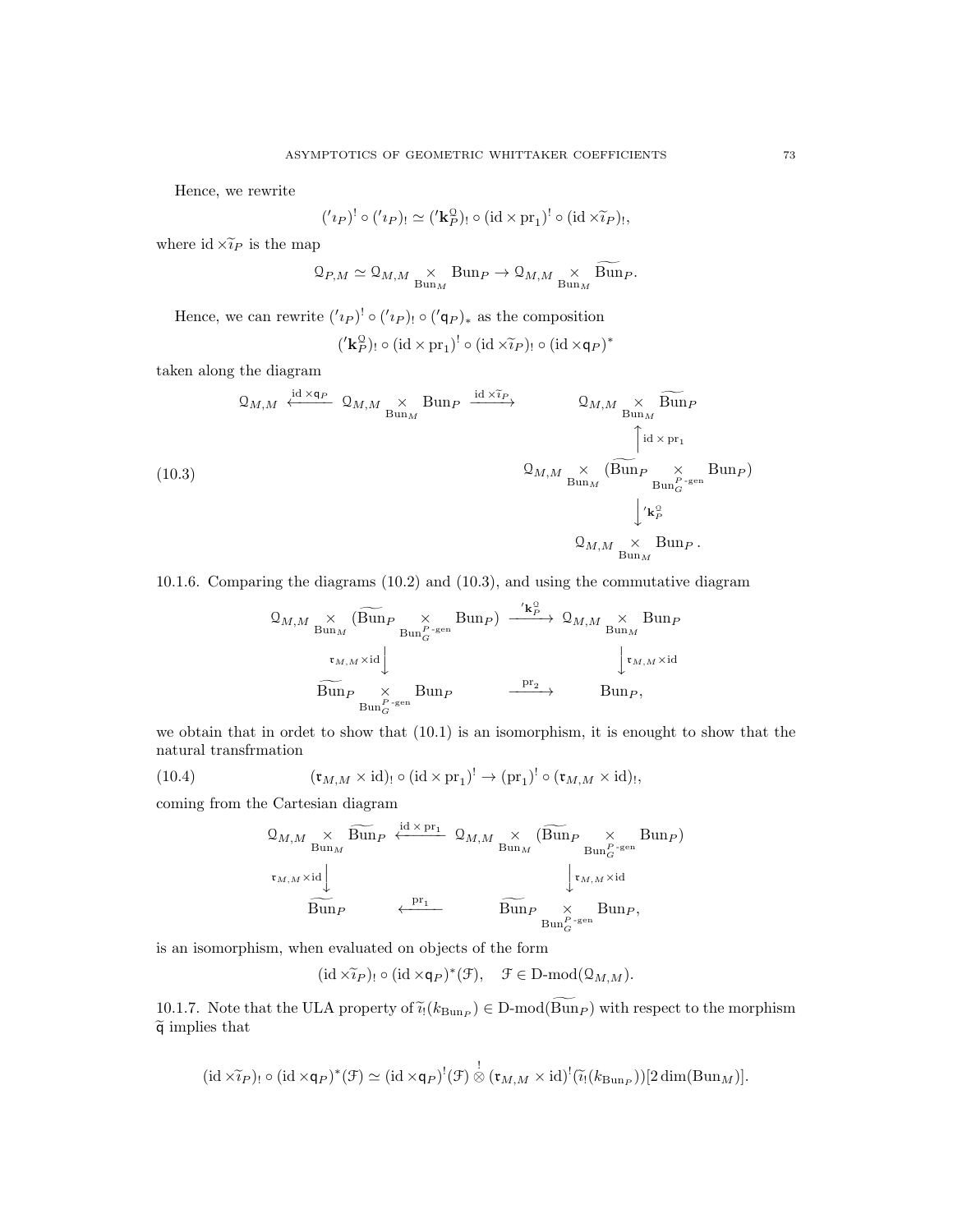10.1.8. Consider the following general situation. Let Y be a smooth algebraic stack, and let

$$
f:\mathcal{W}_2\to\mathcal{W}_1
$$

be a map of algebraic stacks over  $\mathcal{Y}$ . Let  $\mathcal{G} \in D\text{-mod}(\mathcal{W}_1)$  have the property that it is ULA over  $\mathcal{Y}$ , and also  $f'(\mathcal{G}) \in D\text{-mod}(\mathcal{W}_2)$  is ULA over  $\mathcal{Y}$ .

Let  $g: \mathcal{Z}' \to \mathcal{Z}''$  be an arbitrary map of prestacks over  $\mathcal{Y}$ . Let  $\mathcal{F} \in \text{D-mod}(\mathcal{Z}')$  be such that  $g_!(\mathfrak{F})$  is defined.

Consider the Cartesian diagram

$$
\begin{array}{ccc}\n\mathcal{Z}' \times \mathcal{W}_1 & \xleftarrow{\operatorname{id} \times f} & \mathcal{Z}' \times \mathcal{W}_2 \\
\downarrow g \times \operatorname{id} & & \downarrow g \times \operatorname{id} \\
\mathcal{Z}'' \times \mathcal{W}_1 & \xleftarrow{\operatorname{id} \times f} & \mathcal{Z}'' \times \mathcal{W}_2, \\
\end{array}
$$

and the resulting map

(10.5) 
$$
(g \times id)_{!} \circ (id \times f)^{!}(\mathcal{F} \overset{!}{\otimes} \mathcal{G}) \to (id \times f)^{!} \circ (g \times id)_{!}(\mathcal{F} \overset{!}{\otimes} \mathcal{G}).
$$

We have:

Lemma 10.1.9. Under the above circumstances, the map (10.5) is an isomorphism.

Lemma 10.1.9 implies that (10.4) using Proposition 10.1.2.

Proof of Lemma 10.1.9. We have a commutative diagram

$$
(g \times id)_! \circ (id \times f)^! (\mathcal{F} \overset{!}{\otimes} \mathcal{G}) \longrightarrow (id \times f)^! \circ (g \times id)_! (\mathcal{F} \overset{!}{\otimes} \mathcal{G})
$$
  
\n
$$
\sim \downarrow \qquad \qquad \downarrow
$$
  
\n
$$
(g \times id)_! (\mathcal{F} \overset{!}{\otimes} f^! (\mathcal{G})) \qquad (id \times f)^! (g_! (\mathcal{F}) \overset{!}{\otimes} \mathcal{G})
$$
  
\n
$$
\downarrow \qquad \qquad \downarrow
$$
  
\n
$$
g_! (\mathcal{F}) \overset{!}{\otimes} f^! (\mathcal{G}) \qquad \xrightarrow{id} \qquad g_! (\mathcal{F}) \overset{!}{\otimes} f^! (\mathcal{G}).
$$

Hence, it is enough to show that  $g: \mathcal{Z}' \to \mathcal{Z}'$  and  $\mathcal{F} \in D\text{-mod}(\mathcal{Z}')$  as in the lemma, for an algebraic stack W over  $\mathcal{Y}$  and  $\mathcal{G} \in D\text{-mod}(\mathcal{W})$ , which is ULA over  $\mathcal{Y}$ , the map

$$
(g \times id)_! (\mathcal{F} \overset{!}{\otimes} \mathcal{G}) \to g_! (\mathcal{F}) \overset{!}{\otimes} \mathcal{G}
$$

is an isomorphism. This in turn follows from the commutative diagram

$$
(g \times id)_!(\mathcal{F} \overset{!}{\otimes} \mathcal{G}) \longrightarrow g_!(\mathcal{F}) \overset{!}{\otimes} \mathcal{G}
$$
  
\sim
$$
\sim \downarrow \sim
$$
  
\n
$$
(g \times id)_!(\mathcal{F} \overset{*}{\otimes} \mathcal{G})[-2 \dim(\mathcal{Y})] \longrightarrow g_!(\mathcal{F}) \overset{*}{\otimes} \mathcal{G}[-2 \dim(\mathcal{Y})].
$$

10.2. Proof of Proposition 9.1.2: a reduction step.

 $\Box$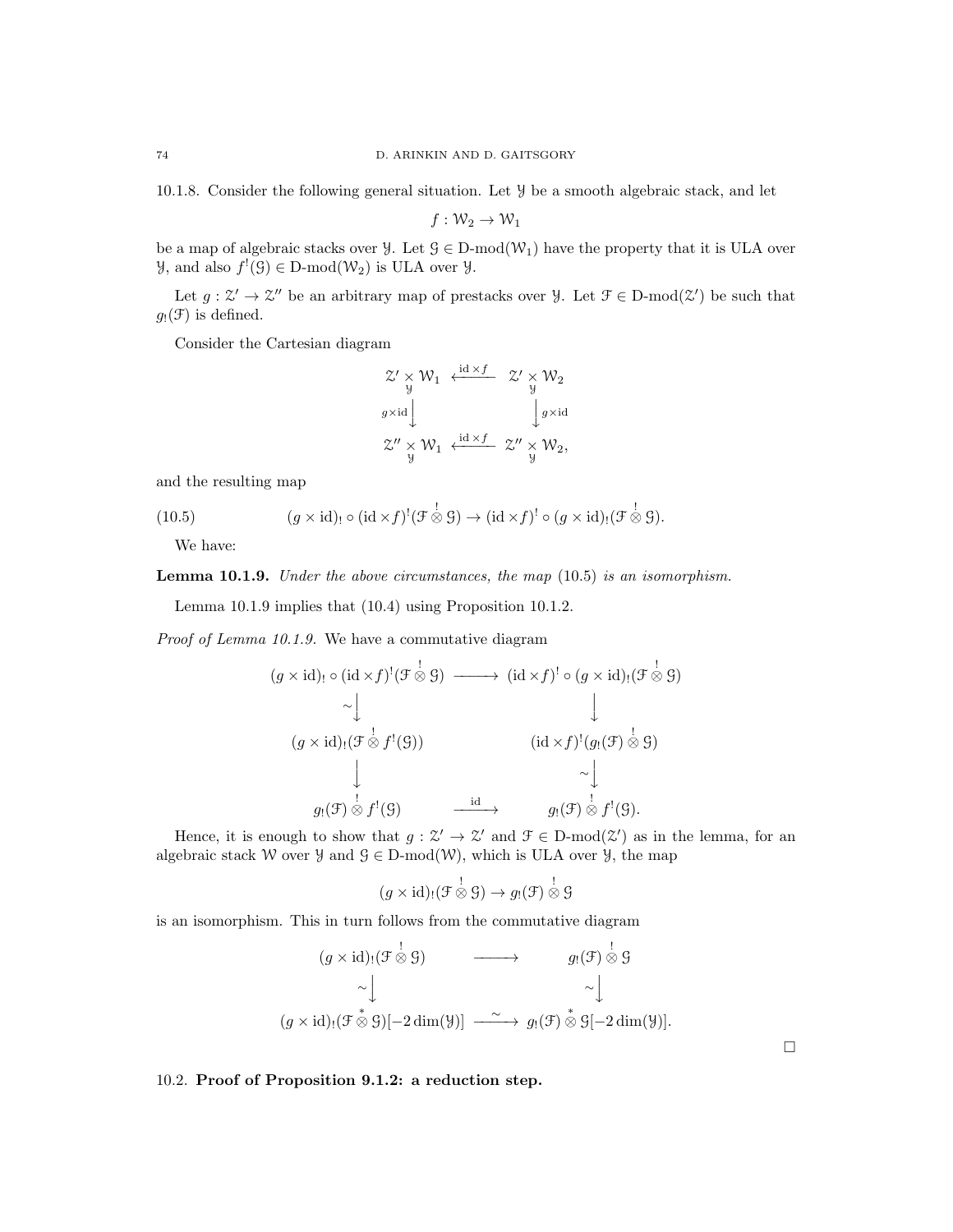10.2.1. First, as in Sects. 9.2.1 and 9.2.3, one reduces the assertion to the case when  $P_2 = G$ . Henceforth, we shall denote  $P_1$  simply by  $P$ .

Next, using the Hecke action as in Sect. 8.5, we obtain that it is enough to establish both assertions of the proposition when evaluated on a single object of  $Whit(G, G)$ , described below.

10.2.2. Denote  $\overline{\mathfrak{Q}}_{G,G} := \overline{\mathfrak{Q}}_{G,G}$ . Recall the map

$$
\mathbf{m}_G : \overline{\mathrm{Bun}}_{N,\rho(\omega_X)} \to \mathcal{Q}_G,
$$

and let denote by the same symbol  $m<sub>G</sub>$  the map

$$
\overline{\mathcal{Q}}_{G,G} \to \mathcal{Q}_{G,G}.
$$

The map  $\mathbf{m}_G$  is schematic and proper. The required object of  $\mathcal{Q}_{G,G}$  is

 $(m_G)_{!}(\overline{\psi}),$ 

where by a slight abuse of notation we denote by  $\overline{\psi}$  the object of D-mod( $\overline{Q}_{G,G}$ ) which pulls back to the same-named object of D-mod( $\overline{\text{Bun}}_{N,\rho(\omega_X)}$ ) under the map

$$
\overline{\mathrm{Bun}}_{N,\rho(\omega_X)} \to \overline{\mathcal{Q}}_{G,G}.
$$

10.2.3. Consider now the algebraic stack  $\overline{Q}_{G,P} := \overline{\mathrm{Bun}}_{N,\rho(\omega_X)}/Z_M$  and the morphism

$$
\mathbf{m}_P: \overline{\mathfrak{Q}}_{G,P} \to \mathfrak{Q}_{G,P}.
$$

The morphism  $\mathbf{m}_P$  is also schematic and proper.

Note now that we have a commutative diagram

$$
\begin{array}{ccc}\n\overline{\mathfrak{Q}}_{G,G} & \xrightarrow{\mathbf{m}_G} & \mathfrak{Q}_{G,G} \\
f_P \Big\downarrow & & \Big\downarrow_{t_P \circ i_G} \\
\overline{\mathfrak{Q}}_{G,P} & \xrightarrow{\mathbf{m}_P} & \mathfrak{Q}_{G,P},\n\end{array}
$$

where the map  $f_P$  is schematic and proper.

This implies the statement of Proposition 9.1.2(a): the object  $\overline{\psi} \in D\text{-mod}(\overline{Q}_{G,G})$  is holonomic, while

$$
(\mathfrak{t}_P \circ \mathbf{i}_G)_! \circ (\mathbf{m}_G)_! (\overline{\psi}) \simeq (\mathbf{m}_P)_! \circ (f_P)_! (\overline{\psi}).
$$

10.2.4. To prove Proposition 9.1.2(a), we note that the morphism  $\mathbf{m}_G$  can be canonically extended to a morphism

$$
\mathbf{m}_G^{\mathrm{ext}}:\overline{\mathfrak{Q}}_{G,G}\times(\mathbb{A}^1)^{I_G}/(\mathbb{G}_m)^{I_G}\to\mathfrak{Q}_G^{\mathrm{ext}},
$$

which is also schematic and proper.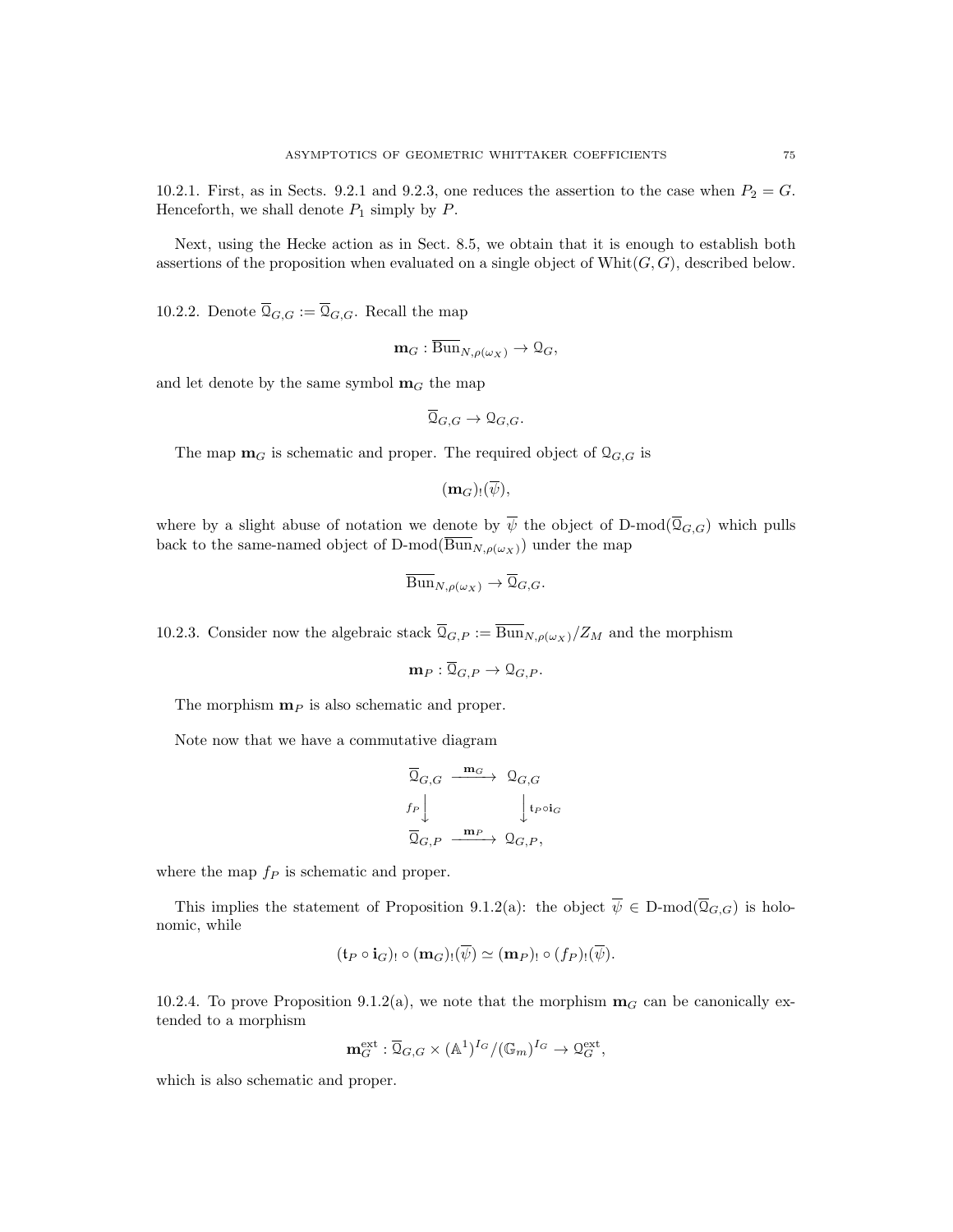Furthermore, we have a Cartesian diagram

$$
(\overline{Q}_{G,G} \times (\mathbb{A}^1 - \{0\})^{I_M}) / (\mathbb{G}_m)^{I_G} \longrightarrow \mathbb{Q}_{G,P}
$$
  
\n
$$
(\overline{Q}_{G,G} \times (\mathbb{A}^1)^{I_G - I_M} \times (\mathbb{A}^1 - \{0\})^{I_M}) / (\mathbb{G}_m)^{I_G} \xrightarrow{\mathbf{m}_G^{\text{ext}}} \mathbb{Q}_G^{\text{ext},\geq P}
$$
  
\n
$$
(\overline{Q}_{G,G} \times (\mathbb{A}^1)^{I_G}) / (\mathbb{G}_m)^{I_G} \longrightarrow \mathbb{Q}_G^{\text{ext}},
$$
  
\n
$$
(\overline{Q}_{G,G} \times (\mathbb{A}^1 - \{0\})^{I_G}) / (\mathbb{G}_m)^{I_G} \longrightarrow \mathbb{Q}_G^{\text{ext}},
$$

where the top left vertical map corresponds to  $\{0\} \rightarrow (A^1)^{I_G-I_M}$ , and where we identify

$$
(\overline{Q}_{G,G} \times (\mathbb{A}^1 - \{0\})^{I_M}) / (\mathbb{G}_m)^{I_G} \simeq (\overline{Q}_{G,G}) / (\mathbb{G}_m)^{I_G - I_M} \simeq \overline{Q}_{G,F}
$$

and

$$
(\overline{Q}_{G,G} \times (\mathbb{A}^1 - \{0\})^{I_G}) / (\mathbb{G}_m)^{I_G} \simeq \overline{Q}_{G,G}.
$$

10.2.5. Thus, we have a diagram

$$
(\overline{Q}_{G,G} \times (\mathbb{A}^1 - \{0\})^{I_M}) / (\mathbb{G}_m)^{I_G}
$$
  

$$
\downarrow i
$$
  

$$
(\overline{Q}_{G,G} \times (\mathbb{A}^1 - \{0\})^{I_G}) / (\mathbb{G}_m)^{I_G} \xrightarrow{j} (\overline{Q}_{G,G} \times (\mathbb{A}^1)^{I_G - I_M} \times (\mathbb{A}^1 - \{0\})^{I_M}) / (\mathbb{G}_m)^{I_G}
$$
  

$$
\downarrow t
$$
  

$$
(\overline{Q}_{G,G} \times (\mathbb{A}^1 - \{0\})^{I_M}) / (\mathbb{G}_m)^{I_G},
$$

which is equipped with a proper map to the diagram

$$
\begin{array}{ccc}\n & & \Omega_{G,P} \\
 & & \downarrow_{i_P} \\
\Omega_{G,G} & \xrightarrow{\mathbf{i}_G} & \Omega_{G}^{\text{ext},\geq P} \\
 & & \downarrow_{t_P} \\
 & & \Omega_{G,P}.\n\end{array}
$$

As in (9.4), we have a canonically defined natural transformation

 $(10.6)$  ${}^{!} \circ j_{!} \to \mathrm{Av}^{\mathbf{N},\chi_{P}}_{*} \circ (t \circ j)_{!}, \quad \mathrm{D-mod}(\overline{\mathfrak{Q}}_{G,G})^{\mathbf{N},\chi_{G}} \to \mathrm{D-mod}(\overline{\mathfrak{Q}}_{G,P})^{\mathbf{N},\chi_{P}}.$ 

To prove Proposition  $9.1.2(a)$ , it suffices to show that the map  $(10.6)$  is an isomorphism when evaluated on  $\overline{\psi} \in D\text{-mod}(\overline{Q}_{G,G})^{\mathbf{N},\chi_G}$ .

Remark 10.2.6. In fact, it is easy to see that the category  $D\text{-mod}(\overline{Q}_{G,G})^{\mathbf{N},\chi_G}$  is canonically equivalent to Vect with  $\overline{\psi}$  being the generator.

10.3. Proof of Proposition 9.1.2: Kirillov vs. Whittaker. In this subsection we will prove that the map (10.6) is an isomorphism.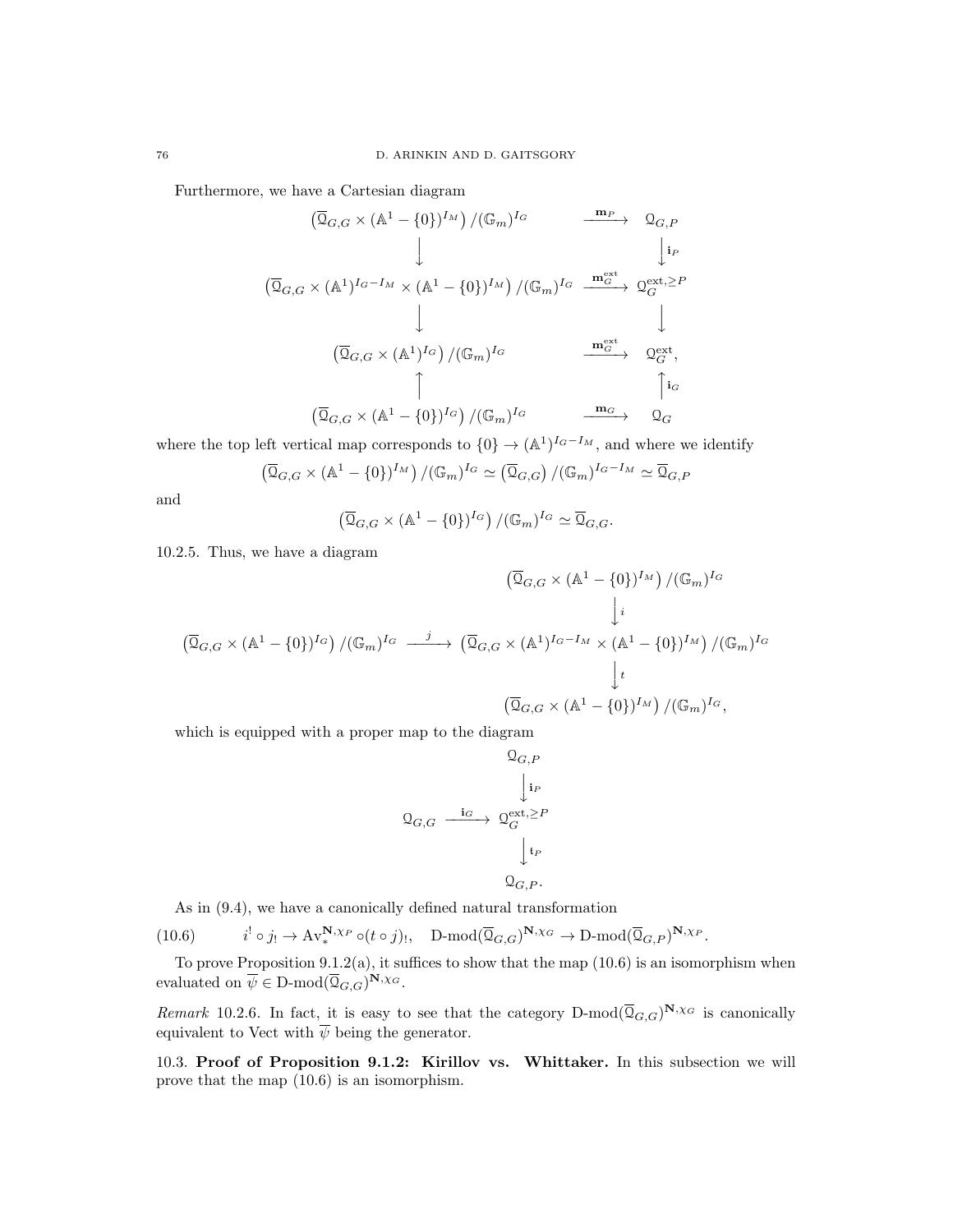10.3.1. Unwinding the definitions, we arrive to the following set-up. Let Y be a prestack, equipped with an action of the group

$$
(\mathbb{G}_m \ltimes \mathbb{G}_a)^I,
$$

where I is some finite set. (In our situation we will take  $I = I_G - I_M$ ).

Consider  $(\mathbb{A}^1)^I$  as the variety of group-homomorphisms  $(\mathbb{G}_a)^I \to \mathbb{A}_a$ ; in particular, we have a distinguished point  $\chi := \mathbf{1}^I \in (A^1)^I$ .

Consider the diagram

$$
\mathcal{Y} \simeq (\mathcal{Y} \times (\mathbb{A}^1 - \{0\})^I) / (\mathbb{G}_m)^I \xrightarrow{j} (\mathcal{Y} \times (\mathbb{A}^1)^I) / (\mathbb{G}_m)^I \xleftarrow{i} \mathcal{Y} / (\mathbb{G}_m)^I
$$
  

$$
\downarrow t
$$
  

$$
\mathcal{Y} / (\mathbb{G}_m)^I.
$$

It makes sense to consider the full subcategories

$$
\mathrm{D\text{-}mod}(\mathcal{Y}\times (\mathbb{A}^1)^I)^{(\mathbb{G}_a)^I,\chi^{\text{ext}}}\subset \mathrm{D\text{-}mod}(\mathcal{Y}\times (\mathbb{A}^1)^I)
$$

and

$$
\left(\mathrm{D\text{-}mod}(\mathcal{Y}\times (\mathbb{A}^1)^I)^{(\mathbb{G}_a)^I,\chi^{\text{ext}}}\right)^{(\mathbb{G}_m)^I}\subset \mathrm{D\text{-}mod}((\mathcal{Y}\times (\mathbb{A}^1)^I)/(\mathbb{G}_m)^I),
$$

and the corresponding categories on  $\mathcal{Y} \times (\mathbb{A}^1 - \{0\})^I$  and  $\mathcal{Y}$ .

Note that

(10.7)  
\n
$$
\left(D\text{-mod}(\mathcal{Y}\times(\mathbb{A}^1-\{0\})^I)^{(\mathbb{G}_a)^I,\chi^{\text{ext}}}\right)^{(\mathbb{G}_m)^I} \simeq D\text{-mod}(\mathcal{Y})^{(\mathbb{G}_a)^I,\chi},
$$
\n
$$
D\text{-mod}(\mathcal{Y})^{(\mathbb{G}_a)^I,\chi^{\text{ext}}} \simeq D\text{-mod}(\mathcal{Y})^{(\mathbb{G}_a)^I},
$$
\n
$$
\left(D\text{-mod}(\mathcal{Y})^{(\mathbb{G}_a)^I,\chi^{\text{ext}}}\right)^{(\mathbb{G}_m)^I} \simeq D\text{-mod}(\mathcal{Y})^{(\mathbb{G}_m\times\mathbb{G}_a)^I}.
$$

10.3.2. As in (9.4), we have the partially defined functors and a natural transformation

(10.8) 
$$
i^{!} \to \mathrm{Av}_{*}^{(\mathbb{G}_{a})^{I}} \circ t_{!}, \quad \mathrm{D}\text{-mod}(\mathcal{Y} \times (\mathbb{A}^{1} - \{0\})^{I})^{(\mathbb{G}_{a})^{I}, \chi^{\mathrm{ext}}} \to \mathrm{D}\text{-mod}(\mathcal{Y})^{(\mathbb{G}_{a})^{I}}
$$

Proposition 10.3.3. The natural transformation  $(10.8)$  evaluated to an isomorphism.

This proposition will imply the isomorphism (10.6).

Remark 10.3.4. Note that the natural transformation (10.8) upgrades to a natural transformation of functors

$$
(10.9) \quad \left(\text{D-mod}(\mathcal{Y}\times(\mathbb{A}^1-\{0\})^I)^{(\mathbb{G}_a)^I,\chi^{ext}}\right)^{(\mathbb{G}_m)^I} \to \left(\text{D-mod}(\mathcal{Y})^{(\mathbb{G}_a)^I,\chi^{ext}}\right)^{(\mathbb{G}_m)^I} \simeq \\ \simeq \text{D-mod}(\mathcal{Y})^{(\mathbb{G}_m\times\mathbb{G}_a)^I}.
$$

As such it can be interpreted as the composition

$$
\begin{aligned}\Big(D\text{-mod}(\mathcal{Y}\times(\mathbb{A}^1-\{0\})^I)^{(\mathbb{G}_a)^I,\chi^\mathrm{ext}}\Big)^{(\mathbb{G}_m)^I}&\simeq D\text{-mod}(\mathcal{Y})^{(\mathbb{G}_a)^I,\chi}\hookrightarrow D\text{-mod}(\mathcal{Y})\stackrel{A\mathbf{v}_!^{(\mathbb{G}_m)^I}}{\longrightarrow}\\ &\to D\text{-mod}(\mathcal{Y})^{(\mathbb{G}_m)^I}\stackrel{A\mathbf{v}_*^{(\mathbb{G}_a)^I}}{\longrightarrow} D\text{-mod}(\mathcal{Y})^{(\mathbb{G}_m\ltimes\mathbb{G}_a)^I}.\end{aligned}
$$

.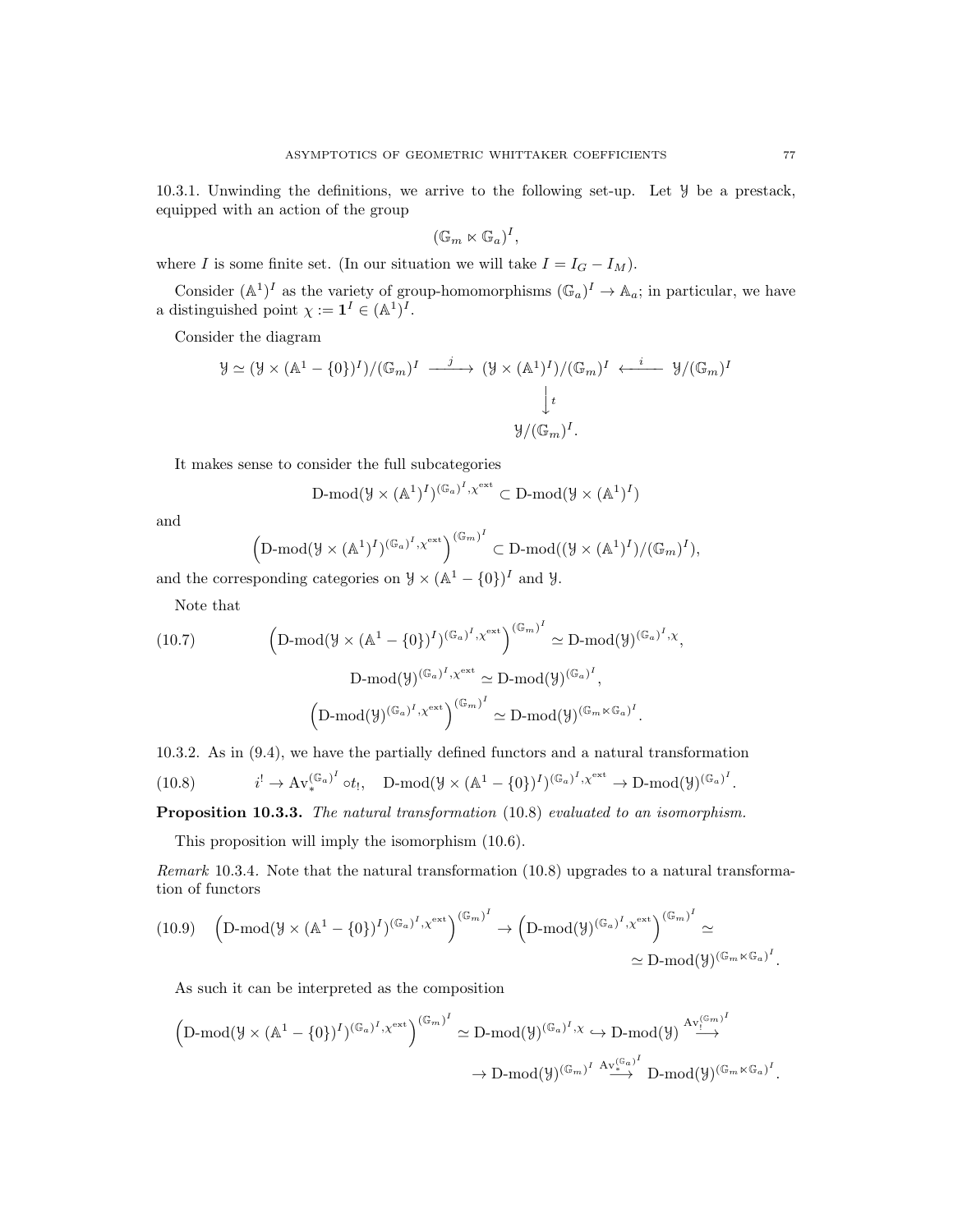10.3.5. The proof of Proposition 10.3.3 relies on the following observation. Let act denote the action map

$$
\mathcal{Y} \times (\mathbb{G}_a)^I \to \mathcal{Y}.
$$

Note now that the functor

(10.10) 
$$
\text{D-mod}(\mathcal{Y}) \stackrel{\text{act}^!}{\longrightarrow} \text{D-mod}(\mathcal{Y} \times (\mathbb{G}_a)^I) \stackrel{\text{FD}}{\rightarrow} \text{D-mod}(\mathcal{Y} \times (\mathbb{A}^1)^I)
$$

defines an equivalence

$$
\text{D-mod}(\mathcal{Y}) \to \text{D-mod}(\mathcal{Y} \times (\mathbb{A}^1)^I)^{(\mathbb{G}_a)^I} \times \mathbb{C}^{\text{ext}},
$$

where FD is the functor of Fourier-Deligne transform along  $(\mathbb{G}_a)^I$ .

*Proof of Proposition 10.3.3.* We precompose both functors with the equialence  $(10.10)$ . The composition

$$
\text{$D$-mod}(\mathcal{Y}) \stackrel{\text{act}^!}{\longrightarrow} D\text{-mod}(\mathcal{Y} \times \mathbb{G}_a)^I) \stackrel{\text{FD}}{\rightarrow} D\text{-mod}(\mathcal{Y} \times (\mathbb{A}^1)^I) \stackrel{t_!}{\longrightarrow} D\text{-mod}(\mathcal{Y})$}
$$

is the identity functor. Hence, its further composition with  $Av_{*}^{(\mathbb{G}_{a})^I}$  $(\mathbb{G}_a)^I$  is the functor  $\text{Av}_*^{(\mathbb{G}_a)^I}$  $(\overline{\mathbb{u}}_a)^*$ .

Now, the composition

$$
\mathbf{D}\text{-mod}(\mathcal{Y})\xrightarrow{\mathrm{act}}\mathbf{D}\text{-mod}(\mathcal{Y}\times(\mathbb{G}_a)^I)\xrightarrow{\mathrm{FD}}\mathbf{D}\text{-mod}(\mathcal{Y}\times(\mathbb{A}^1)^I)\xrightarrow{\cdot i^!}\mathbf{D}\text{-mod}(\mathcal{Y})
$$

is manifestly the functor  $Av_{*}^{(\mathbb{G}_a)}$  $(\mathbb{V}_a)^{\tilde{}}$ .

Thus, the natural transformation (10.8) is an endomorphism of the functor  $Av_{*}^{(\mathbb{G}_{a})^I}$  $(\mathbb{V}_a)^{\cdot}$ . Furthermore, this endomorphism acts as the identity on  $D\text{-mod}(\mathcal{Y})^{(\mathbb{G}_a)^I} \subset D\text{-mod}(\mathcal{Y})$ . Hence, it is canonically isomorphic to the identity map.

$$
\qquad \qquad \Box
$$

.

Remark 10.3.6. Denote Whit $(\mathcal{Y}) := \text{D-mod}(\mathcal{Y})^{(\mathbb{G}_a)^I, \chi}$ . Let us denote by Kir<sub>\*</sub>( $\mathcal{Y}$ ) (resp., Kir<sub>!</sub>( $\mathcal{Y}$ )) the full subcategory of D-mod $(y)^{(\mathbb{G}_m)^I}$  consisting of objects  $\mathcal F$  such that  $\text{Av}^{(\mathbb{G}_a)^I}$  $(\mathbb{G}_a)^{\cdot}(\mathcal{F})=0$  (resp.,  $\operatorname{Av}^{(\mathbb{G}_a)^I}_1$  $\int_{!}^{\left(\mathbb{G}_{a}\right)} (f) = 0.$ 

Note that the equivalence (10.10) gives rise to an equivalence

$$
\operatorname{D-mod}(\mathcal{Y})^{(\mathbb{G}_m)^I}\simeq \left(\operatorname{D-mod}(\mathcal{Y}\times (\mathbb{A}^1)^I)^{(\mathbb{G}_a)^I,\chi^{\text{ext}}}\right)^{(\mathbb{G}_m)^I}
$$

The above equivalence gives rise to an identification of  $\text{Kir}_*(\mathcal{Y})$  with the full subcategory of  $\left(\mathrm{D-mod}(\mathcal{Y}\times(\mathbb{A}^1)^I)^{(\mathbb{G}_a)^I}$ ,  $\chi^{\mathrm{ext}}\right)^{(\mathbb{G}_m)^I}$  consisting of objects  $\mathcal{F}'$  such that  $i^!(\mathcal{F}')=0$ . The functor j<sub>\*</sub> identifies the above category with  $(D\text{-mod}(\mathcal{Y}\times(\mathbb{A}^1-\{0\})^I)^{(\mathbb{G}_a)^I,\chi^{ext}})^{(\mathbb{G}_m)^I}$ .

Thus, we obtain that (10.7) defines an equivalence

$$
\operatorname{Whit}(\mathcal{Y}) \simeq \operatorname{Kir}_*(\mathcal{Y}).
$$

Explicitly, this equivalence is given by

$$
\mathcal{F} \in \text{Whit}(\mathcal{Y}) \mapsto \text{Av}^{(\mathbb{G}_m)^I}_{*}(\mathcal{F}) \in \text{Kir}_*(\mathcal{Y}), \quad \widehat{\mathcal{F}} \in \text{Kir}_*(\mathcal{Y}) \mapsto \text{Av}^{(\mathbb{G}_a)^I,\chi}_{*}(\widehat{\mathcal{F}})[2|I|] \simeq \text{Av}^{(\mathbb{G}_a)^I,\chi}_{!}(\widehat{\mathcal{F}}).
$$

Simillary, Kir! (9) identifies with the full subcategory of  $(D\text{-mod}(\mathcal{Y}\times(\mathbb{A}^1)^I)^{(\mathbb{G}_a)^I}, \chi^{\text{ext}})^{(\mathbb{G}_m)^I}$ consisting of objects  $\mathcal{F}'$  such that  $i^*(\mathcal{F}') = 0$ . The functor  $j_!$  identifies the above category with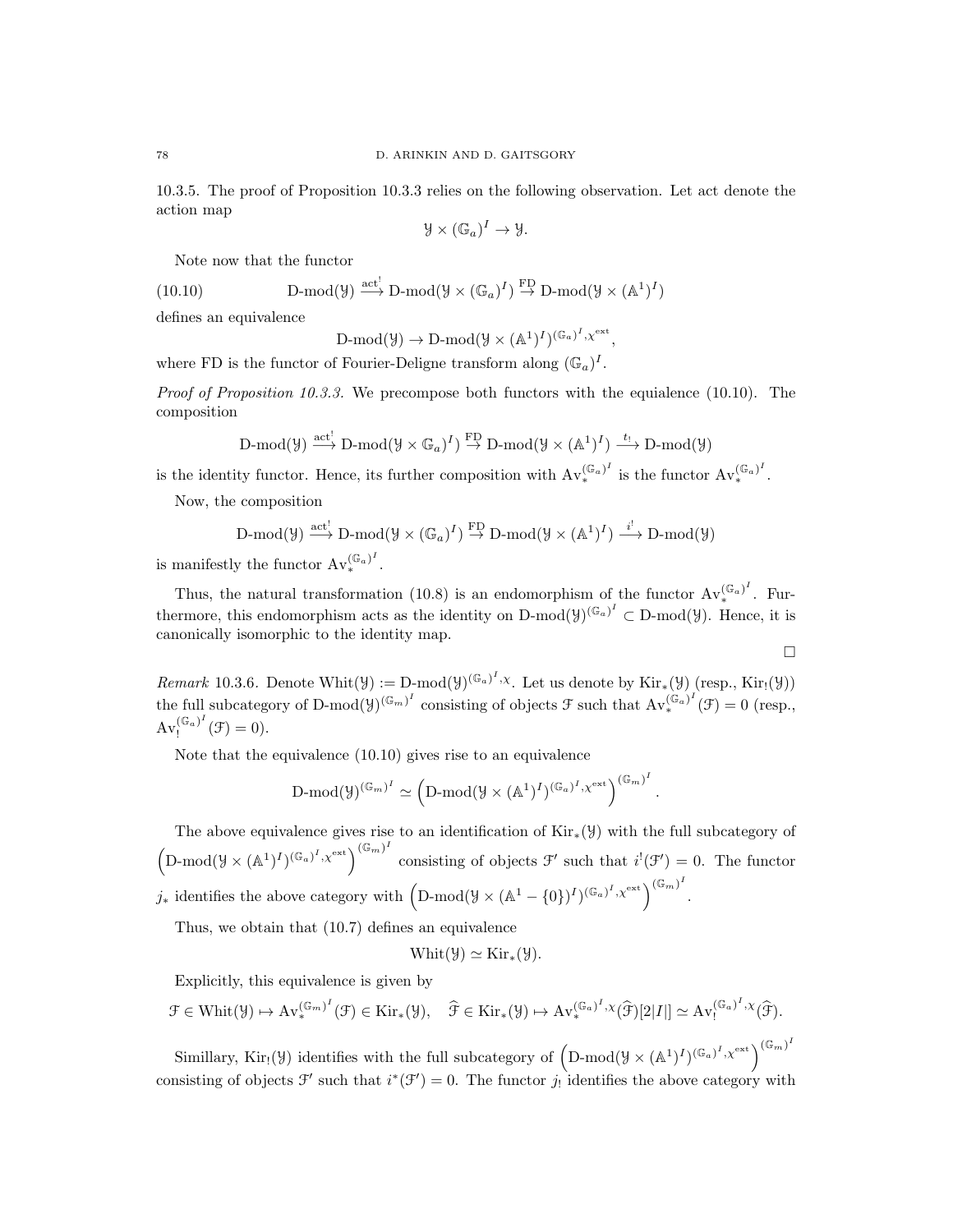the full subcategory of  $(D\text{-mod}(\mathcal{Y}\times(\mathbb{A}^1-\{0\})^I)^{(\mathbb{G}_a)^I},\mathcal{X}^{\text{ext}})^{(\mathbb{G}_m)^I}$ , consisting of objects  $\mathcal{F}''$ , for which  $j_!(\mathcal{F}'')$  is defined.

Thus, we have a fully faithful embedding  $\text{Kir}_{!}(\mathcal{Y}) \hookrightarrow \text{Whit}(\mathcal{Y})$ , given by

$$
\widehat{\mathcal{F}} \in \mathrm{Kir}_{!}(\mathcal{Y}) \mapsto \mathrm{Av}_{*}^{(\mathbb{G}_{a})^{I}, \chi}(\widehat{\mathcal{F}}) \simeq \mathrm{Av}_{!}^{(\mathbb{G}_{a})^{I}, \chi}(\widehat{\mathcal{F}})[-2|I|].
$$

Its essential image consists of those objects  $\mathcal{F} \in \text{Whit}(\mathcal{Y})$ , for which  $\text{Av}^{(\mathbb{G}_m)^I}_{\mathbb{F}}$  $\int_{!}^{\sqrt{m}}$  is defined, and

$$
\mathcal{F}\mapsto \operatorname{Av}^{(\mathbb{G}_m)^I}_!(\mathcal{F})
$$

provides the inverse functor.

In terms of these identifications, the functor (10.9) can be interpreted as the composition

$$
\mathrm{Kir}_{!}(\mathcal{Y})\hookrightarrow \mathrm{D}\text{-mod}(\mathcal{Y})^{(\mathbb{G}_m)^{I}}\stackrel{\mathrm{Av}_{\bullet}^{(\mathbb{G}_m)^{I}}}{\longrightarrow}\mathrm{D}\text{-mod}(\mathcal{Y})^{(\mathbb{G}_m\ltimes\mathbb{G}_a)^{I}}.
$$

I.e., we are applying to an object of Kir!( $\mathcal{Y}$ ) "the other" averaging functor with respect to  $(\mathbb{G}_a)^I$ , i.e., one does does not vanish.

10.4. Proof of Proposition 9.2.8. The idea of the proof is to replace the prestacks appearing in the diagram  $(9.18)$  by algebraic stacks, and then apply a version of Braden's theorem à la Theorem 2.2.3.

10.4.1. Let  $Div<sup>+</sup>$  be the scheme of effective divisors on X (i.e., the disjoint union of symmetric powers of X). Let  $Div^+_{\omega_X}$  be the following twisted version of  $Div^+$ : it is the scheme that classifies pairs  $(\mathcal{L}, \mathcal{L} \to \omega_X)$ , where  $\mathcal{L}$  is a line bundle on X and  $\mathcal{L} \to \omega_X$  is a non-zero map.

Consider the forgetful map

$$
\text{Div}^+ \times \text{Div}_{\omega_X}^+ \to \text{Bun}_{\mathbb{G}_m}, \quad (D, \mathcal{L} \to \omega_X) \mapsto \mathcal{L}(-D) \to \omega_X.
$$

Consider the following algebraic stacks:

$$
Q'_{G,P} := \overline{\mathrm{Bun}}_B \underset{\mathrm{Bun}_{T/Z_M}}{\times} \left( \mathrm{Div}^+ \times \mathrm{Div}_{\omega_X}^+ \right)^{I_M},
$$

where we identify  $T/Z_M \simeq (\mathbb{G}_m)^{I_M}$  using the simple roots of M.

$$
Q'_{P,M} := \left( \text{Bun}_{P} \frac{\times}{\text{Bun}_{M}} \overline{\text{Bun}}_{B(M)} \right) \underset{\text{Bun}_{T/Z_M}}{\times} \left( \text{Div}^{+} \times \text{Div}_{\omega_X}^{+} \right)^{I_M}.
$$
  

$$
Q'_{M,M} := \overline{\text{Bun}}_{B(M)} \underset{\text{Bun}_{T/Z_M}}{\times} \left( \text{Div}^{+} \times \text{Div}_{\omega_X}^{+} \right)^{I_M}.
$$

We let  $\text{Zast}'_P$  be the corresponding open substack of  $\mathcal{Q}'_{G,P} \underset{\text{Bun}_G}{\times} \text{Bun}_{P^-}$ .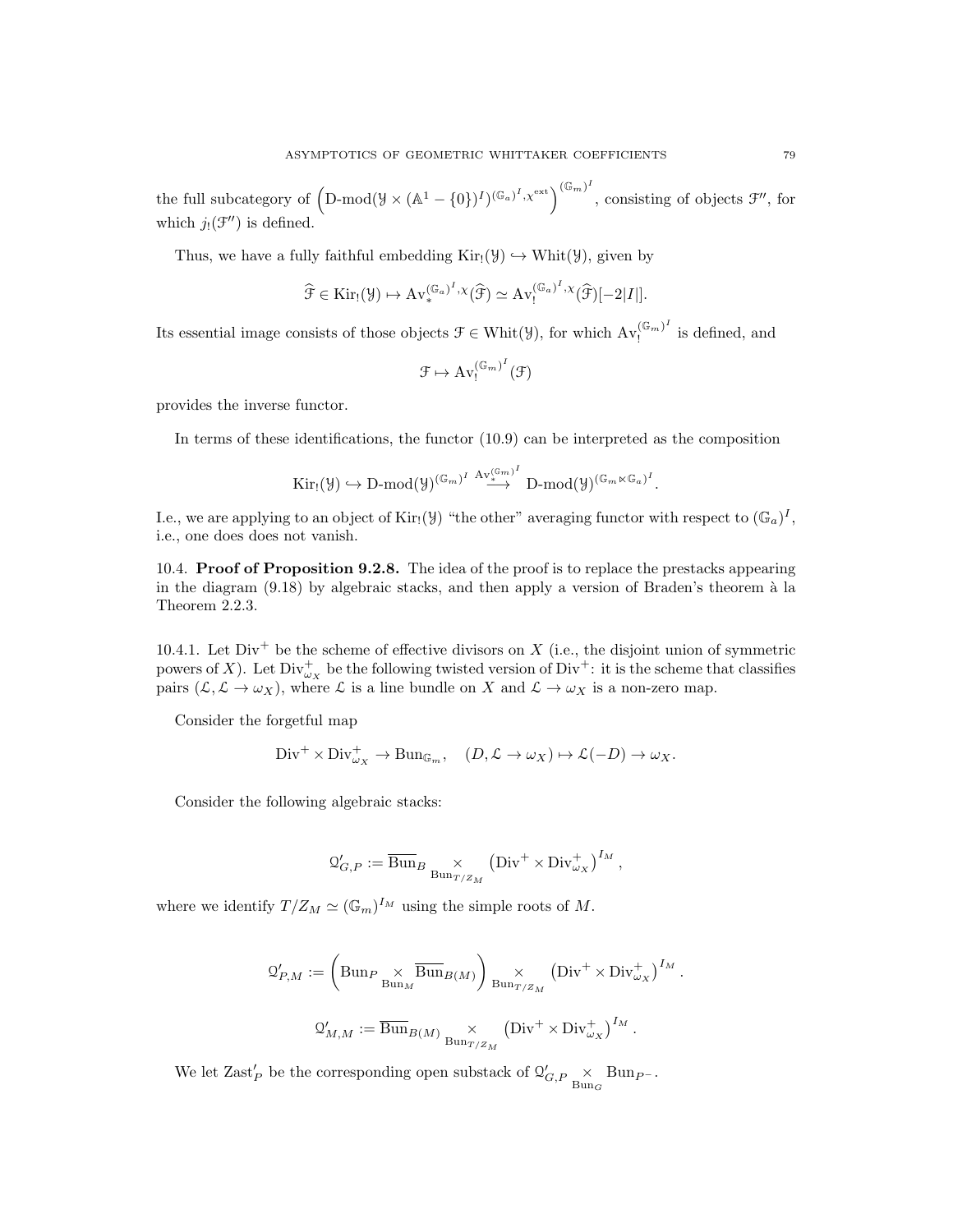## 10.4.2. We have a commutative diagram

(10.11)  $\operatorname{Zast}'_P \underset{{\mathcal{Q}}'_{G,P}}{\times}$  $\Omega'_{P,M} \longrightarrow \Omega'_{P,M}$  $\stackrel{'\mathfrak{q}'_P}{\longrightarrow} \mathfrak{Q}'_{M,M}$  $\downarrow$  $\int' \iota'_P$  $\operatorname{Zast}_P'$  $\stackrel{\mathsf{u}'_P}{\longrightarrow} \mathfrak{Q}'_{G,P}$  $\mathsf{v}'_P\Big\downarrow$  $Q'_{M,M}$ .

The diagram (10.11) maps to the diagram

$$
\begin{array}{ccc}\n\text{Zast}_{P}^{\text{gen}} & \times \mathcal{Q}_{P,M} \longrightarrow \mathcal{Q}_{P,M} \xrightarrow{\text{'q}_{P}} \mathcal{Q}_{M,M} \\
\downarrow & \downarrow^{\text{'\iota_{P}}} \\
\text{Zast}_{P}^{\text{gen}} & \xrightarrow{\text{u}_{P}} \mathcal{Q}_{G,P} \\
\downarrow^{\text{'\iota_{P}}} \\
\downarrow^{\text{v}_{P}} \\
\downarrow^{\text{v}_{P}} \\
\mathcal{Q}_{M,M}.\n\end{array}
$$

of (9.18) by means of schematic, proper and surjective maps.

Furthermore, the squares

$$
\begin{array}{ccc}\n\mathfrak{Q}'_{P,M} & \xrightarrow{\cdot i'_P} & \mathfrak{Q}'_{P,G} \\
\downarrow & & \downarrow \\
\mathfrak{Q}_{P,M} & \xrightarrow{\cdot i_P} & \mathfrak{Q}_{P,G}\n\end{array}
$$

and

$$
\begin{array}{ccc}\n\text{Zast}_{P}' & \xrightarrow{\mathsf{u}_{P}'} & \mathsf{Q}_{G,P}' \\
\downarrow & & \downarrow \\
\text{Zast}_{P}^{\text{gen}} & \xrightarrow{\mathsf{u}_{P}} & \mathsf{Q}_{G,P}\n\end{array}
$$

are Cartesian.

Hence, in order to prove Proposition 9.2.8, it suffices to prove the following:

## Proposition 10.4.3. The naturalt ransformation

 $(10.12)$  $\mathsf{q}'_P)_* \circ ('\iota'_P)^! \to (\mathsf{v}'_P)_! \circ (\mathsf{u}'_P)^*, \quad \text{D-mod}(\mathfrak{Q}'_{G,P}) \to \text{D-mod}(\mathfrak{Q}'_{M,M})$ 

that arises by adjunction from the natural transformation

$$
({}'\mathsf{q}'_P)_* \circ ({'}\iota'_P)^! \circ (\mathsf{u}'_P)_* \circ (\mathsf{v}'_P)^! \to \mathrm{Id}
$$

is an isomorphism.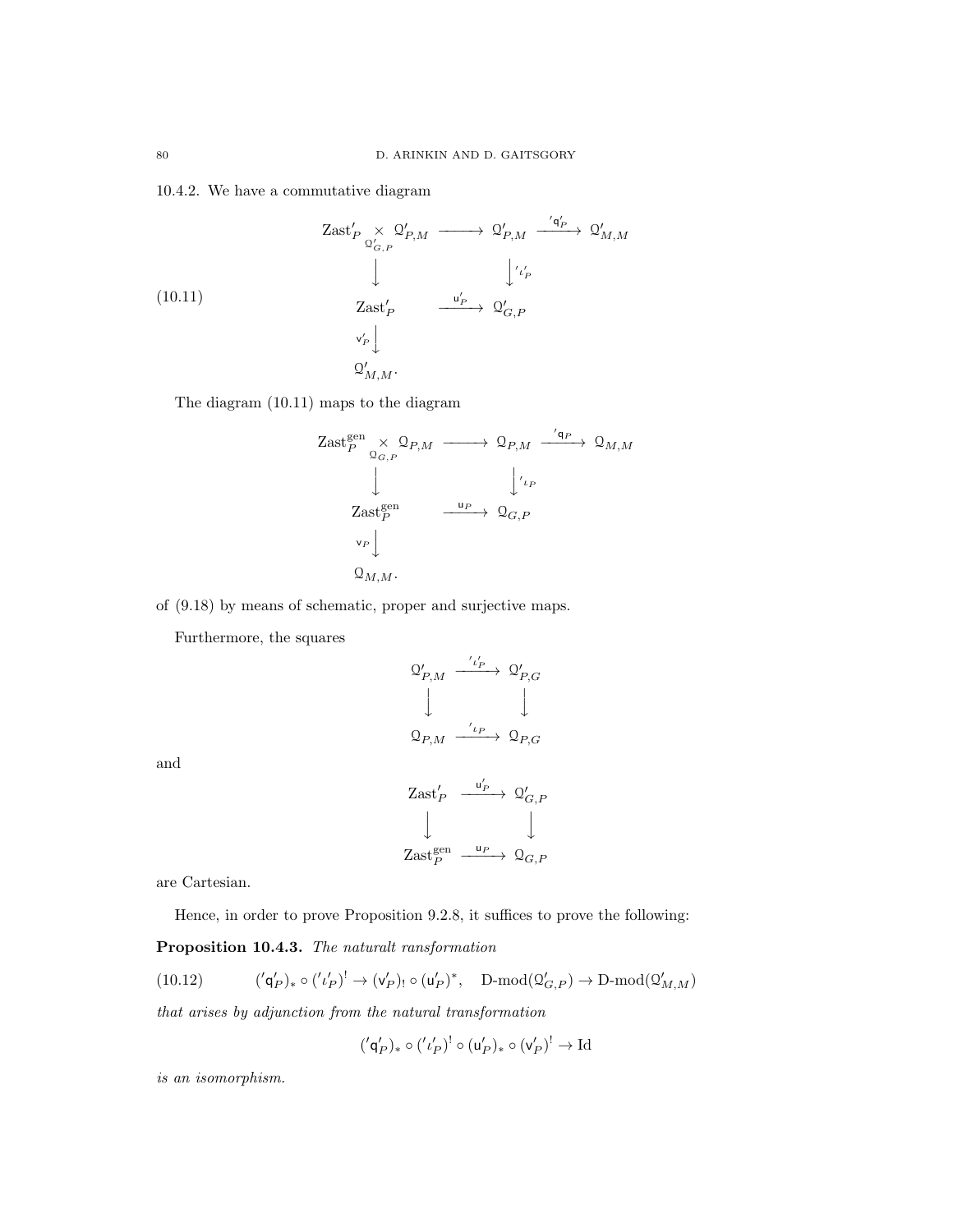10.4.4. The proof of Proposition 10.4.3 is completely parallel to the proof of Theorem 2.2.3. Namely, we choose a dominant regular co-character  $\gamma : \mathbb{G}_m \to Z_M$ , which defines an action of  $\mathbb{G}_m$  on the stack  $\overline{\text{Bun}}_B$  over  $\text{Bun}_T$ , an in particular over  $\mathcal{Q}'_{G,P}$ .

Now, as in Sect. 5 one shows that the diagram (10.11) identifies with

$$
\begin{array}{ccc}\mathrm{Repel}(\mathfrak{Q}_{G,P}')\underset{\mathfrak{Q}_{G,P}'}{\times}\mathrm{Attr}(\mathfrak{Q}_{G,P}')&\longrightarrow \mathrm{Attr}(\mathfrak{Q}_{G,P}')&\longrightarrow\mathrm{Fixed}(\mathfrak{Q}_{G,P}')\\ &&\downarrow&&\\ &&\mathrm{Repel}(\mathfrak{Q}_{G,P}')&\longrightarrow&\mathfrak{Q}_{G,P}'\\ &&\downarrow&&\\ &&\mathrm{Fixed}(\mathfrak{Q}_{G,P}').\\ \end{array}
$$

This allows to reduce the assertion of Proposition 10.4.3 to the situation of the usual Braden theorem.